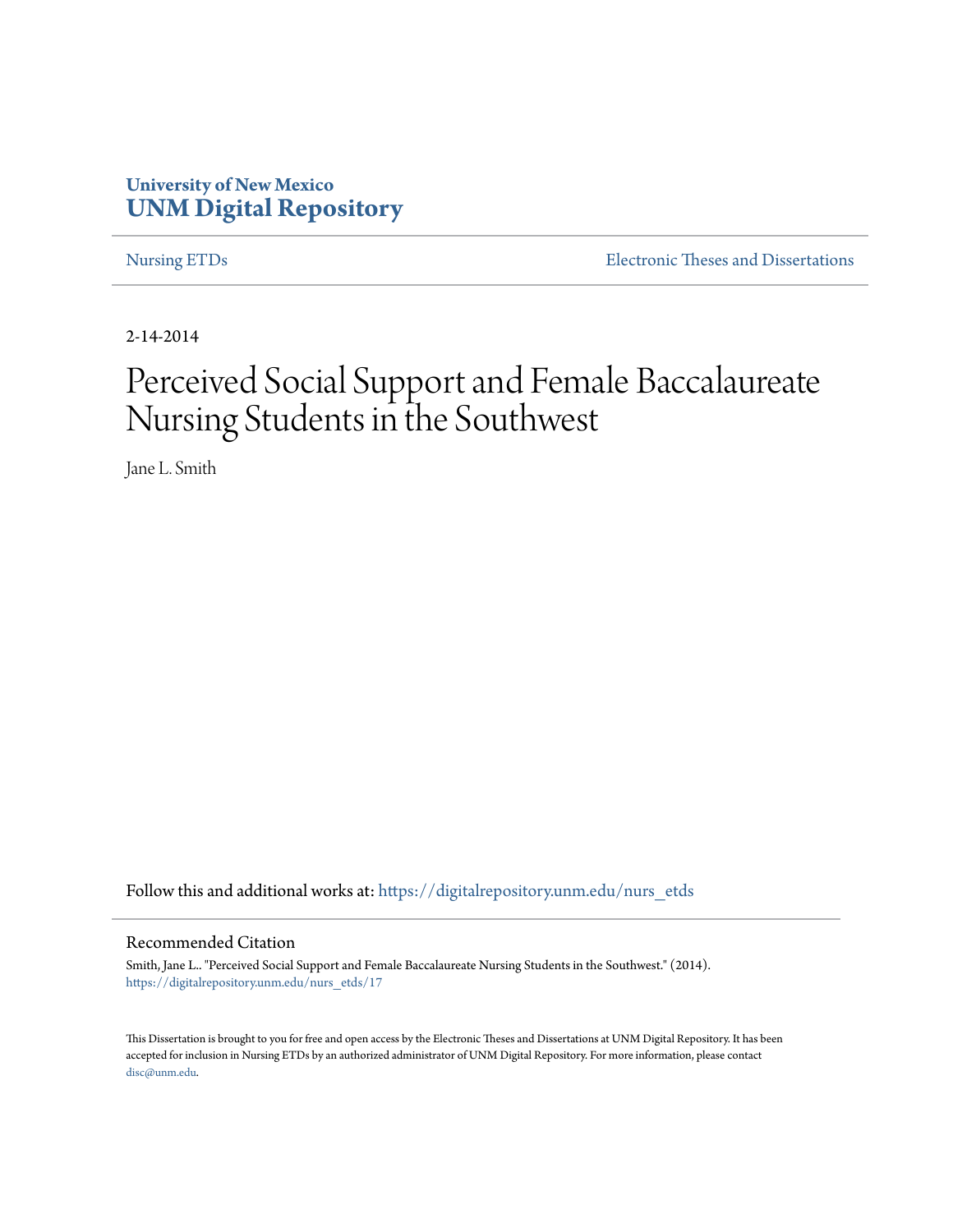**JANE L. SMITH\_\_\_\_\_\_\_\_\_\_\_\_\_\_\_\_\_\_\_\_\_\_\_\_\_\_\_\_\_\_\_\_\_\_\_\_\_\_\_\_\_\_\_\_\_\_\_**

*Candidate*

**College of Nursing** 

*Department*

This dissertation is approved, and it is acceptable in quality and form for publication.

*Approved by the Dissertation Committee:*

**Marie L. Lobo PhD, RN, FAAN** , Chairperson

**Cindy Mendelson PhD, RN**

**Jean Giddens PhD, RN, FAAN**

**Pam Schultz PhD, RN**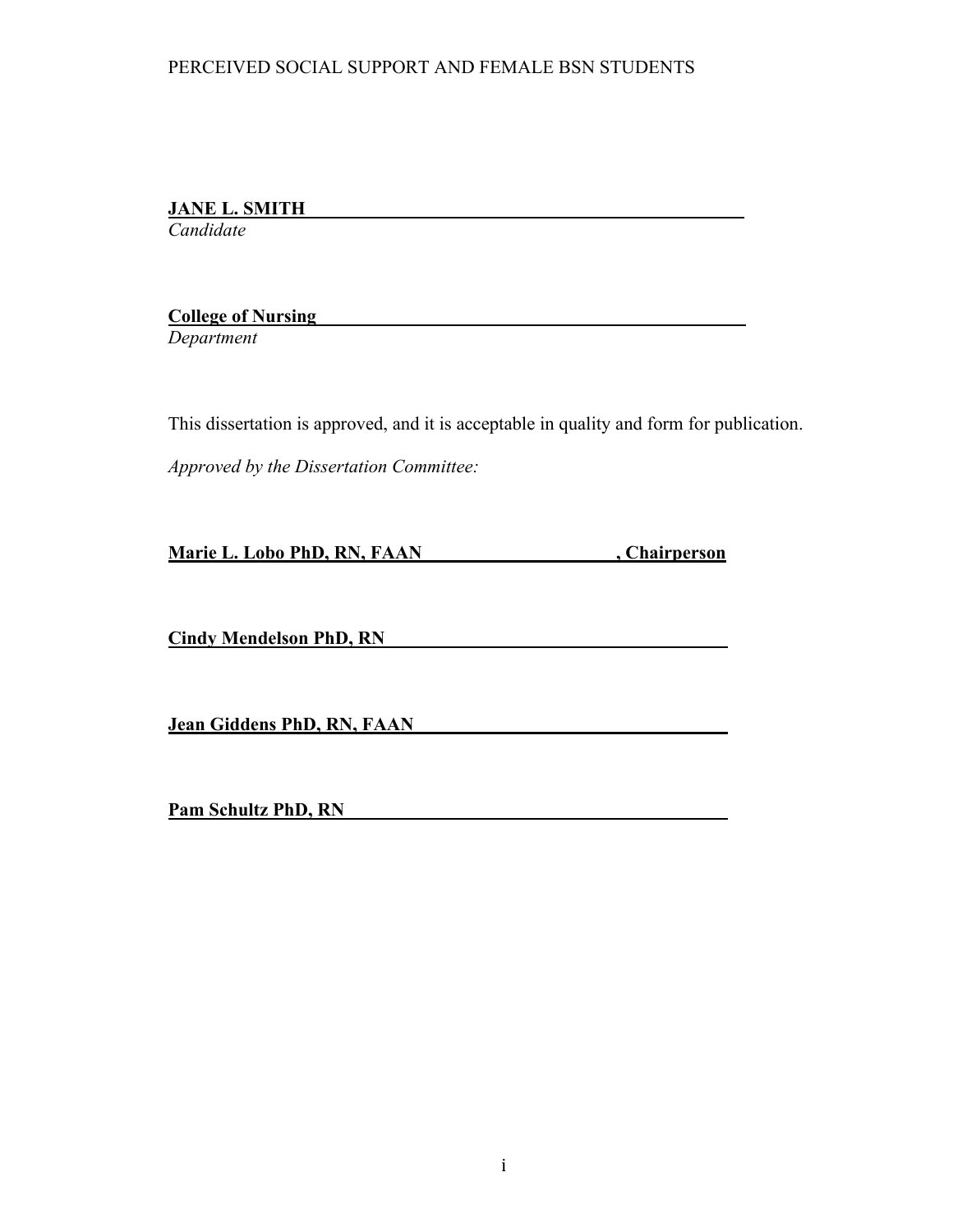# **PERCEIVED SOCIAL SUPPORT AND FEMALE BACCALAUREATE NURSING STUDENTS IN THE SOUTHWEST**

**BY**

### **JANE L. SMITH**

BSN, Nursing, University of Texas at El Paso, 1990 MSN, Nursing, University of Texas at El Paso, 2003

### DISSERTATION

Submitted in Partial Fulfillment of the Requirements for the Degree of

## **Doctor of Philosophy**

#### **Nursing**

The University of New Mexico Albuquerque, New Mexico

## **December 2013**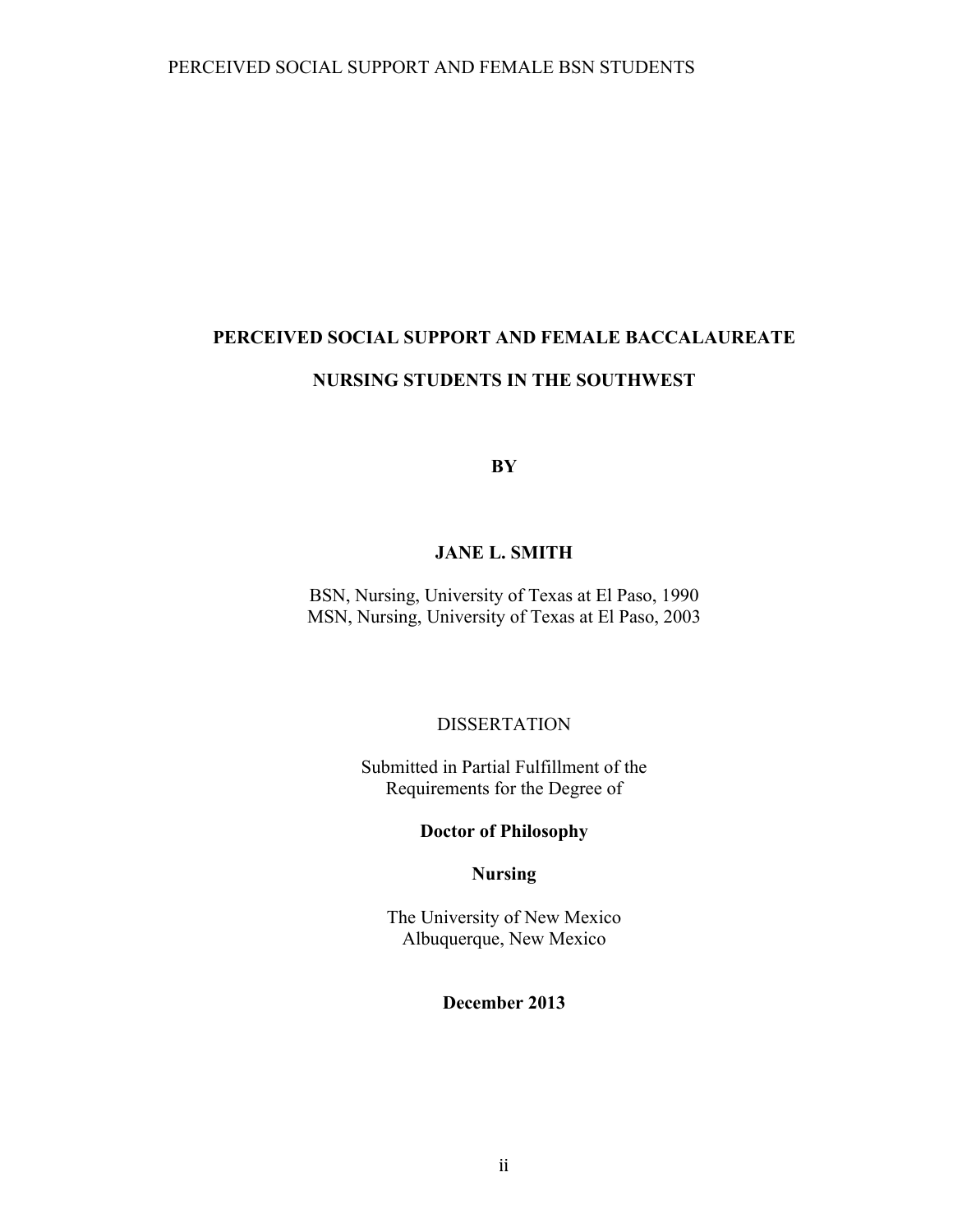**© 2013, Jane L. Smith**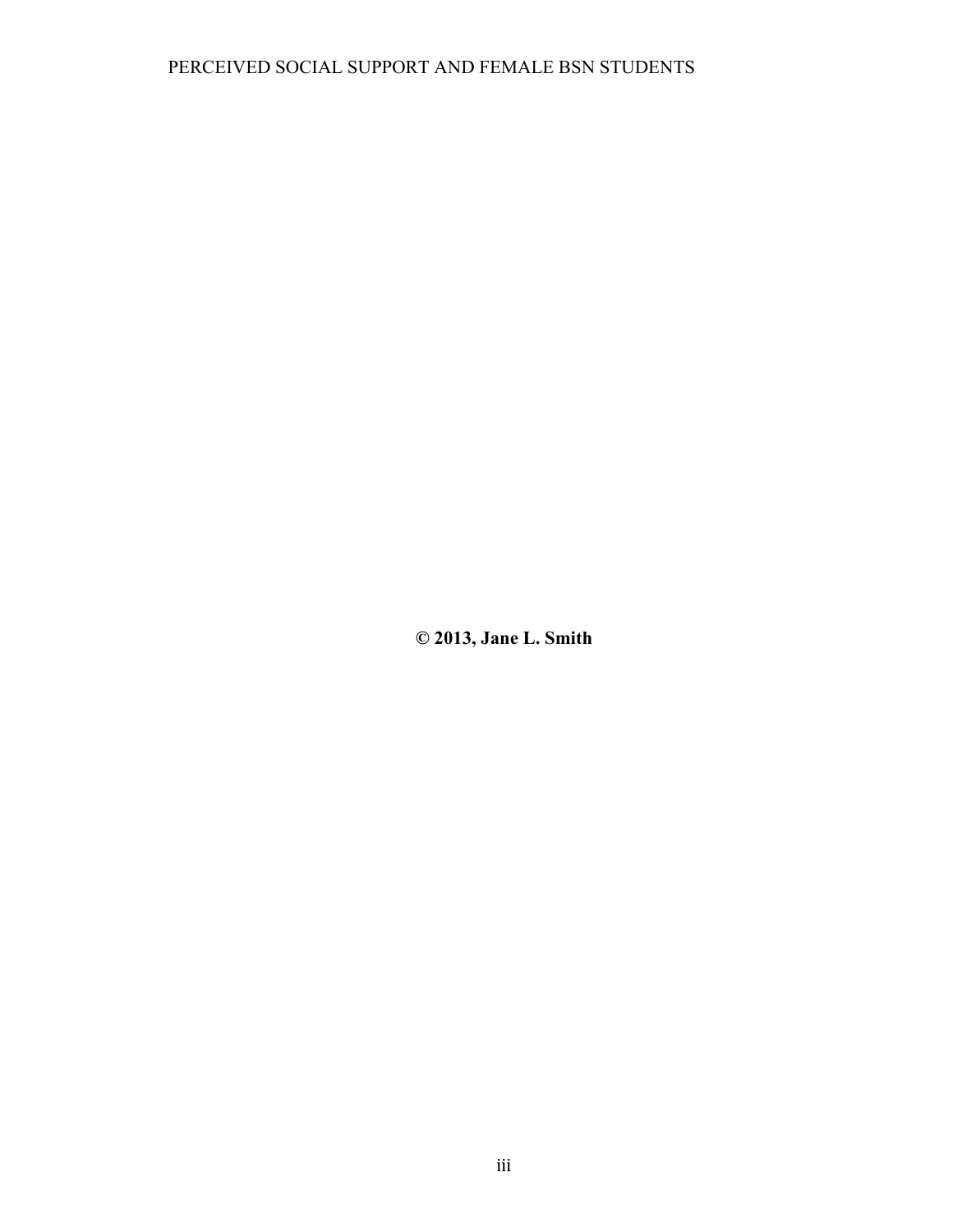## **DEDICATION**

In memoriam for LeRoy E. Halsey, my father.

He never wavered in his wholehearted support of my educational endeavors. He was always willing to support me emotionally, physically, and spiritually throughout my educational process as well as my life. My dad was always just a phone call away when I needed him. He was always there whether I had a skinned knee or a fight with my best friend. Thank you for being a great Dad! I still miss you every day.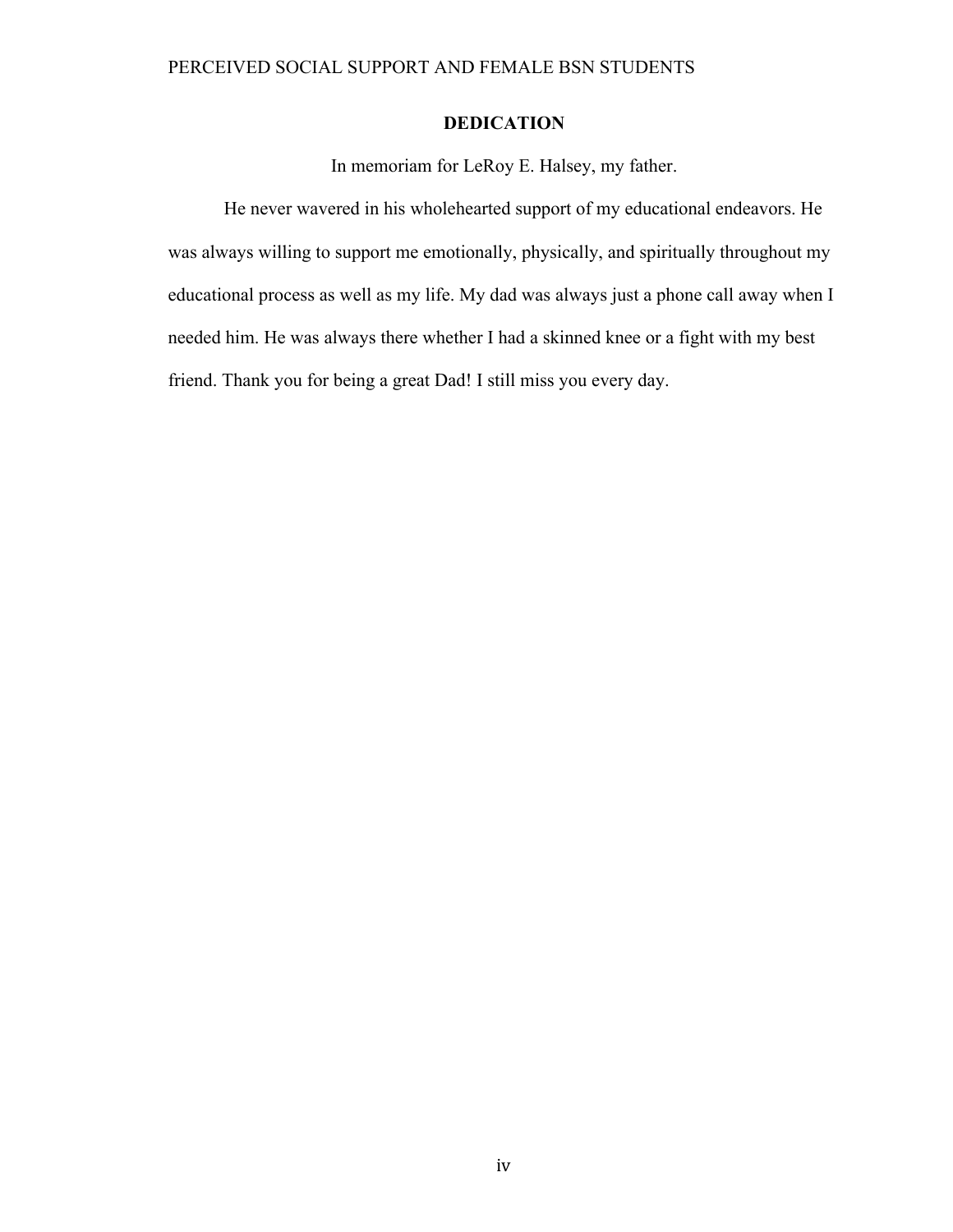#### **ACKNOWLEDGEMENTS**

I heartily acknowledge Dr. Marie Lobo my advisor, dissertation chair, and friend for continuing to encourage me through my years in the classroom and the long months writing this dissertation. Her guidance and professional style will remain with me as I continue my career. I hope one day to be the high-caliber nursing educator she has proven herself to be.

I also thank my committee members Dr. Cindy Mendelson, Dr. Jean Giddens, and Dr. Pam Schultz for their valuable recommendations pertaining to this study and their assistance in my professional development.

To my husband Alan, I thank you not only for your emotional support but the heavy financial support you have given me throughout my MSN and PhD education. You never wavered in your support and even "kicked me in the behind" whenever I needed it. Thank you for your many hours proof reading the myriad of papers and this manuscript, even when you told me you didn't understand the material in them. Your love, however, was the greatest gift of all.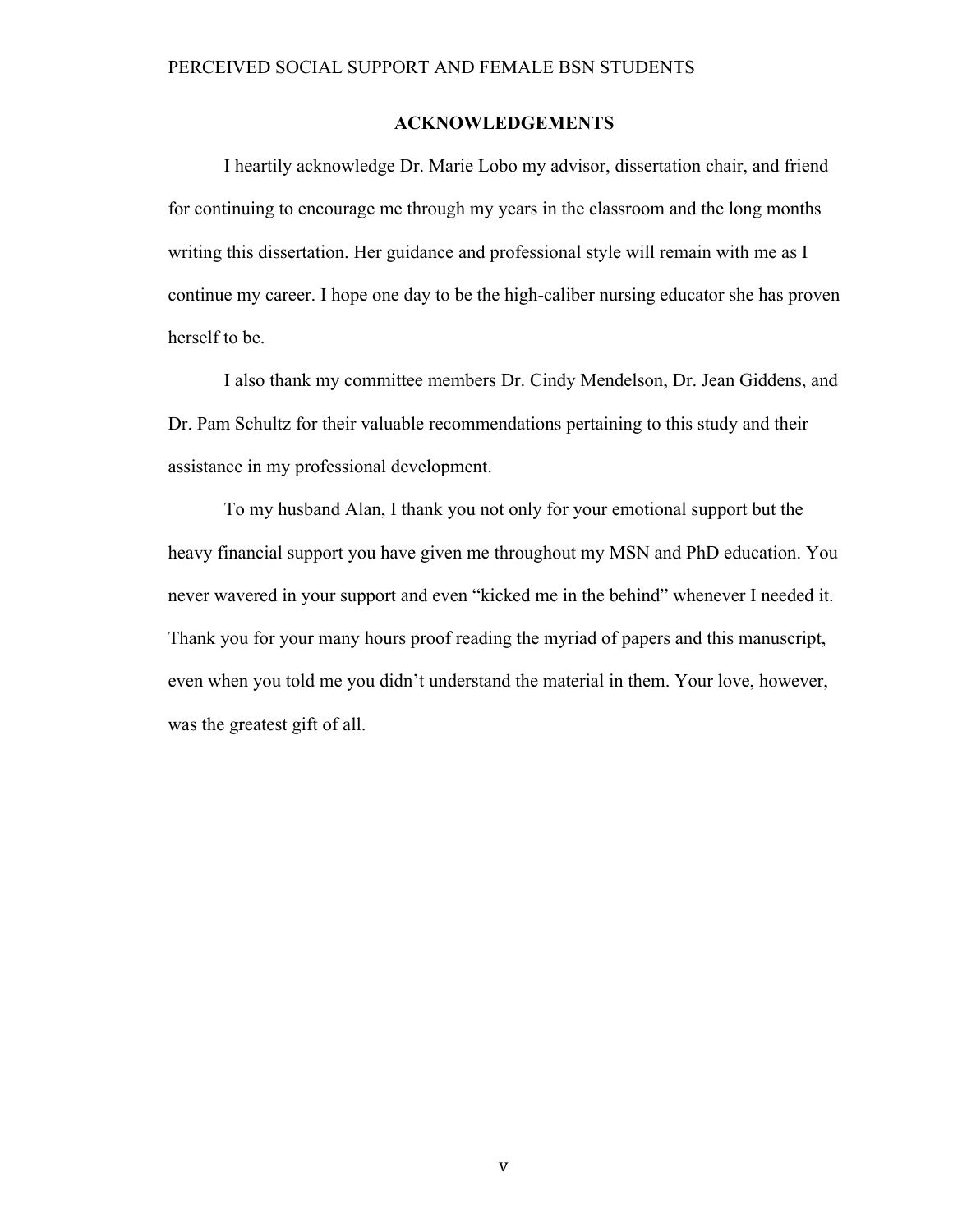# **PERCEIVED SOCIAL SUPPORT AND FEMALE BACCALAUREATE NURSING STUDENTS IN THE SOUTHWEST**

**By**

**Jane L. smith**

BSN, Nursing, University of Texas at El Paso MSN, Nursing, University of Texas at El Paso PhD, Nursing, University of New Mexico

#### Abstract

Perceived social support has been shown to improve mental health, increase persistence, decrease stress, and decrease attrition in nursing students. A lack of it has been linked to increased dropout rates in nursing school. It is vital we identify methods of increasing perceived social support to reduce dropout rates in nursing programs. However, there is an absence of published research about social support in female baccalaureate nursing students. The purpose of this study was to examine the relationships between perceived social support, reciprocity, economic adequacy, marital status, marital satisfaction, and age in female baccalaureate nursing students. The participants were female students with ages ranging from 19 to 47 years, and two subsets were examined: "married" and "not married." The two main methods for data analysis were linear regression and correlation. The measurement instruments used were the PRQ2000, the IPRI reciprocity subscale, the EAS, and the EMS. Economic adequacy was found to be very significant in relationship to perceived social support in both subsets and the overall sample. Marital satisfaction was also a better measure than married status when exploring perceived social support in married participants. There are many potential interventions that may improve social

vi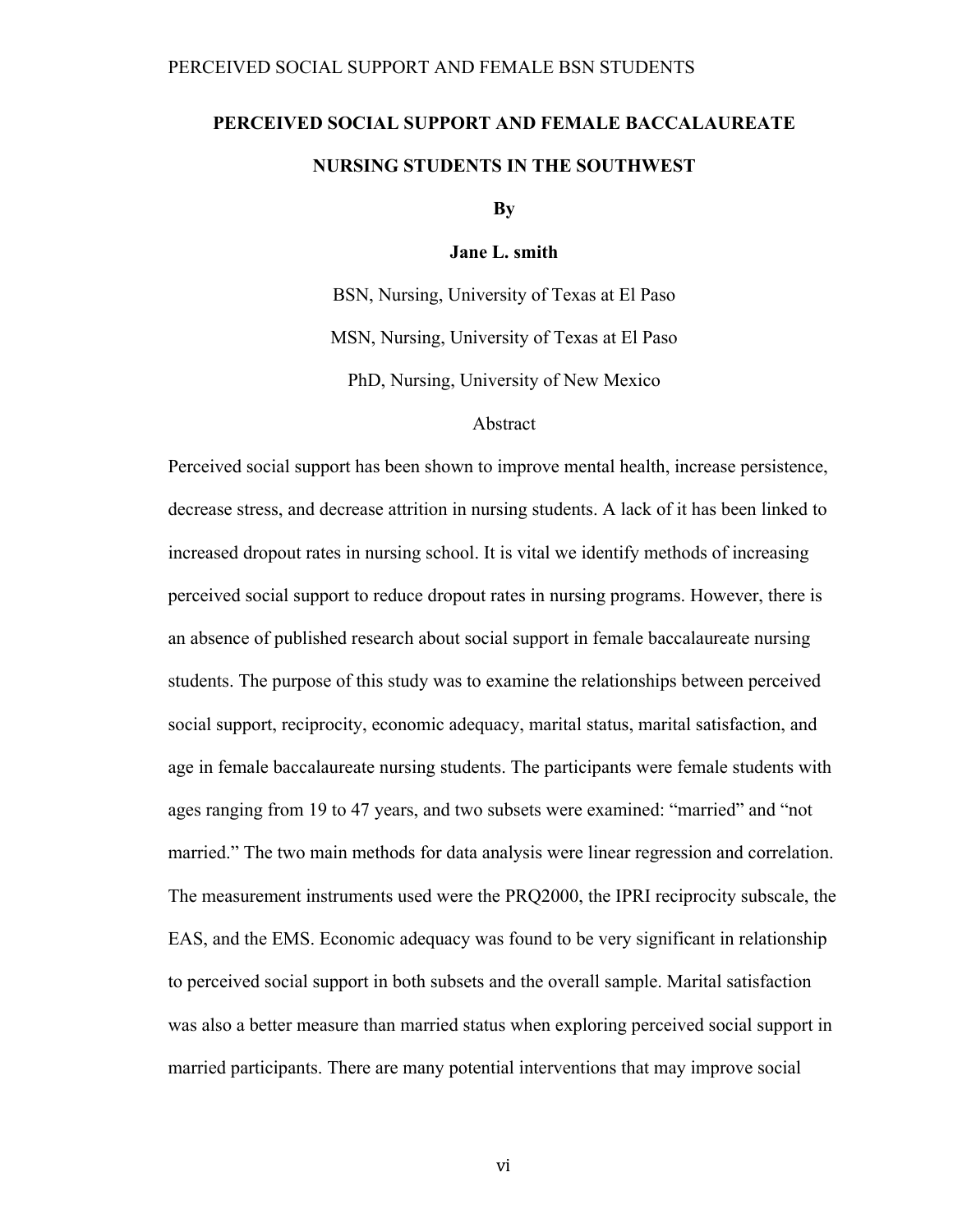support in female nursing students such as working with university systems to improve financial assistance, encouraging nursing faculty to be more supportive, aiding students seeking part-time jobs in the healthcare field, and teaching students and family members how to utilize electronic means of communication to increase the levels of perceived social support.

*Key words:* perceived social support, reciprocity, economic adequacy, marital satisfaction, social support, baccalaureate nursing students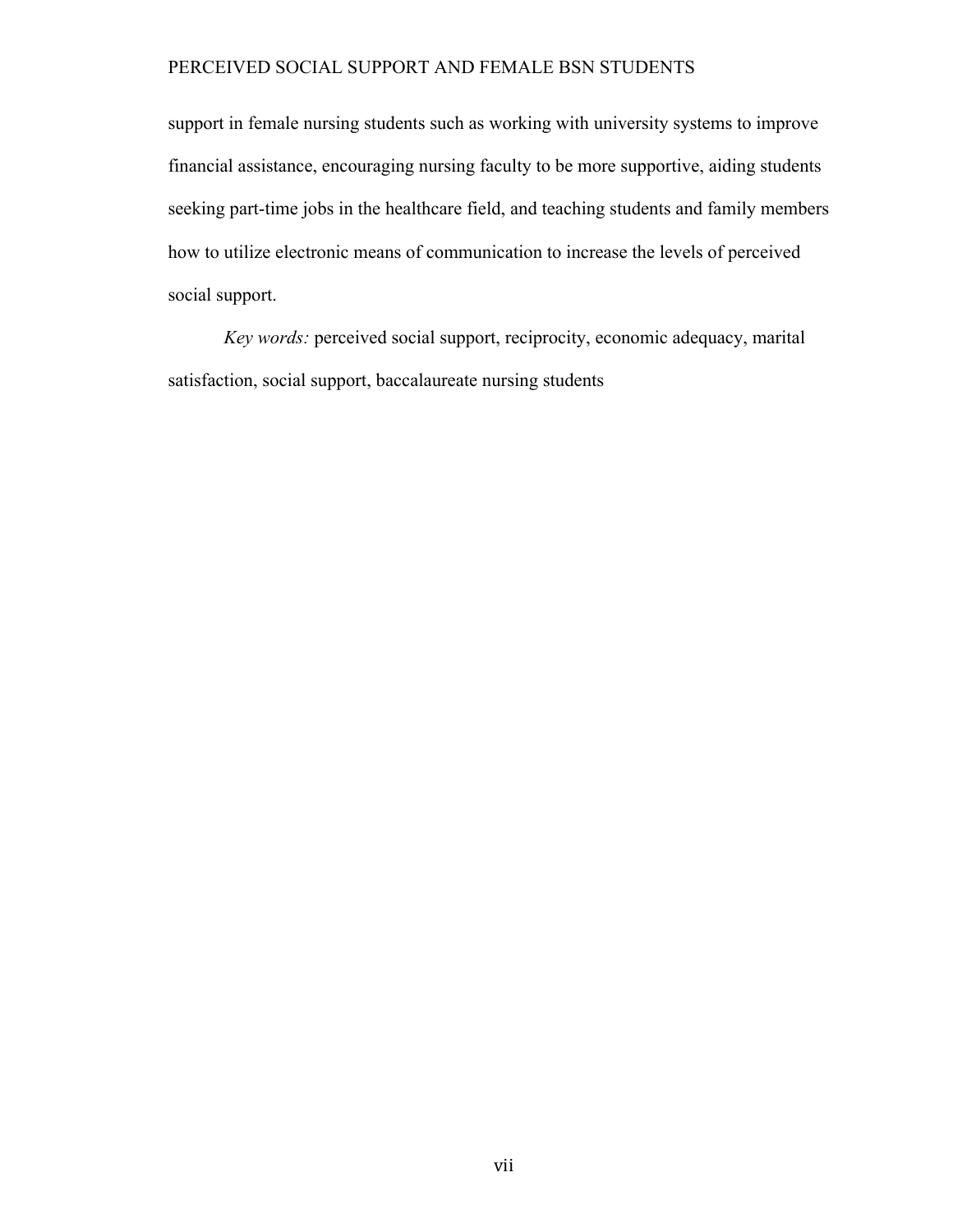# **Table of Contents**

| 9                                                              |  |
|----------------------------------------------------------------|--|
|                                                                |  |
|                                                                |  |
|                                                                |  |
|                                                                |  |
| A Historical View of Social Support in the Social Sciences  18 |  |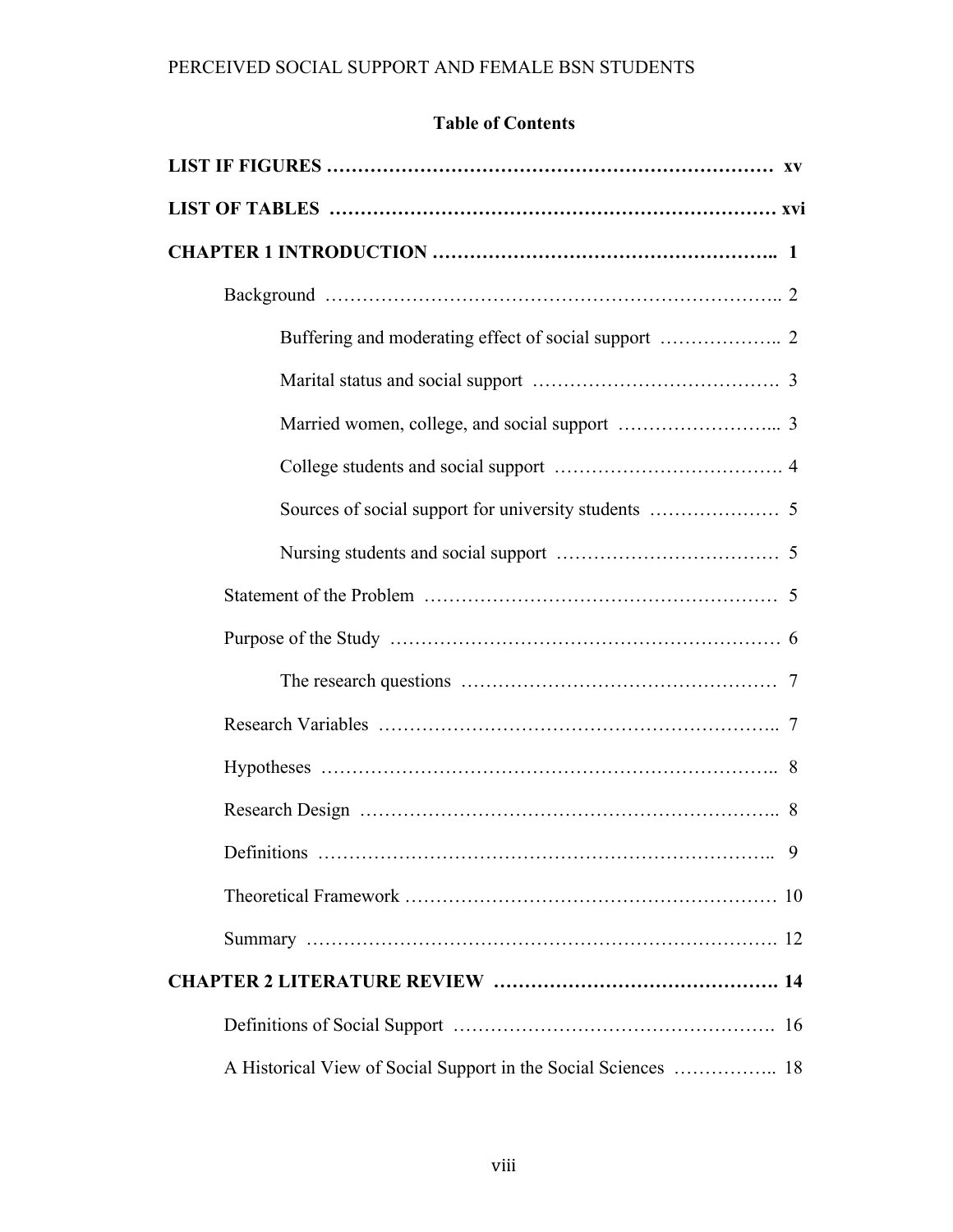| Reduced stress, reduced illness, better health in college         |  |
|-------------------------------------------------------------------|--|
|                                                                   |  |
| Peer relationships and social support in college students  28     |  |
|                                                                   |  |
|                                                                   |  |
| Academic success and social support in nursing students 30        |  |
| Attrition and persistence linked to social support and            |  |
|                                                                   |  |
|                                                                   |  |
| Stress, mental health, and social support in nursing students  32 |  |
|                                                                   |  |
|                                                                   |  |
|                                                                   |  |
| Research Involving Social Support and Socioeconomic Status or     |  |
|                                                                   |  |
|                                                                   |  |
| A Look at Married Women and Nursing Education as it May           |  |
|                                                                   |  |
|                                                                   |  |
|                                                                   |  |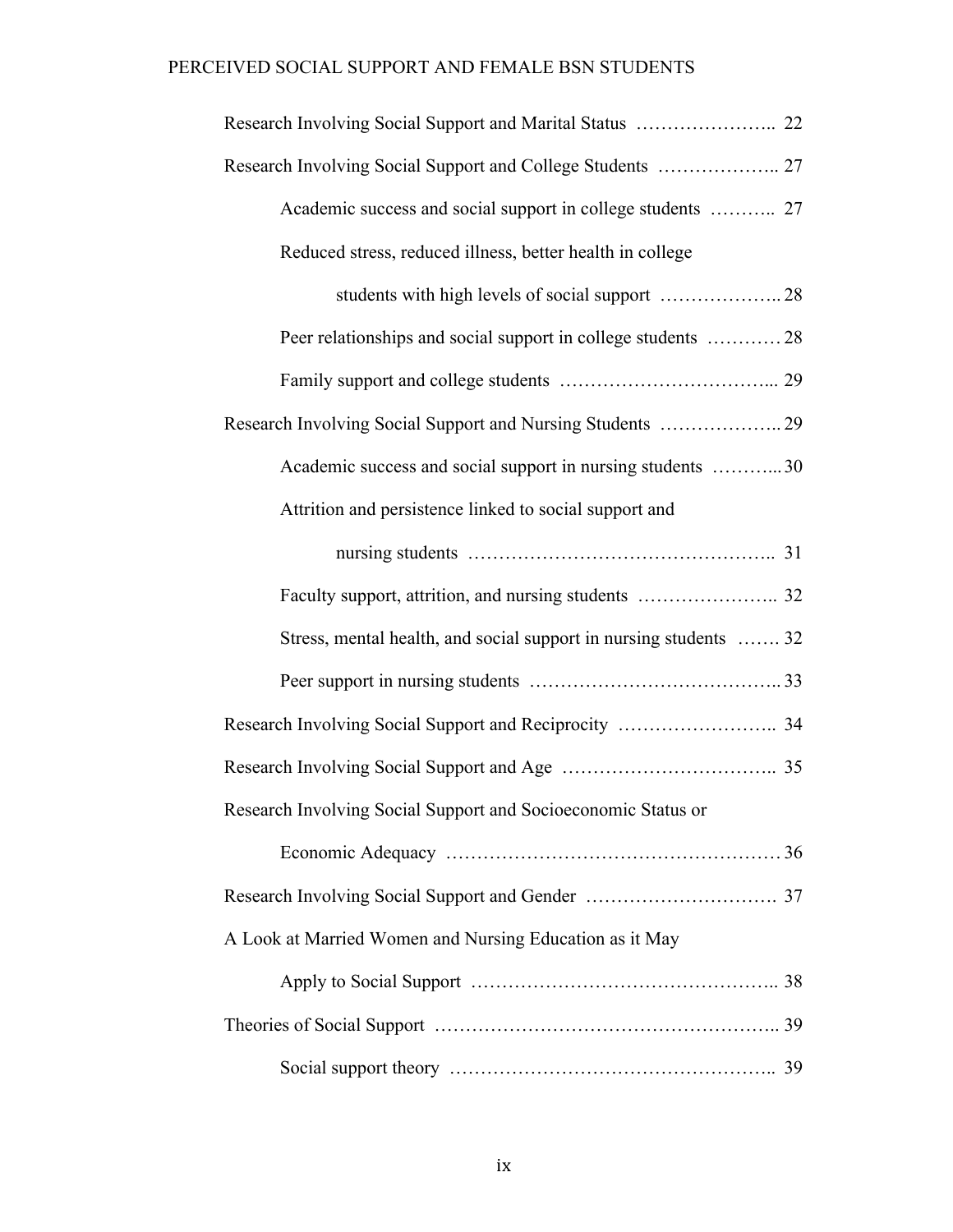| Mean, standard deviation, and number of |  |
|-----------------------------------------|--|
|                                         |  |
|                                         |  |
|                                         |  |
|                                         |  |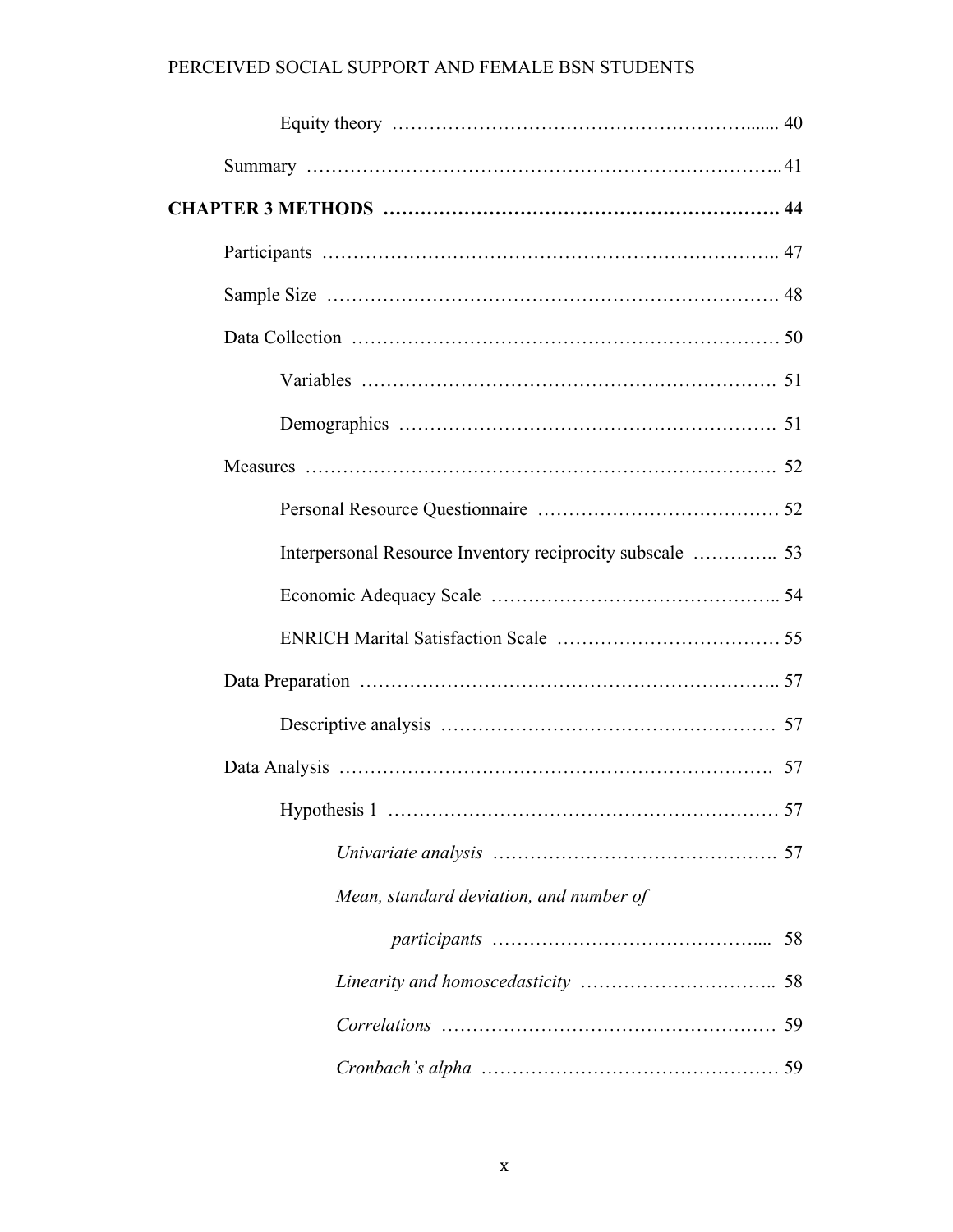| Mean, standard deviation, and number of        |  |
|------------------------------------------------|--|
|                                                |  |
|                                                |  |
|                                                |  |
|                                                |  |
|                                                |  |
|                                                |  |
|                                                |  |
|                                                |  |
|                                                |  |
|                                                |  |
|                                                |  |
|                                                |  |
|                                                |  |
| Annual income, number of persons living in the |  |
|                                                |  |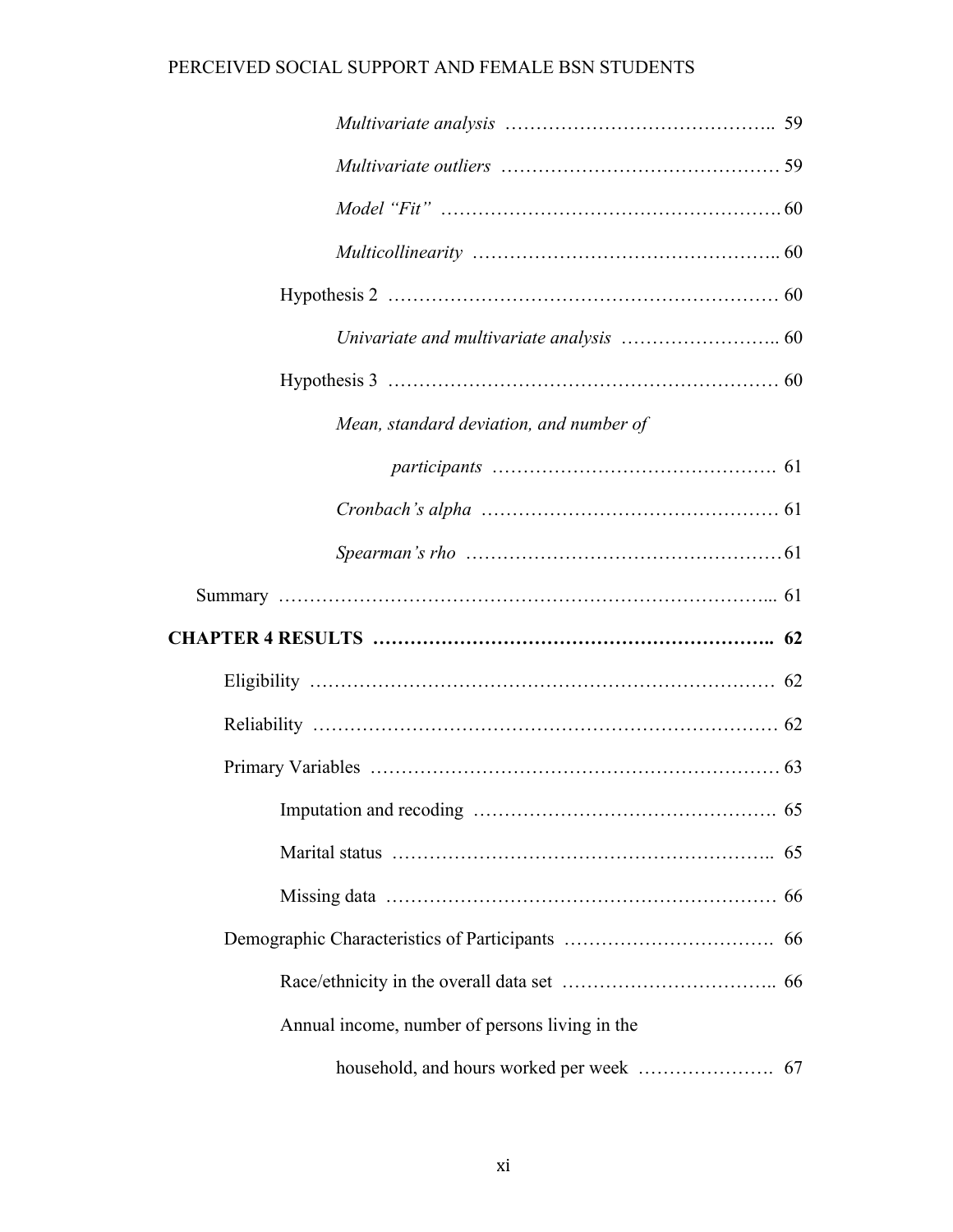| Race/ethnicity for the overall sample, each university, the |
|-------------------------------------------------------------|
|                                                             |
|                                                             |
| Location of residence, years of education, and previous     |
|                                                             |
|                                                             |
|                                                             |
| Regression of perceived social support with                 |
| economic adequacy, marital status, and age  71              |
|                                                             |
| Regression of reciprocity with economic                     |
|                                                             |
|                                                             |
| Relationships between perceived social support,             |
| reciprocity, economic adequacy, age, and marital            |
| satisfaction in participants who were "married,"            |
|                                                             |
|                                                             |
|                                                             |
|                                                             |
|                                                             |
|                                                             |
|                                                             |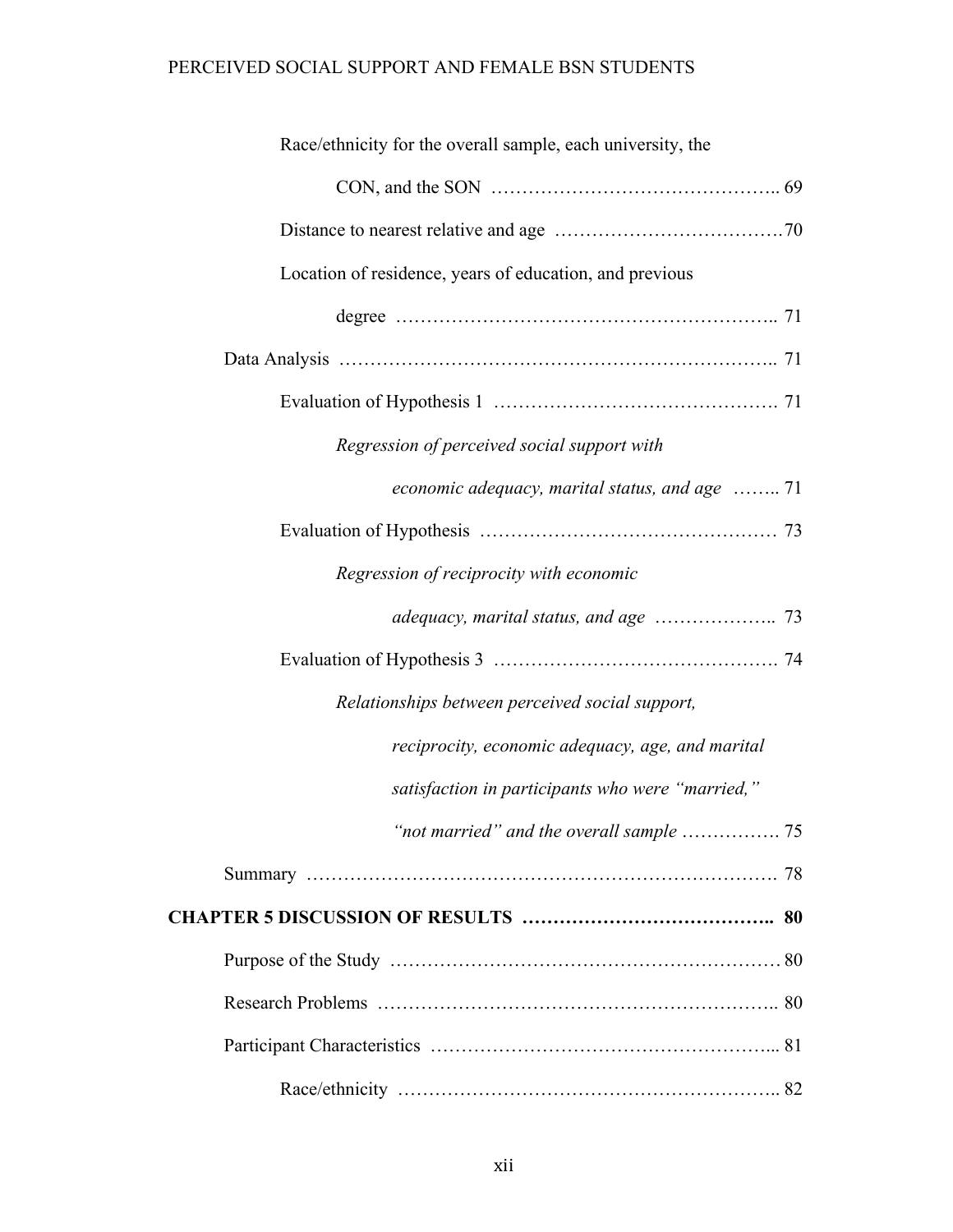| Relationship between perceived social support and      |
|--------------------------------------------------------|
|                                                        |
|                                                        |
|                                                        |
|                                                        |
| Relationship of perceived social support with economic |
|                                                        |
|                                                        |
| 90                                                     |
|                                                        |
|                                                        |
|                                                        |
|                                                        |
|                                                        |
|                                                        |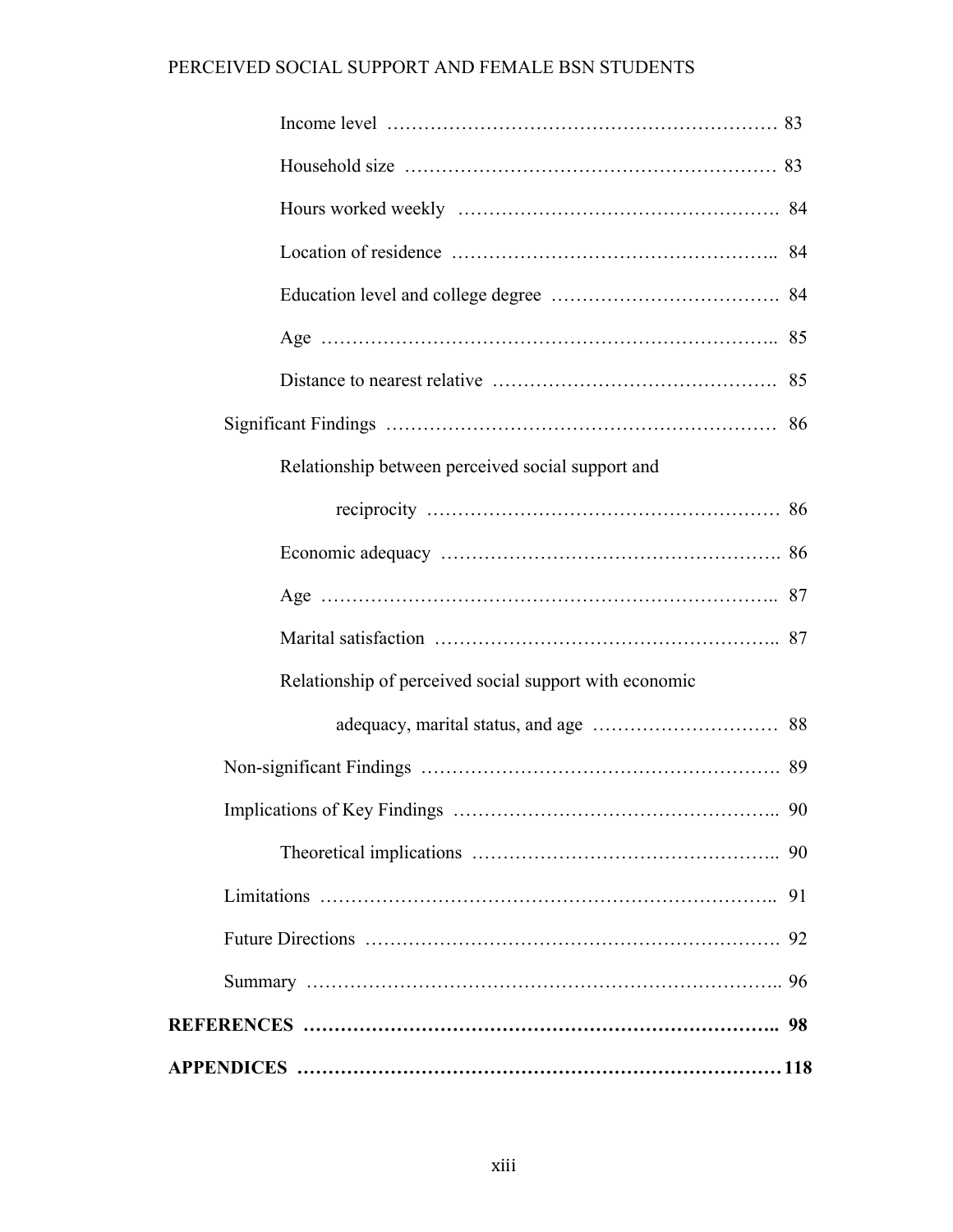| Appendix B Interpersonal Relationship Inventory (IPRI)     |
|------------------------------------------------------------|
|                                                            |
|                                                            |
|                                                            |
|                                                            |
|                                                            |
| Appendix G First Email to Students from Dean/Director  128 |
| Appendix H Second Email to Students from Researcher  129   |
|                                                            |
|                                                            |
|                                                            |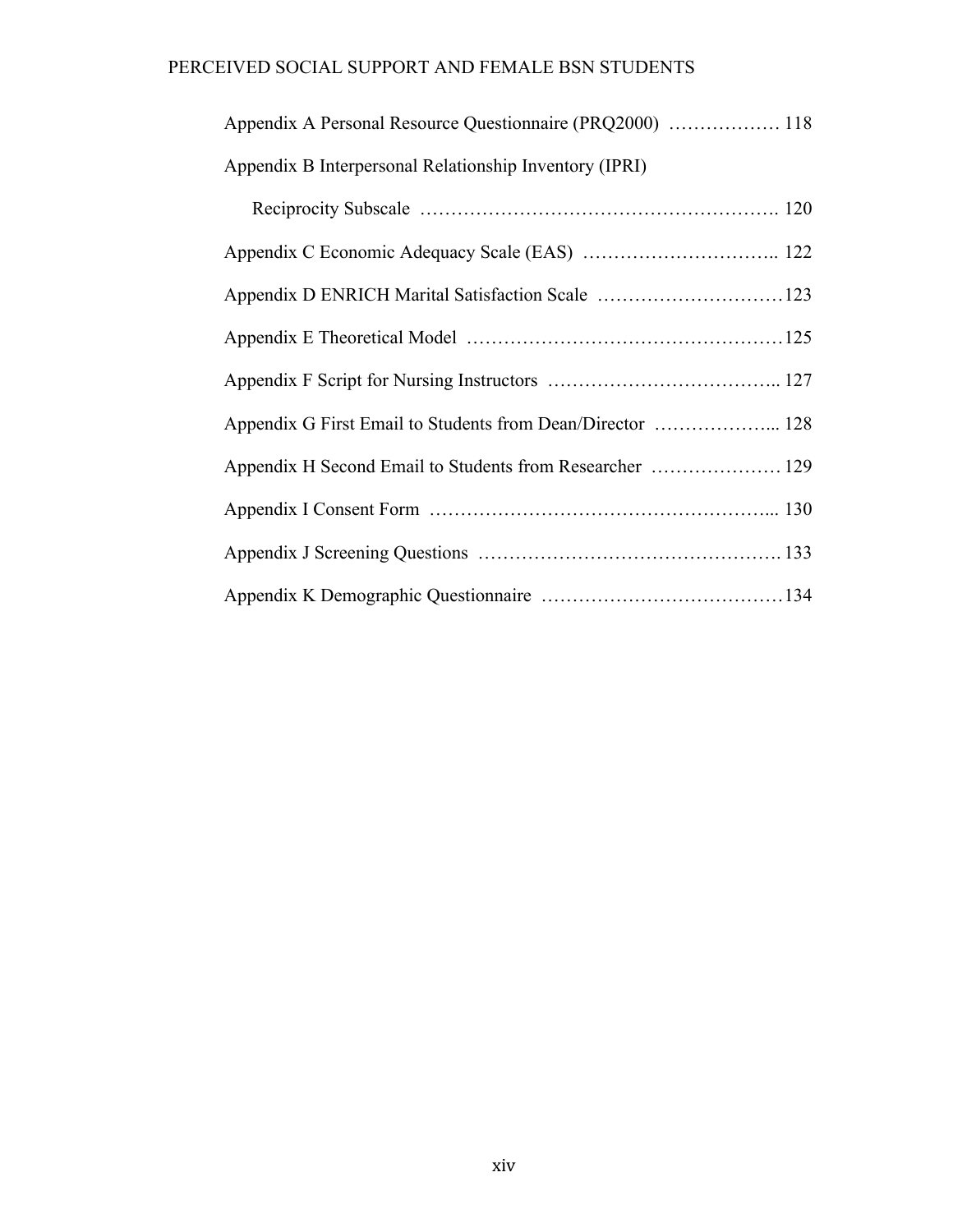# **LIST OF FIGURES**

|--|--|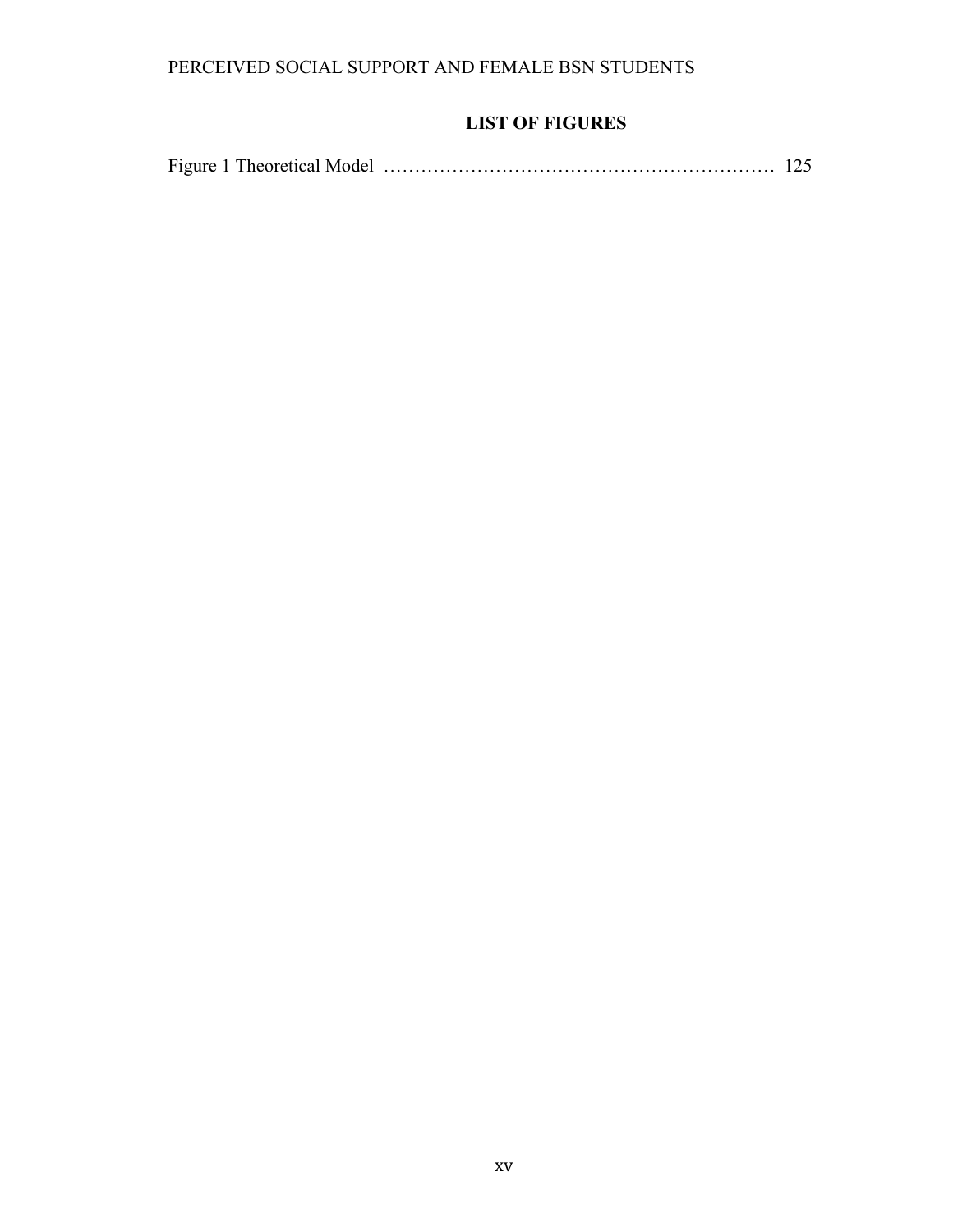# **LIST OF TABLES**

| Table 1 Statistics for the Primary Study Variables Perceived Social      |  |
|--------------------------------------------------------------------------|--|
| Support (PRQ2000), Reciprocity (IPRI), Economic Adequacy                 |  |
| (EAS), Marital Satisfaction (EMS), Marital Status (MS), and              |  |
|                                                                          |  |
| Table 2 Race/Ethnicity, Annual Income, Household Size, and Hours         |  |
|                                                                          |  |
| Table 3 Race/Ethnicity for University "A" and University "B" as well as  |  |
| the College of Nursing (CON) at University "A" and the School            |  |
|                                                                          |  |
| Table 4 Regression Model for Perceived Social Support (PRQ2000) with     |  |
|                                                                          |  |
| Table 5 Regression Model for Reciprocity (IPRI) with Economic            |  |
|                                                                          |  |
| Table 6 Correlation Data for Primary Variables: Perceived Social Support |  |
| (PRQ2000), Reciprocity (IPRI), Economic Adequacy (EAS),                  |  |
|                                                                          |  |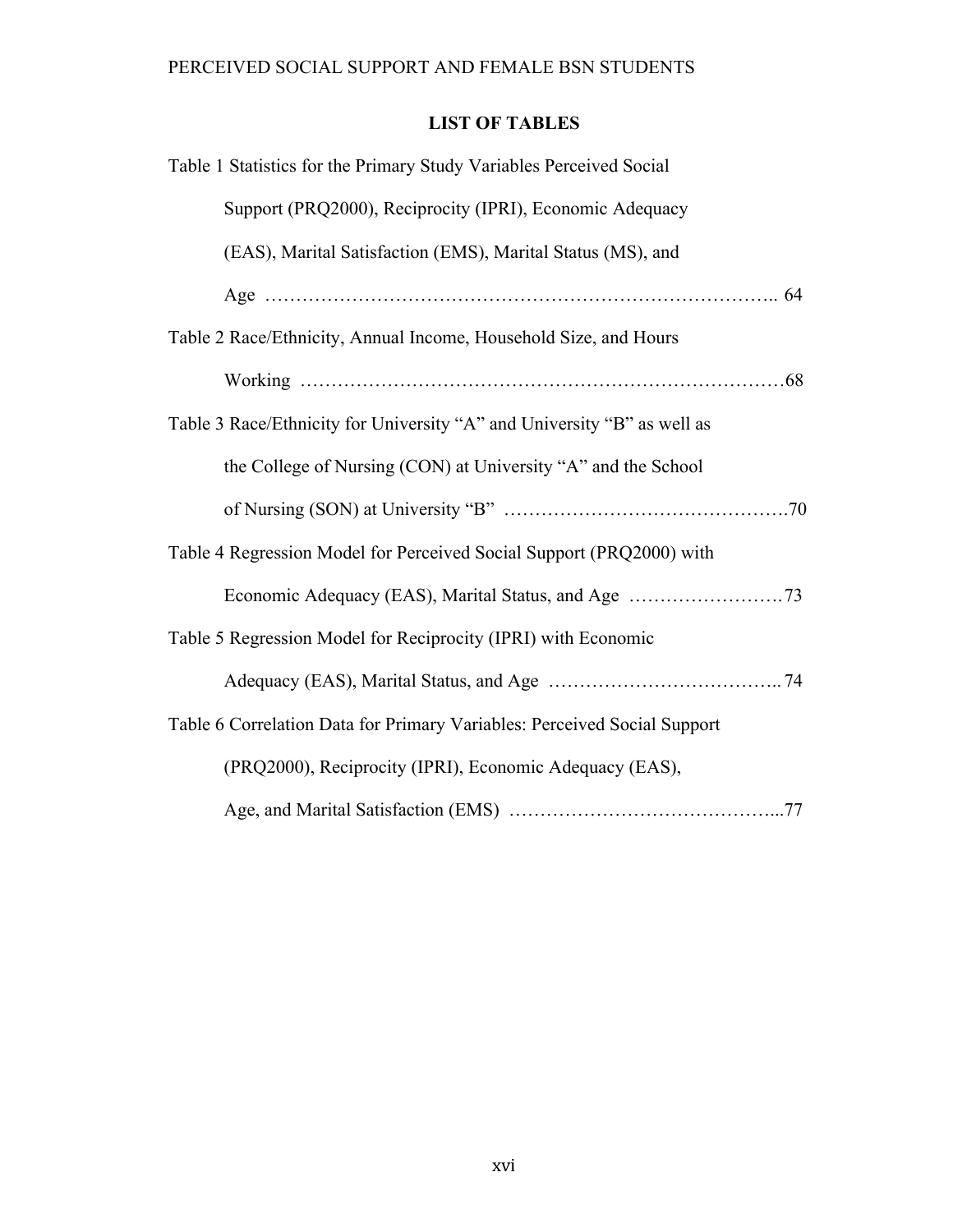#### **Chapter 1**

#### **Introduction**

There is evidence that increased levels of perceived social support reduce attrition and increase persistence in nursing students (Baccus, 1992; Glogowska, Young, & Lockyer, 2007; Gloria, Kurpius, Hamilton, & Wilson, 1999; Hegge, Melcher, & Williams, 1999; Kirkland, 1998; Marshall, 1989; Metz, Cech, Babcock, & Smith, 2011; Shelton, 2003; Welhan, 2000; Wells, 2007). Also, increased levels of social support improve mental health and reduce stress in nursing students (Gigliotti, 2004; Haack, 1988; Jensen, 2007; Luo & Wang, 2009; Mahat, 1998; Maville & Huerta, 1997; Montes-Berges & Augusto, 2007; Wells, 2007). Peer support, a type of social support, has been found important for nursing students in the clinical setting and helps improve student teaching as well as reduces anxiety (Aston & Molassiotis, 2003; Brown & Edelmann, 2000). Furthermore, marital status has been found to play a noteworthy role in perceived social support (Beach, Fincham, Katz, & Bradbury, 1996; Ensel, 1986; Sarason, Pierce, & Sarason, 1990). These are significant findings and strengthen the need for understanding perceived social support in nursing students.

In addition, the number of university students over the age of 25 has been growing (Jacobs & King, 2002). In fact, in 2002, 25% of women were 25 years of age or older when they earned a bachelor's degree. This may have changed over time. (More recent studies about the age of students at the time of graduation were not located.) According to Jacobs and King (2002), older students are more likely to be married or divorced, to have children, and to have jobs outside of the university setting. Additionally, working requires time spent away from studies, as does parenting. The increase in age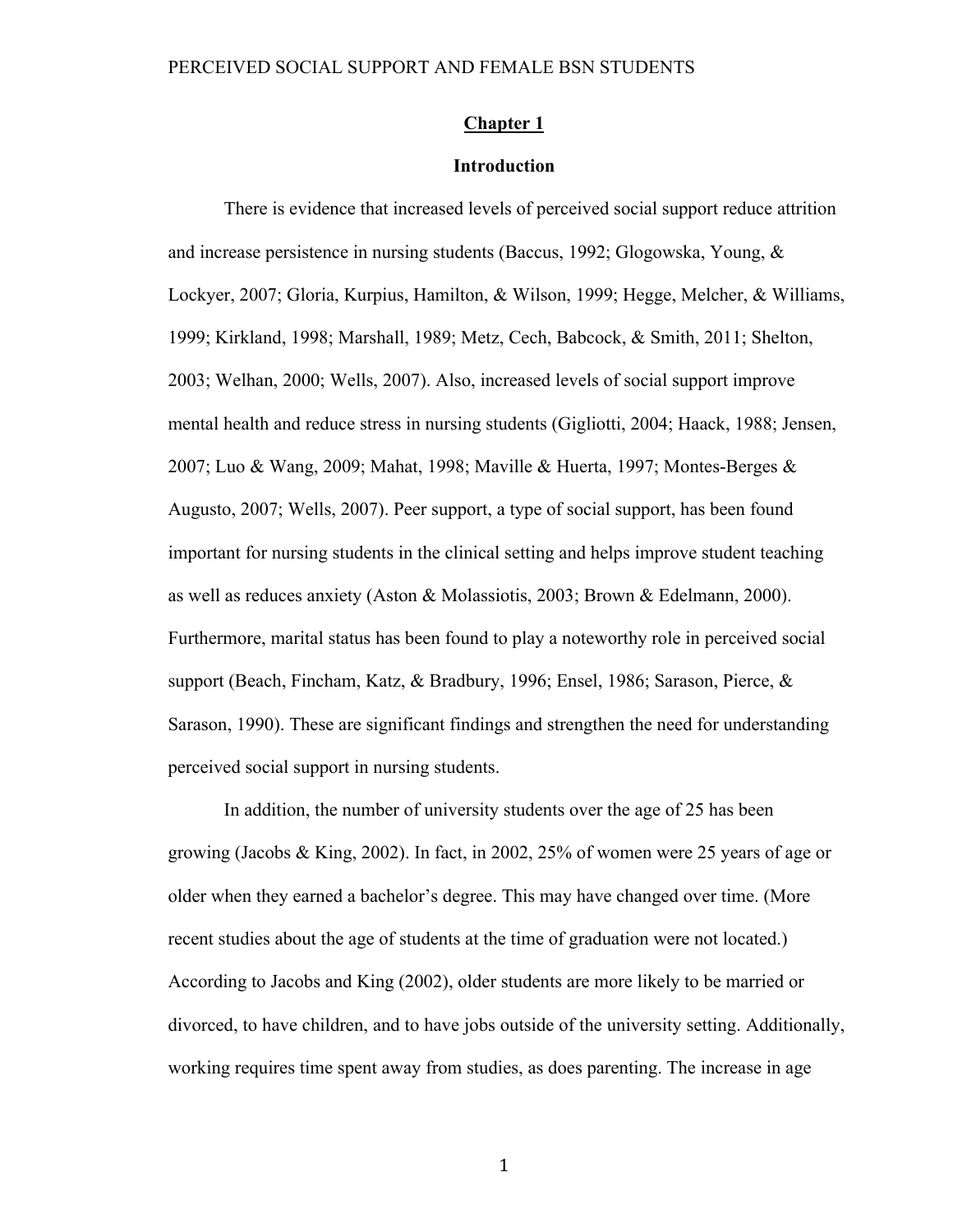comes with the potential for higher numbers of married university students. Thus, the effect of marital status on perceived social support becomes evermore important. However, there was no research in the literature on this topic. A better understanding of the impact of marital status on perceived social support may provide insight into specific problems faced by this student population. Indeed, faculty understanding of the impact of marital status on perceived social support may help to stimulate efforts to assist married as well as unmarried nursing students as they progress through baccalaureate nursing programs.

#### **Background**

This section provides a very brief review of perceived social support. The buffering and moderating effects are considered and explained. Marital status, college students, and sources of social support are explored briefly. Social support for women and for nursing students is also looked at.

**Buffering and moderating effects of social support.** Social support has a "buffering" or protective effect (Brownell & Shumaker, 1984; Cassel, 1976; Cobb, 1976; Cohen, Gottleib, & Underwood, 2001; Kaplan, Cassel, & Gore, 1977; Lin, Dean, & Ensel, 1981; Lin, Simeone, Ensel, & Kuo, 1979; Mueller, 2006). Buffering may be described as a response from others that assists in lowering stress levels. It may be as simple as a hug or an encouraging word. Cobb (1976) examined social support and stress in more detail and determined that social support not only accelerated healing, but it improved compliance with medical regimens. Caplan, in 1974, identified a support system consisting of the people who provide, what is now termed, social support. In addition, social support has been linked to proactive coping and increased determination of patients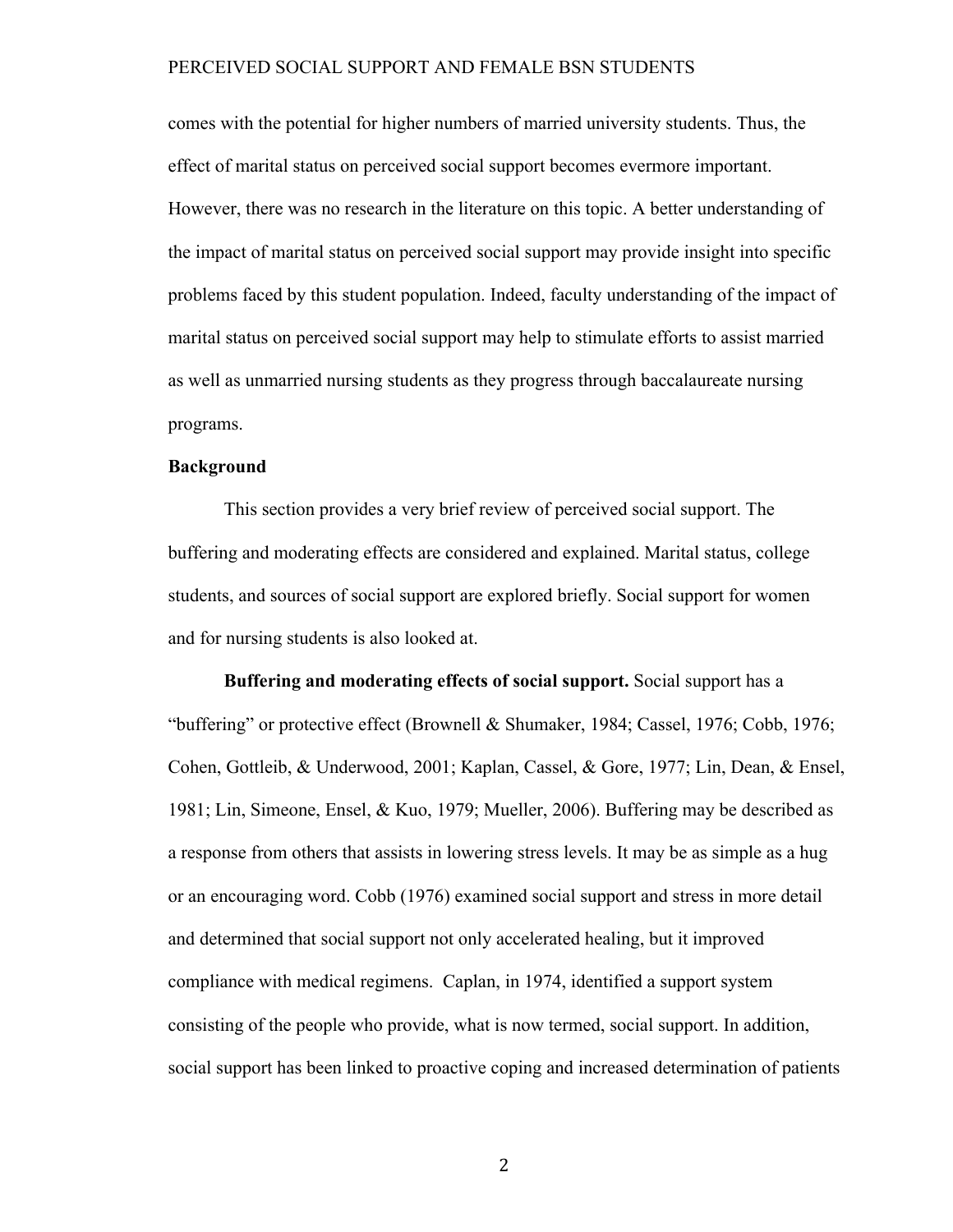in physical rehabilitation (Greenglass  $\&$  Fiskenbaum, 2009). Increased social support has significantly predicted improved health outcomes in older women as well (Janevic et al., 2004). Social support also provides health protection through a "moderating" effect (Dean, 1986; Dunkley, Blankenstein, & Halsall, 2000; Ensel, 1986; Spitzer, Bar-Tal, & Golander, 1995). While "buffering" has a direct effect, the "moderating effect" is indirect. Two examples are gender and economic status. Both gender and economic status affect all parts of life and indirectly affect the level of available social support.

**Marital status and social support.** In the past, it was assumed that being married afforded a higher level of social support (Acitelli, 1996; Janevic et al., 2004; Lin, Dumin, & Woelfel, 1986). Marital satisfaction also plays a role in the level of social support available within the marriage (Beach et al., 1996; Sarason, Pierce, et al., 1990). In marriage there exists a give and take, also called reciprocity (Antonucci, 1985; Antonucci & Akiyama, 1987; Antonucci & Jackson, 1990; Daniels & Guppy, 1997; Heany & Israel, 2002; Jacobson, 1986; Jung, 1984). Reciprocity requires that both partners support one another, that social support be a two-way street. Marriage may provide increased help with social support, or it may be a negative influence requiring one partner to give more social support than receiving it (Acitelli, 1996).

**Married women, college, and social support.** Lin, Dean, and Ensel (1981) found that married women reported higher levels of social support than single, divorced, separated, or widowed women. Additionally, Burke and Weir (1982) found that people usually seek support from their spouse first when they are faced with a stressful situation. In fact, spousal support may be a key component in decreasing stress levels when undertaking new projects (Cranford, 2004). On the other hand, women have been known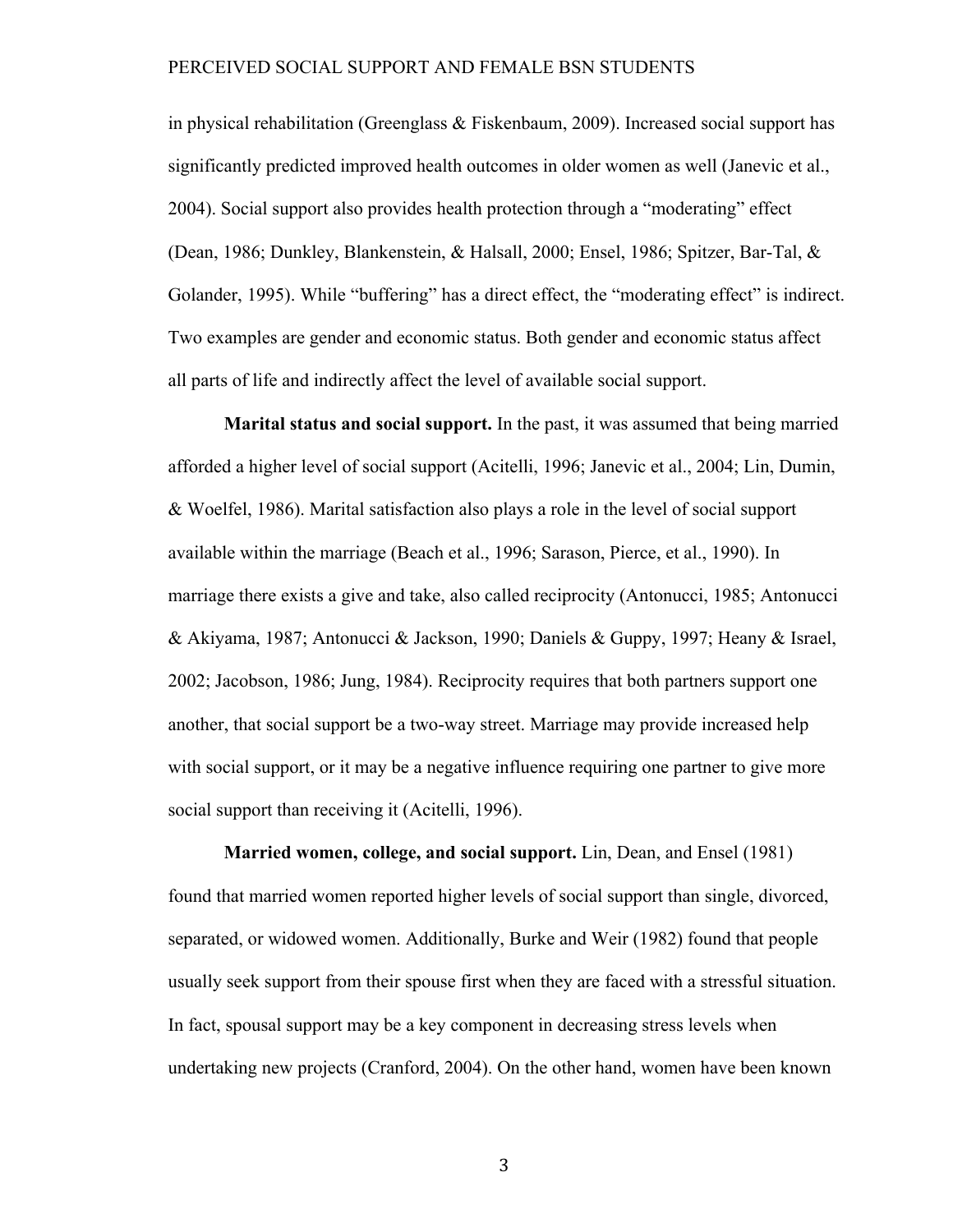to place family and marital choices over those of career (Fischer, Sollie, Sorell, & Green, 1989).

On a historical note, in 1981, Gottlieb found that married college students did not mention spouses when discussing social support. They did speak of social support in the community and with relatives other than their spouses. The more active they were in the community, the more social support they reported. Because these college students appeared to seek social support from sources other than their spouses, the question remains, how does marital status affect social support in female baccalaureate nursing students? This, however, must be taken with a note of caution as public attitudes and mores have changed since 1981; this may no longer be valid in today's world. More recent studies about this were not located in the literature search.

**College students and social support.** Social support has also been used to predict students' ability to adapt in a university setting (Valentiner, Holahan, & Moos, 1994). In addition, college students' academic success has been partially attributed to social support (Hilgendorf, 1997; Wilcox, 2007). Moreover, female college students with more social support reported less depression (Slack & Vaux, 1988). In college students, social support has predicted better health perceptions in women and fewer physical symptoms in men. (Hale, Hannum, & Espelage, 2005). Increased levels of social support have also predicted less stress in college students (Cohen, Mermelstein, Karmak, & Hoberman, 1985; Hale et al., 2005; Ruthig, Haynes, Stupnisky, & Perry, 2009). Higher levels of social support were even found to reduce smoking and alcohol abuse in African American students (Turner-Musa & Lipscomb, 2007).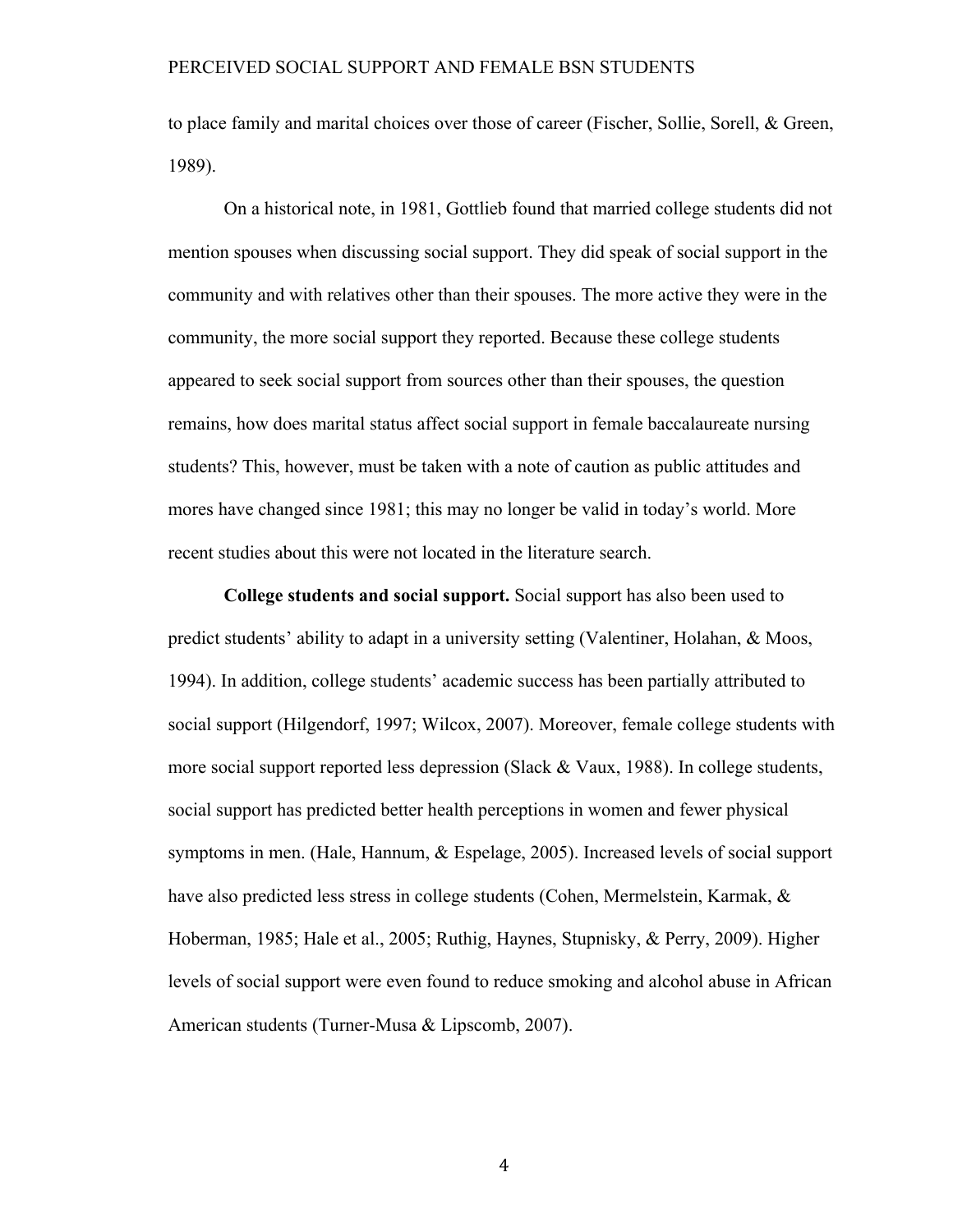**Sources of social support for university students.** Family is the means of social support most often reported by university students (Cutrona, Cole, Colangelo, Assouline, & Russell, 1994; Gloria & Kurpius, 2001). In a study by Ohrt (2002), nursing students reported most of their social support came from their mothers. In another study, nursing students reported friends provided much of their social support (Olson, 2010). Also, Baccus (1992) reported that spouses, family, and friends were the major sources for social support in graduating nursing students. It appears that social support comes from many people with family and friends comprising the main source.

**Nursing students and social support.** Lower attrition in nursing students has been linked to higher levels of social support (Gloria, Kurpius, Hamilton, et al., 1999; Hegge et al., 1999; Marshall, 1989; Welhan, 2000). Even for disadvantaged nursing students, social support reduced attrition (Burris, 1990). Many studies have indicated that increased social support reduced stress and improved mental health in nursing students (Giggliotti, 2004; Haack, 1988; Jensen 2007; Luo & Wang, 2009; Mahat, 1998; Maville & Huerta, 1997; Montes-Burges & Augusto, 2007). Additionally, Kirkland (1998) reported that African American nursing students used social support as a major coping strategy. Social support for nursing students is an important mechanism for improving mental health and reducing stress levels.

#### **Statement of the Problem**

There have been no published studies reporting the relationship between marital status and social support in female baccalaureate nursing students. Increased levels of social support have been linked to lower stress levels, lower attrition levels, better mental health, and higher persistence in nursing students. Social support has also been tied to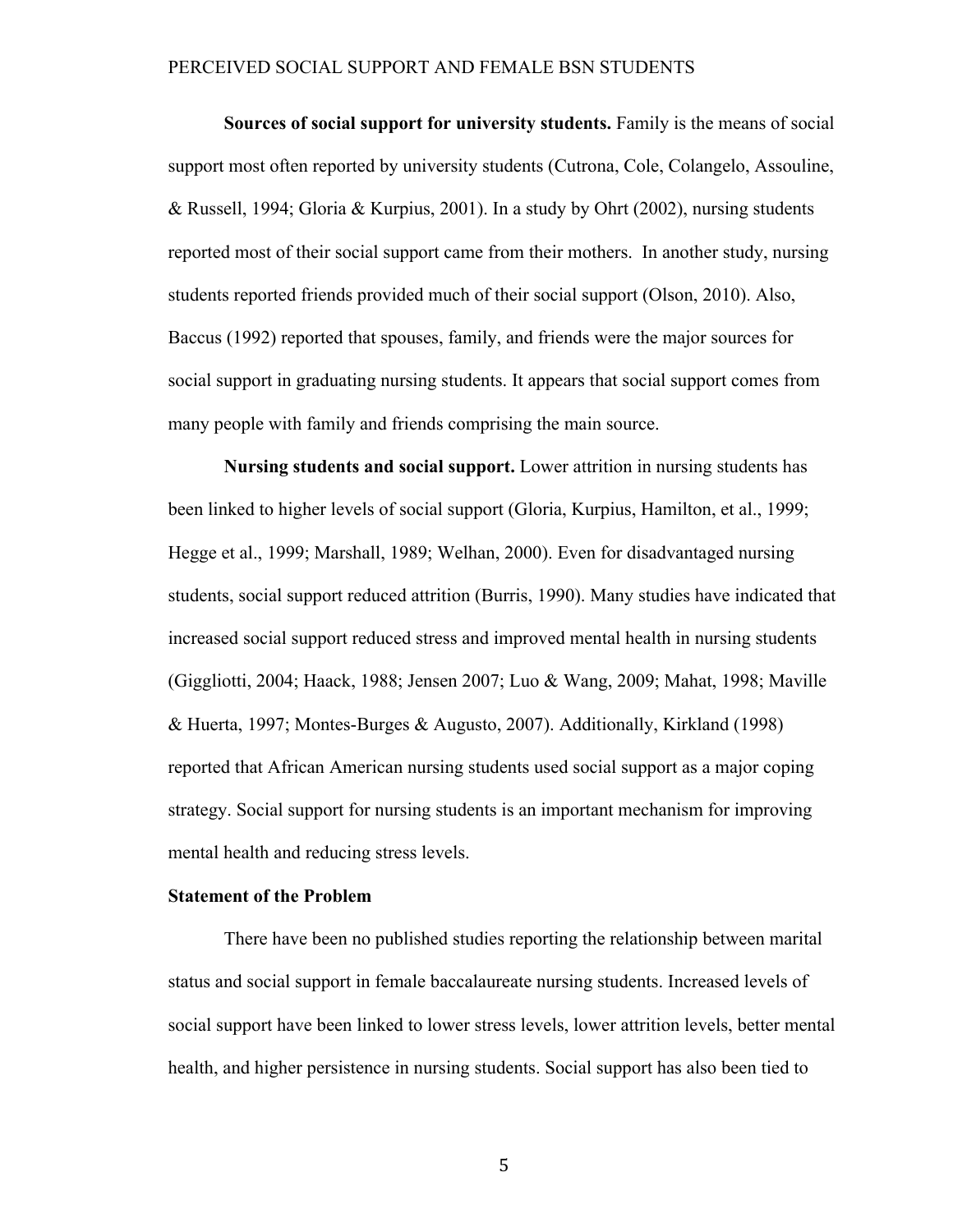marital status (Acitelli, 1996). In addition, in the past, marital status alone has been used as a primary measurement for social support (Acitelli, 1996; Janevic et al., 2004; Lin, Dumin, et al., 1986). Yet, it has been hypothesized that marital status has both a positive and negative influence on social support. Other studies have found that marital satisfaction played a role in the level of social support available within the marriage (Beach et al., 1996; Sarason, Pierce, et al., 1990).

What is the relationship between marital satisfaction and social support in married female baccalaureate nursing students? Much has been written about the importance of marital satisfaction when assessing social support, but there is no evidence that the findings pertain to female baccalaureate nursing students. This too, is an area missing from the published literature. Having further knowledge of the effect of marital status on social support in nursing students may lead to nursing educators' increased understanding of its impact and may help stimulate efforts to assist married as well as unmarried baccalaureate nursing students.

#### **Purpose of the Study**

The purpose of this study was to examine the relationships between marital status, economic adequacy, age, and social support in a sample of female baccalaureate nursing students in the Southwestern United States. Moreover, reciprocity was considered to be a part of the overall concept of social support. The relationships between reciprocity, marital status, economic adequacy, and age in female baccalaureate nursing students were also examined. The study additionally explored the relationship between marital satisfaction and social support in married female baccalaureate nursing students, another area the literature had little information about. This research will facilitate our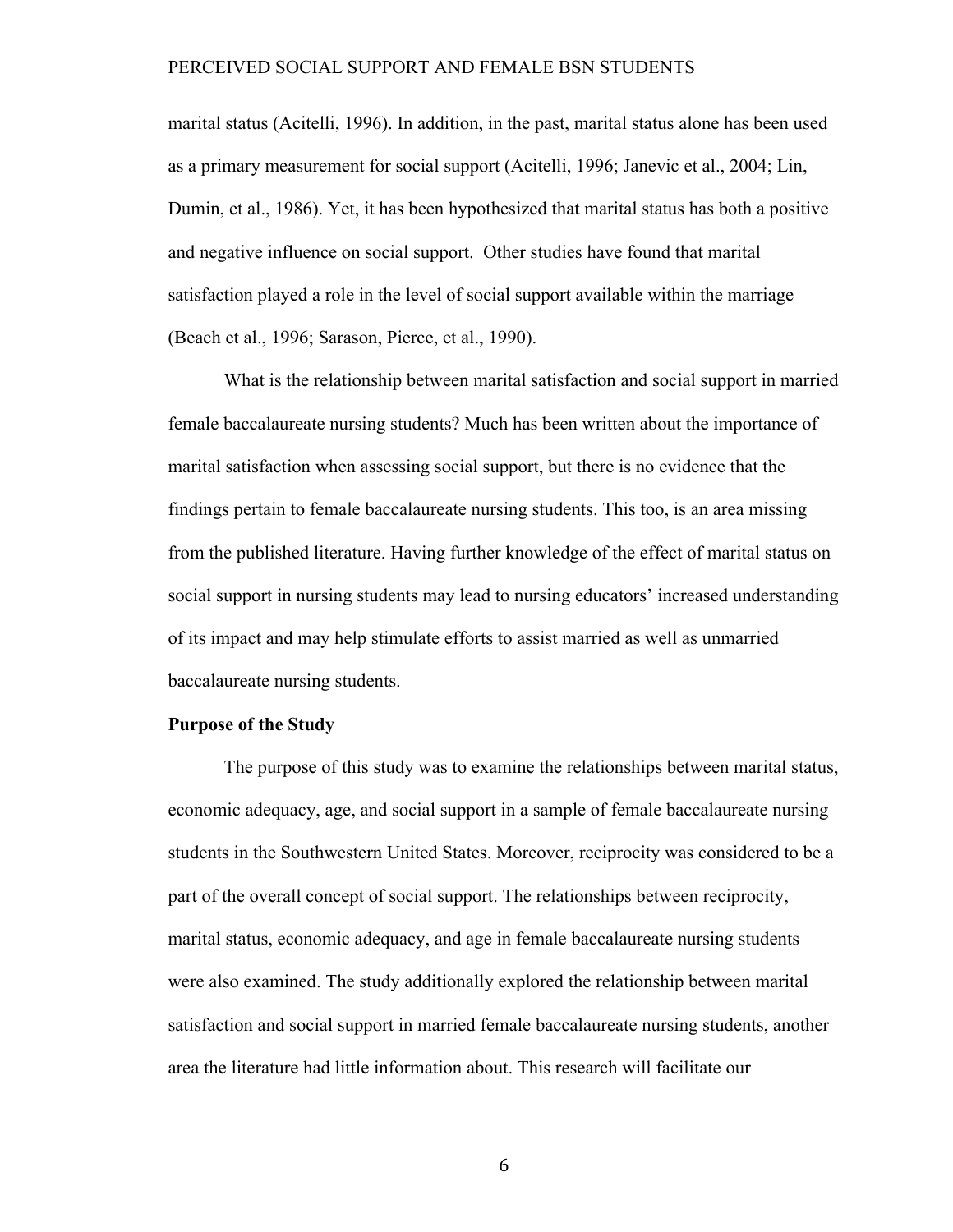understanding of the dynamics between marital status, marital satisfaction, and perceived social support. Having further knowledge of the relationships between marital status, economic adequacy, age, and social support in nursing students will lead to nursing educators' increased understanding of the impact of marital status, ecoomic adequacy, and age on social support in female baccalaureate nursing students. Ultimately, the information obtained will help the planning of future program changes to improve the success of female baccalaureate nursing students.

**The research questions***.* What is the relationship of the independent variables (age, economic adequacy, and marital status) to perceived social support and the reciprocity inherent in social support between married and not married female baccalaureate nursing students? Does increased marital satisfaction correlate positively to increased levels of social support in married female baccalaureate nursing students?

## **Research Variables**

The variables selected for this study included two dependent variables and four independent variables. The dependent variables were 1) perceived social support, which was measured using Weinert's Personal Resource Questionnaire 2000 (PRQ2000) (Weinert, 2003) (see Appendix A) and 2) reciprocity as measured by Tilden's Interpersonal Resource Inventory (IPRI) reciprocity subscale (Tilden, Nelson, & May, 1990) (see Appendix B). The independent variables were 1) age at last birthday, 2) economic adequacy as measured by Lobo's Economic Adequacy Scale (Lobo, 1982) (see Appendix C), 3) marital status (married or not married), and 4) marital satisfaction as measured by the ENRICH Marital Satisfaction Scale (EMS) (Fowers & Olson, 1993) (see Appendix D).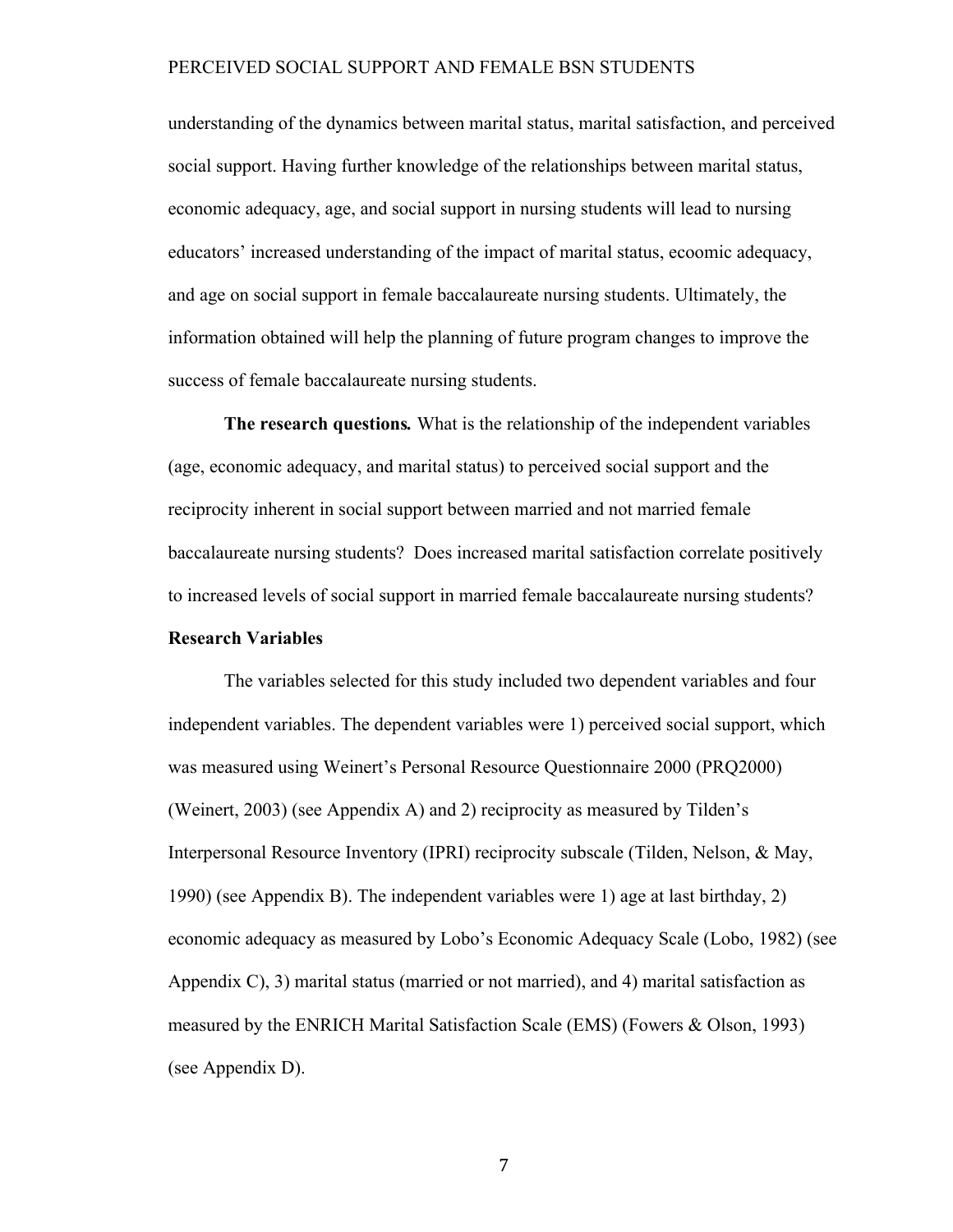#### **Hypotheses**

The following hypotheses were addressed in this study:

- H1: Perceived social support as measured by the PRQ2000 is predicted by the independent variables marital status (married or not married), age, and economic adequacy as measured by the EAS in female baccalaureate nursing students.
- H2: Reciprocity as measured by the IPRI reciprocity subscale is predicted by the independent variables marital status (married or not married), age, and economic adequacy as measured by the EAS in female baccalaureate nursing students.
- H3: There is a positive association between social support as measured by the PRQ2000 and marital satisfaction as measured by the EMS in married female baccalaureate nursing students.

#### **Research Design**

Descriptive surveys are designed to collect detailed data of existing variables, especially when little is known about them (LoBiondo-Wood & Haber, 2010). The information may then be examined to determine significant differences and to identify relationships among the variables. A descriptive survey design was chosen for this study. No research has previously been done on these specific variables in this combination on female baccalaureate nursing students that this study will be investigating.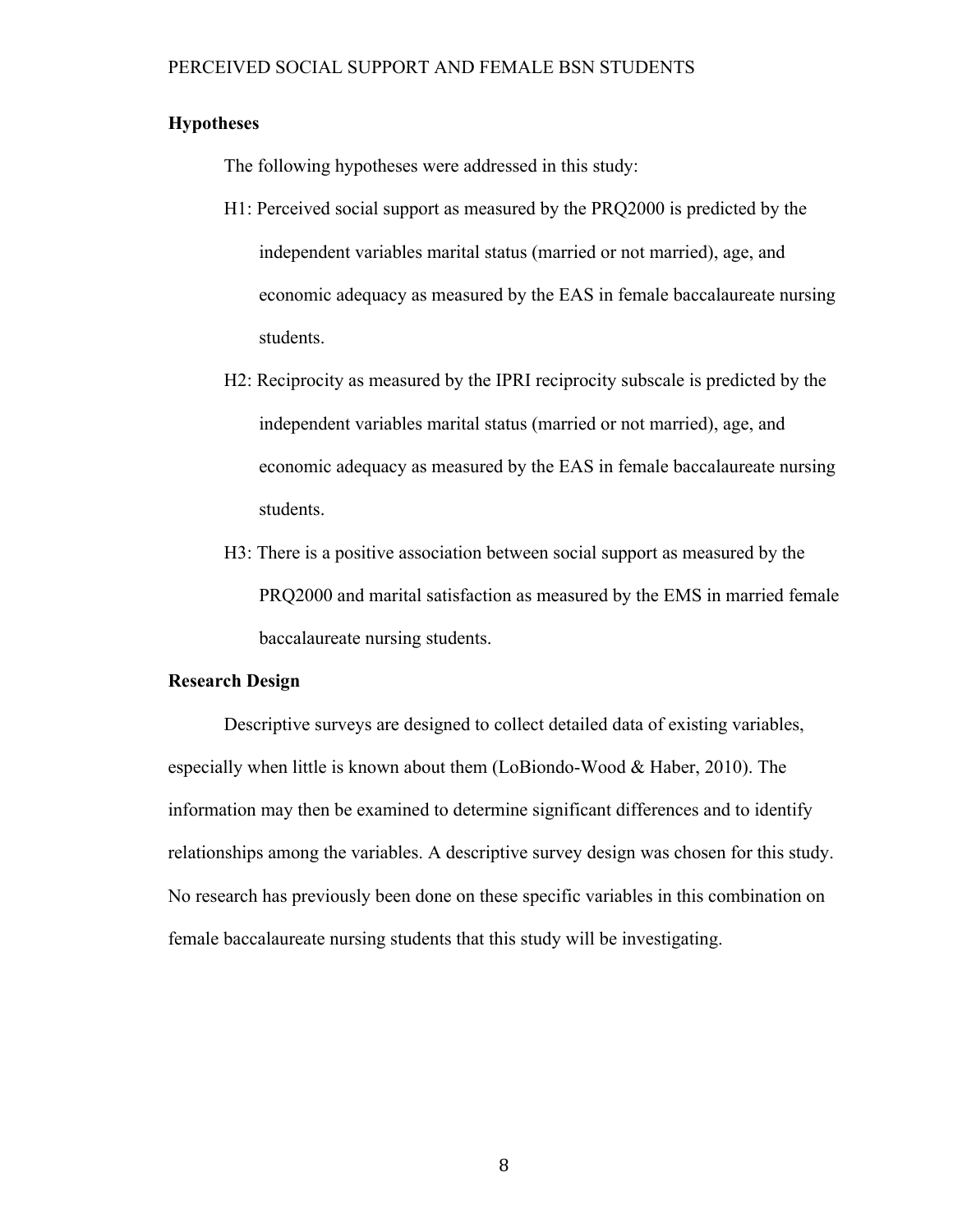## **Definitions**

## *Social Support*

- o Theoretical definition: "Social support is information leading a person to believe that he[/she] is cared for and loved, esteemed and valued, and that he<sup>[/she]</sup> belongs to a network of communicated and mutual obligations" (Cobb, 1976, p. 300).
- o Operationalized using the PRQ2000 (Weinert, 2003).

## *Reciprocity*

- o Theoretical definition
	- " "mutual obligation" (Cobb, 1976, p. 300).
- o Operationalized using the IPRI reciprocity subscale (Tilden et al., 1990).

## *Economic Adequacy*

- o Theoretical definition
	- Economic resources are satisfactory to meet daily needs, such as rent/mortgage, food, healthcare, childcare, and so forth

(Clingerman, Stuifbergen, & Becker, 2004).

o Operationalized using the EAS (Lobo, 1982).

## *Marital Satisfaction*

- o Theoretical definition
	- "an attitude of greater or lesser favorability toward one's own marriage" (Roach, Frazier, & Bowden, 1981, p. 537).
- o Operationalized using the EMS (Fowers & Olson, 1993).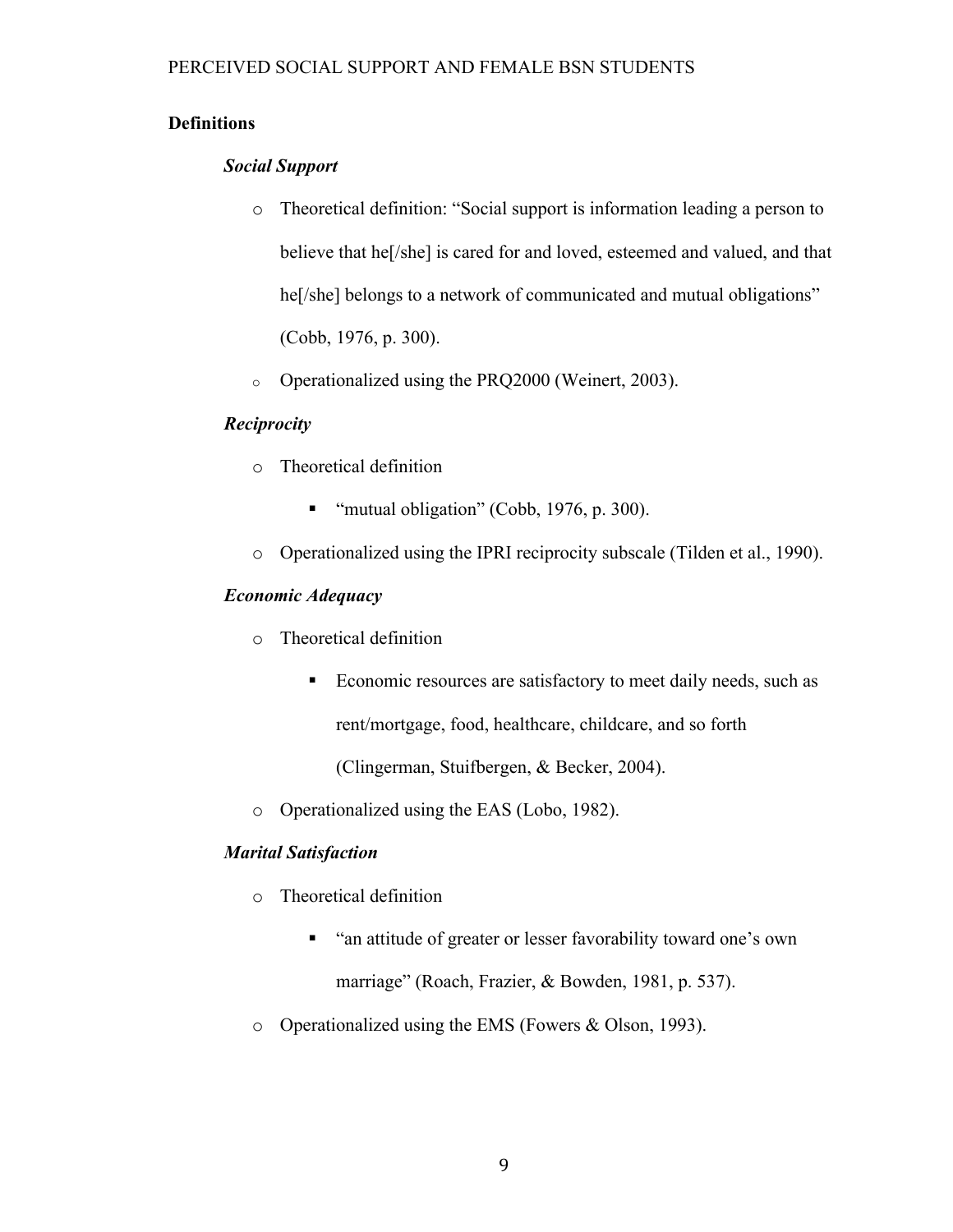#### **Theoretical Framework**

A theory is a "set of interrelated concepts, definitions, and propositions that present a systematic view of phenomena for the purpose of explaining and making predictions about those phenomena" (Lobiondo-Wood & Haber, 2010, p. 58). Theory and research are integrated, and it is important to clearly define the theoretical framework in a study. The theoretical framework will guide the research process from determining the research questions through reviewing the relevant literature, selecting the data collection tools, analyzing and interpreting the data, and, finally, to discussing the findings and formulating conclusions.

Significance of a theory is the ability of the theory to generate useful knowledge (Bredow, 2004). Many studies using social support theory (SST) have provided new insight into nursing issues (Burke & Greenglass, 1999; Kevern & Webb, 2003). Utility defines the theory's ability to generate research applicable to nursing (Bredow, 2004). Social support theory has been used to guide the study of nursing students (Hegge et al., 1999; Hilbert & Allen, 1985), college students (Cutrona et al., 1994; Malik, 2000), Hispanic and non-Hispanic college students (Bordes, Sand, Arredondo, Kurpius, & Rayle, 2006), caregivers of dementia patients (Rapp, Shumaker, Schmidt, Naughton, & Anderson, 1998), illness and health (Janevic et al., 2004; Lin, et al., 1979; Tilden & Weinert, 1987), mental health (Gigliotti, 2004), nursing job satisfaction (Norbeck, 1985), cancer (Bottomley & Jones, 1997), and pregnancy (Norbeck, Lindsey, & Carrieri, 1983). Social support theory has been used broadly throughout the social sciences. Empirical evidence of SST's utility may be seen in the multitude of studies utilizing it.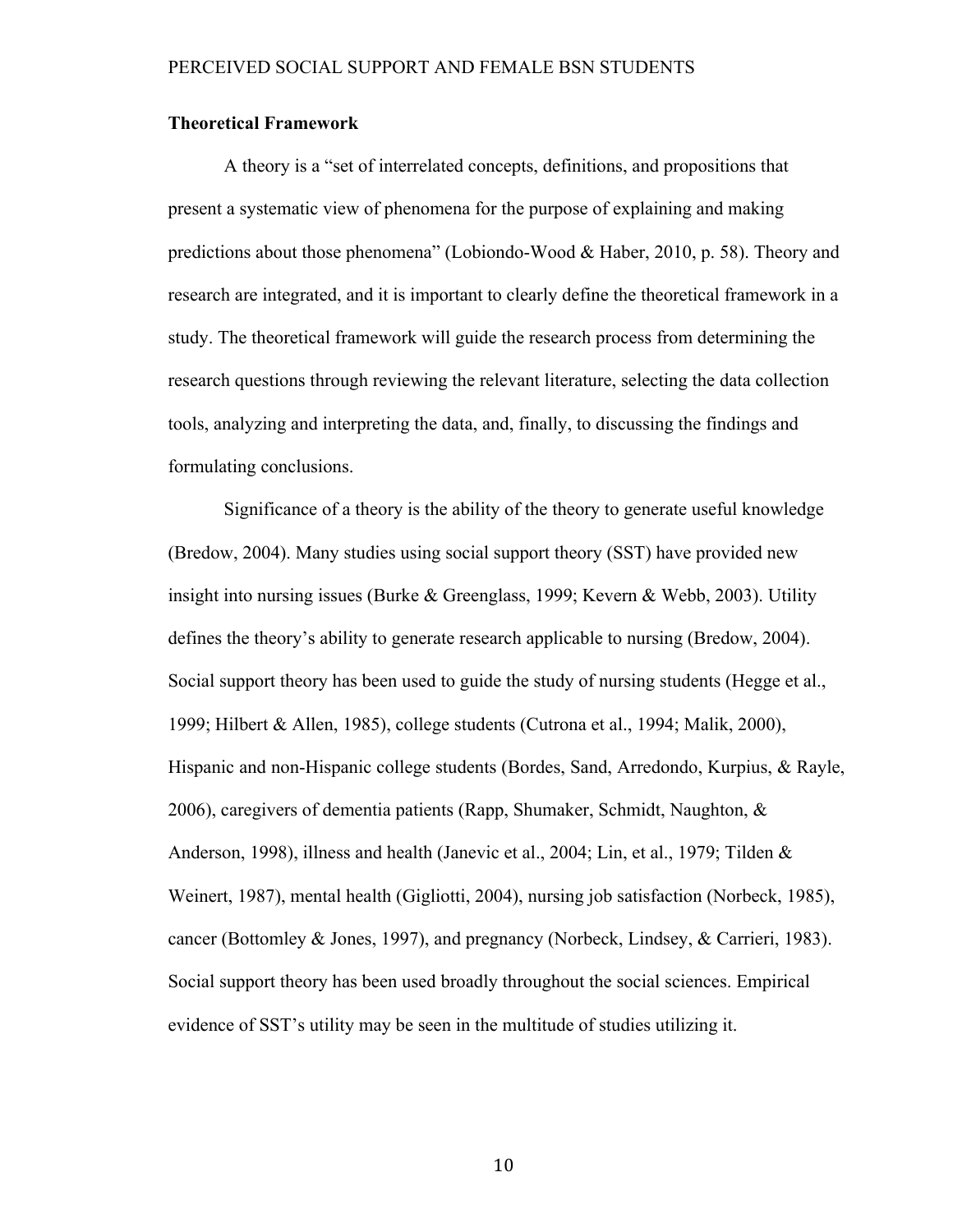The two theories chosen to guide this research were SST (Schaffer, 2004) and equity theory (Stewart, 1989). Social support theory provided the major underpinnings for the research. It provided a basis for why social support is important. Social support theory postulates that people have a need for social support (Weiss, 1969). Needs for social support change over time, supporters are motivated to help, and the duration of support varies according to the need (Bordes et al., 2006; Janevic et al., 2004; Rapp et al., 1998; Tilden & Weinert, 1987).

Equity theory supports the concept of reciprocity, or the bi-directionality, that exists within social support (Stewart, 1989). Stewart (1989) wrote about equity theory, which postulates that 1) people attempt to maximize their outcomes, 2) groups attempt to maximize the collective reward, 3) people in inequitable relationships suffer distress, and 4) people in inequitable relationships attempt to restore equity. This implies that when social support becomes too one-sided in a relationship it causes distress. The persons within this inequitable relationship will attempt to rectify the inequities by returning social support to a more even level. Returning to equity is the missing piece in social support theory. Equity theory supports the bi-directionality, or reciprocity, of social support. This piece added to SST completed the theoretical framework necessary to guide this study.

This research study used Cobb's (1976) definition of social support to define the parameters for the SST. In addition to his definition of social support, he defined three major concepts of social support: emotional support, esteem support, and network support. Cobb's definition for emotional support was "information leading the subject to believe that he is cared for and loved" (p. 300). His definition for esteem support was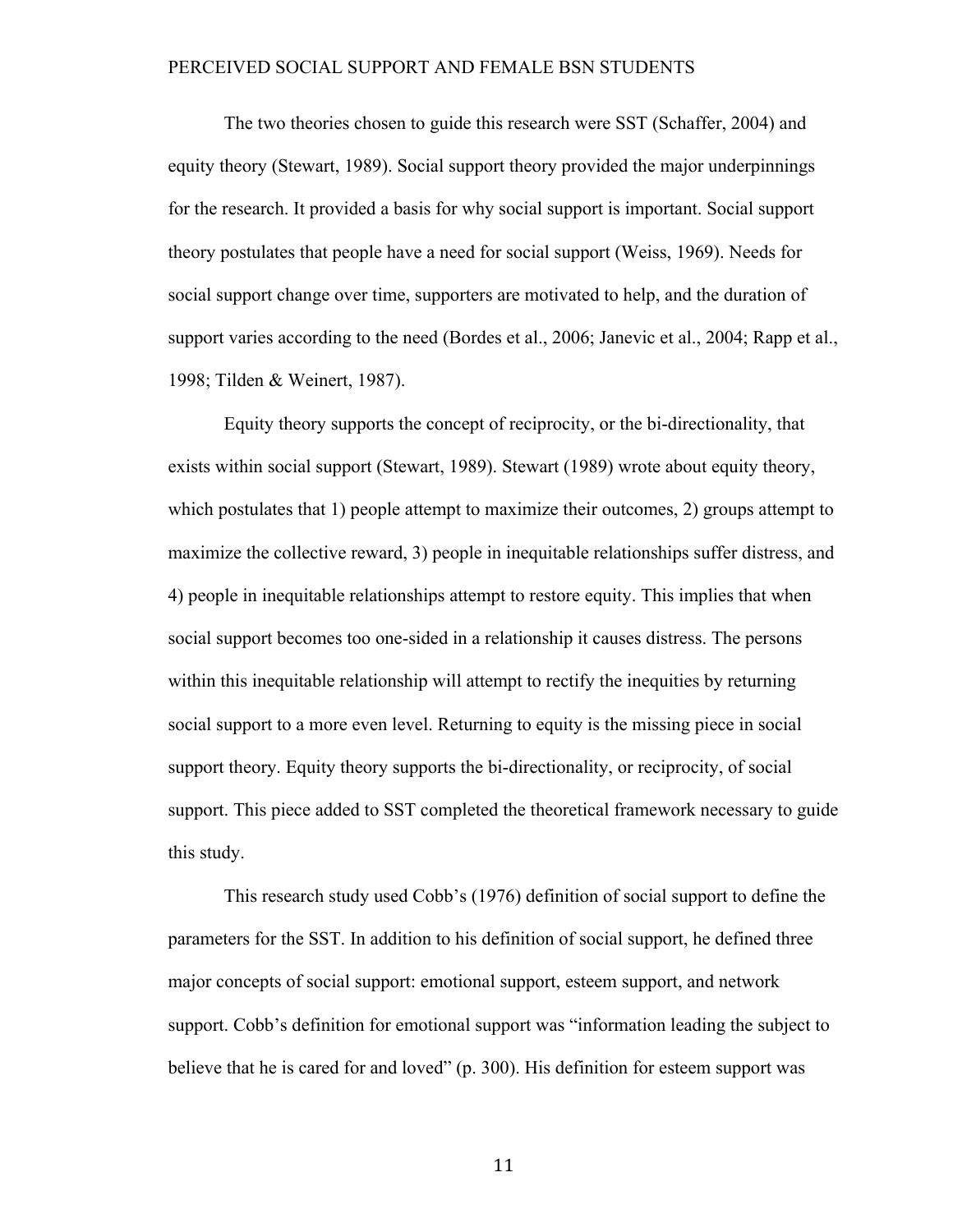"information leading the subject to believe that he is esteemed and valued" (p. 300). Lastly, he defined the concept of network support as "information leading the subject to believe that he belongs to a network of communication and mutual obligation" (p. 300). This last concept is two-fold. It directly relates to the concept of network support, but it also lends support to the concept of reciprocity with the inclusion of "mutual obligation."

It is through the use of both social support theory and equity theory as well as the definitions used by Cobb (1976) that a clear picture of the theoretical framework was visualized for this study. It became evident that social support acts as a prop with emotional support, esteem support, network support, and reciprocity buoying the person or supporting them. Reciprocity, however, has a two-direction flow of energy and causes the person to become off balance if energy flows in one direction at a level that is too high. Outside influences include age, economic adequacy, gender, and marital status. Gender affects economic adequacy, and age has a reciprocal effect on economic adequacy. Both affect social support. Economic adequacy has a reciprocal effect on marital status and affects social support. One can't have martial satisfaction unless married, so marital status is filtered through marital satisfaction, if married. Marital status affects social support directly, if not married. (See a figure depicting the theoretical framework in Appendix E).

### **Summary**

When reviewing the background of social support, it became evident that perceived social support impacts mental health and persistence in nursing students, which also affects attrition and stress levels. Improved mental health is an important aspect in anyone's life, and it is worth finding ways to improve it. Reducing stress is also a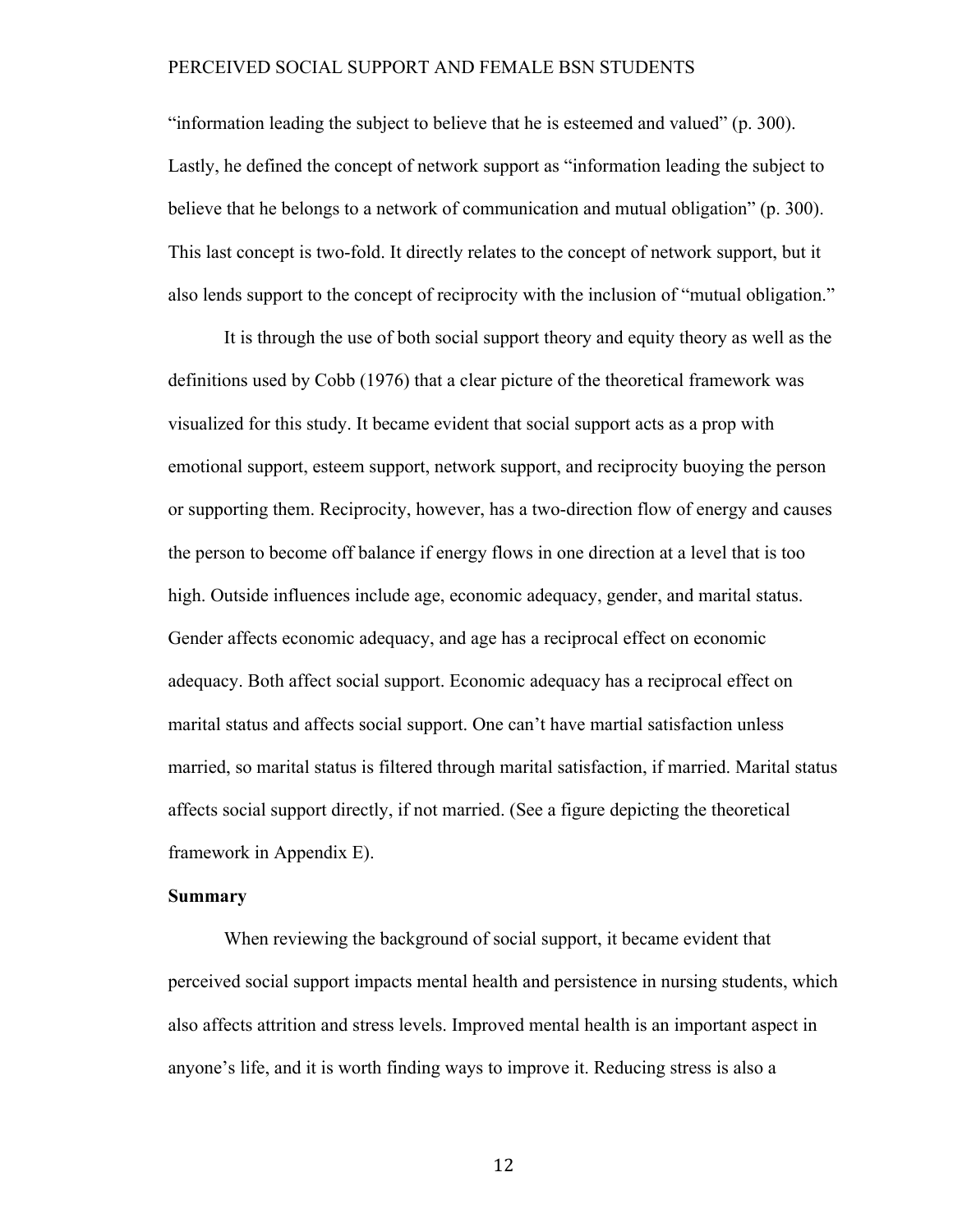valuable tool. In nursing students, increasing persistence and reducing attrition will help improve graduation rates. What's more, marital status appears to have an effect on perceived social support. However, the effect for nursing students has yet to be explored.

Chapter 1 gave a brief overview of social support and the research design. It provided the problem statement, variables, hypotheses, definitions, and theoretical framework. Chapter 2 provides an in-depth review of the literature for social support and Chapter 3 presents the methods that were used in this study with a more in-depth look at the research design.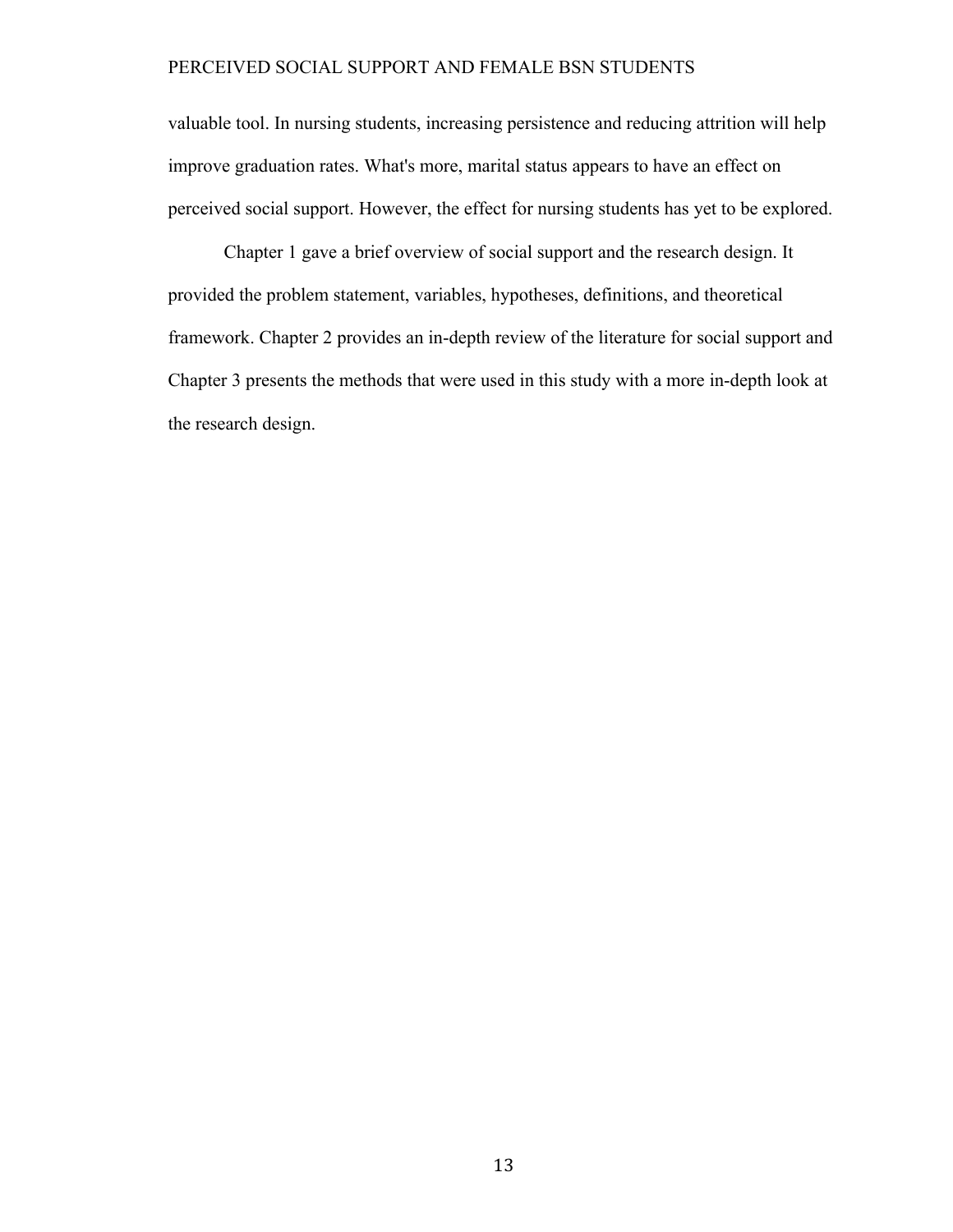#### **Chapter 2**

#### **Literature Review**

This literature review focuses on areas of social support that are specific to this research. It includes studies about social support and marital status, social support and age, as well as social support and economic adequacy. It also includes studies about social support and college students, nursing students, and gender. Additionally, it explores the conflict or reciprocity generated by social support. A section about marital status and nursing students is also included. All of these areas were important to serve as background for developing the study, which examined the relationship between marital status, age, and economic adequacy with social support and reciprocity in female baccalaureate nursing students. This study, also, examined the relationship between perceived social support and marital satisfaction in married female baccalaureate nursing students.

 A brief history of social support research is presented with an overview of social support research in the social sciences. This allows readers to familiarize themselves with the myriad of ways social support impacts everyday lives. During the review of literature, it was found that a single concise definition for social support did not exist. This posed difficulties for the development of this research. Upon further review, a definition for social support was chosen. In addition, definitions for the terms involved in social support were selected for this study.

It was difficult to obtain current articles dealing with the subject of the effect of marital status on perceived social support in female baccalaureate nursing students. In order to properly cover the subject in the literature review, articles published previous to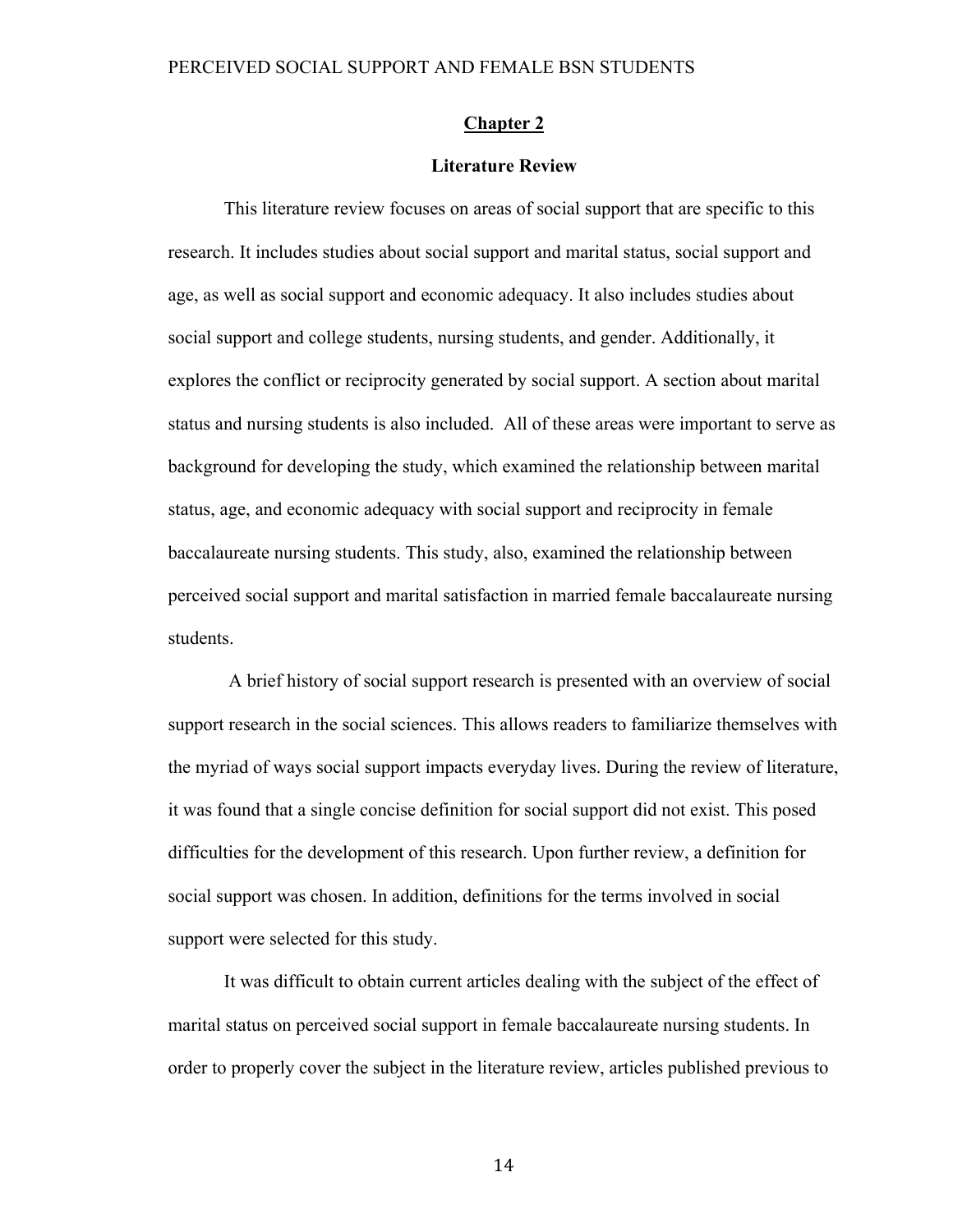the last decade were utilized. Multiple searches were conducted using the search terms "social support" plus "marital status" plus "nursing students." A search in CINAHL Plus with full text resulted in 21 articles. Six of these were about foreign nursing students and were not useful. One was about men in nursing. One was about psychometric testing of a new measurement tool. Twelve were doctoral dissertations. Of these, five were found to have research pertinent to the proposal. However, only three were written in the last decade. A search in Health Source Nursing/Academic Edition identified 54 potential articles. Some were duplicates of the CINAHL search, and many were foreign. Some were about parenting or adolescents. Of the 54, only two were found to be pertinent, and, of these, only one was written in the last decade.

A search in PUB Med resulted in 14 articles. Of these, five were about foreign students, four about pediatrics, three about adolescents, one about challenge examinations in a nursing program, and one about stereotypes. None were found to be pertinent. Educational Resources Information Center (ERIC) was also searched. This resulted in no studies. PsychINFO was searched with three articles resulting. Two were foreign and one was about acculturation and not useful. In addition, a search was conducted in JSTOR using the terms "marital status" and "social support."

Changing the terms to "social support" plus "martial status" plus "college students" in the above databases broadened the search. This yielded slightly more studies. However, these studies were still dated. Reviewing all the found pertinent literature yielded dated but valuable articles. Reading the pertinent literature led to further searches for the following terms: "social support" plus "marital status," "social support" plus "reciprocity," "social support" plus "age," "social support" plus "gender," "social support"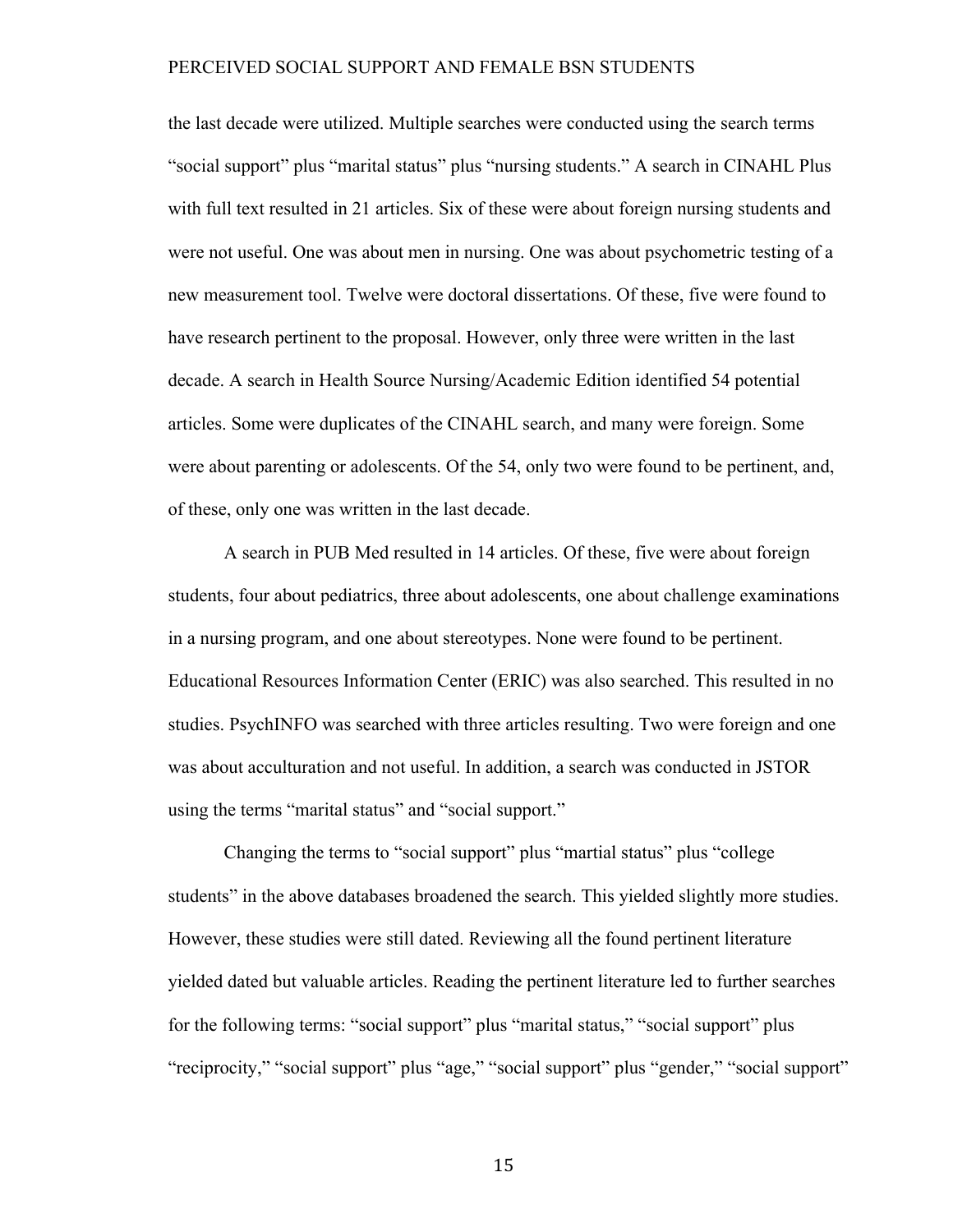plus "economic adequacy," and "social support" plus "marital satisfaction." This difficulty to obtain literature points to the lack of research about social support and marital status in female baccalaureate nursing students.

#### **Definitions of Social Support**

Tilden (1985) stated that numerous definitions for social support have been developed yet none completely define the concept. In 1985, House and Kahn defined social support by the functional content of relationships. Kahn and Antonucci (1980) defined these relationships using a social network consisting of spouse and close family members as well as more distant neighbors and co-workers. Social support has also been labeled a metaconstruct and not a concept (Vaux, 1985, 1987, 1990). Vaux defined the meta construct of social support as having three aspects: resources, behaviors, and subjective appraisals. Furthermore, he concluded that these aspects are actually concepts, and they are logical components of social support. Bottomley and Jones (1997) called social support a multidimensional construct. Social support has also been called a "construct with multiple dimensions" (Sarason & Sarason, 2009, p. 113). Labeling social support as a concept, a meta construct, a construct with multiple dimensions, a multidimensional construct, or simply a combination of several concepts creates an even bigger challenge for developing a definition. However, a clear operationalized definition of social support was necessary as was a theoretical framework to guide this research; otherwise, it would have been easy to loose track of the research goal.

Social support has also been defined as "an exchange of resources between two individuals perceived by the provider or the recipient to be intended to enhance the wellbeing of the recipient" (Shumaker & Brownell, 1984, p. 11). The key term in this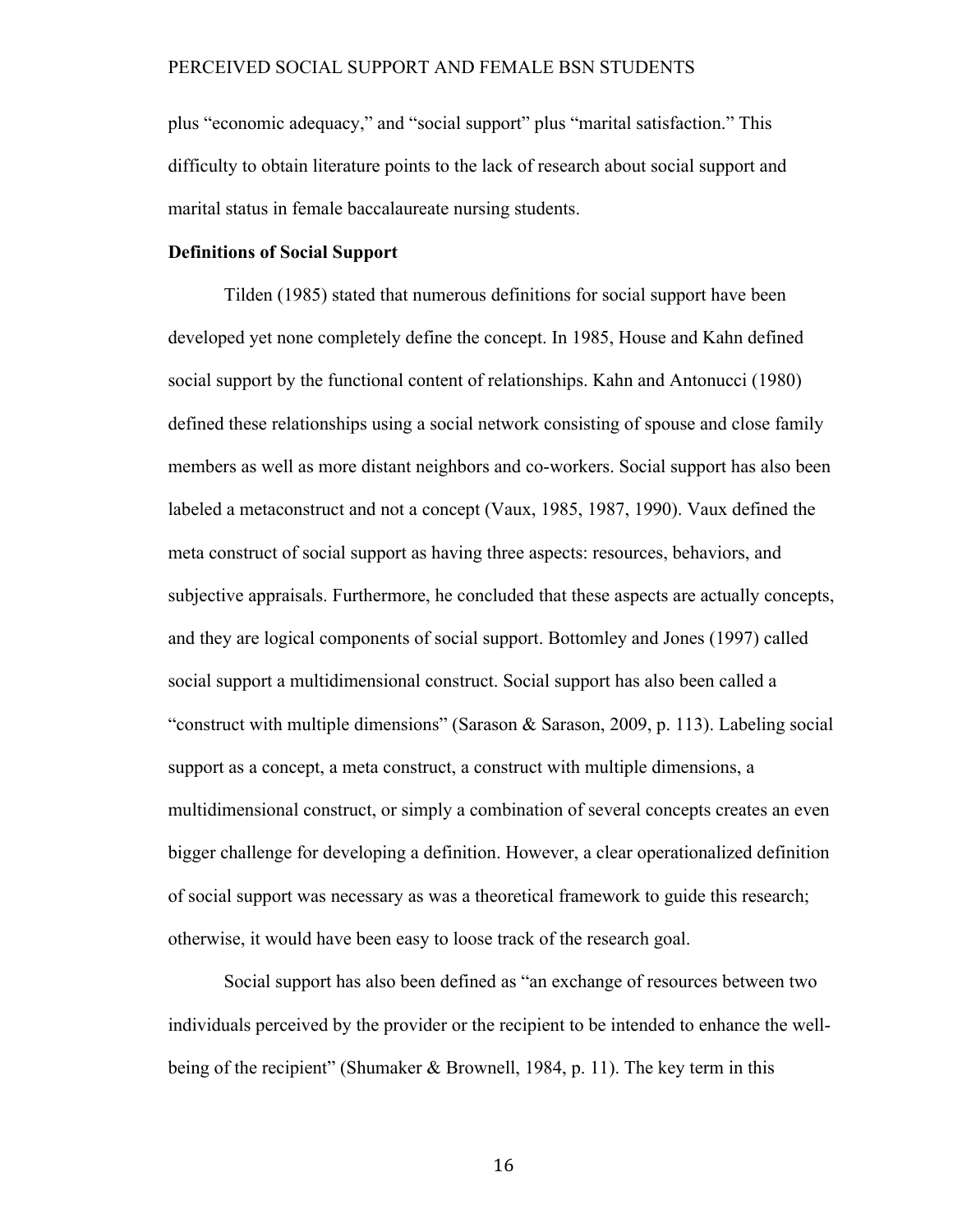definition is "perceived." It is the perception of the recipient or provider that determines social support. For the purpose of this study, when the term social support was used it was perceived social support that was being considered.

Tilden (1986) added that nursing is a type of social support and that it is a "shared" not a "borrowed" type of knowledge. Lin et al. (1979) used the definition "support accessible to an individual through social ties to other individuals, groups, and the larger community" (p. 109). While these definitions carry similar threads of resources that are shared or exchanged, they are unique and express differences in the way the resources are viewed and parceled out.

Cobb (1976) developed a working definition of social support that served quite well for guiding this research: "Social support is information leading a person to believe that he[/she] is cared for and loved, esteemed and valued, and that he[/she] belongs to a network of communicated and mutual obligations" (p. 300). It was Cobb who emphasized the idea of social support acting as a buffer for stress. Cobb included the idea that social support may have a negative impact in addition to a positive one. He termed this mutual obligation. Cobb's definition incorporated the reciprocity inherent in social support by including the concept of mutual obligations. These mutual obligations occur within the network of support he postulated is present in all relationships.

Cobb (1976) listed three classes of social support: emotional support, esteem support, and network support. Cobb defined emotional support as "information leading the subject to believe that he is cared for and loved," esteem support as "information leading the subject to believe that he is esteemed and valued," and network support as "information leading the subject to believe that he belongs to a network of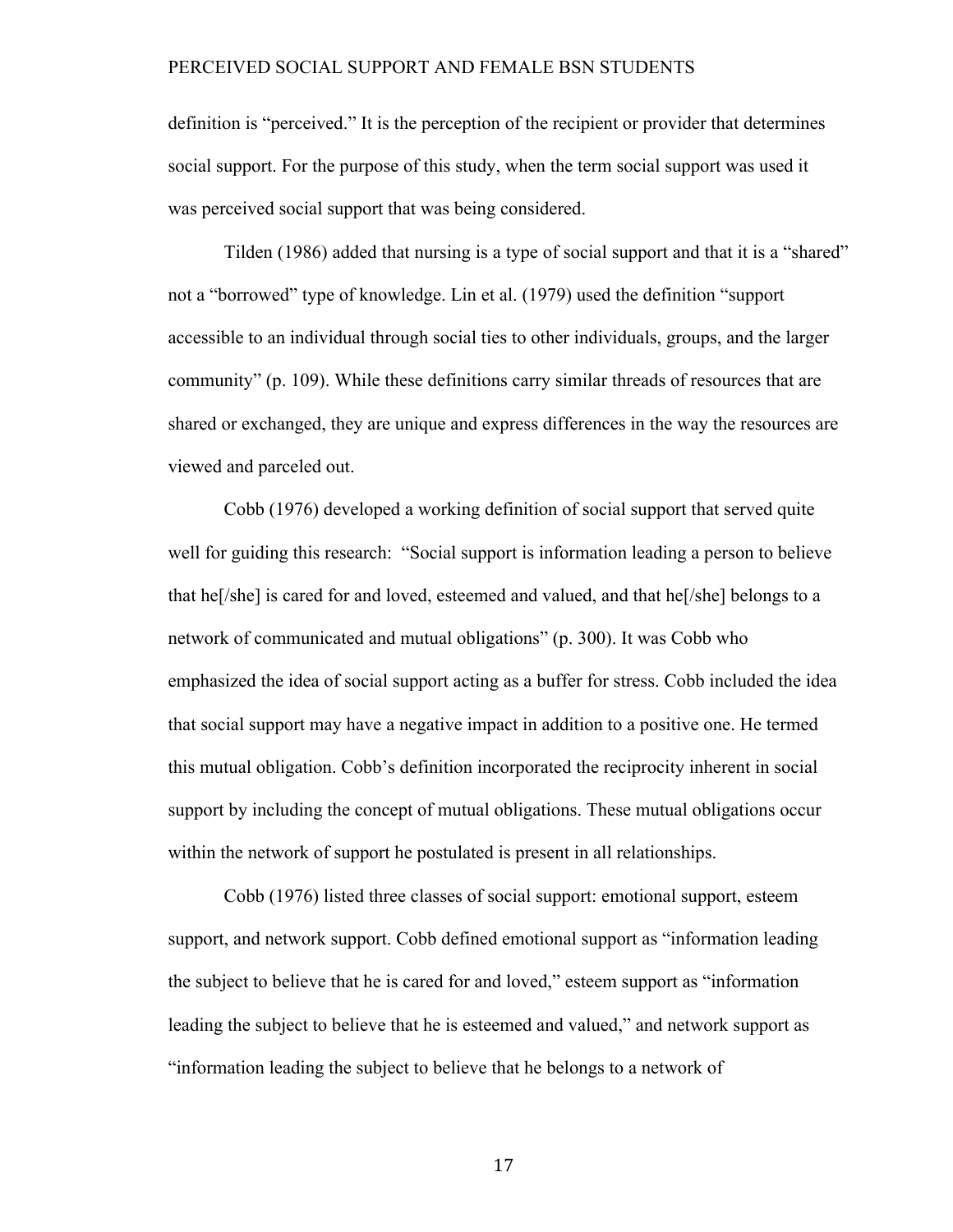communication and mutual obligation" (p. 300). Esteem and emotional support he deemed as the intangible or difficult-to-measure aspects of social support. Completely tangible or measureable aspects of social support he defined as supportive behaviors, and these include actions such as giving advice, money, time, and guidance. These were supplementary theoretical definitions that were utilized in this study. They helped to support the theoretical framework.

#### **A Historical View of Social Support in the Social Sciences**

When studying suicide in the late 1800s, Durkheim (1979) first examined the importance of social ties, defined as family, friends, and organized religion. Durkheim is credited with being the "father of sociology" and published a number of sociological articles (Vaux, 1988). He discovered a link between decreased social ties with increased rates of suicide. He also linked social ties to what is now referred to as social support.

In addition, social support appears to have taken the place of the following terms: "caring, friendship, community cohesion, and unconditional regard" (Tilden, 1985, p. 1999). Social network was a term also used before social support (Cobb, 1982; Weinert, 2003). Some refer to the informal groups of persons surrounding each of us as social networks and social support (Gottlieb, 1985; Gottlieb & Bergen, 2010). All of these terms indicate a wide umbrella under which research on social support has taken place. This puzzling mishmash of terms has lead to more confusion among researchers. Part of the problem in defining social support may lie in the numerous aspects of social support that exist.

In 1969, Robert Weiss wrote about "the fund of sociability." He was trying to identify why people needed relationships. What did they provide? Are several intense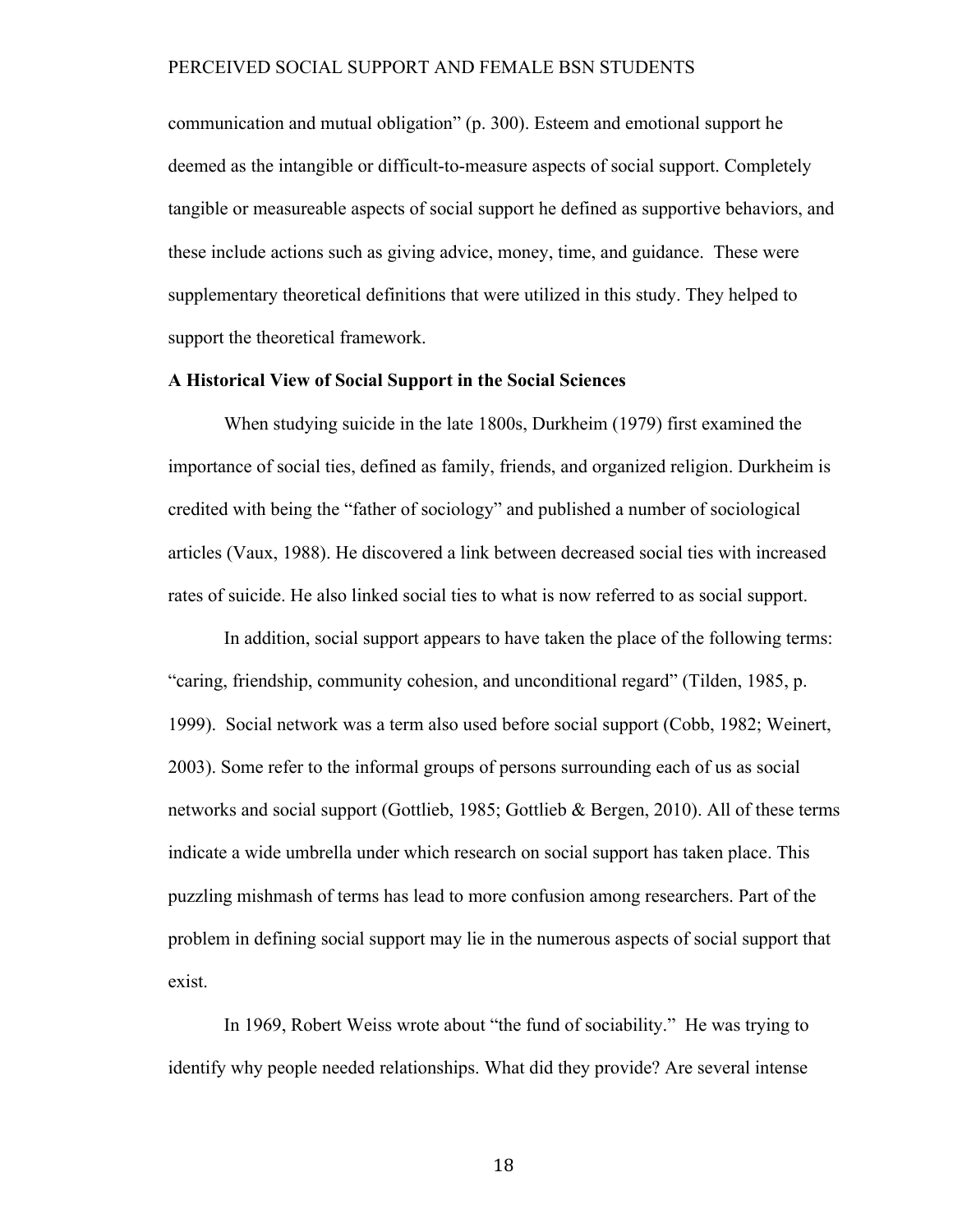relationships as good as many mundane ones? He began with a study of six couples, 12 people, all who had recently moved to the suburbs of a large city hundreds of miles away from their previous homes. He noted that four of the six wives became unhappy right after the move. The two wives who did not become unhappy found jobs outside the home immediately after moving. This instilled the idea that social support may have decreased depression in Weiss's studies. The idea that social support decreases the signs and symptoms of depression is still true in the early  $21<sup>st</sup>$  century.

Ultimately, Weiss (1969) determined there are five different types of relationships, all of which he deemed necessary. First there is "intimacy," which prevents a person from feeling alone. Typically, intimacy is fulfilled by the spouse or partner relationship. Next is "social integration." A friend or coworker fits this relationship. "Opportunity for nurturant behavior" is the next type; an example is the parent-child connection. Also, there is "reassurance of worth." This relationship contains esteem for each other. Finally, there is "assistance." Assistance is when someone offers resources not limited by time or breadth constraints; an example is family relationships. In addition, Weiss found that one type of relationship did not take the place of another.

He also used the terms "feel comfortable," and "sense of security," which dovetail with later definitions of social support. Weiss's research was conducted over 40 years ago and the cultural norms about marriage and partners, or significant others, have changed in society. Yet, the underlying concept of support for each other in a relationship remains the same today, regardless of the type of "couple" that exists.

Weinert (2003), while conducting a factor analysis of the Personal Resource Questionnaire 2000, found a three-factor solution. Factor 1 included three items: one for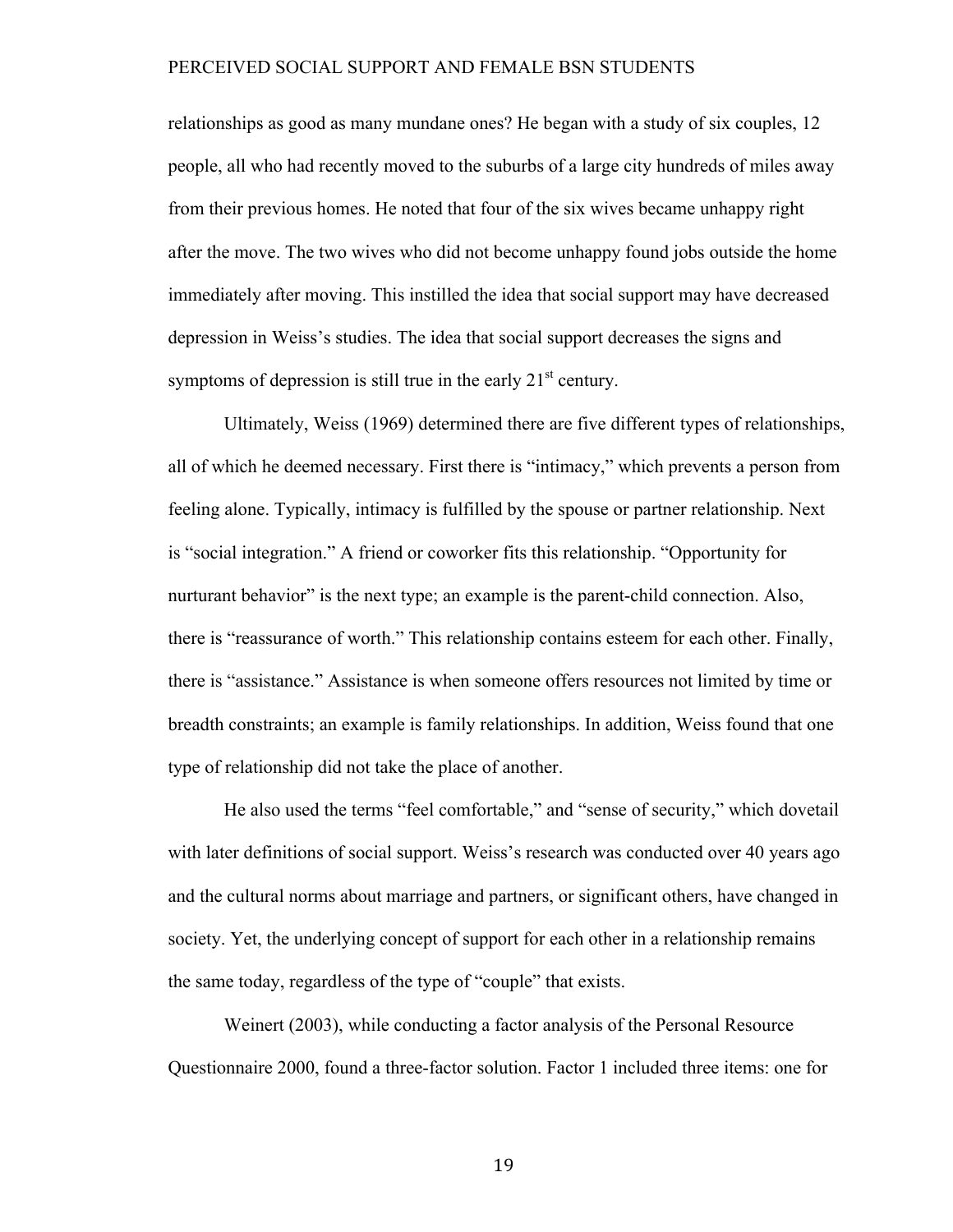intimacy, one for social integration, and one for reassurance of worth. Factor 2 included one item that represented nurturance, one for social integration, and three for reassurance of worth. Factor 3 was composed of three items for social integration and two for assistance. Factor 1 could be said to represent intimacy more strongly than the other factors – Factor 2 (reassurance of worth) and Factor 3 (social integration).

The three classes of support defined by Cobb (1976) align with the three factors found by Weinert (2003). Emotional support is likened to intimacy, esteem support to reassurance of worth, and network support to social integration. This strengthens the assumption of the three classes upon which the definition of social support was built. It adds credence to the selection of Cobb's definitions as a guide to this study and to the selection of the PRQ2000 as the tool to measure perceived social support.

Social support was found to be important during times of stress (Brownell & Shumaker, 1984). Cassel (1976) looked at, what was called, social feedback. He found that individuals who exhibited poor social feedback had a higher propensity for disease. Social feedback was a major part of what he called social support. This is an example of the buffering theory about social support, which states that the feedback from others around us assists in lowering stress levels (buffering). In other words, people's responses may help to limit negative effects. An encouraging word or a hug could be interpreted as buffering. There is evidence to support the stress-buffering model of social support (Cobb, 1976; Cohen, Gottlieb et al., 2001; Kaplan et al., 1977; Lin et al., 1981; Lin, Simeone et al., 1979; Mueller, 2006).

Caplan (1974) incorporated some of Cassel's ideas into his work in the mental health community during the 1960s. However, the term he used was "support system."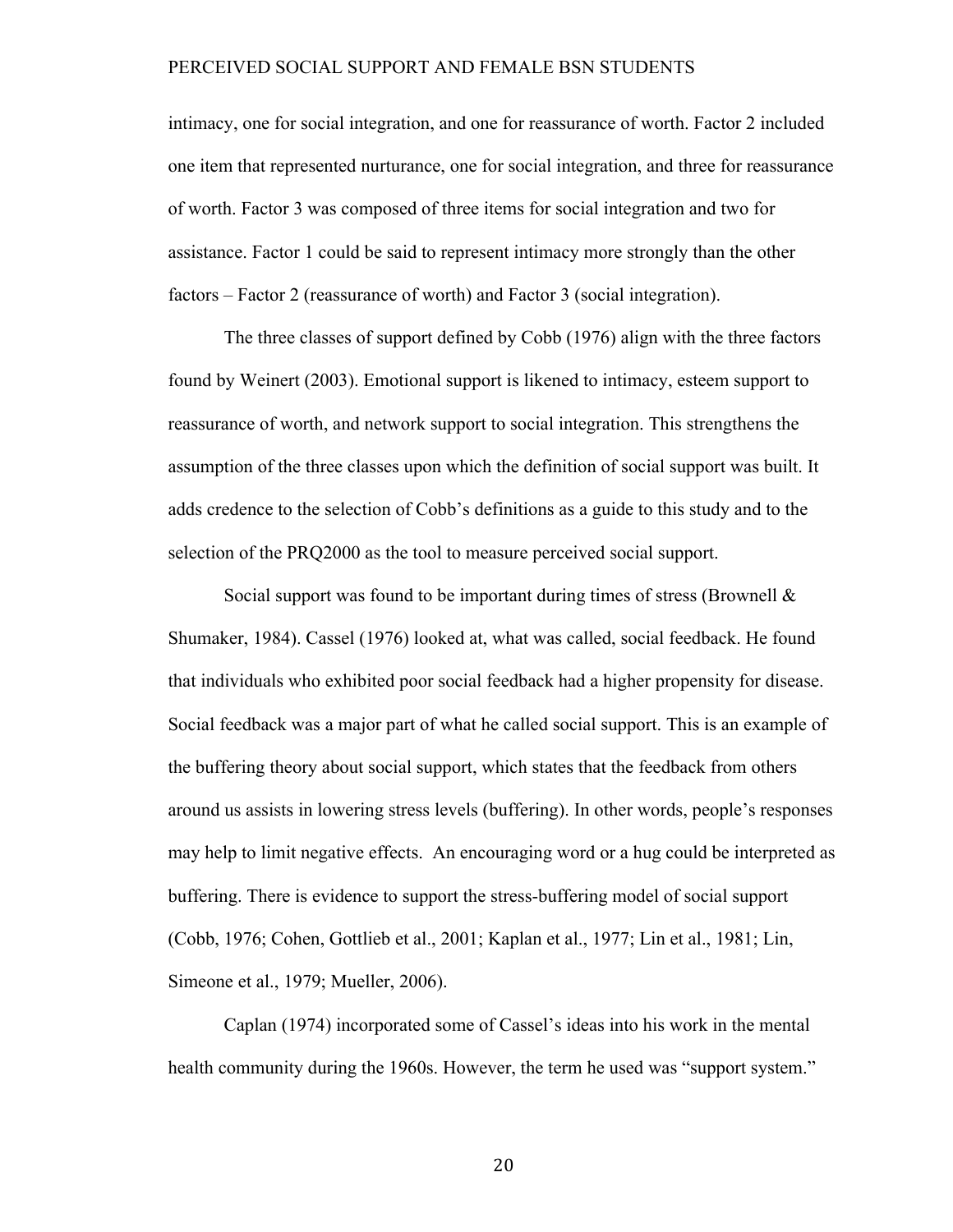Caplan discussed three major areas that comprise the support system: 1) helping with the psychological issues or intangible aspects of support, 2) sharing responsibilities, and 3) providing technical skills, money, or guidance. Caplan also included the role of formal healthcare caregivers in this support system. Pearson (1986) found additional evidence that social support helps maintain healthy emotional status and aids in handling daily stress. Hupcey (1998) raised an interesting question: Does the lack of social support cause depression, or does depression result because of a lack of social support? Cause and effect has still not been determined where social support is concerned.

Cobb (1976) looked at the relationship between social support, stress, and health. He found that social support aided people's ability to respond to stress in everyday life, in addition to helping people meet their social needs. He emphasized the importance of social relationships to help alleviate and/or prevent health issues. It was this idea that social support helped buffer a person from stress that underpinned his early research. In 1995, Cobb determined that social support, while accelerating healing and improving compliance with medical regimens, did not relieve the effects of chronic stress on the body. This "buffering" aspect in response to stress continues to make the study of social support important today.

Indirect actions to alleviate potential problems (or what is called the moderating effect) are another mechanism through which social support is thought to be helpful (Dean, 1986; Ensel, 1986). Moderating is not as direct as buffering. Dunkley et al. (2000) found evidence supporting the moderating effect of social support between people's feelings. Social support can reduce stress through moderating control (Spitzer et al., 1995). The moderating effect is also important in helping people cope with higher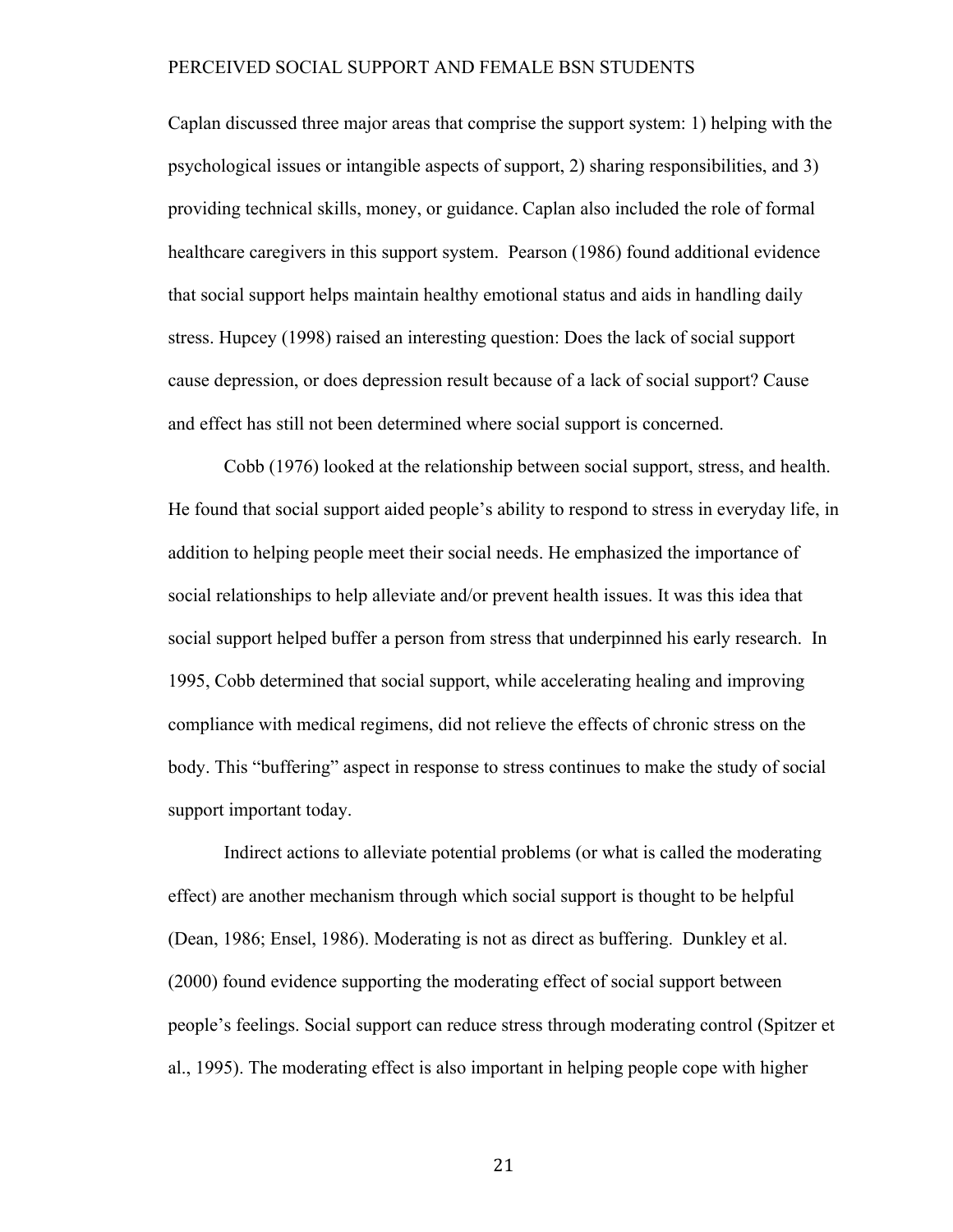levels of stress in their day-to-day lives. Both of these effects, buffering and moderating, are important concepts in the literature about social support. They offer further validation that social support is an important part of our everyday lives, helping us to deal with stress and possibly alleviating potential health issues. However, a person must first seek social support in order to be able to find it (Rapp et al., 1998). Jung (1984) wondered if there must be a belief in social support before it can be accepted. These are important points. If people do not look for social support and do not believe in social support, then they may not find social support helpful, leading to less healthy states and higher levels of stress.

### **Research Involving Social Support and Marital Status**

What is the link between marital status and social support? There is considerable research in this area. However, when attempting to separate marital status from social support, the results are conflicting. In the past, marital status has been used as a primary measurement for social support (Acitelli, 1996; Lin, Dumin, et al., 1986). Some researchers have assumed that marriage itself equated to increased levels of social support (Janevic et al., 2004). Indeed, Ensel (1986), when exploring depression, social support, life events, and marital status, found that married persons, both men and women, had higher reported social support than separated, never married, widowed, or divorced persons.

Lin, Dumin, et al. (1986) argued that marital status was an improper measurement, as social support is comprised of much more than being married or not married. It would seem the quality of the marriage does, indeed, affect the social support given to the spouse and vice versa (Sarason, Pierce, et al., 1990). Partners with negative self-images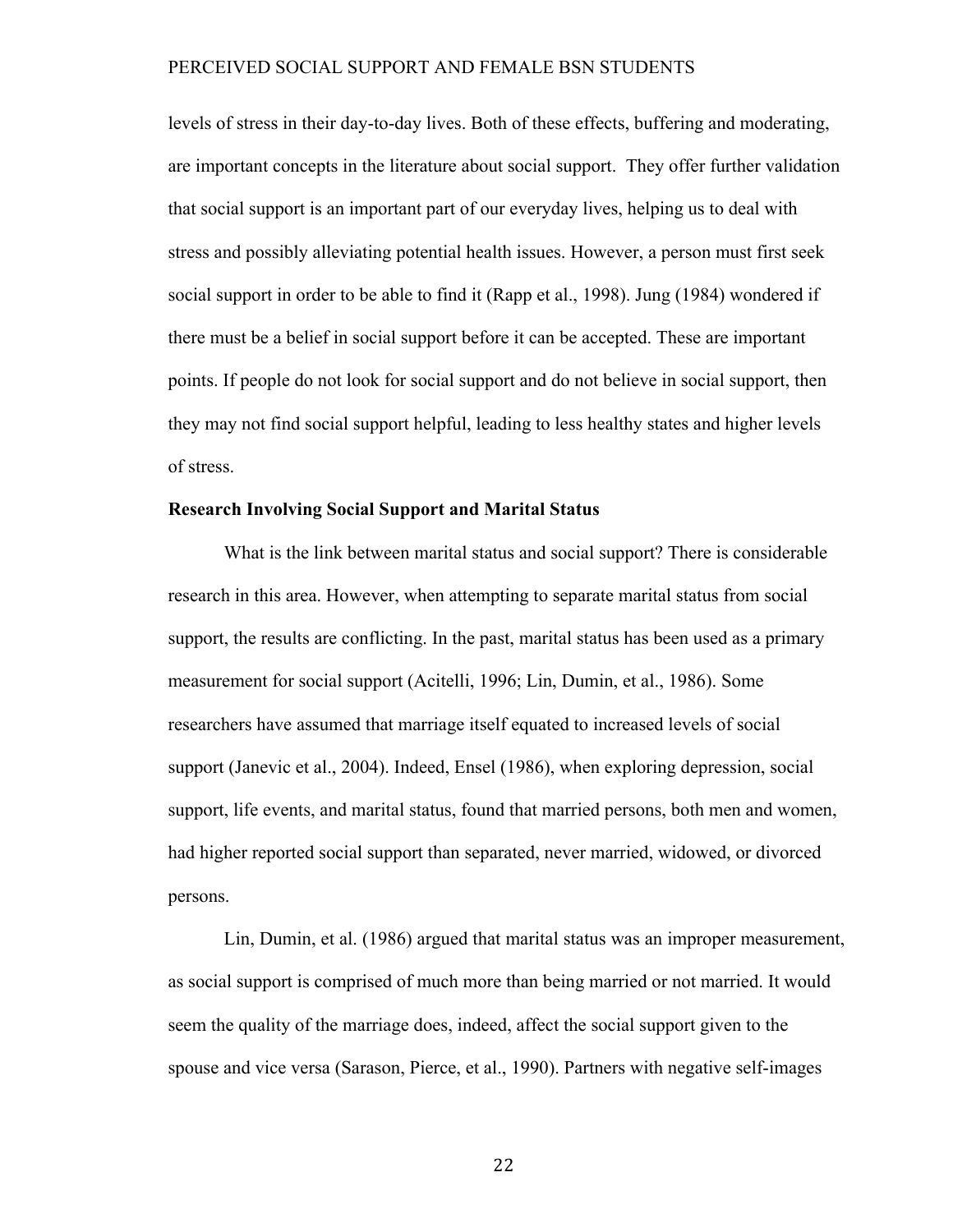in a marriage may be less apt to provide support and more apt to provide negative responses that lead to conflict in the relationship (Beach et al., 1996).

In addition, the bidirectionality of social support must be considered in marriage and partnerships (Antonucci, 1985; Antonucci & Akiyama, 1987; Antonucci & Jackson, 1990; Daniels & Guppy, 1997; Heany & Israel, 2002; Jacobson, 1986; Jung, 1984). While being married or in a partnership may carry an inherent source of social support, it may also create obligations to provide social support. During a time of stress when a married student feels effort needs to be applied to educational endeavors the obligations of marriage may interfere with school.

Actually, marriage is but one aspect of social support and may be negative or positive in nature (Acitelli, 1996). Marriages cannot be assumed to provide support. It depends on the interaction between the marital partners. Additionally, men and women may have different views of marriage. Older adults may perceive support from a marital partner as more important than younger adults. These differences need to be taken into consideration when evaluating marital satisfaction. In one study it was found that women sought social support more often than men in marriage (Day  $&$  Livingstone, 2003). Another study found that husbands' support was important for women managing multiple roles (Hirsch, Engel-Levy, & DuBois, 1990). One could say that women find social support more important than men do and seek it more often, with married women seeking higher levels of support than married men (Turner & Marino, 1994).

Marriage may also protect health in marital partners (Ren, 1997). Marital status was found to enhance the buffering effect of social support and reduce psychiatric symptomology (Lin, Simeone, et al., 1979). Furthermore, marital status was found to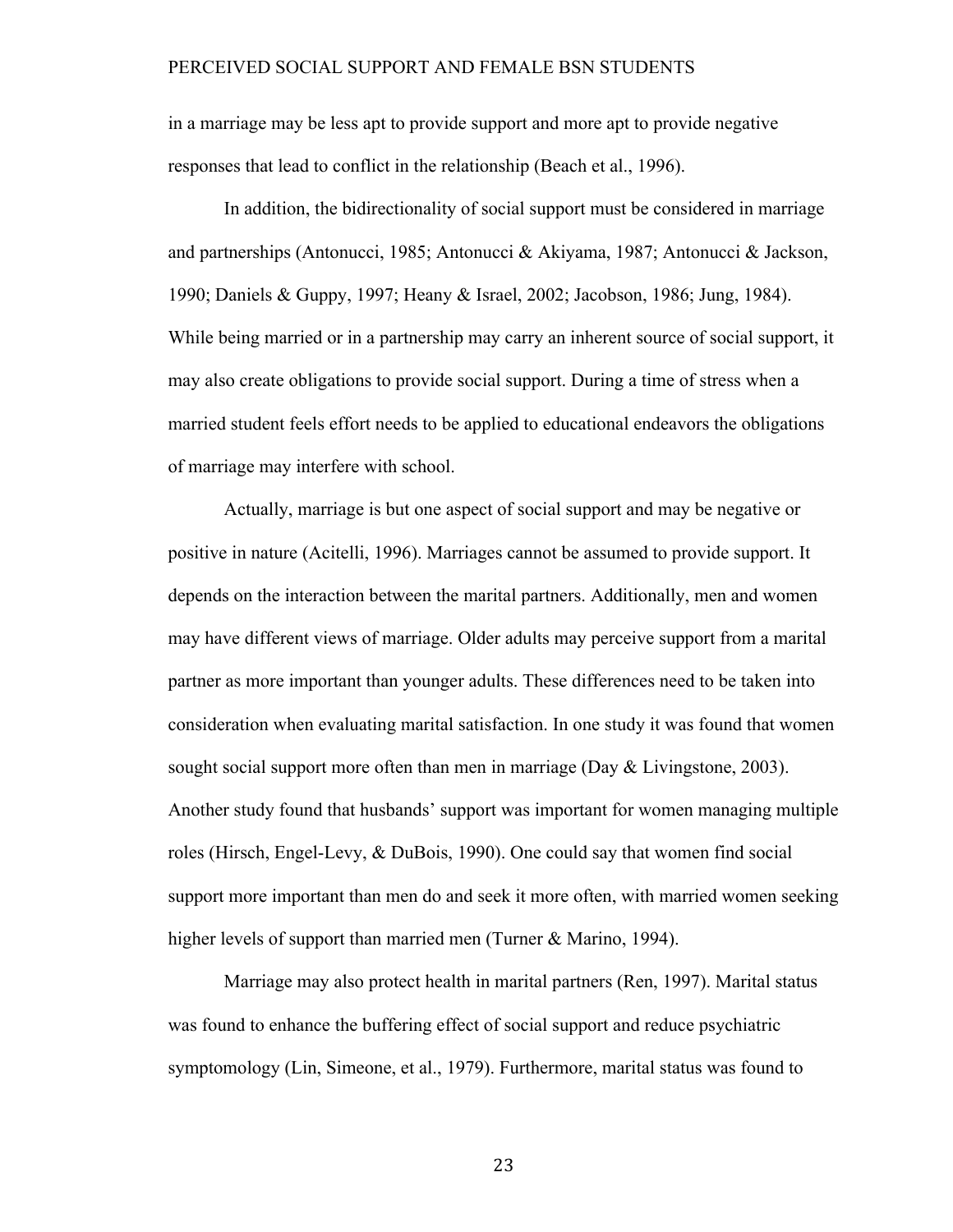have a positive and indirect or mediating effect on mental health in those with chronic illness (Sherbourne & Hays, 1990). On the other hand, other studies have shown that marriage does not protect against psychiatric illness (Roberts, Roberts, & Stevenson, 1982).

What's more, it has been found that decreased social support decreases problemsolving capabilities in newlyweds (Sullivan, Pasch, Johnson, & Bradbury, 2010). One study stated that similar persons make the best supporters, and that, perhaps, marital partners share similarities (Suitor, Pillemer, & Keeton, 1995). This may account for some studies showing higher levels of social support in married persons than in single persons.

It is interesting to note that women report higher levels of social support than men do, and married persons report more support than unmarried persons (Turner & Marino, 1994). In addition, another study found that married persons reported larger social networks than unmarried persons (Gerstel, Riessman, & Rosenfeild, 1985). Perhaps the marital bond makes social support more easily available, and women may be more apt to seek it than do their male counterparts.

Vaux (1988) claimed that Lin, Dean, and Ensel have conducted the most extensive research into social support, marital status, and depression. In their research, five different marital states were examined: married, divorced, separated, widowed, and single (Ensel, 1986; Lin, Dumin, et al., 1986). They found that married women and men reported the highest levels of social support, and divorced persons reported the lowest levels of social support. Single, widowed, and separated people all reported moderate levels of social support. It may hold true that married nursing students have higher levels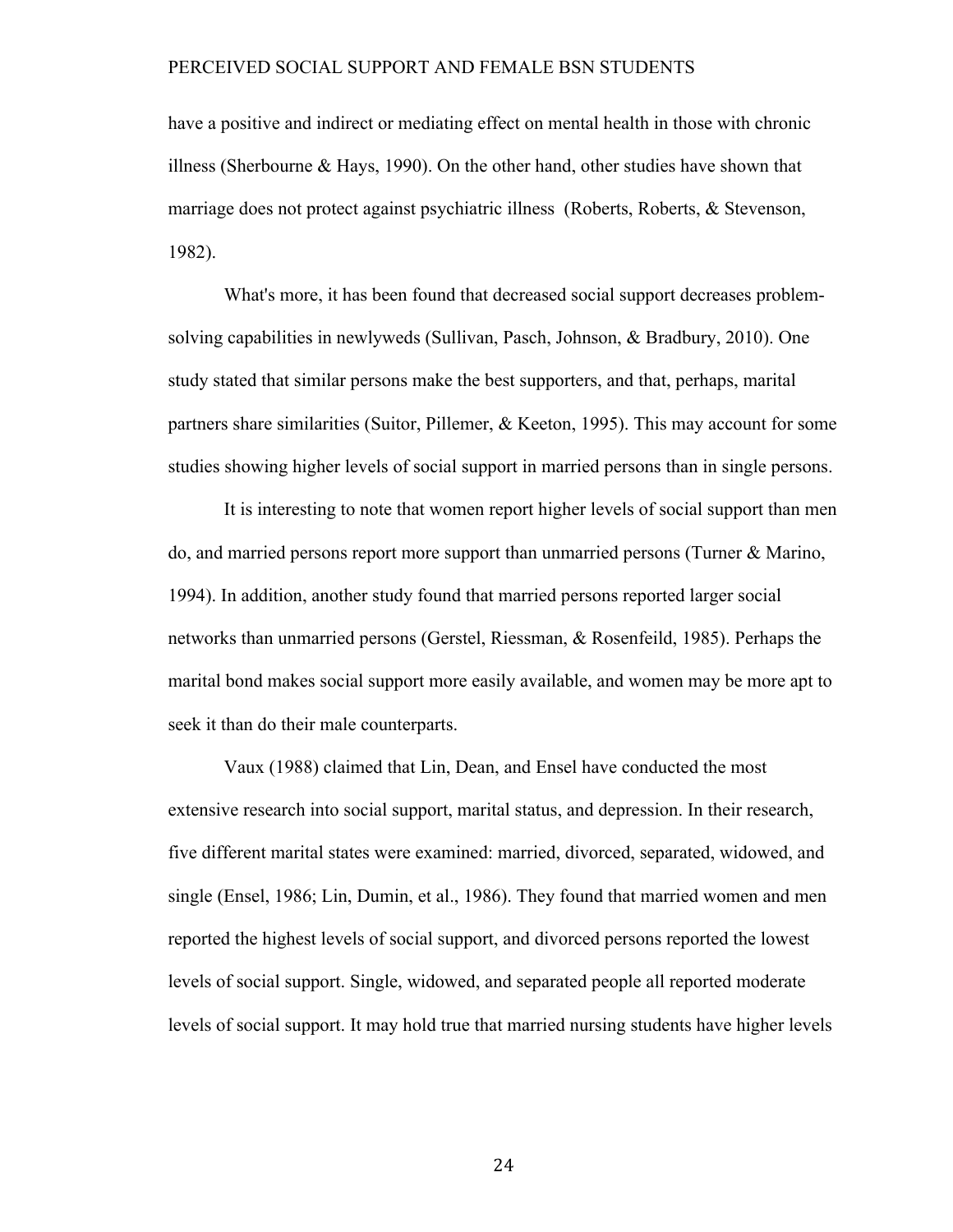of social support from their spouses. However, without further research, no one can say for certain whether the same phenomenon Vaux found exists in married nursing students.

Ensel (1986) stated that social support mediates the effects of life events on depression in married men and women. He also noted that divorced men and women reported the lowest level of social support. However, he found no gender differences in actual social support and speculated that this is probably due to mediating effects on interactions when social support is being measured. Furthermore, Ensel cautioned that the effect of marital status on social support couldn't be considered universal. Every marriage differs in its ability to provide support, and one should not assume social sSocial support and marriage are related, but one can't be considered a measurement for the other. In fact, over time, both are dynamic and change as peopleupport exists impartially just because marriage exists. The quality of the marriage will vary over time; thus, the quality and amount of social support will also vary (Dean, 1986). change and grow.

Norbeck (1985) studied social support networks in nurses working in high acuity areas. She found that married nurses listed their significant other as well as family members, but fewer friends, as sources of social support than unmarried nurses. She also found that the higher the level of social support, the lower the perceived job stress level. In unmarried nurses, support from relatives was found to be a large part of their network and considered more valuable. Another study showed higher job satisfaction with spousal support (Hirsch et al., 1990). Burke and Greenglass (1999) reported that support from a spouse reduced job-related stress. AbuAlRub (2004) has also linked increased social support to improved job performance.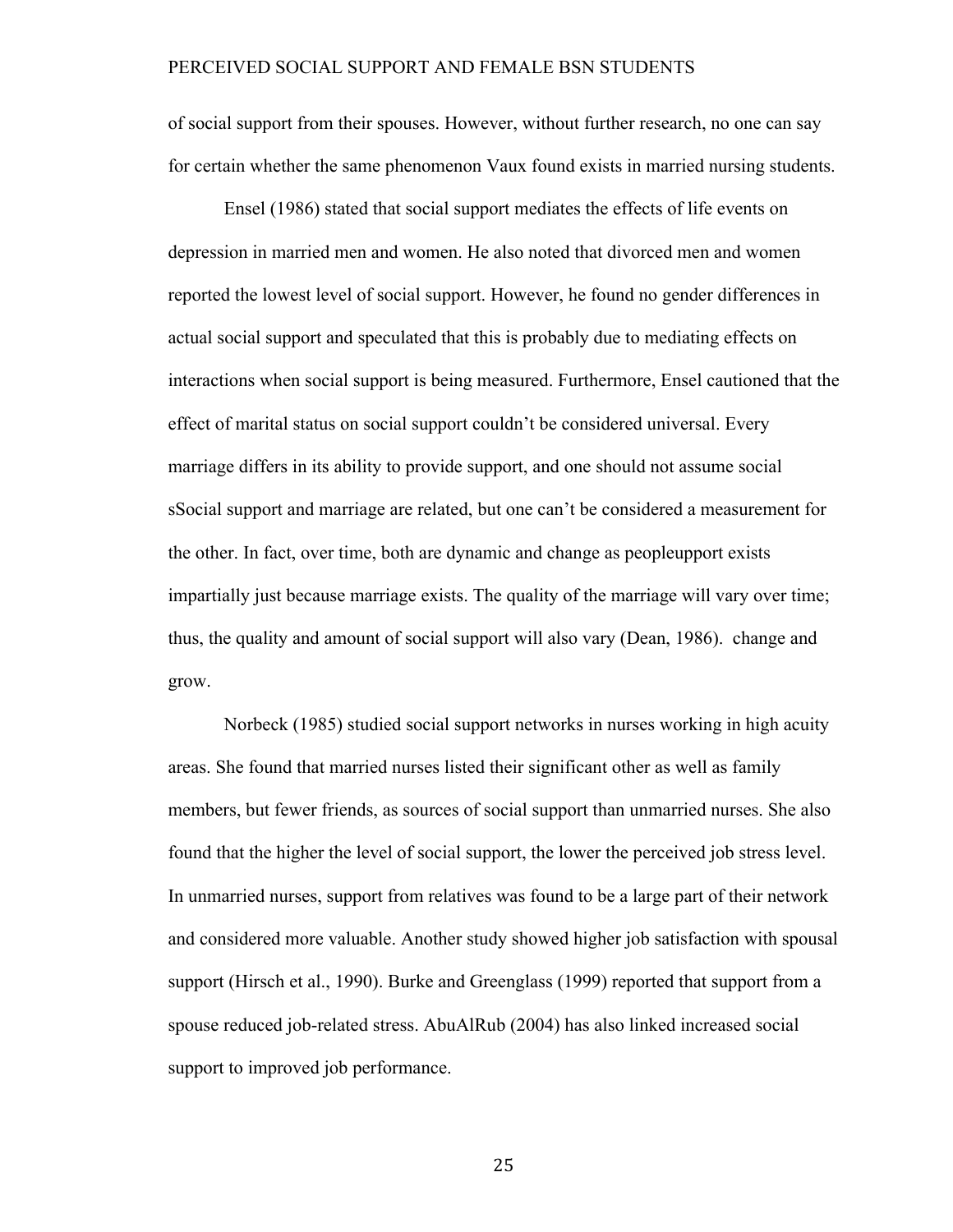Conversely, work stress may cause a decrease in support from others (House, 1981). This may be due to the lack of time spent with other people or lack of desire to see others when stress levels are high. It appears that social support from a spouse is important in the work setting. This may be due to the finding that social support is an asset when frustrating tasks are at hand (Sarason, Levine, Basham, & Sarason, 1983). If you compare attending a university to having a job, then social support can be said to be equally important in the educational setting.

Burke and Weir (1982) found that people usually sought support from their spouse first, when faced with a stressful situation. Spousal support may be a key component in decreasing stress levels when undertaking new projects (Cranford, 2004). On the other hand, women have been known to place family and marital choices over those of career (Fischer et al., 1989). It appears that spousal support is not only sought first, but may be key in helping to reduce stress. It is interesting to note that Gottlieb (1981) found that married college students did not mention spouses when discussing social support. They did speak of social support in the community and with other relatives. The more active they were in the community, the more social support they reported. The sample consisted of 30 women and 30 men, with an average marriage of 3.5 years and an average age of 25.5 years. All lived in student housing, shared common issues, and supported each other. This communal living style might have accounted for the responses.

Wilcox (1981) linked divorce and separation to increased psychological, physical, and behavioral problems in college students. Once again, this ties social support to possible academic success (or lack of success) in college students. Scott and King (1985)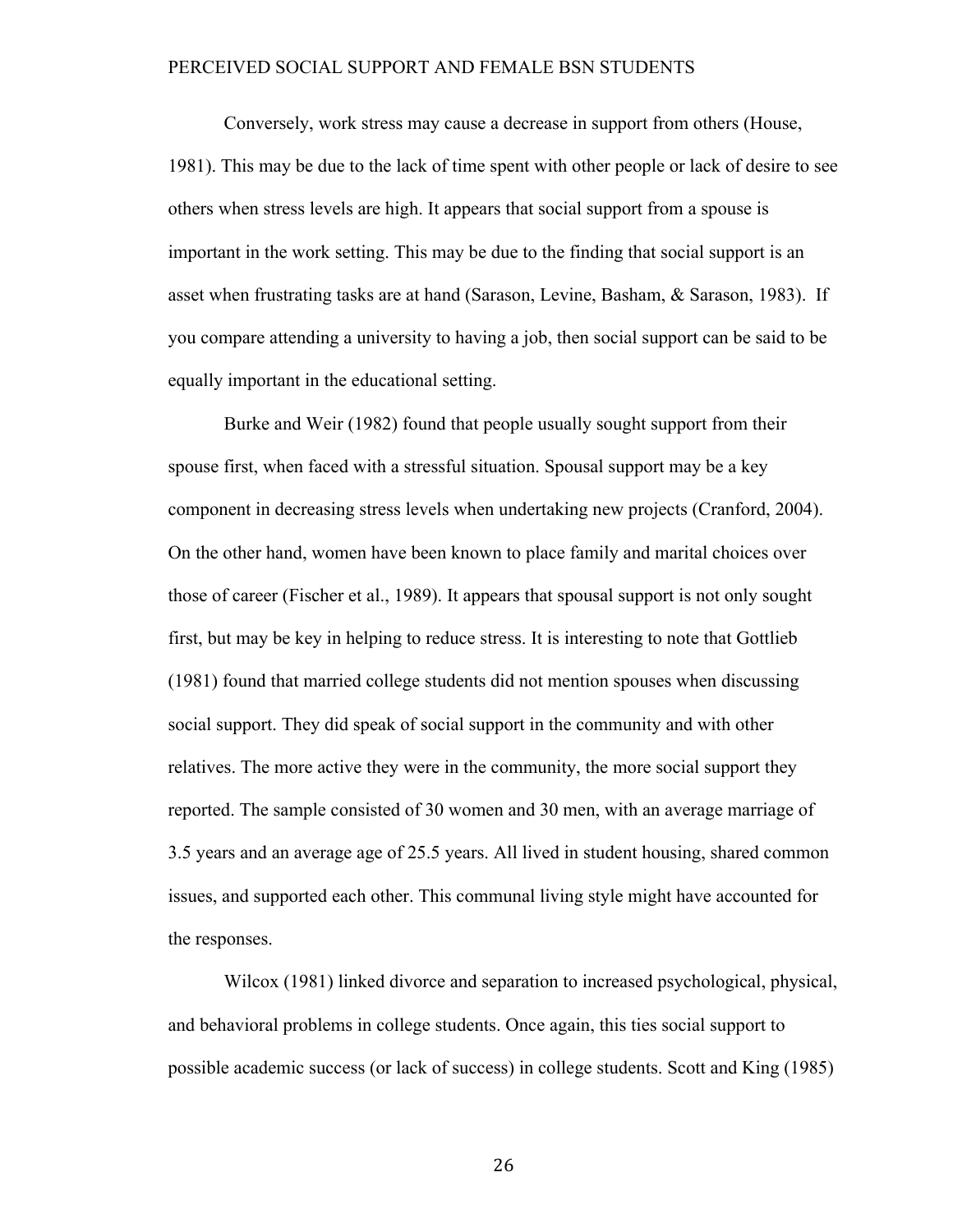found that married women in college with children were only able to maintain their social support from others if they maintained their pre-education level of care for their spouse and children. It is easier for men to return to college than women (Huston-Hoburg  $\&$ Strange, 1986). However, these studies were dated, and this may no longer be valid in today's educational world. Yet, if it holds some truth, then married women are still at a disadvantage when returning to college. Moreover, single women with children face childcare issues as well (Kevern  $&$  Webb, 2003). All of these issues make going to college more of a challenge for the married woman and those with children.

#### **Research Involving Social Support and College Students**

There is overlap between studies about marital status and social support and college students and social support. However, in structuring this literature review, studies have only been included in one area to avoid redundancy. Married college students were covered under marital status and social support. This section reviews the literature specific to college or university students and social support with respect to academic success, better health, reduced stress levels, peer relationships, and family support.

**Academic success and social support in college students.** Wilcox (2007) stated that social support might, in fact, be the "cornerstone of affective outcomes for college students" (p. 36). College students who have reported greater "cohesion" among their peers also reported greater academic success (Hilgendorf, 1997). If cohesion can be likened to social support, then increased social support would lead to greater academic success. Also, first year college students were reported to utilize proactive coping more frequently with higher levels of social support (Greenglass & Fiskenbaum, 2009). One study found that social support moderated depression in female college students after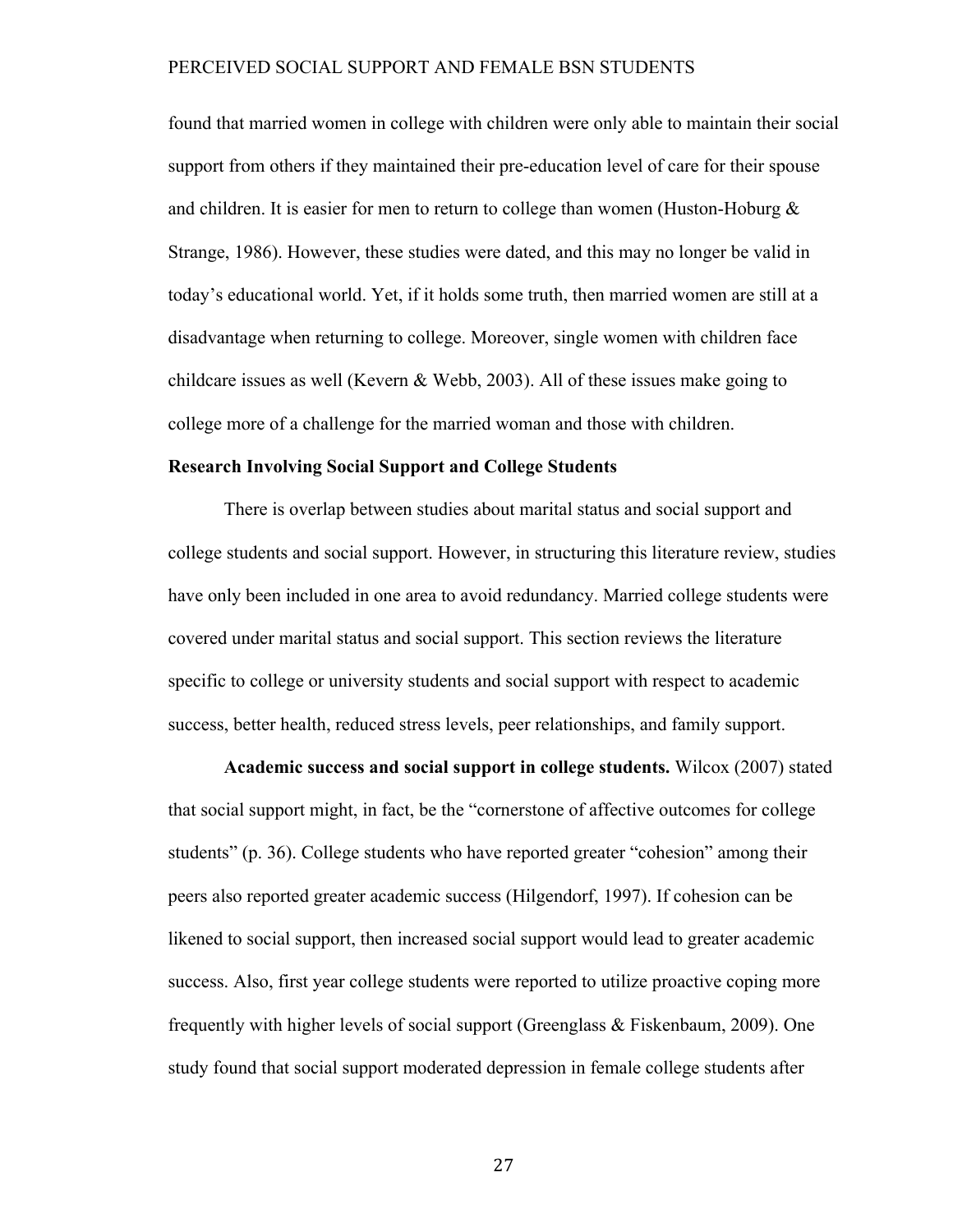undesirable life events (Slack & Vaux, 1988). In addition, it was found in another study that the number of college students over the age of 25 is increasing, and this places them at a disadvantage for completion of their degree (Jacobs  $\&$  King, 2002). In this instance, it would seem that social support again would be important.

**Reduced stress, reduced illness, better health in college students with high levels of social support.** High levels of social support were also linked to lower levels of stress in college students, in a longitudinal study of first year college students by Ruthig et al. (2009). Stress was measured by cumulative grades and commitment to education at the end of the year. College students with high social support were found to have lower perceived stress levels and fewer physical symptoms of illness (Cohen, Mermelstein et al., 1985). Moreover, a sense of belonging was related to a better perception of health for women and fewer illness symptoms in male college students when Hale et al. (2005) conducted a study of 247 college students. Additionally, social support was shown to buffer African American college students from smoking and alcohol use (Turner-Musa  $\&$ Lipscomb, 2007).

**Peer relationships and social support in college students.** It would appear that peer relationships or peer support at the college level is an important source for social support. Furthermore, when tutors develop a social relationship with college students the students remain in college longer (Malik, 2000). As tutors develop this relationship they become part of the students' social support. In one study, a higher level of social support was positively correlated to longevity and persistence in 98 African American undergraduate college students on a predominantly white campus (Gloria, Kurpius, Hamilton, et al., 1999).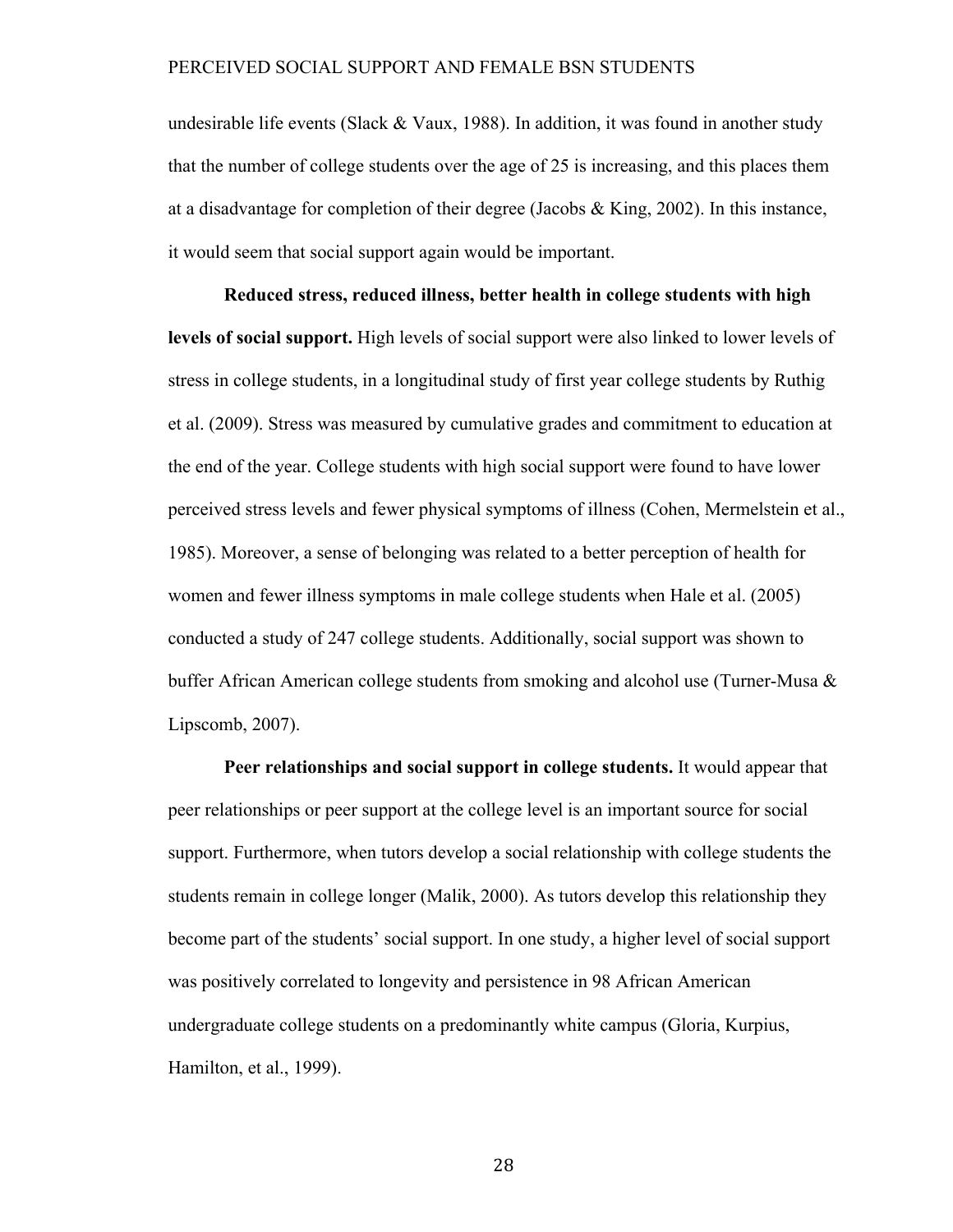**Family support and college students.** In addition, family support was found to be important for college students coping with events that were beyond their control (Valentier et al., 1994). Gloria and Kurpius (2001) found social support was negatively related to non-persistence in American Indian college students. The variables explored were family support, friend support, and the perception of being mentored. The level of parental social support also was used to predict grade point average (Cutrona et al., 1994). It was found that parental support was far more predictive than support from friends or romantic partners.

Social support from many different sources has helped college students cope, especially with events beyond their control. The better the social support, the longer the student remained in college and the better their outlook for success (Valentier et al., 1994). In addition, social support from family, friends, and peers helped improve health, reduce stress, improve persistence and longevity in college, and improved grades in college in white, African American, and American Indian college students (Gloria et al., 2001; Gloria et al., 1999; Kirkland, 1998; Marshall, 1989). Social support also offered some buffering qualities against smoking and drinking for African American college students. Providing social support appears to be an important factor for helping college students, in general.

#### **Research Involving Social Support and Nursing Students**

This research study focused on female baccalaureate nursing students, so the literature review would not have been complete without exploring existing research on social support and nursing students. Stewart and Tilden (1995) stated that social support has been researched a great deal by nurses, and this research has provided valuable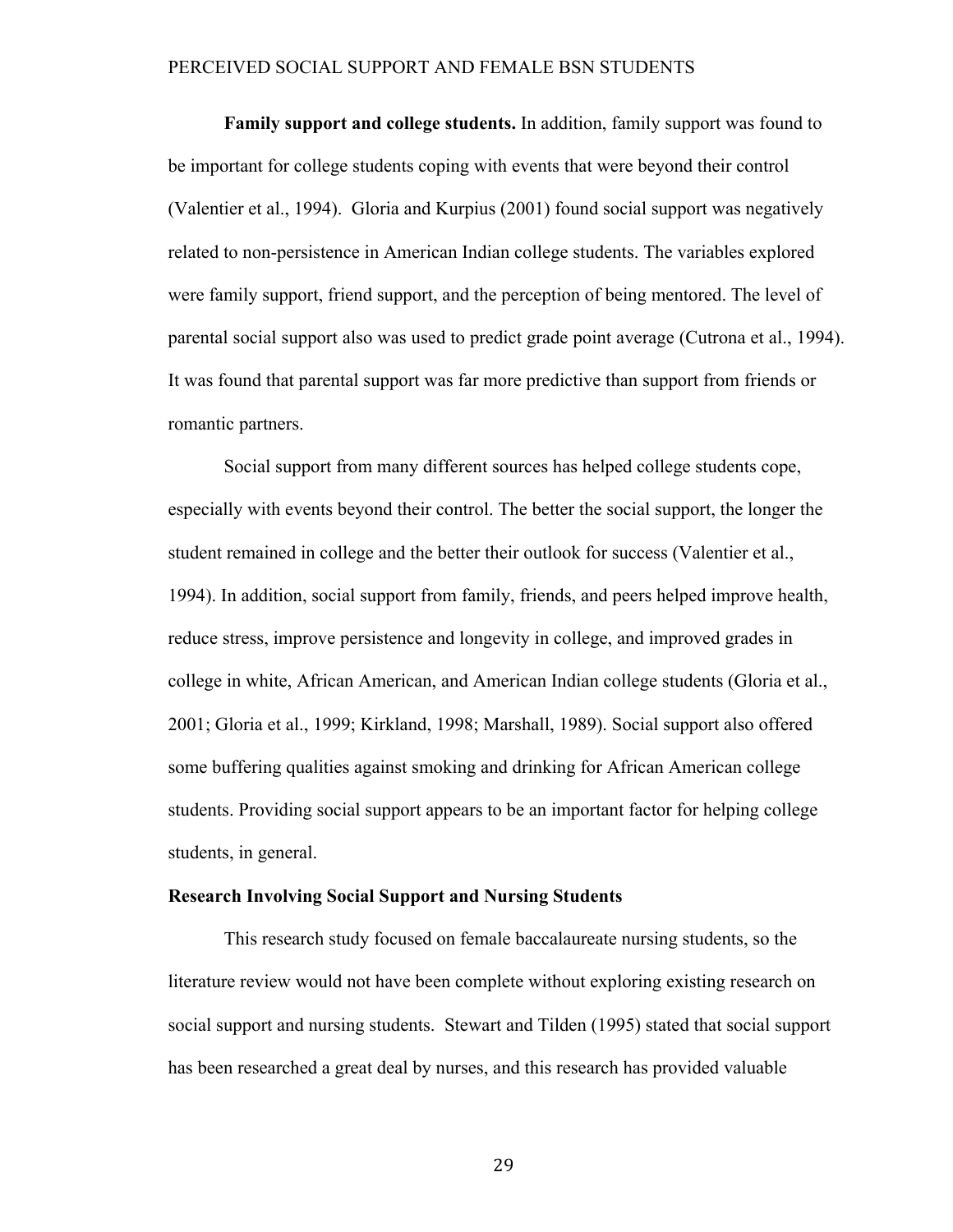information. Nevertheless, there is a great deal yet to be learned. In 1994, O'Reilly-Knapp reported that nursing students desired more social support than they received. Even nursing students with learning disabilities stated that social support from family members was important to their continuing education (Kolanko, 2003). Knowing that social support is important to nursing students, it would seem that the more we can learn about it, the better we can develop methods to enhance this valuable commodity.

**Academic success and social support in nursing students.** Research on nursing students and social support is prevalent. However, research specific to nursing students' academic achievement and social support is scarce in the literature. In 1985, Hilbert and Allen studied the effect of social support on educational outcomes. The study included nursing students at a private university. Social support was found to have no relation to academic achievement for these students. However, a difference between social support and gender was noted.

Ohrt (2002) studied the use of social support by baccalaureate nursing students. This study was comprised of baccalaureate nursing students, white females 20-23 years of age. Interviews were the main source of data collection. Mothers were identified as the most important source for emotional support. Relationships between faculty and students were found to be another basic source of support. It is interesting to note that the spousal relationship as a source of support was not explored in either of these studies.

Laibach, in 2006, studied social support in associate degree nursing students. The purpose of the study was to investigate student attitudes toward five dimensions of social support to determine if any were related to academic success. The dimensions studied were "intimacy, social affirmation, personal support, faculty support, and peer support"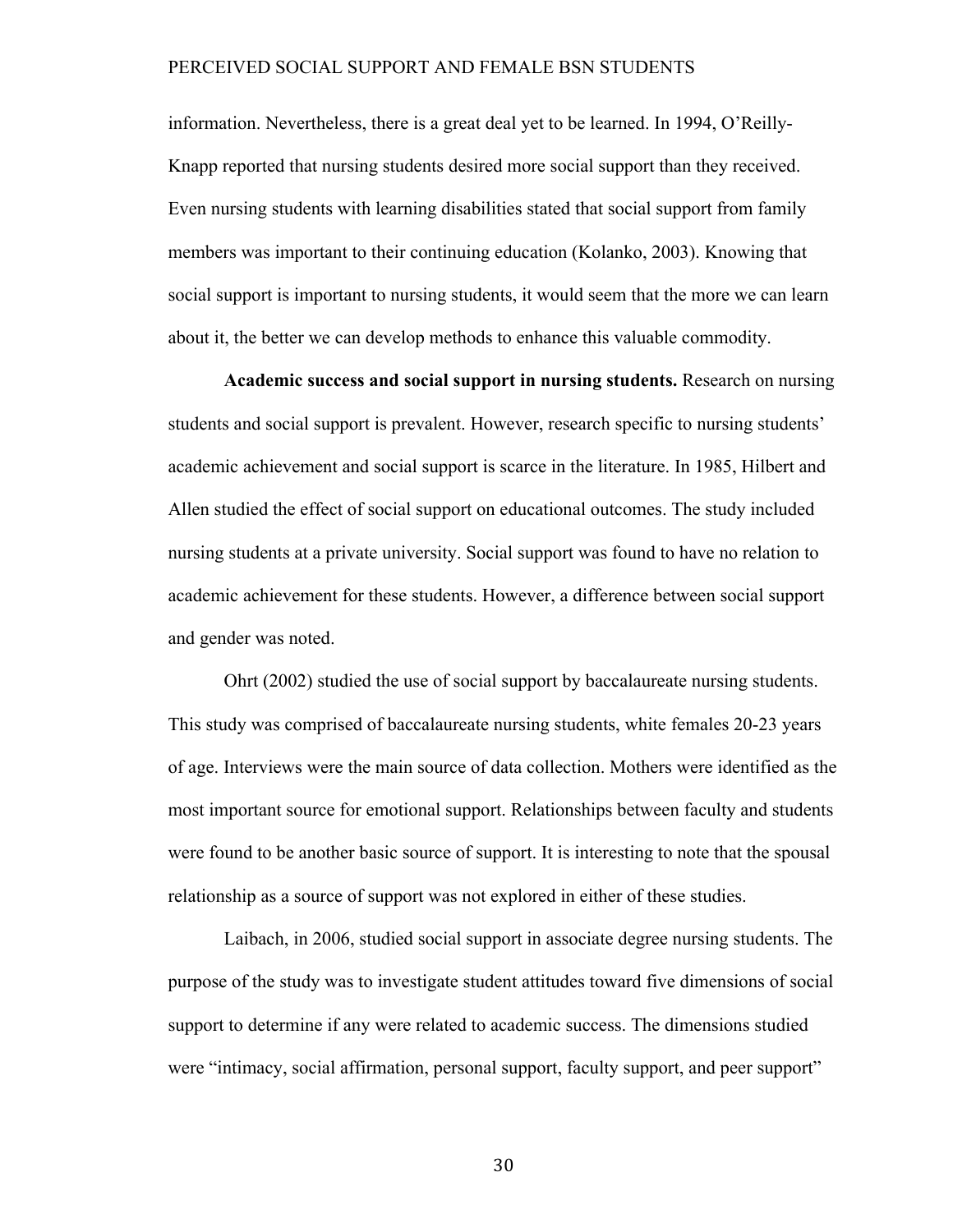(pp. 4-5). Social support was defined as, "a person's perception of whether and to what extent an interaction or relationship is helpful" (p. 6). No relationship was found between any of the dimensions of social support and academic achievement, supporting the results of Hilbert and Allen's 1985 research. Social support is just one small aspect of academic success. It is possible that social support does, in fact, have an effect on academic success, but the effect might have been too small to be seen in this study.

**Attrition and persistence linked to social support in nursing students.** While researching persistence in baccalaureate nursing students, Welhan (2000) found that social support from family, in particular from parents, played a major role in persistence in nursing school. She did not look at marital status or the support of spouses in her study. In a qualitative study including ten baccalaureate nursing students, Olson (2010) found that support from friends was the most reported form of perceived social support. Early identification of social support for baccalaureate nursing students has been shown to affect their persistence in nursing school in a study by Hegge et al. (1999). They also found that a lack of social support was negatively correlated to completion of the baccalaureate nursing program. Students who reported higher social support in the form of emotional, informational, and tangible support were more likely to remain in nursing school (Marshall, 1989). Burris (1990) reported that peer support decreased attrition rates in disadvantaged nursing students. Baccus (1992) found that graduating nursing students had more social support from spouses, family, friends, and bosses than a subsequent dropout group from nursing school.

In 2008, Metz et al. determined that Native American nursing students equated higher levels of social support with success as measured by identification with nursing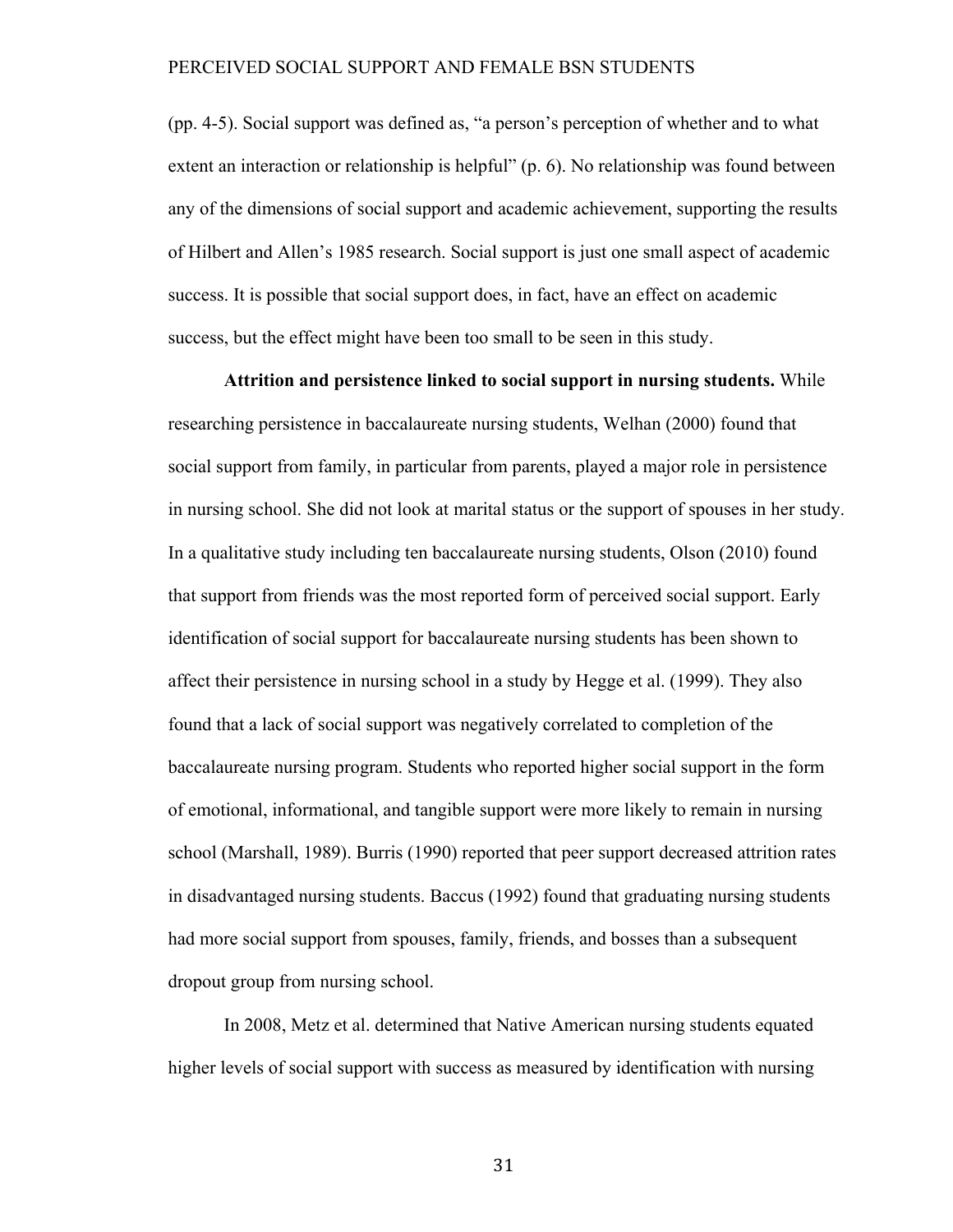and nurses. Gloria, Kurpius, Hamilton, et al. (1999) found that social support reduced attrition in African American nursing students. Kirkland (1998) also found that African American nursing students used social support as a major coping strategy. Furthermore, social support in the form of family and friends strongly predicted persistence in African American baccalaureate nursing students. Increased social support at nursing schools hopefully will reduce attrition and increase student persistence.

**Faculty support, attrition, and nursing students.** Poor faculty support was additionally implicated in attrition for nursing students, and positive faculty support was linked to reduced stress in a study conducted by Wells (2007). In 2007, Glogowska et al. reported that the lack of social support was a major reason nursing students drop out of nursing school. One study stated that nursing student retention would increase if faculty provided more social support in the form of a caring attitude (Shelton, 2003). It is becoming clearer that social support is not only an integral part of assisting nursing students to cope with nursing school but also may be essential in reducing attrition in nursing education.

**Stress, mental health, and social support in nursing students.** Maville and Huerta (1997) stated that nursing school induced stress in nursing students, and students with lower levels of social support displayed poorer performance in nursing school. Peer support is but one aspect of social support, and it is an important one, but support from family is also crucial. Gigliotti (2004) found that support from husbands and children reduced maternal student role stress in nursing students. In a study of 92 baccalaureate nursing students, Jensen (2007) found a negative relationship between distress and social support. The more social support that was present, the lower the distress level reported by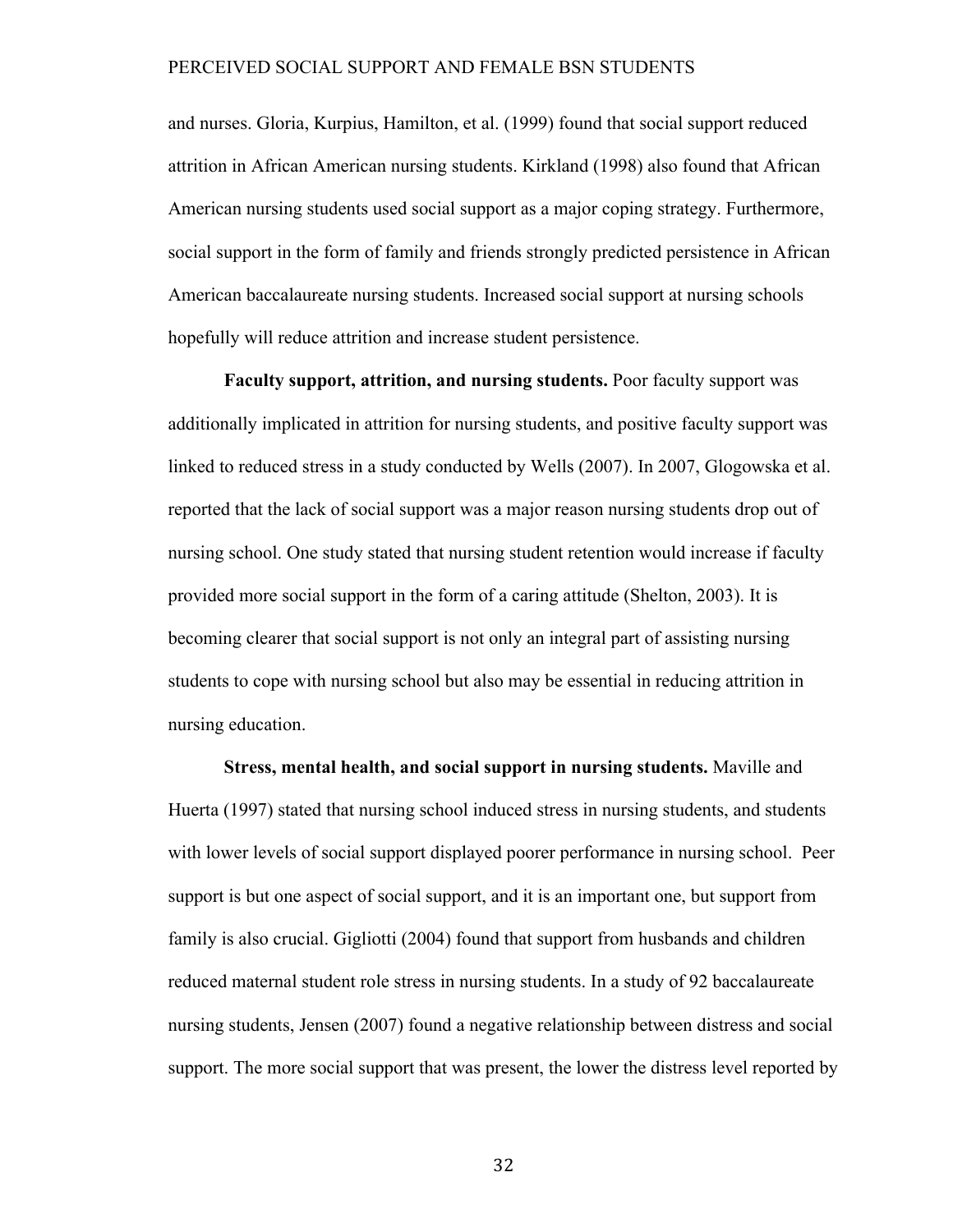the nursing students. On the other hand, no significant relationship was found between perceived social support and stress in these same students.

Montes-Berges and Augusto (2007) found that nursing students with more social support reported better mental health. Additionally, Luo and Wang (2009) found a need for strengthening social support to better support nursing students' mental health. In addition, Haack (1988) found a lack of social support placed nursing students at a higher risk for depression. Since depression might lead to poorer performance and, perhaps attrition, social support becomes even more valuable.

Luo and Wang (2009) reported that social support was an important factor in helping nursing students cope with stress during baccalaureate nursing education. Jensen, in 2007, found BSN students who reported higher levels of social support also reported lower levels of stress in the clinical learning environment in nursing school. Mahat, in 1998, reported that if social support was present, nursing students reported decreased stress levels in the clinical setting. Conversely, Pagana (1990) failed to find a negative correlation between social support and perceived threat in nursing students in the clinical setting. However, perceived threat may not have been interpreted the same as stress. Perceived threat is likely much more complex than stress and may require more than social support to help relieve its presence.

**Peer support in nursing students.** Social support can be gained through students supporting students. Aston and Molassiotis (2003) found that peer support reduced stress levels in nursing students. Since peer support is a part of social support, social support can be said to have reduced stress levels in nursing students. In 2000, Brown and Edelmann found that nursing students reported using family and friends for emotional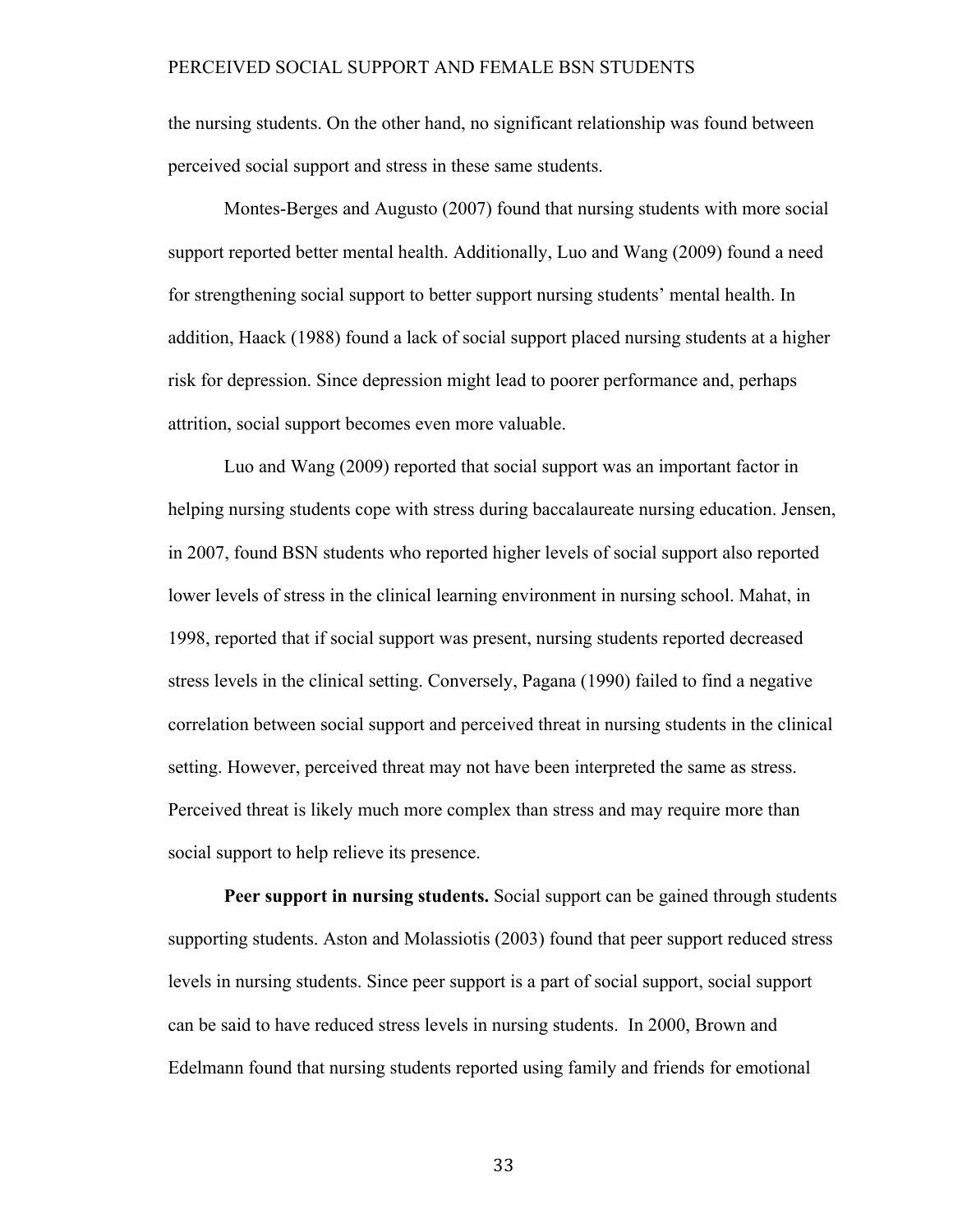support more than they used their professors. All of the available contacts in a nursing student's social network appeared to be primary sources of social support. Alternatively, Kevern and Webb (2003) stated that older women in nursing school might have childcare issues, complicating their ability to study with other students. Thus, the older female nursing student may lack peer support and may be less available for social support.

## **Research Involving Social Support and Reciprocity**

It was not possible to consider this literature review complete without exploring the research on both the positive and negative effects of social support. Sarason and Sarason (2009) wrote of the bidirectionality of social support. This has also been referred to as reciprocity and could be considered a "double edged sword" (Cobb, 1976; Heany & Israel, 2002; Jacobson, 1986; Jung, 1984; Sarason & Sarason, 2009; Shumaker & Brownell, 1984; Tilden, 1986). The idea of reciprocity maintains that if one receives support, then one offers support in return (Sarason  $\&$  Sarason, 2009). A person both receives and gives social support in any relationship. Reciprocity is present in differing degrees in any relationship that includes support (Antonucci, 1985; Antonucci & Akiyama, 1987).

Social support both helps and hinders (Cobb, 1976; Heany & Israel, 2002; Jacobson, 1986; Jung, 1984; Shumaker & Brownell, 1984; Tilden, 1986). Daniels and Guppy (1997) referred to this helping and hindering as reciprocity. Additionally, the degree or amount of give and take within a relationship, including the social support relationship, depends on the ethnic and socioeconomic status of a person (Antonuci  $\&$ Jackson, 1990). It is important to consider this positive and negative aspect of social support when measuring for it. As social support requires a give and take, the person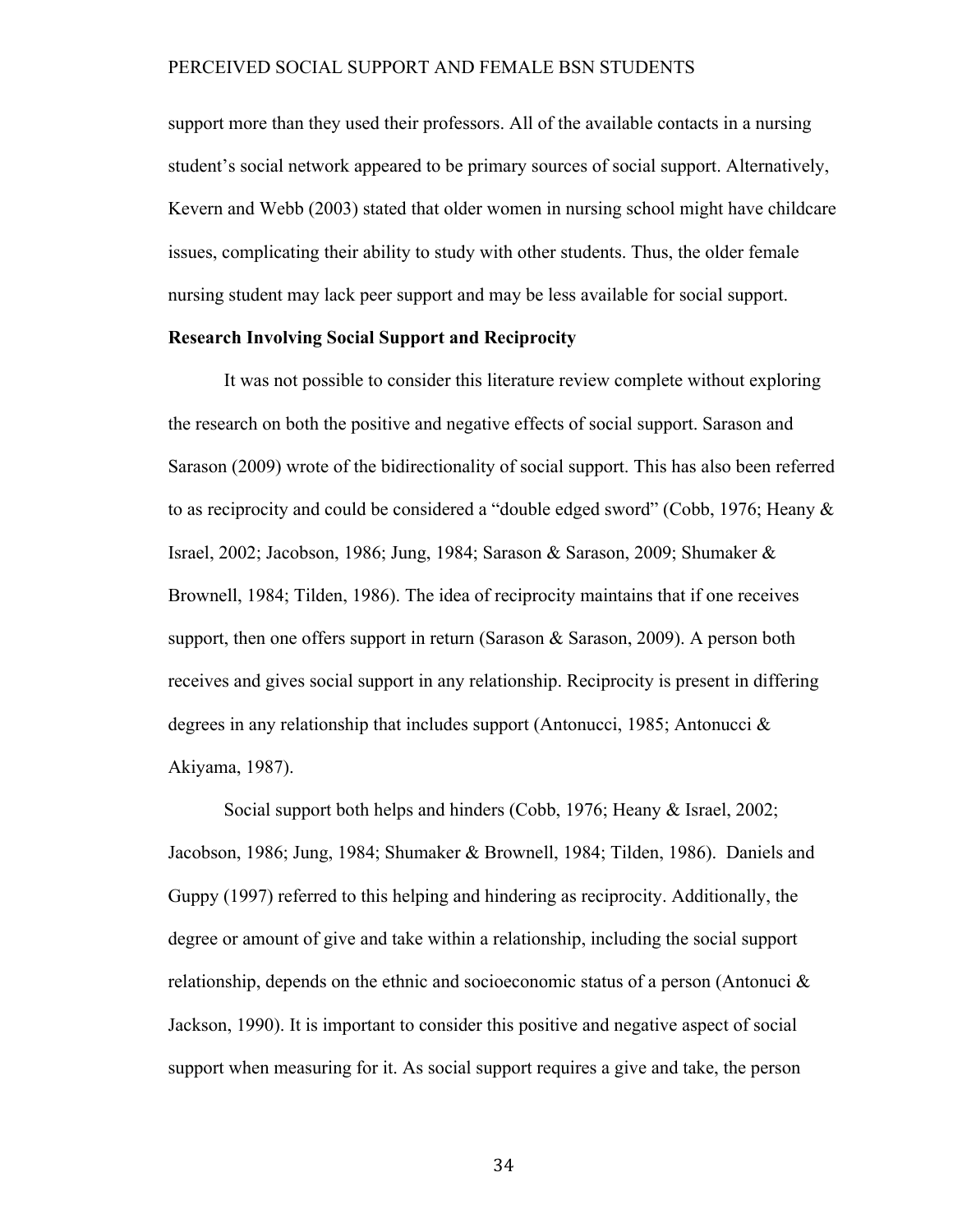benefitting from the support will need to consider at some point that they will need to return the support.

Stewart (1989) wrote of "equity" theory, which asserts that people in inequitable relationships suffer distress and will attempt to restore the equity. When a person "owes" support they are placed in a position of inequality, and this creates distress. This implies that when social support becomes too one-sided, the people within the relationship will attempt to rectify it by returning the social support to a more equitable level between the two. Tilden (1985) exposed the positive and negative aspects of social support. Indeed, the Interpersonal Relationship Inventory (IPRI), developed by Tilden, has subscales to measure social support (the positive aspect) and conflict (the negative aspect) as well as reciprocity (the bidirectionality). Research by Tilden and Weinert (1987) supported the view that both negative and positive aspects of social support exist.

#### **Research Involving Social Support and Age**

It would seem that age affects everything in our lives and social support levels are no exception. At different stages in life, people identify a group of persons who comprise their social network (Vaux, 1988). As a person grows older some of the people in this network are consistent and some change. There is research that shows differences in levels of support based on age (Lin, Dumin, et al., 1986; Turner & Marino, 1994). This might be related to the changing needs people have as they age. Turner and Marino (1994) found that people 18 to 25 years of age had the least amount of social support, 26 to 34 years of age had a moderate amount of social support, and 35 to 45 years of age had the most social support. This study showed a difference among age groups in expected social support levels. However, Siebert, Mutran, and Reitzes (1999) found that as we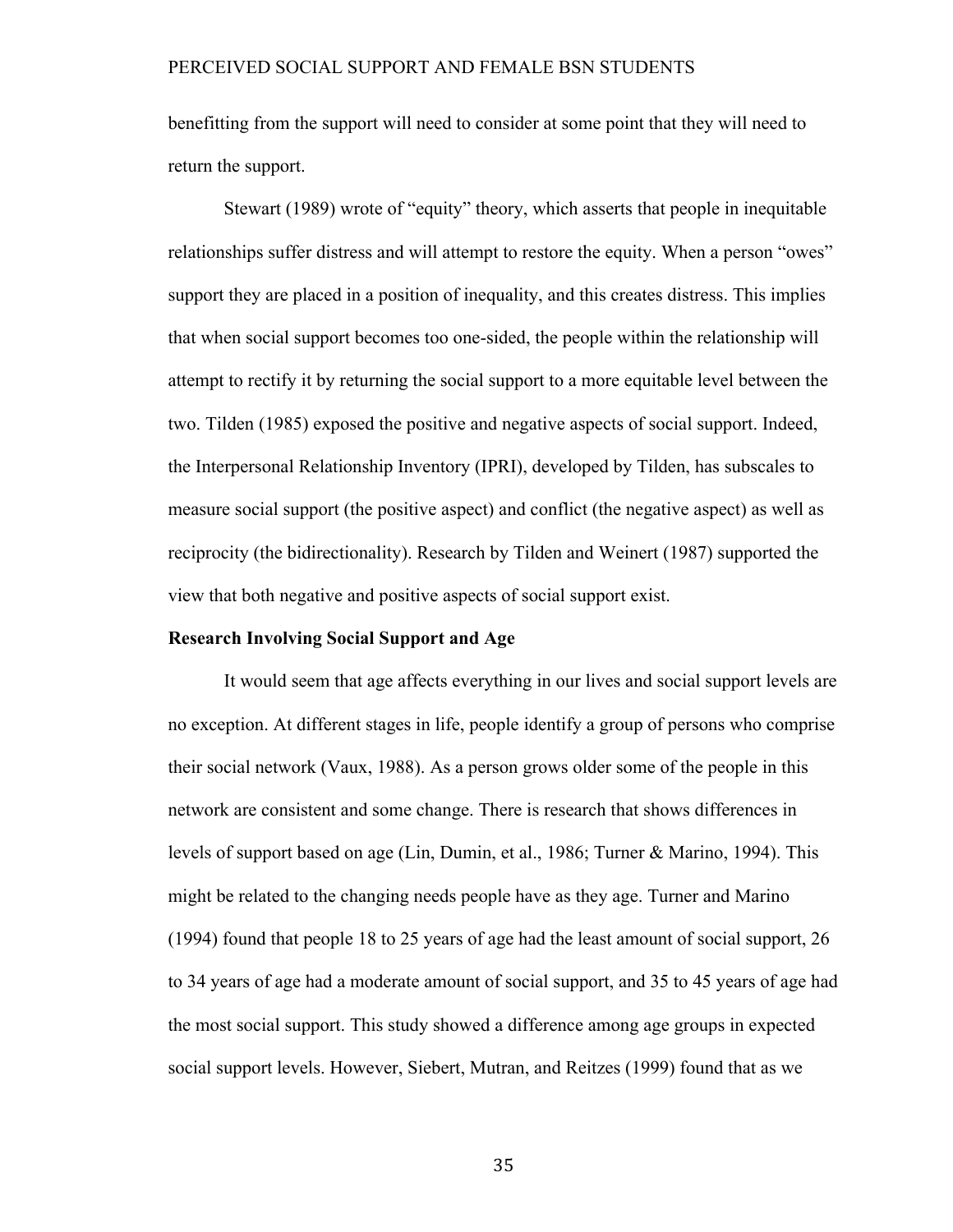grow old, we become less able to assist others in our social networks. Elderly people become less likely to seek support from those in their social network since they are less able to return the support. Thus, as we age we have less social support in our lives. In addition, fewer older adults have a partner, and they experience less reciprocity in their relationships than do younger adults (Antonucci & Jackson, 1990).

Lin, Dumin, et al. (1986) also found significant differences between age and levels of social support. They found that from the ages of 18 through the mid-20s social support increased. However, from the mid-20s through the early 30s social support decreased. From the early 30s and up, as age increased so did social support. In the 50s this increase in social support slowed and then peaked in the late 60s. This study disagrees with other studies that state that older people display less social support.

The research is conflicting about when and what changes in social support levels occur at different ages. Nevertheless, one consistency in all of the studies is a difference in social support levels between the age groups. Therefore, it was important to take into consideration age when researching the effect of marital status on social support in this study.

# **Research Involving Social Support and Socioeconomic Status or Economic Adequacy**

Socioeconomic status affects many aspects of our daily lives, including social support. Turner and Marino (1994) found that persons with low socioeconomic status reported less access to social support, and those with higher socioeconomic status reported more access to social support. Sherbourne and Hays (1990) found a correlation between socioeconomic status and the perception of social support. Those with higher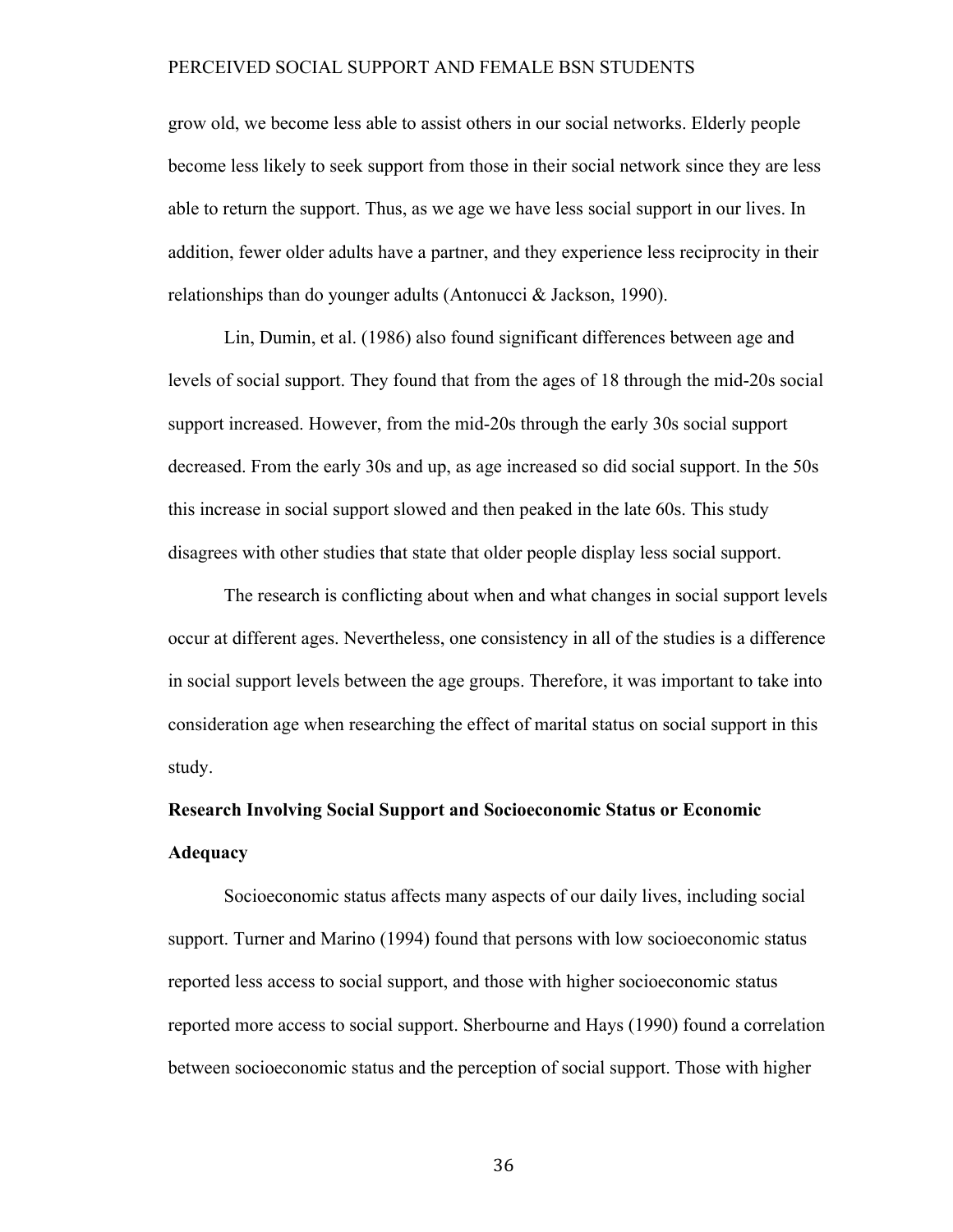socioeconomic status perceived more social support in their lives than those with lower socioeconomic status. Persons with a lower socioeconomic status reported more social support if they had larger numbers of people in their social support network, and those in a higher socioeconomic status reported more social support, with fewer numbers of people in their social support system (Hirsch et al., 1990).

Changes in economic status following a divorce or separation add to a person's stress by altering the availability of social support (Wilcox, 1981). This assumes the economic changes are detrimental. However, Lin, Dumin, et al. (1986) did not find differences in social support when evaluating four different socioeconomic groups. In spite of this, a majority of the studies do show a difference in the level of available social support depending on economic status. It may be assumed that any change that leads to lower income or income insufficient to meet daily needs (economic adequacy) also leads to a lower availability of social support. It may be that economic adequacy is more important than just socioeconomic status. It would seem the ability to meet daily and monthly economic needs would relieve the stress of seeking additional income and allow for more time and energy to be spent seeking and returning social support.

#### **Research Involving Social Support and Gender**

While this research study did not include both genders, the literature about social support and gender differences was reviewed. This was done to support the decision to include only women in the study. Vaux (1988) reported that both genders with high support and low stress reported less depression than those with low support and high stress levels. However, women found problems more stressful than did men and sought social support more frequently from their significant others and friends than men did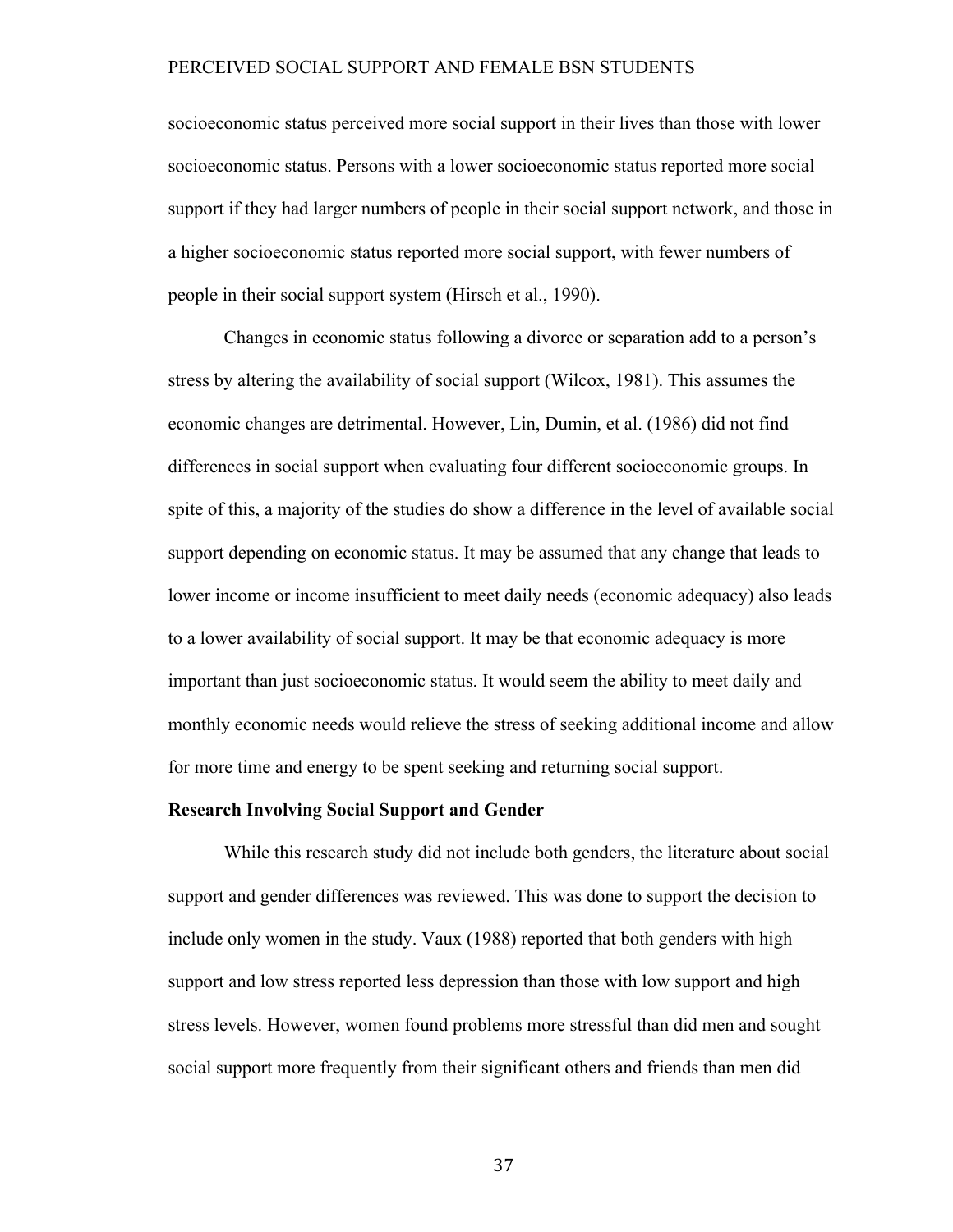(Day & Livingstone, 2003). Burda, Vaux, and Schill (1984) found that female college students had a greater number of sources and more varied sources for social support than did male college students. One study implied that social support sources that influence women might not have the same influence on men (Cohen & Wills, 1985). There are differences in social support needs between the genders. It is clear that men and women respond to, seek, and desire social support differently.

# **A Look at Married Women and Nursing Education as It May Apply to Social Support**

While the focus of this research was the relationship between marital status, economic adequacy, and age with perceived social support in female baccalaureate nursing students, it was important to briefly review the literature on married women and nursing education. Marital status was, after all, a major factor in this study and female nursing students were the focus. The current literature was investigated to see if there were any links between married female nursing students and social support. Eagle (1982) reported that married women dropped out of nursing school more frequently than single women did, with Hispanic women having the highest dropout rate.

This study was conducted among associate degree nursing (ADN) students, not baccalaureate nursing students, and was dated. However, the findings should be considered. Conversely, Frerichs, in 1973, found that married and older women had higher GPAs than did their younger or single counterparts in an ADN program. In 1981, Yess found that married women in an ADN program had higher graduation rates than single women did. It was also found that dysfunction within a marriage increased the stress levels in baccalaureate nursing students (Pasch & Bradbury, 1998). So, if marital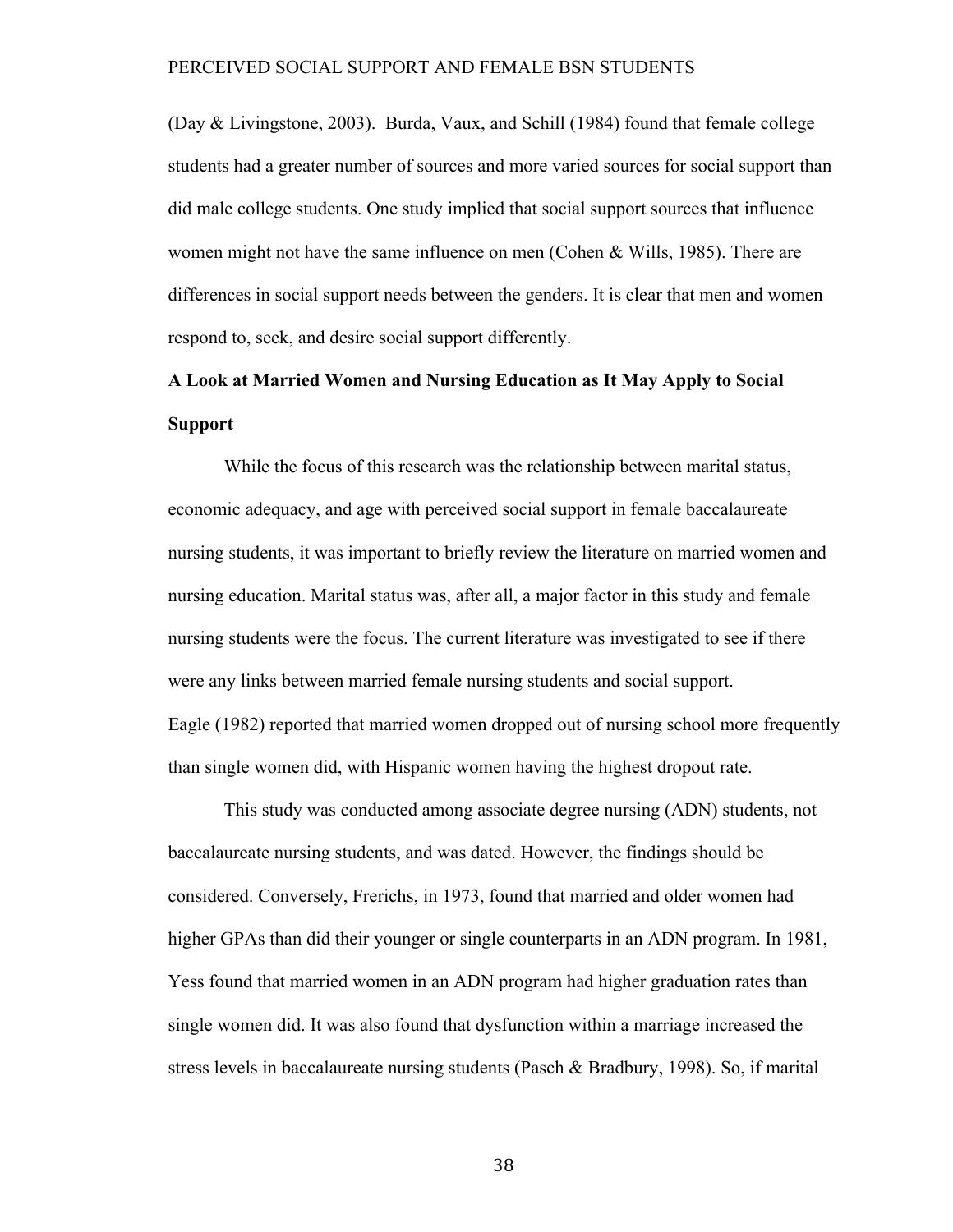discord was not accounted for, this might partially explain the differences seen between the studies. There might have been unidentified confounding variables that could have accounted for the differences. On the other hand, peer support was found to buffer the negative effects of marital discord (Mueller, 2006). None of these studies looked at social support. Nonetheless, they offer interesting insights into marital status and nursing education in women.

#### **Theories of Social Support**

Without a theory or framework to guide this research it would have become easy to stray off the intended path, nullifying the results. The two theories chosen to guide this research were social support theory (SST) (Schaffer, 2004) and equity theory (Stewart, 1989). Social support theory provided the major bones for the framework, and equity theory added the piece to support reciprocity, or the bidirectionality, inherent in social support.

**Social support theory (SST).** Social support theory (SST) is a middle range theory and "addresses structure and interaction in relationships" (Schaffer, 2004, p. 180). It is important to note that the concept of social support has no clear definition nor has it been operationalized in SST. Descriptions of the theory have tried to deal with the multiple definitions, but clarity is still lacking. Social support theory addresses perceived social support, or the perception that one is being supported, in addition to the actual physical actions comprising social support. Social support theory does, however, state the main components clearly. These components are appraisal support, emotional support, formal support, informal support, informational support, instrumental support, negative support, and includes social networks.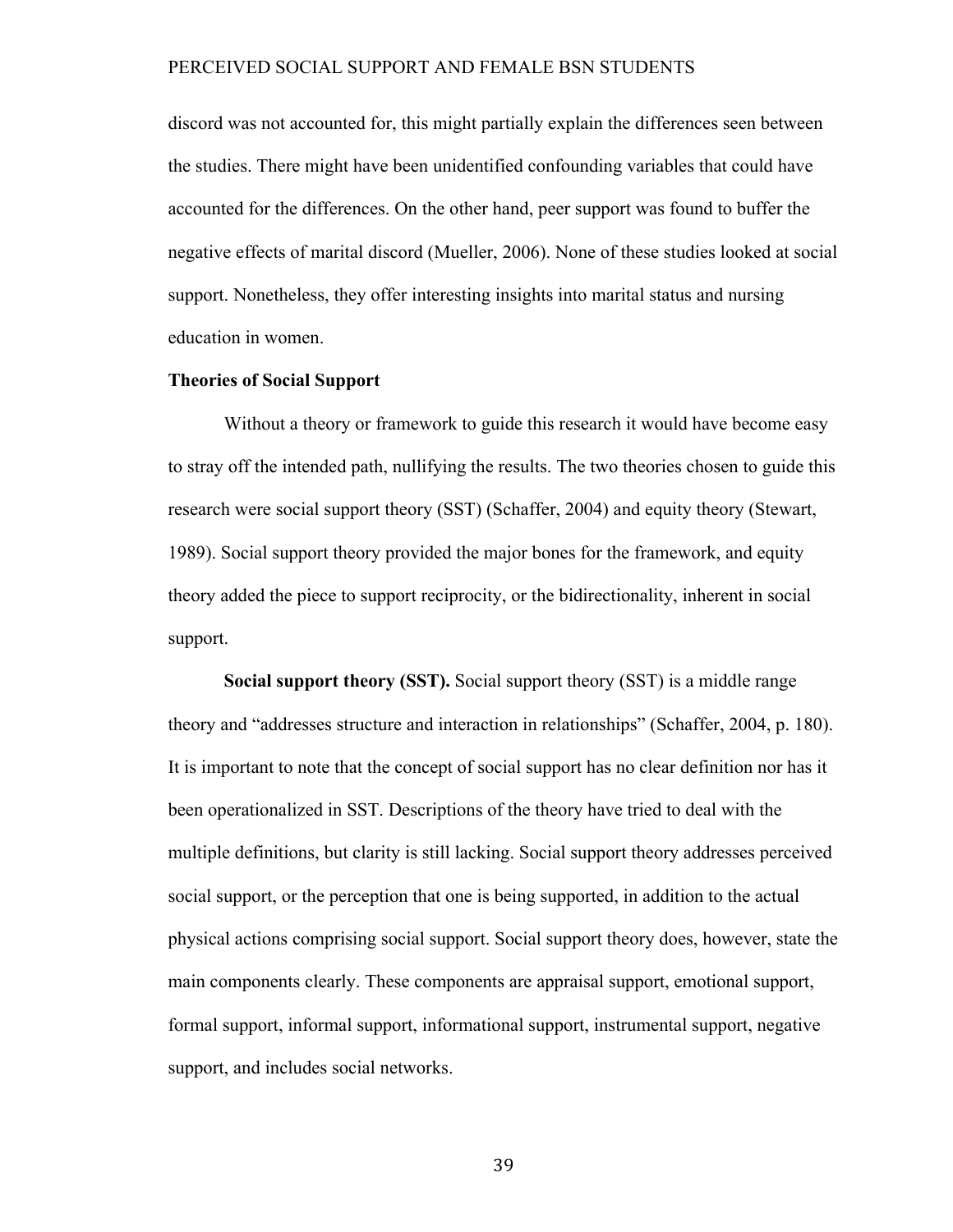Social support theory postulates there is a need for social support (Weiss, 1969). Within SST it is noted that needs for social support change over time, supporters are motivated to help, and the duration of support varies according to the need (Bordes et al., 2006; Janevic et al., 2004; Rapp et al., 1998; Tilden & Weinert, 1987). Utility defines the theory's ability to generate research applicable to nursing (Bredow, 2004). Many studies using SST have provided new insight into nursing issues (Burke & Greenglass, 1999; Kevern & Webb, 2003). For example, SST has been used to study nursing students' academic achievements (Hegge et al., 1999; Hilbert & Allen, 1985), mental health in female nursing students with children (Gigliotti, 2004), nursing job satisfaction (Norbeck, 1985), nursing care of the chronically ill (Tilden & Weinert, 1987), and graduate and undergraduate nursing students (Norbeck, Lindsey, et al., 1983).

In addition, SST has been utilized when studying academic achievement in college students (Cutrona et al., 1994; Malik, 2000), validation of social support measures in Hispanic and non-Hispanic college students (Bordes et al., 2006), well-being in caregivers of dementia patients (Rapp et al., 1998), older women with heart disease (Janevic et al., 2004), illness and health (Lin, Simeone, et al., 1979), cancer patients (Bottomley & Jones, 1997), and pregnancy with complications (Norbeck & Tilden, 1983). Empirical evidence of SST's utility may be seen in the multitude of studies utilizing social support theory.

**Equity theory**. Equity theory (Stewart, 1989) postulates that 1) people attempt to maximize their outcomes, 2) groups attempt to maximize the collective reward, 3) people in inequitable relationships suffer distress, and 4) people in inequitable relationships attempt to restore the equity. This implies that when social support becomes too one-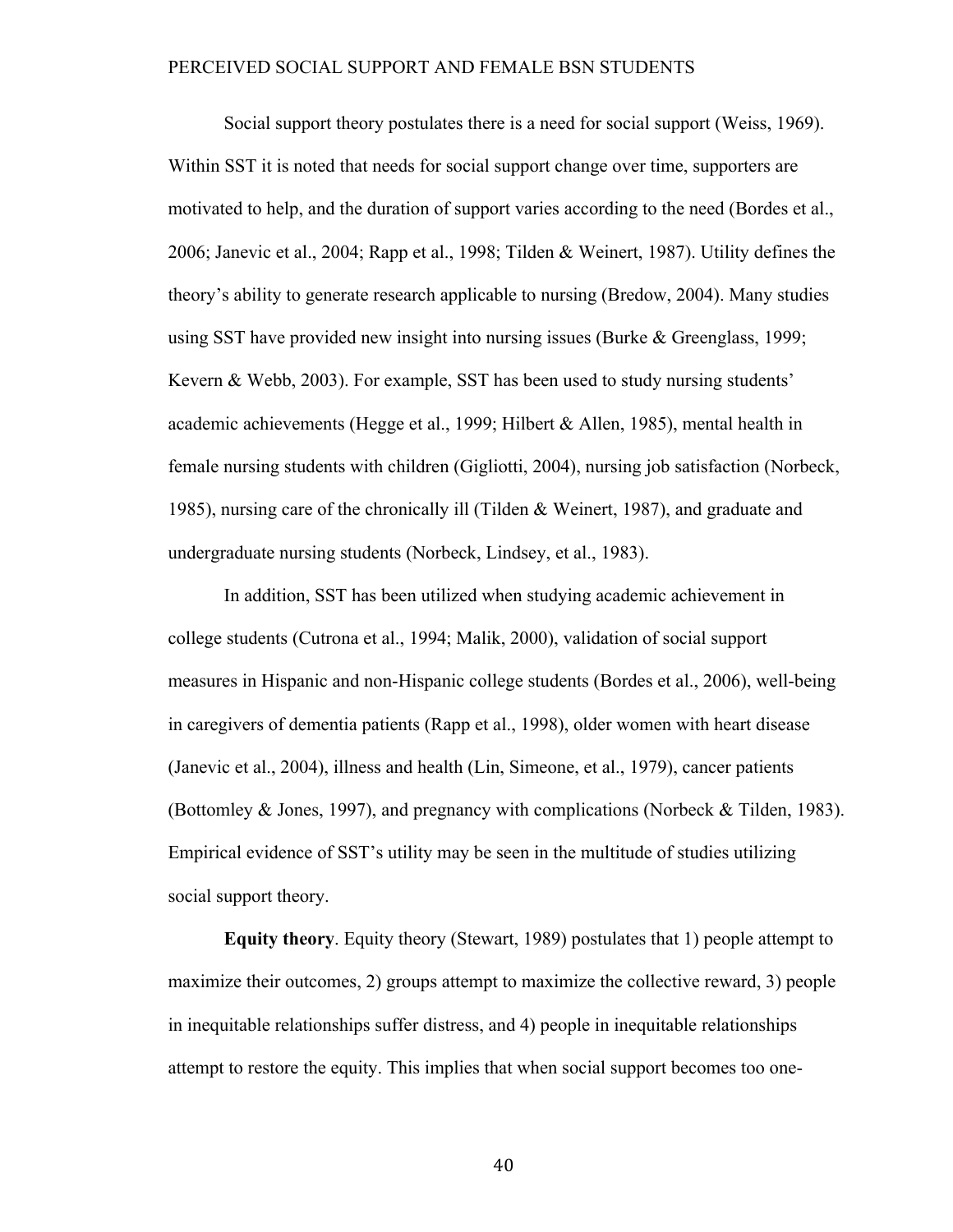sided in a relationship, it causes distress. The persons within this inequitable relationship will attempt to rectify it by returning social support to a more equitable level. This is accomplished by giving support back to the person it is received from. This supports reciprocity or the "bi-directionality" of social support.

## **Summary**

Social support in the social sciences has a long and varied history, starting with Durkheim's (1979) research into suicide in the late  $19<sup>th</sup>$  century. There was a resurgence of studies on social support in the 1970s lasting into the 1990s. Ensel (1986), Lin, Dean, et al. (1986), and Sarason, Pierce, et al. (1990) conducted research into marital status and social support. They concluded that marital status did affect the level of social support and that the quality of the marriage had a great deal to do with the amount of available social support for married couples. Other research found that when reviewing social support and college students, there was a positive relationship with academic success (Hilgendorf, 1997; Wilcox, 2007). Social support reduced stress and increased perceived health in college students (Cohen, Mermelstein, et al., 1985; Hale et al., 2005; Ruthig et al., 2009; Turner-Musa & Lipscomb, 2007). Peer relationships were a valuable source of social support for college students (Gloria, Kurpius, Hamilton, et al., 1999; Malik, 2000). In addition, families provided invaluable social support to college students (Cutrona et al., 1994; Valentiner et al., 1994).

The literature showed a link between age and the level of social support (Lin, Dumin, et al., 1986; Siebert et al., 1999; Turner & Marino, 1994; Vaux, 1988). It appeared, overall, that social support increased from the teenage years up until old age. However, as people aged there was discrepancy as to whether perceived social support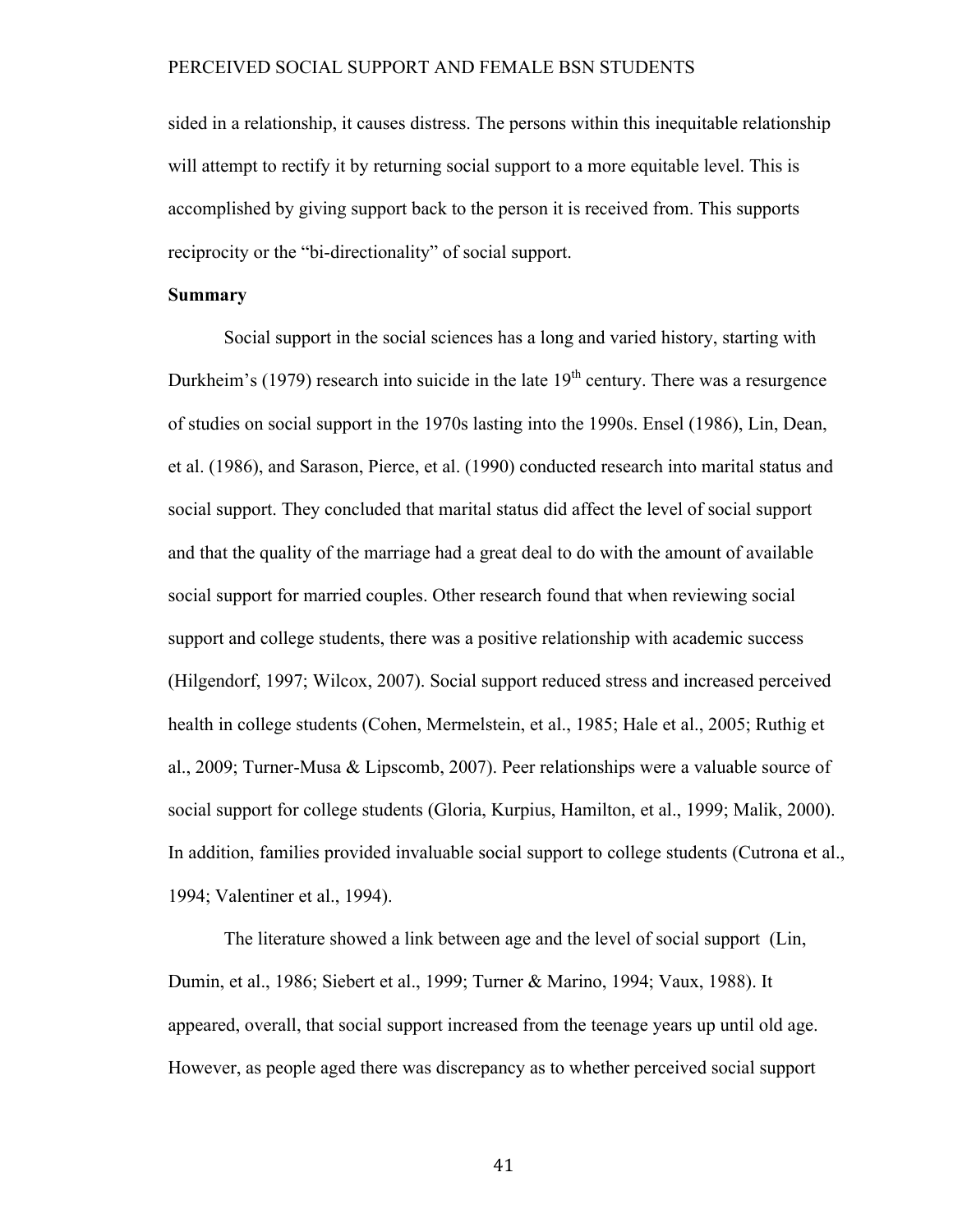levels remained stable, increased, or decreased. In as much as the literature showed that social support is important, economic adequacy must be present for social support to be fully appreciated and utilized (Hirsch et al., 1990; Lin, Dumin, et al., 1986; Sherbourne & Hays, 1990; Turner & Marino, 1994; Wilcox, 1981). People were unable to expend energy obtaining social support when they were trying to locate income in order to meet the basic requirements of daily living. Finally, gender affected the perception and seeking of social support (Burda et al., 1984; Cohen & Wills, 1985; Day & Livingstone, 2003; Vaux, 1988).

Social support did not predict academic success in nursing students (Hilbert & Allen, 1985; Laibach, 2006 Ohrt, 2002). However, there was strong evidence that social support reduced attrition and increased persistence in nursing students (Baccus, 1992; Burris, 1990 Gloria, Kurpius, Hamilton, et al., 1999; Hegge et al., 1999; Kirkland, 1998; Marshall, 1989; Metz et al., 2011; Olson, 2010; Welhan, 2000. Furthermore, faculty support was found to reduce attrition in nursing students (Glogowska et al., 2007; Shelton, 2003; Wells, 2007). Welhan, in 2000 reported that family emotional support was the most important factor in baccalaureate nursing students' decisions to persist in their nursing education.

Peer support was another important source of social support for nursing students (Aston & Molassiotis, 2003; Brown & Edelmann, 2000). Improved mental health was related to higher levels of social support in nursing students (Gigliotti, 2004; Haack, 1988; Jensen, 2007; Luo & Wang, 2009; Maville & Huerta, 1997; Montes-Berges & Augusto, 2007; Pagana, 1990). Ohrt (2002) found that the mothers of baccalaureate nursing students provided the majority of their perceived social support. She did not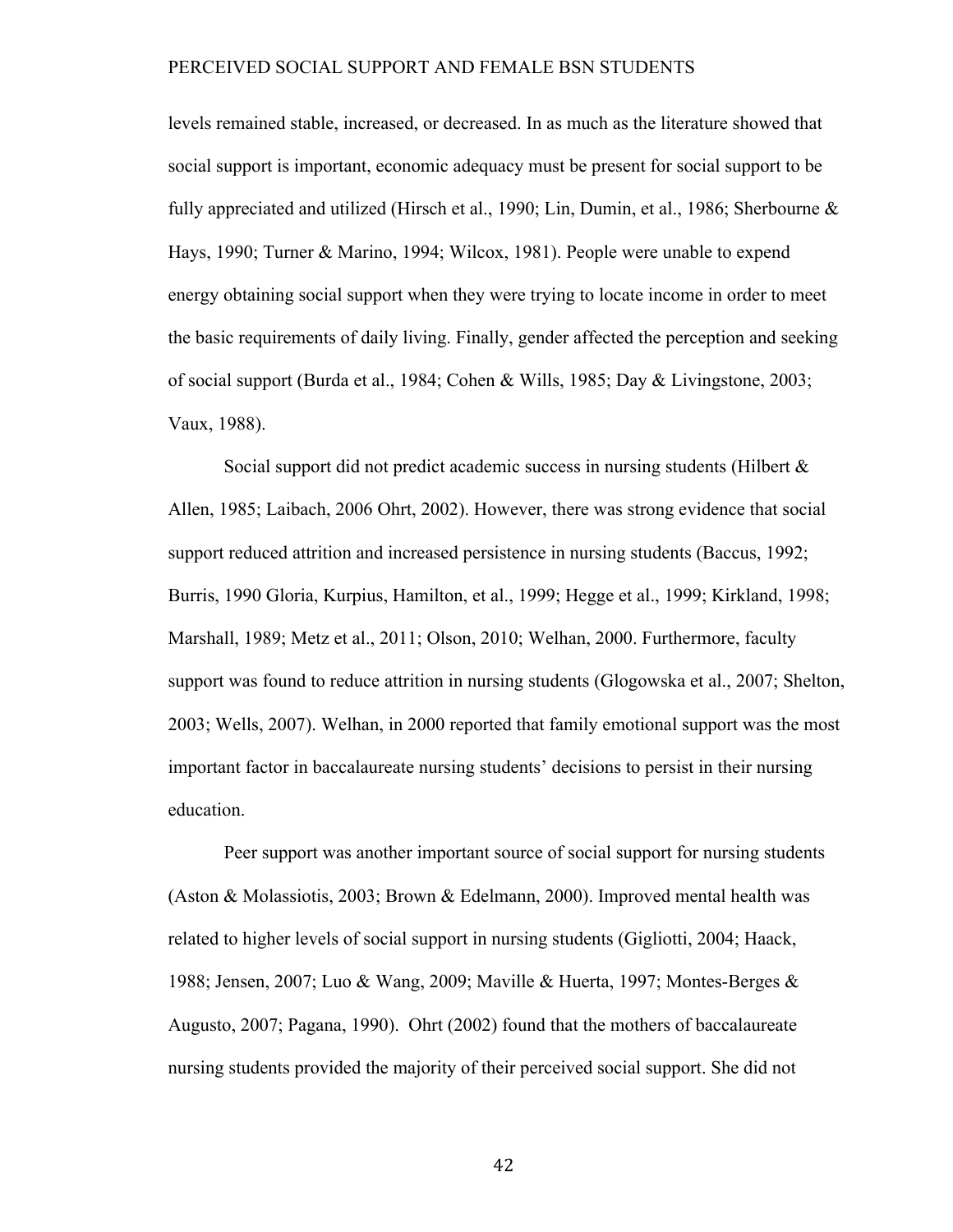include spouses as a source for social support. Wilcox, in 2007, looked at faculty and peer support only when evaluating baccalaureate nursing students' success.

There was a great deal of research on social support, but there was no research on the relationship between marital status, economic adequacy, and age with social support in female baccalaureate nursing students. There was evidence that increased levels of perceived social support reduced attrition in nursing students. Also, increased levels of social support helped improve mental health and reduced stress in nursing students.

Perceived social support is valuable. Marital status, economic adequacy, and age play a noteworthy role in perceived social support. Based on this literature review, there was a need for a better understanding of the relationship between marital status, economic adequacy, and age with perceived social support. Additionally, there was a need to examine the relationship between marital satisfaction and perceived social support in married female baccalaureate nursing students.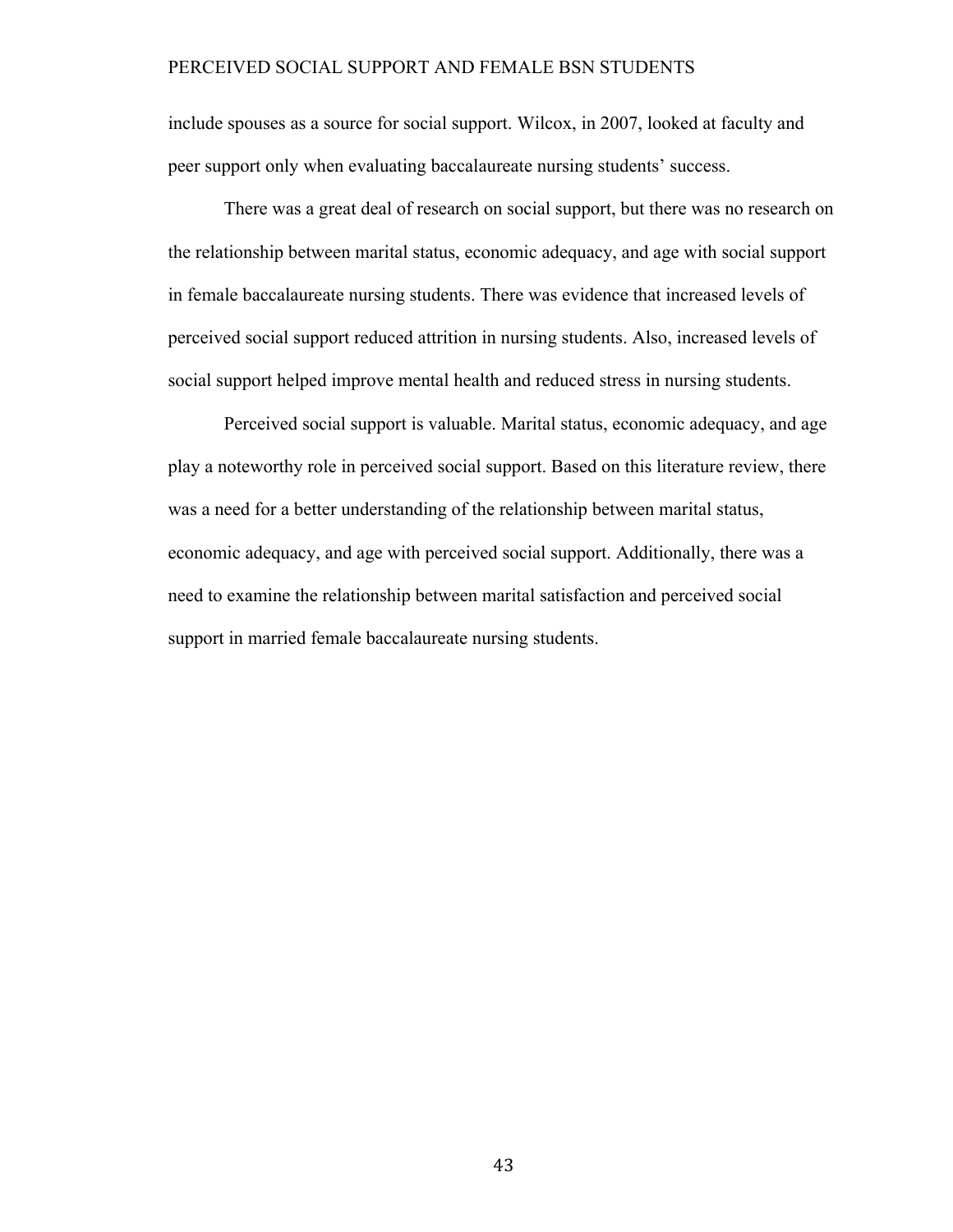## **Chapter 3**

# **Methods**

Descriptive surveys are designed to collect detailed descriptions of existing variables (LoBiondo-Wood & Haber, 2010). The information then may be examined to determine significant differences and to identify relationships among the variables. There were no published studies available that provided information about the relationships among the variables of age, economic adequacy, marital satisfaction, marital status, perceived social support, and reciprocity in female baccalaureate nursing students. This research was designed as a descriptive survey.

Data were collected online. However, collecting data using the Internet has particular issues. Some of the benefits are low cost, quick and efficient results, less missing data, increased quality of the data being collected since there are typically fewer data entry errors, access to broad geographic areas, ease of participant participation, and increased anonymity for participants (Ahern, 2005; Cantrell & Lupinacci, 2007; Daley, McDermott, Brown, & Kittleson, 2003; Dillman, Smyth, & Christian, 2009; Duffy, 2002; Hanscom, Lurie, Homa, & Weinstein, 2002). The Internet was chosen for data collection for these reasons. Some of the problems in using online data collection are loss of control of the testing environment, bias in participant recruitment, potential breach of security of collected data, possible equipment problems (computer and/or internet access), questionable response rates, blurring of public versus private boundaries on the internet, intentional false answers, and repeat survey respondents.

The participants' answers were directly downloaded from the system into the data analysis program to help ensure that data entry errors were kept to a minimum. In this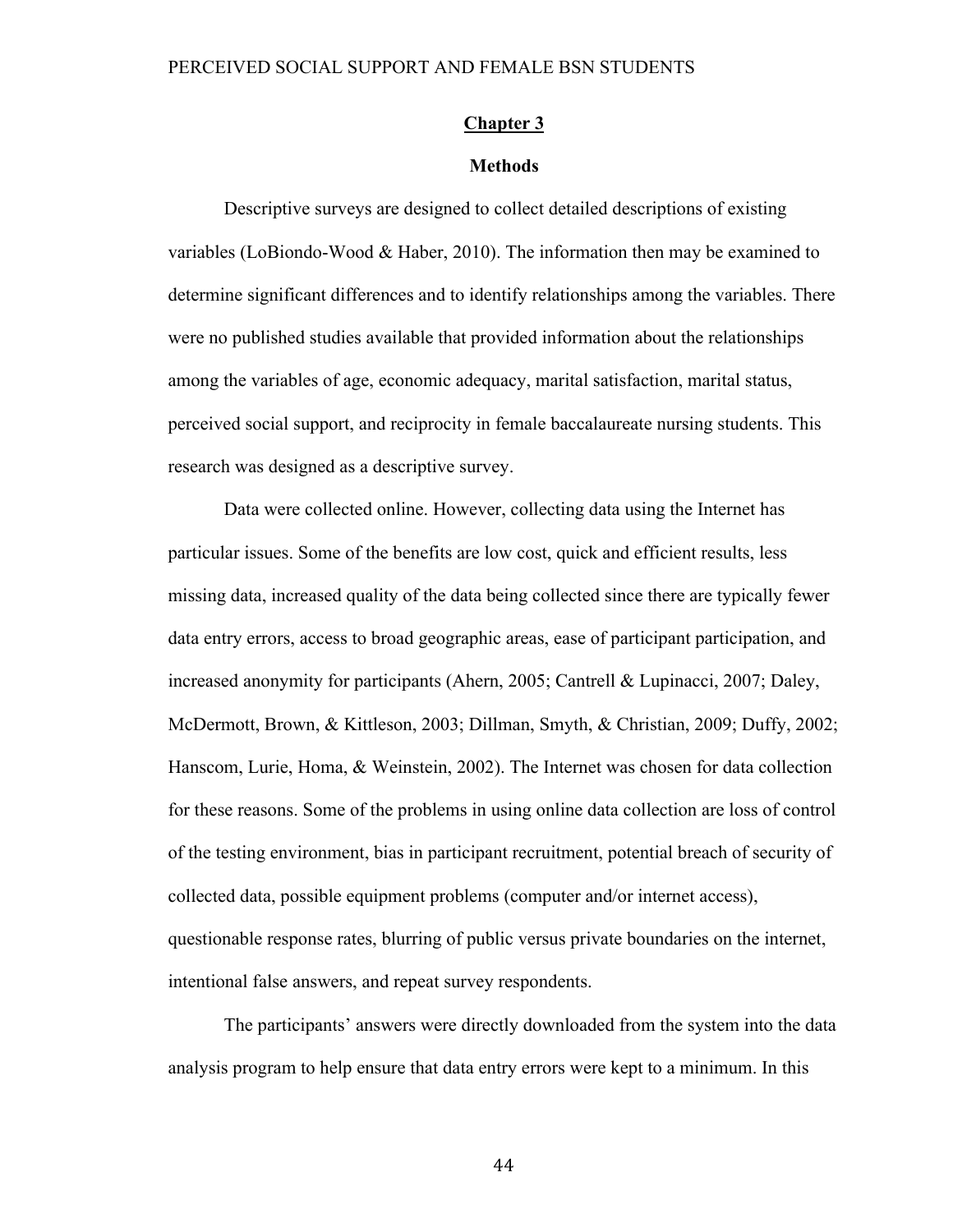study, the availability of computers was a given for each possible participant since computers were a requirement in the nursing programs they attended, as was computer literacy and familiarity with the Internet.

No recruiting was begun until after Human Research Protections Office (HRPO) and Institutional Review Board (IRB) approval had been obtained at the respective universities. A letter of support was obtained from the Dean/Assistant Dean of the respective nursing schools before HRPO and IRB approval was applied for. The sample was recruited using three steps. The first step consisted of having "on the ground" nursing instructors read a script to their undergraduate nursing classes (see Appendix F). The Dean/Assistant Dean of the respective university nursing schools emailed the script to the instructors. In one week another email was sent directly to the undergraduate nursing students from the Dean/Assistant Dean of the respective schools (see Appendix G). One week following this email the researcher sent an email (see Appendix H) to the students using a 'Listserve' (all email addresses were blinded to the researcher). When enough participants had responded and completed the survey all recruitment was stopped.

Maintaining safety and security of the data was achieved through several measures. The data were kept on a password-protected computer, and a protected server was used. The flash drive that was generated was kept in a locked file cabinet when not in use. Only the primary investigator (PI) and her committee chair had access to the data. The computer program Survey Monkey™ had built-in security measures to protect data. The computer used by the PI had an antivirus program installed, and it was updated regularly to assist with the protection of all participant data. All data were anonymous and were reported as group data. Informed consent (see Appendix I) was obtained online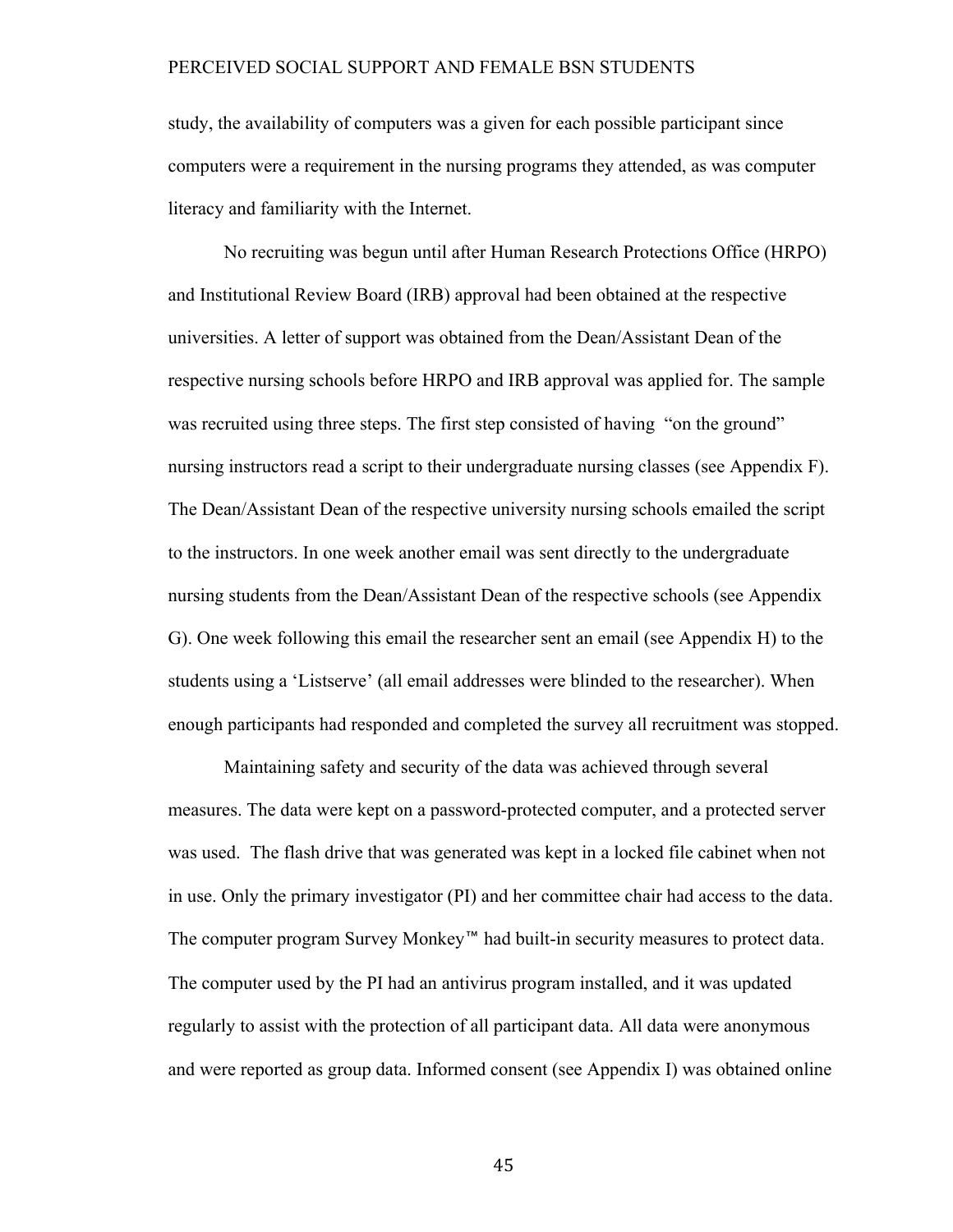on the first page of Survey Monkey™. Completion of the survey was considered consent. The second page consisted of screening questions (see Appendix J). These questions helped ensure that the participants were eligible for the study.

 As to the issue of falsification of information on the survey, this can occur with pencil and paper surveys (Duffy, 2002). There was no reason to suspect that this Internet survey had an increased likelihood of falsified answers. In addition, the sample size was large enough to account for missing data.

To obtain an optimal response rate on the Internet the format and design of the survey tools needed to be considered (Dillman et al., 2009; Duffy, 2002). The questions were uniform for every measurement instrument, and the demographic questionnaire had a 12-point font and a style that was easy to see and read. Additionally, the use of italics, bold formatting, and special characters were not used. Dillman et al. (2009) further recommended the use of "item in a series" format. The questions appeared thus:

Question? Answer A Answer B Answer C Answer D This allowed the participant to choose an answer without needing to scroll up and down or to remember what the possible answers were. The computer coded the answer with the appropriate number according to the choice. This type of format can be seen in Appendix C, the EAS (Lobo, 1982). Each tool selected was set up to resemble the sample above.

Cantrell and Lupinacci (2007) suggested using shorter measurement tools, which may increase the number of participants who finish the entire survey. The PRQ2000 (Weinert, 2003) was selected to gather data about perceived social support and consisted of 15 questions. The IPRI reciprocity subscale (Tilden et al., 1990) consisted of 13 questions. The EAS (Lobo, 1982) provided information about the adequacy of finances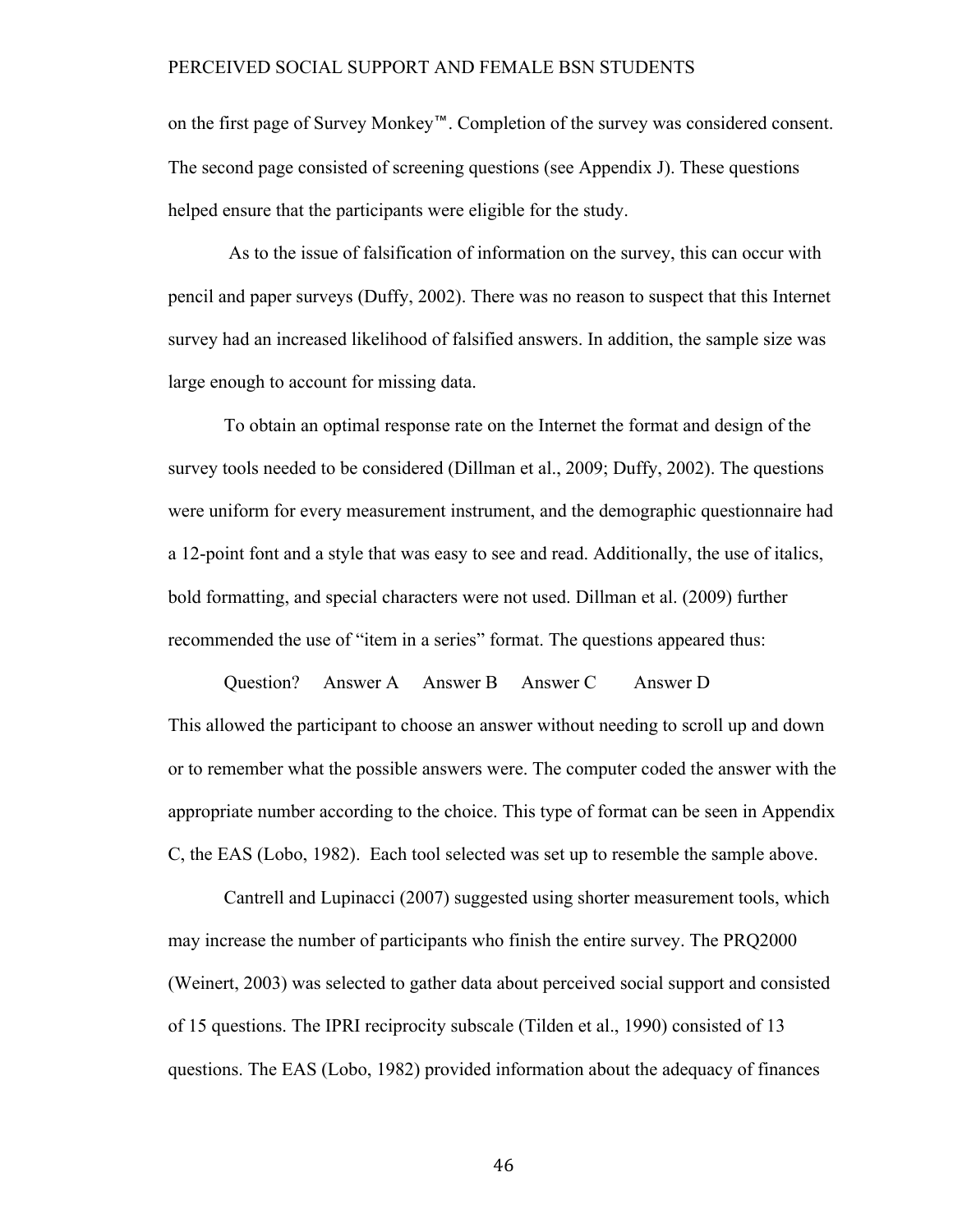for day-to-day expenses with seven questions, and the EMS (Fowers & Olson, 1993) had a total of 15 questions. A standard questionnaire (see Appendix K) was also used to obtain demographic data utilizing 12 questions. The entire survey consisted of four measurement tools and a demographic questionnaire with a total of 62 questions. The estimated time to complete the survey was 20-30 minutes.

Finally, giving participants an idea of their progress throughout a survey may help encourage completion of all measurement instruments (Cantrell & Lupinacci, 2007). To do this, as each measurement tool is completed, participants are visually cued about the percentage of the questions they have answered by the use of a bar graph. For instance, after the third of five measurement tools are completed the participants were notified that they had completed approximately 60% of the questions and had 40% left (Cantrell  $\&$ Lupinacci, 2007).

It was not possible to do this in the current study using the survey tool chosen. However, each survey tool was on a separate page with the exceptions of the IPRI and the demographic sections. These were too long to be placed on one page. The IPRI was placed on two pages and the demographic questionnaire on three pages. After the consent, there were only eight pages for the participant to review and answer. Sensitive questions were left until last as recommended by Dillman et al. (2009).

### **Participants**

The participants for this study were women enrolled in one of two baccalaureate nursing programs in a Southwestern state and who were willing to participate. Both programs were in a university setting. Students had started their nursing program in the junior year. Only female participants were selected to participate due to the limited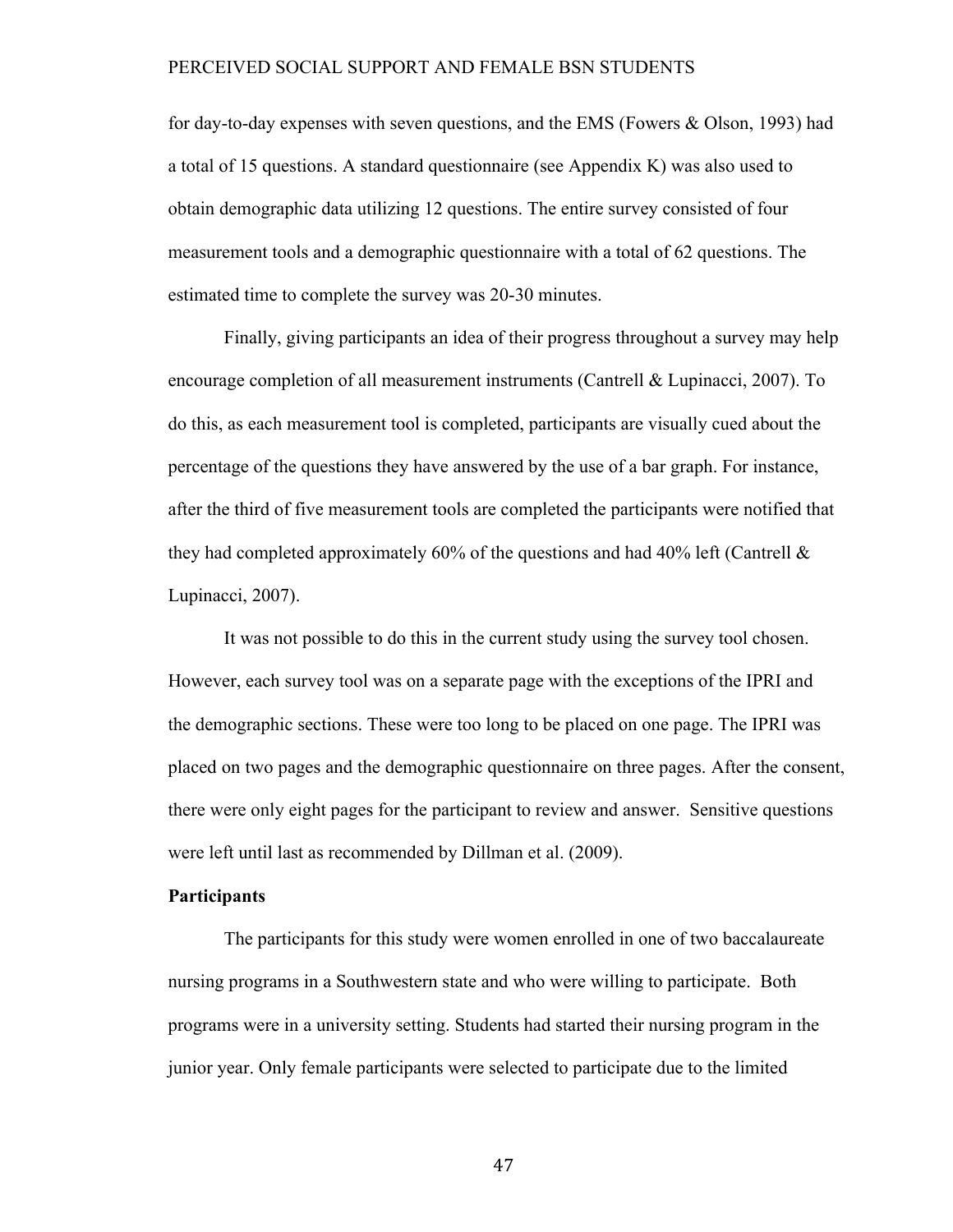number of male nursing students as well as gender differences in social support (Burda et al., 1984; Cohen & Wills, 1985; Day & Livingstone, 2003; Vaux, 1988). Gender differences in social support were not addressed in this study.

The inclusion criteria were:

- 1. Female gender
- 2. 18 years of age or older
- 3. Consent by all participants (as evidenced by their completion of the online survey)
- 4. Enrolled in a pre-licensure baccalaureate nursing program (semesters or terms)

Exclusion criteria were:

- 1. Not consenting to participate
- 2. Male participants
- 3. Younger than 18 years of age
- 4. Registered nursing (RN) license
- 5. Those who had recently participated in this or a similar study (no duplication of surveys)

**Sample size.** It was important to have enough participants so that if a difference existed it would be detected, but not so many that costs and time would become overly burdensome to the researcher (Munro, 2001). Power, significance, and effect size were also considered before determining the necessary size of the sample. The PRQ2000 (Weinert, 2003) was found to have an effect size of .34 by Russell in 2006. Furthermore, Craig, Weinert, Walton, and Derwinski-Robinson (2006) found effect sizes ranging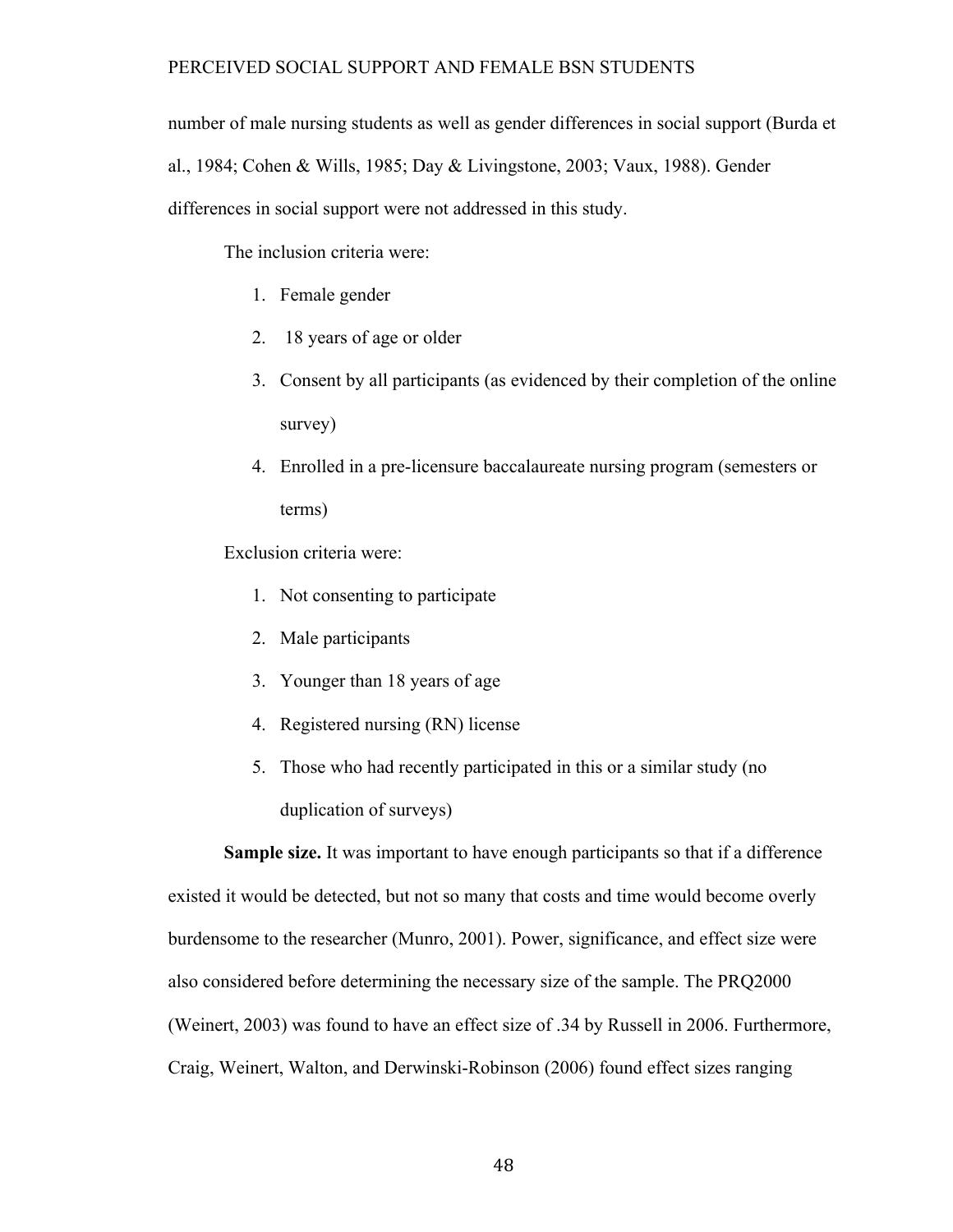from .26 to .47. An average effect size of .35 was utilized for this research. A power of .80 and a significance of .05 were used per suggestions in Munro (2001. G\* Power™ was used to determine the necessary sample size. The sample size determined was 60 when a linear multiple regression in the *t*-test family was selected, an  $r = .35$  was converted to *R²* with a power of .80, significance of .05, two tailed, and three predictors. Over 123 people responded and 100 gave valid answers. This was a more than adequate sample size. There was no reason to have equal groups in Hypotheses 1 and 2 within the sample for the purpose of this study (B. Boursaw, personal communication, May, 24, 2012). Exactly equal groups in the first two hypotheses would have strengthened the results slightly, but a 60/40 or even a 70/30 sample would not have weakened the results significantly.

School A's nursing program had an enrollment of 121 students in the fall term of 2011 with 101 (83.5%) being women (J. Hennigan, personal communication, June 18, 2012). School B's nursing program had an enrollment of 192 students during the fall of 2011 per the director of the nursing program (A. Kolenovsky, personal communication, June 15, 2012). The two university nursing programs had 313 students in the fall of 2011 with 261 being women (83.4% female). The number of available participants during the semester/term in fall of 2012 was approximately 260 female students.

Research has indicated anywhere from a 24% to 64% response rate to Internet surveys (Cantrell & Lupinacci, 2007; Daley et al., 2003; Duffy, 2002). Higher response rates have been reported when using direct invitations to participate rather than invitations issued generally over the Internet. This study utilized a direct invitation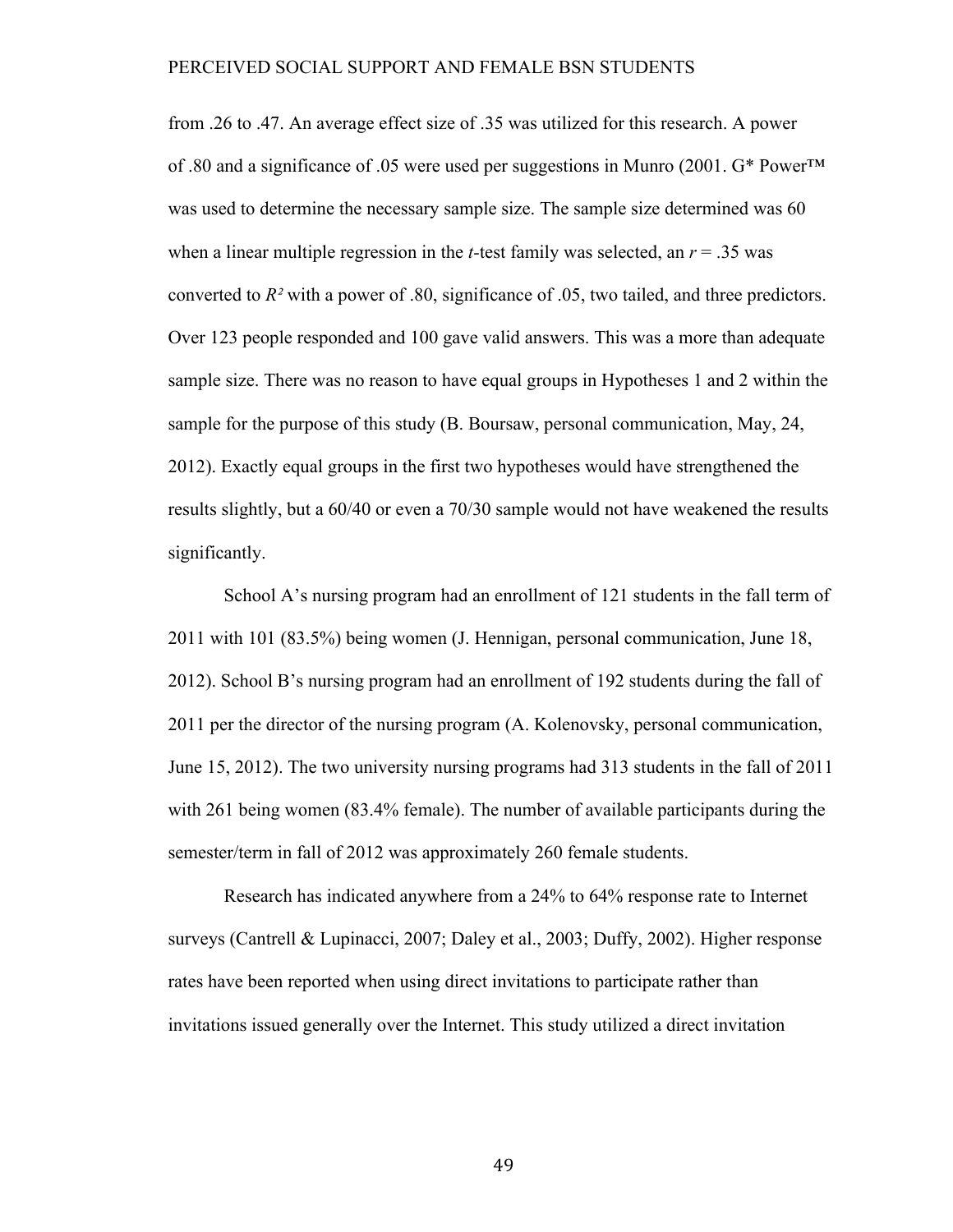through nursing instructors and emails from the Dean/Director as well as from the researcher.

# **Data Collection**

The selected research sites were two university baccalaureate nursing programs in a Southwestern state. After receiving permission from the respective schools' Dean or Director, the researcher obtained human subjects approval from the Human Research Protections Office (HRPO) at one university and the Institutional Review Board (IRB) at the second.

The consent information was on the first page of the online survey site, and completion of the survey was considered consent. Students were free to stop the survey at any time and to leave any question blank that they felt uncomfortable answering. The questions were not expected to make participants feel uncomfortable.

At the end of the data collection, the computer automatically directed the participants to a separate URL where they were able to enter the voluntary raffle, if they desired, for one of two Amazon gift cards. Students were also given the information to enter the voluntary raffle in the consent section if they chose not to participate in the study. Once students were directed from the Survey Monkey™ and onto the new URL they were asked to provide their school email address only. The separate URL ensured that any data the participants provided wouldn't be linked to their school email address. The students did not have to participate in the raffle to participate in the study. At the end of data collection, all students' email addresses from school "A" were placed in one container and the students' email addresses from school "B" in another container. A neutral party was asked to pick a name from each container. These two students each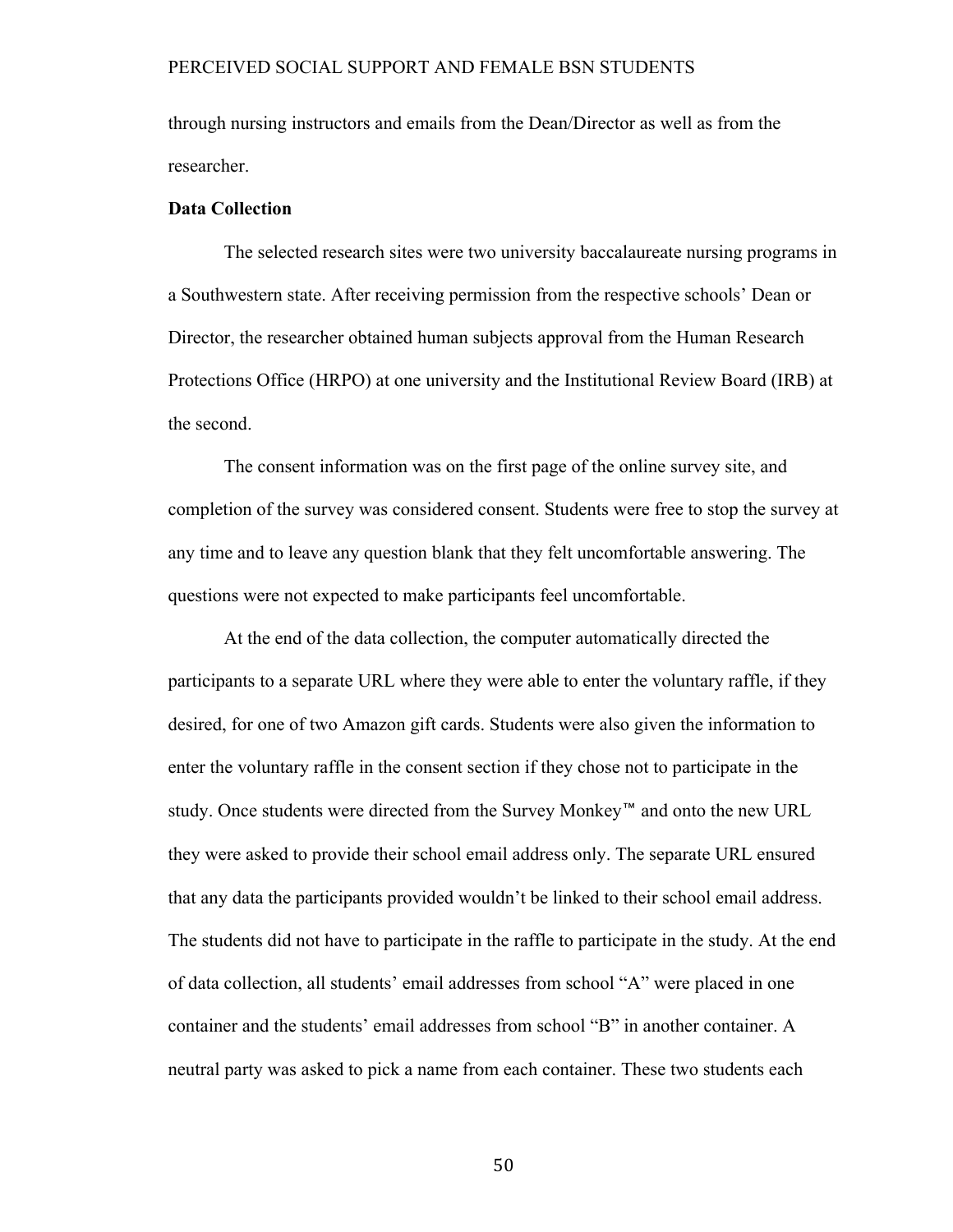received a \$50.00 Amazon gift card delivered to them via their school email. All student email addresses were purged once the gift cards had been delivered.

**Variables.** Tabachnick and Fidell (2007) argued that using the fewest number of variables possible to achieve a solution is best. Therefore, it was necessary to identify the variables before the study began. Additionally, according to LoBiondo-Wood and Haber (2010), collecting information about the important characteristics of the participants should be done in order to evaluate how generalizable the study results will be. This section of the chapter is dedicated to describing the demographic data and variables that were collected for this study.

Demographics and variables included age at last birthday, marital status, economic adequacy, marital satisfaction, perceived social support, and reciprocity. This information was obtained using specified data collection tools and questions (listed later in this chapter). Age was a true interval level variable with distinct levels, and marital status was treated as dichotomous ("married" or "not married"). The other variables were ordinal variables but were collected using Likert scales and were treated as interval level data (Norman, 2010).

**Demographics.** Demographic variables, in addition to those listed above, were collected. They included gender, race/ethnicity, term/semester in the nursing program, term/semester of school, years of education, location of residence while attending university classes (rural, urban, or suburban), number of people living in the household and their relationship to the participant, number of hours working while attending the university, number of miles from nearest relative while attending the university, and yearly income as defined by the census. As to marital status, the number of years was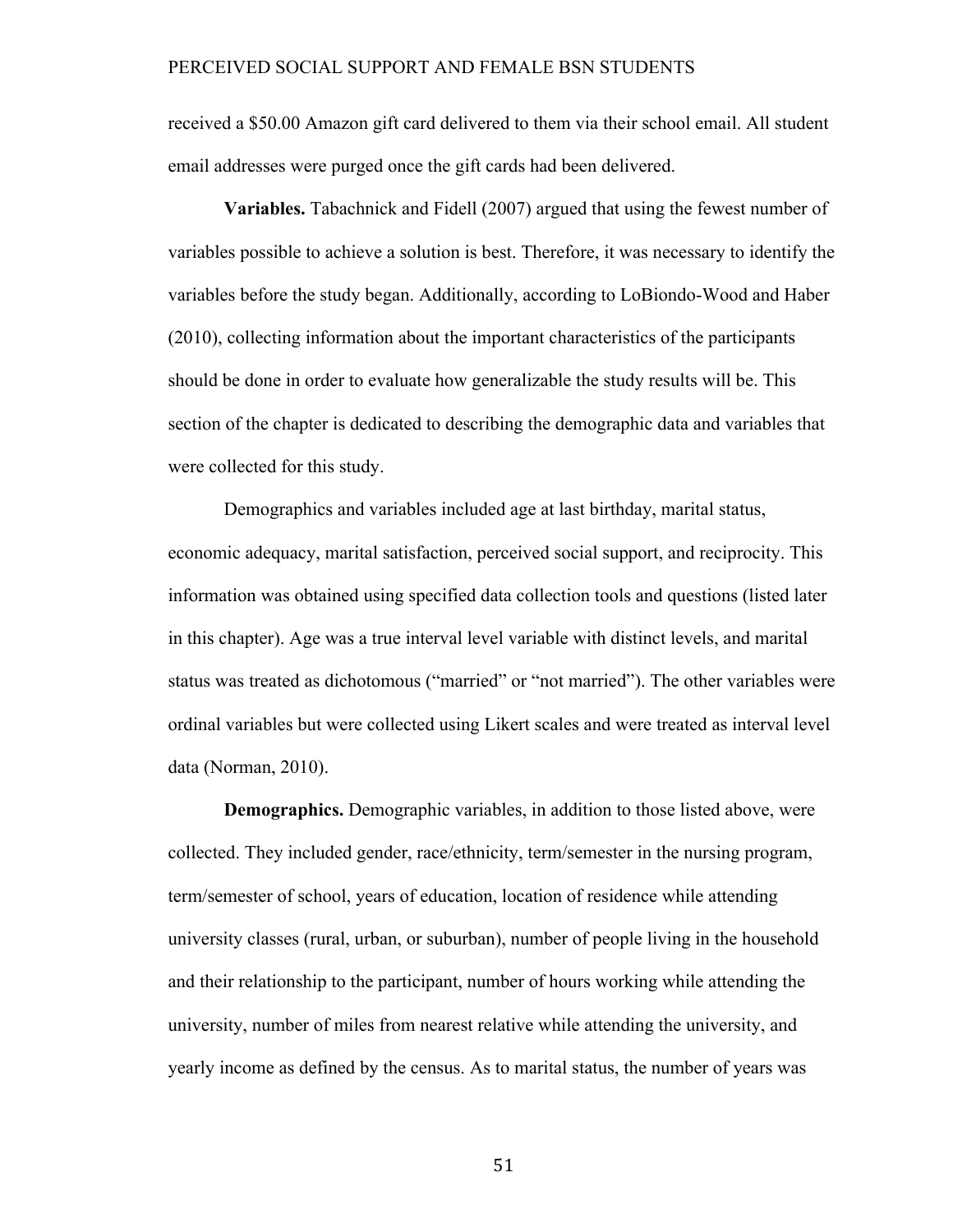also asked, such as the number of years married, number of years living in a relationship if not married, number of years divorced, and number of years separated. No participants were widowed. "Married" consisted of married couples and couples living together in a relationship. "Not married" consisted of all others that did not fit the "married" category.

The decision to dichotomize marital status was based on several factors. During the last three decades, the rate of partners living together without marriage has increased from approximately one half million to over 5 million (Brown, Van Hook, & Glick, 2008). In this study, the number of married students alone would not have been adequate for this category, so the addition of those living with another person in a relationship were added. There have been precedents for treating both of these as one category (Kendzor et. al., 2010; Olsen & Whitman, 2007; Sirri, Magilli, & Grandi, 2011).

# **Measures**

The measurement of variables must be as accurate as possible in order to ensure accuracy of the results (Mertler & Vannatta, 2010; Tabachnick & Fidell, 2007). This means that the selection of the measurement tools must be done carefully so that they actually measure the intended variable and not something close to the intended variable. The selection process was done with great thought while keeping the research questions and definitions in mind. The following measurement tools were selected after reviewing many tools with careful consideration.

**Personal Resource Questionnaire 2000 (PRQ2000).** Perceived social support was measured using the Personal Resource Questionnaire 2000 (PRQ2000) developed by Weinert (2003). In 2003, Weinert determined that a three-factor solution explained 46.2% of the variance in the Personal Resource Questionnaire 2000 (PRQ2000). These three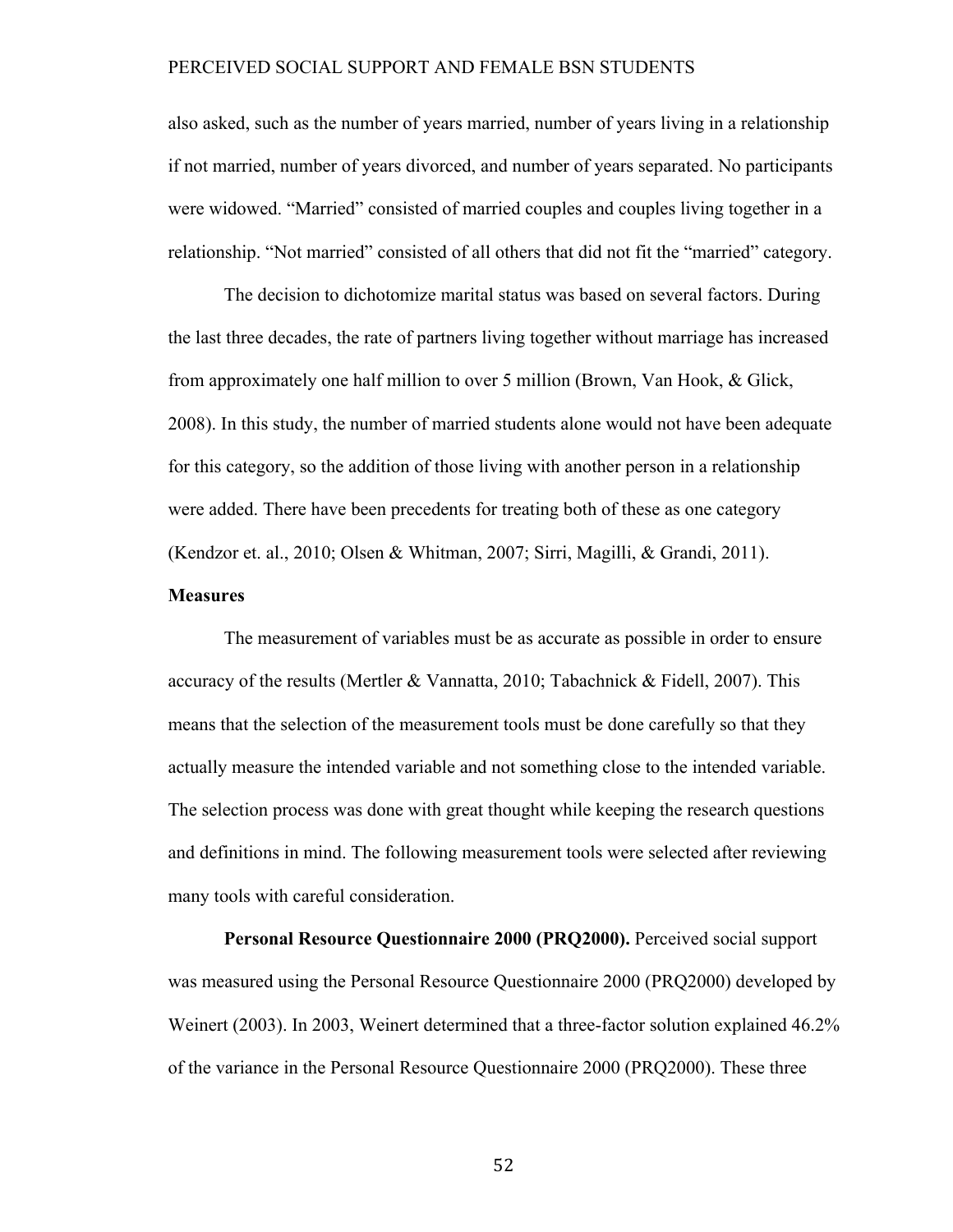factors strongly related to Cobb's (1976) definitions that were used to guide this study. Because of this, the PRQ2000 most closely measured perceived social support as defined in the study. For this reason, and because of the strong psychometric properties, the PRQ2000 was chosen as the best tool to obtain a measurement of perceived social support. Additionally, the PRQ2000 was concise and easily administered.

To establish construct validity, Weinert (2003) first postulated that social support was related to, but not the same as, mental health measures. The PRQ85, an earlier version of the PRQ2000, was correlated with the Beck Depression Inventory (BDI) as well as the State-Trait Anxiety Scale, and moderate significant correlations were found. The PRQ2000 was correlated with the Center for Epidemiologic Studies Depression Scale (CES-D) in multiple samples with  $r = -.51$ ,  $r = -.44$ , and  $r = -.46$  ( $p < .001$ ). Negative correlations with depression were expected. In addition, a Cronbach's alpha of .92 ( $n = 450$ ) was obtained, indicating excellent reliability – the determination of internal consistency (Creswell, 2003).

The PRQ2000 (Weinert, 2003) consisted of 15 questions with a Likert scale of 1 to 7 ranging from *strongly disagree* to *strongly agree*. The range in this study was from 42 through 105. It provided a possible sum of 7 through 105. Higher scores indicated higher levels of perceived social support, thus, allowing for interval level measurement (Norman, 2010).

**Interpersonal Resource Inventory (IPRI) reciprocity subscale.** Reciprocity was measured using Tilden's Interpersonal Resource Inventory's (IPRI) reciprocity subscale (Tilden et al., 1990). Construct validity for the reciprocity subscale was ascertained by correlating the IPRI reciprocity subscale with the Family Relationships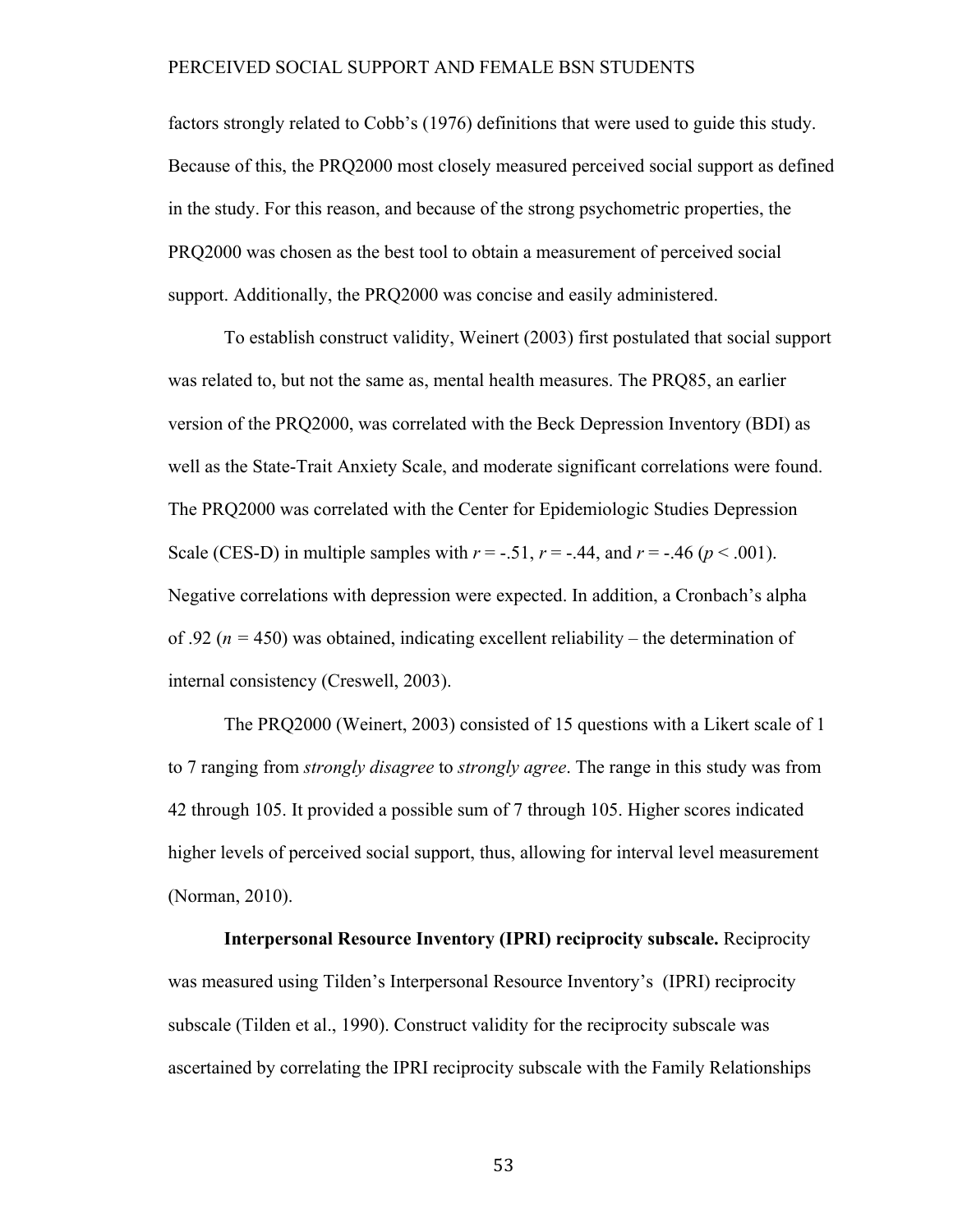Index (FRI). However, no statistics were reported. The reciprocity subscale was poorly correlated with the conflict subscale  $(r = -.27)$ . A high correlation was found between social support as measured by the Personal Resource Questionnaire (PRQ) and reciprocity  $(r = .56)$ . Additionally, the IPRI was tested for correlations with the Life Experiences Survey (negative), the Brief Symptom Inventory, and the Marlowe-Crowne Social Desirability Index providing  $r = .02$ ,  $r = -.22$ , and  $r = .22$ , respectively. A Cronbach's alpha of .83 was obtained for the reciprocity subscale, indicating good reliability.

The IPRI (Tilden et al., 1990) consisted of three subscales. Reciprocity was one of the subscales. Each subscale within the IPRI was evaluated separately. The IPRI used a Likert scale. There were 13 items on the reciprocity subscale with items scaled from 1 to 5, with 1 being *strongly disagree* and 5 being *strongly agree*. The total sums for the IPRI reciprocity subscale ranged from 36 through 68 in this study. Higher scores indicated higher levels of reciprocity. One item required reverse coding. The IPRI was the only tool found during the literature review that had the ability to measure reciprocity.

**Economic Adequacy Scale (EAS).** Economic adequacy was measured using Lobo's (1982) Economic Adequacy Scale (EAS). The EAS was used to determine if the economic resources available to participants met their daily needs (economic adequacy). The EAS had a Cronbach's Alpha of .92,  $n = 161$  and .94,  $n = 163$ , demonstrating internal consistency or reliability (Lobo, 1982). Other studies reported a Cronbach's Alpha of .94 (Clayton, Rogers, & Stuifbergen, 1999; Phillips & Stuifbergen, 2006; Stuifbergen, 1999). As a whole, the studies indicated the EAS had excellent reliability.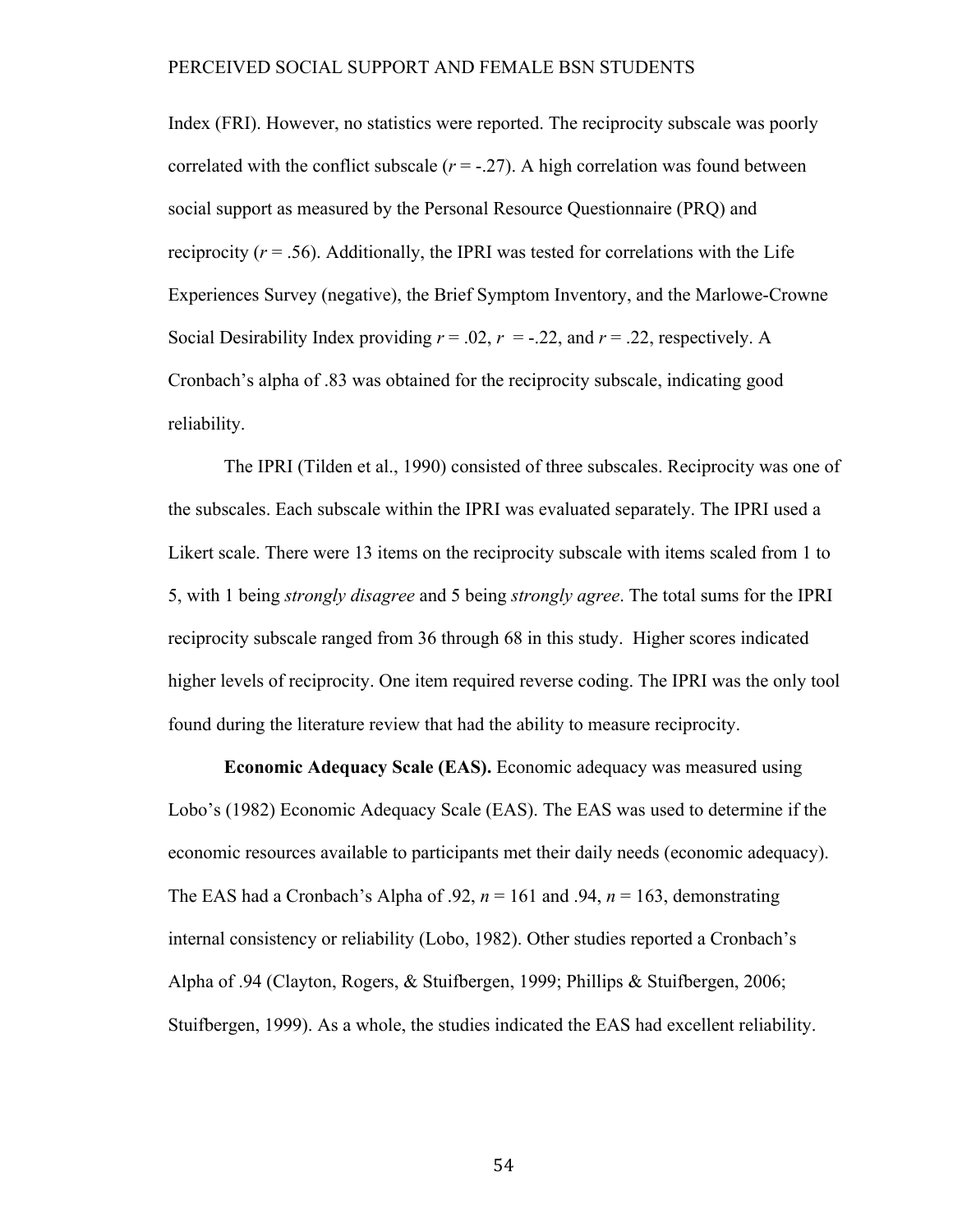The EAS (Lobo, 1982) was comprised of seven questions with a Likert scale ranging from *more than adequate* to *not at all* with scores of 1 though 4. However, one question addressed having enough money to meet the needs of a child. This question was omitted due to large amounts of missing data. It appeared few participants had children, so few answered the question. An additional question regarding the adequacy of economic resources to meet educational demands was used with the permission of Dr. M. Lobo (personal communication, March, 6, 2012). Analysis was conducted, in this study, with this additional question. However, the original question on the EAS about adequate financial resources for care of a baby was not included in the data analysis for this study, again with Dr. Lobo's permission. The range of scores in this study was from 7 to 28, with lower scores indicating higher levels of economic adequacy. For ease of interpretation, the EAS was reverse coded, so higher scores equated to higher levels of economic adequacy.

**ENRICH Marital Satisfaction Scale***.* Marital satisfaction was measured using Fowers' and Olson's (1993) ENRICH (Evaluation and Nurturing Relationship Issues, Communication and Happiness) Marital Satisfaction Scale (EMS). This tool was multidimensional in its approach to measuring marital satisfaction, unlike other tools such as the Norton Quality Marriage Index (Norton, 1983), the Kansas Marital Satisfaction Scale (Schumm et. al., 1986), and the Dyadic Adjustment Scale (Spanier, 1976). It also included a mechanism to control scores for "idealistic distortion," which "represents a tendency to describe the marital relationship in unrealistically positive terms" (Fowers & Olson, 1993, p. 177).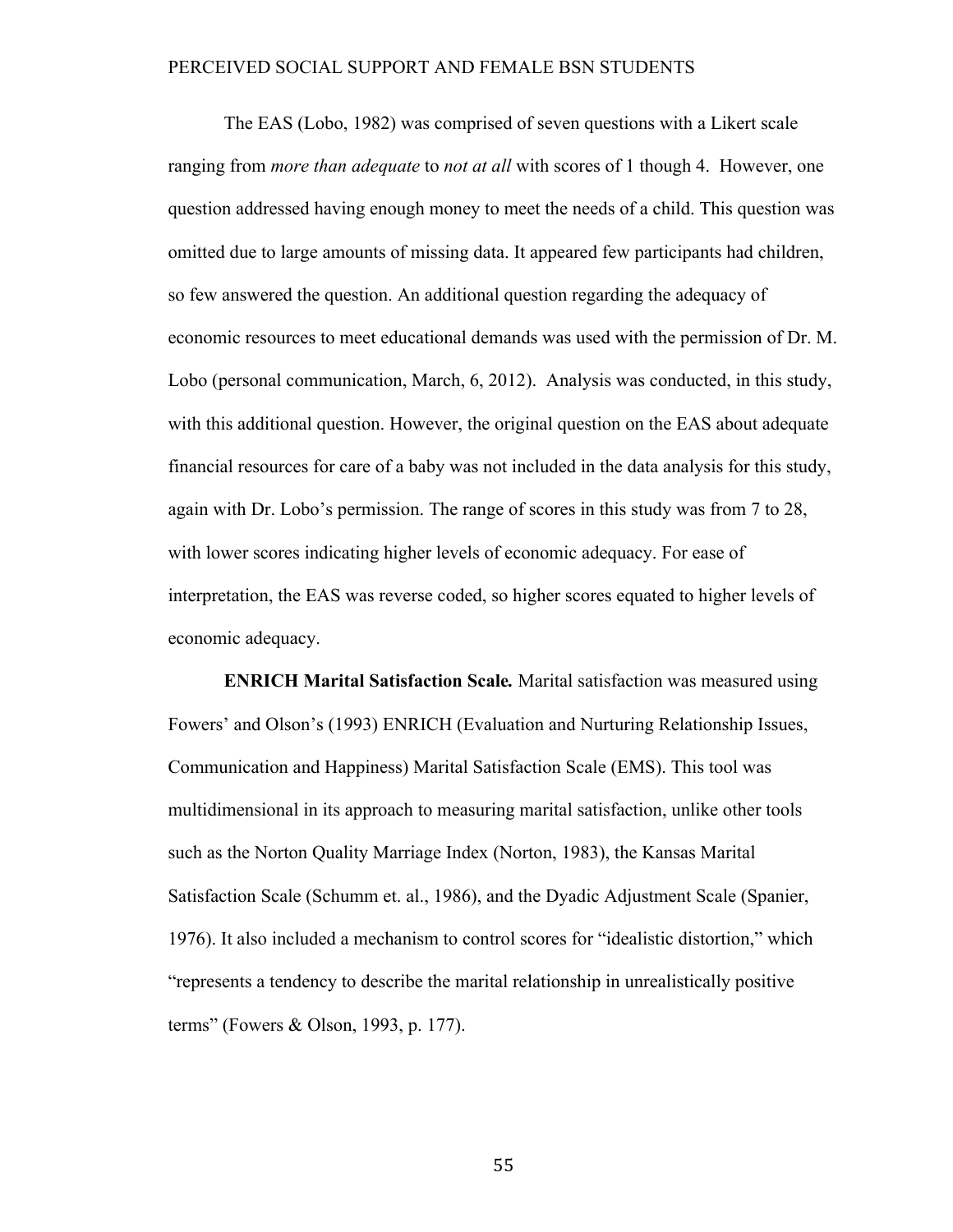The EMS was developed as a brief multidimensional tool with which to measure marital satisfaction (Fowers & Olson, 1993). The tool consisted of 15 items on a 5-point Likert scale ranging from *strongly disagree* to *strongly agree*. Ten of the items measured marital satisfaction across ten domains: personality, communication, conflict resolution, financial management, leisure activities, sexual relationships, children and parenting, family and friends, equalitarian roles, and religious orientation. The other five items measured idealistic distortion. Six of the 15 items were scored in a negative direction and required reverse coding before data analysis took place. Each scale, marital satisfaction and idealistic distortion, was scored separately. Then the corresponding percentile score was obtained. These percentile scores were obtained from national norms developed by Fowers and Olson (1993) using a sample size of 2,112. A simple calculation was then conducted, which corrected the marital satisfaction score downward according to the amount of idealistic distortion. Higher overall EMS scores represented higher levels of marital satisfaction. The scores in this study ranged from 7 to 62.

The EMS (Fowers & Olson, 1993) test-retest reliability over a period of four weeks was shown to be strong and significant ( $r = .86$ ,  $n = 155$ ). Total item correlations ranged from .52 – .82. Internal validity as measured by Cronbach's alpha was .86. Concurrent validity was obtained by correlating the EMS with the Locke-Wallace Marital Adjustment Scale  $(r = .73)$ . The EMS was also compared with single item measure of satisfaction revealing  $r = .71$  for men and  $r = .77$  for women ( $n = 7,261$ ). Construct validity was established by correlating the EMS with the Family Satisfaction Scale (*r* = .66 individual scores) indicating strong relationships and with a single item question about divorce  $(r = .56$  for women) indicating a large relationship. Additionally, the EMS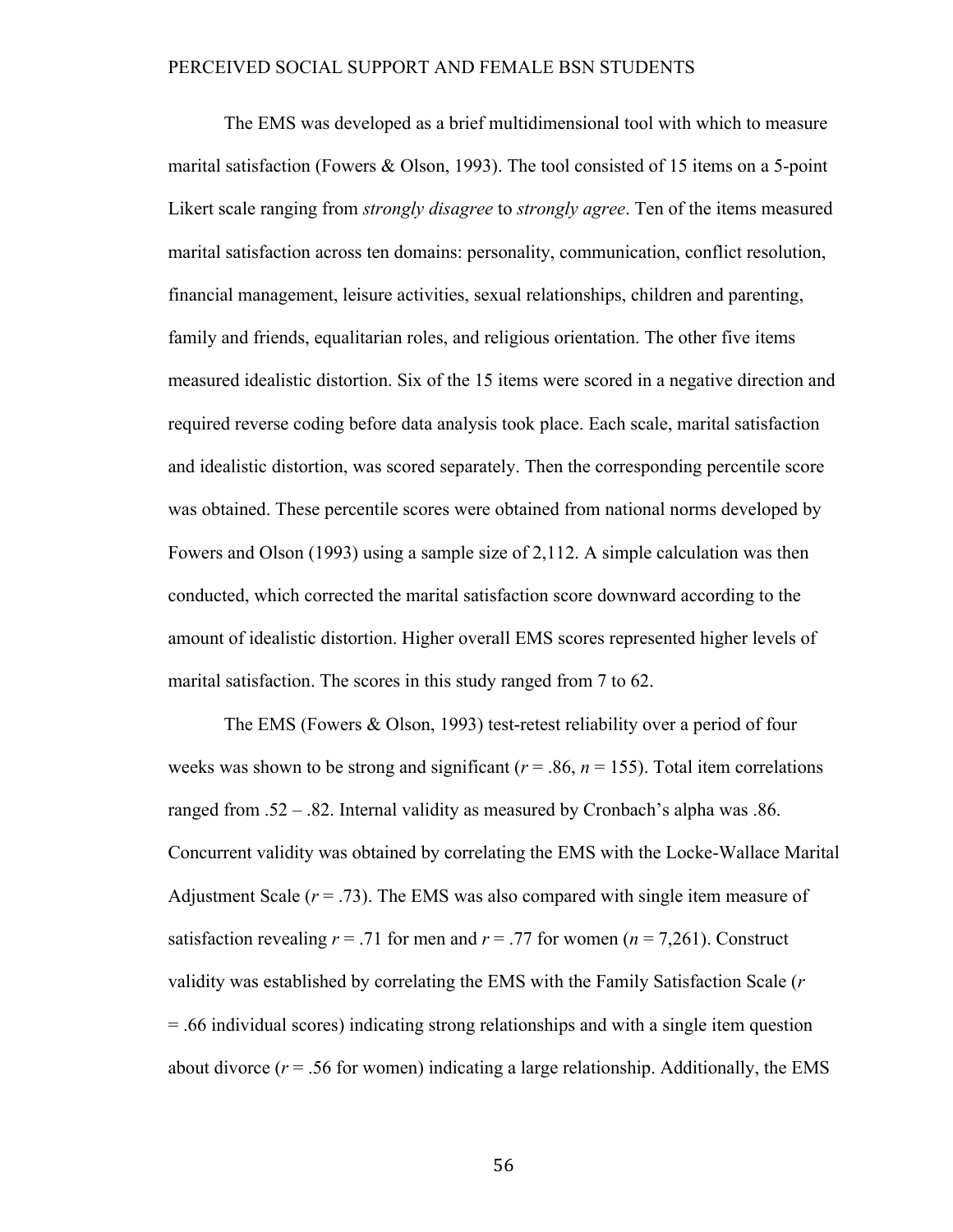scale items were correlated to the respective scales on the ENRICH Marital Inventory (Fowers & Olson, 1989). These correlations measured from .58 to .80 with the only exception being equalitarian roles with correlations of .07 for men and .20 for women. The EMS had excellent reliability and validity. It was short, easy to administer, easy to analyze, while at the same time took into account idealistic distortion that has been found to occur in highly satisfactory marriages (Fowers & Olson, 1993).

#### **Data Preparation**

**Descriptive analysis.** The data were first evaluated to determine central tendencies, variability, distribution, normality, and missing data (Mertler & Vannatta, 2010). To measure central tendencies the mean, median, and frequencies were calculated (Munro, 2001; Tabachnick & Fidell, 2007). The variables age, perceived social support, reciprocity, marital status, marital satisfaction, and economic adequacy were all examined, depending on the level of the variable.

#### **Data Analysis**

All data analysis was conducted using the computer program SPSS (*Grad Pack SPSS Statistics V21.0*, 2012).

**Hypothesis 1:** Perceived social support will be predicted by the independent variables marital status (married or not married), age, and economic adequacy in female baccalaureate nursing students.

*Univariate analysis.* Skew and kurtosis were calculated in order to examine for relatively normal distributions in the variables perceived social support, reciprocity, economic adequacy, age, and marital satisfaction. Several non-normal distributions existed. However, the sample was large enough that the distributions were not an issue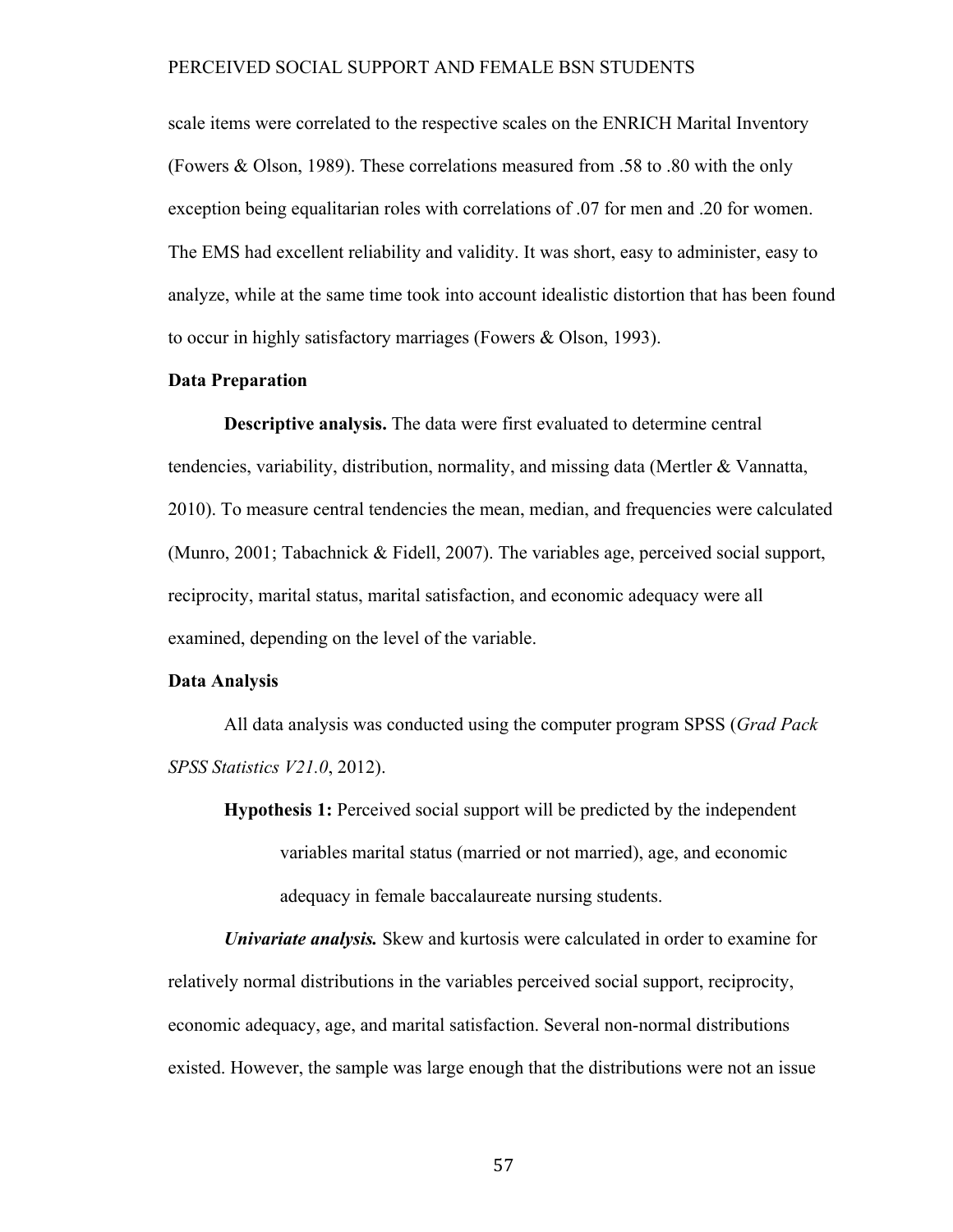(Munro, 2001). No transformations were conducted to try to "normalize" the variable distributions.

Several assumptions must exist before the results of correlations, a univariate analysis, to regression, a multivariate analysis can be generalized beyond the sample being studied (Munro, 2001). These assumptions are that the sample must be representative of the population which the results are to be generalized to, that the variables being correlated have approximately a normal distribution, that there is approximately equal variability or homoscedasticity, and that the relationships must be linear.

*Mean, standard deviation, and number of participants.* The means, standard deviations, and number of participants (*N*) were calculated for social support and the covariates economic adequacy and age (Mertler & Vannatta, 2010). Since the variables mentioned were either interval or treated as interval, this was a suitable evaluation. Marital status was a dichotomous variable and only *N* was calculated for the overall data set and the subsets "married" and "not married."

*Linearity and homoscedasticity.* Additionally, linearity and homoscedasticity were examined (Mertler & Vannatta, 2010). Linearity assumes there is a straight-line relationship between two variables. This was assessed through the use of individual scatter plots. All showed linearity to be present. Homoscedasticity assumes that the variability for the scores of one continuous variable is approximately the same at all values of another continuous variable. To check homoscedasticity, residuals were plotted against predicted values and against the independent variables (Munro, 2001). The values varied around a straight line.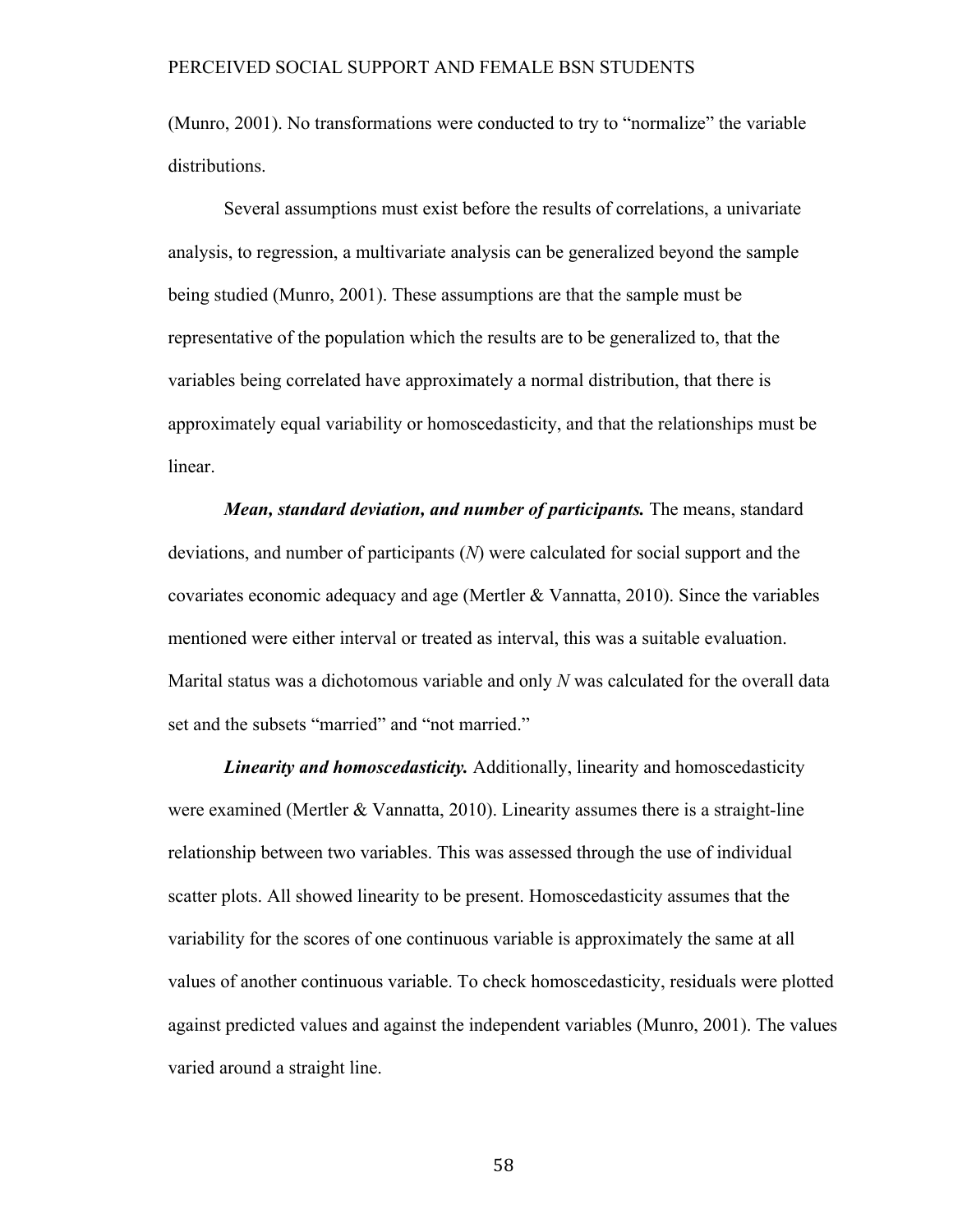*Correlations.* Correlations between social support, age, and economic adequacy were calculated. This allowed for the examination of the relationships between the variables (Munro, 2001). However, in multiple regression, if the correlations are too high, then the variables are thought to represent the same or very similar information and can confound the results (Mertler & Vanatta, 2010). Only the correlation between perceived social support and reciprocity exceeded  $r = .70$ . This may indicate that the PRQ2000 and the IPRI reciprocity subscale measure many of the same factors.

*Cronbach's alpha.* Cronbach's alpha was the test of reliability selected (Mertler & Vannatta, 2010; Munro, 2001). It was calculated for the PRQ2000 (Weinert, 2003) and the EAS (Lobo, 1982). The PRQ2000 and EAS were both found to have excellent reliability.

*Multivariate analysis.* Multiple regression was the choice for evaluating the amount of variance in perceived social support from the independent variables (IV) marital status, age, and economic adequacy. Multiple regression had the advantage of telling the researcher the strength of the relationship of each IV and not just if there was a relationship, as an analysis of covariance would (Mertler & Vannatta, 2010; Munro, 2001).

*Multivariate outliers.* The Mahalanobis distance is a descriptive statistic that provides a relative measure of a data point's distance from a common point. Mahalanobis distance was used to determine if multivariate outliers were present (Mertler & Vannatta, 2010). It was calculated and compared with the standard in Munro (2001). No multivariate outliers were found.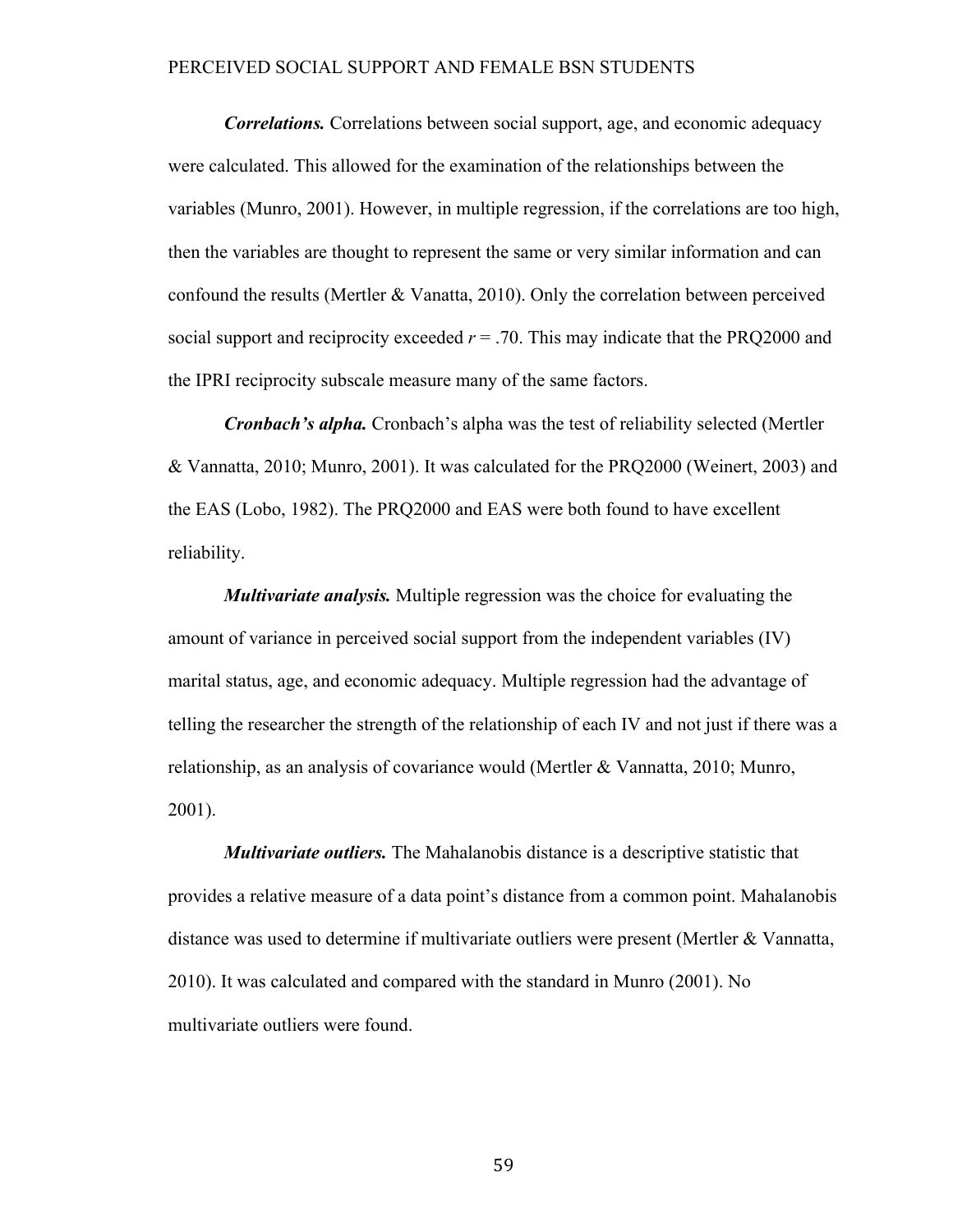*Model "fit."* A residual plot of standardized residuals versus predicted values was assessed to help diagnose the "fit" of the regression model (Mertler  $&$  Vannatta, 2010). An *F* test was also conducted in the ANOVA table to assess for significance. A significant *F* was found. Each independent variable (marital status, economic adequacy, and age) was also examined for significant relationships with perceived social support. Economic adequacy was the only independent variable found to have a significant relationship with perceived social support.

*Multicollinearity.* Multicollinearity arises when intercorrelations are moderate to high between the IVs. The method used for examining multicollinearity was tolerance. Mertler and Vannatta (2010) stated that a tolerance greater than .10 would not create an issue for mulicollinearity. The minimum tolerance obtained was .706. Multicollinearity was not problematic.

**Hypothesis 2:** Reciprocity will be predicted by the independent variables marital status (married or not married), age, and economic adequacy in female baccalaureate nursing students.

*Univariate and multivariate analysis***.** The analysis for Hypothesis 2 was basically the same as for Hypothesis 1 with the exception that reciprocity, as measured by the reciprocity subscale of the IPRI (Tilden et al., 1990), was the dependent variable being studied, not perceived social support.

**Hypothesis 3:** There will be positive association between social support and marital satisfaction in married (married or living with a significant other) female baccalaureate nursing students.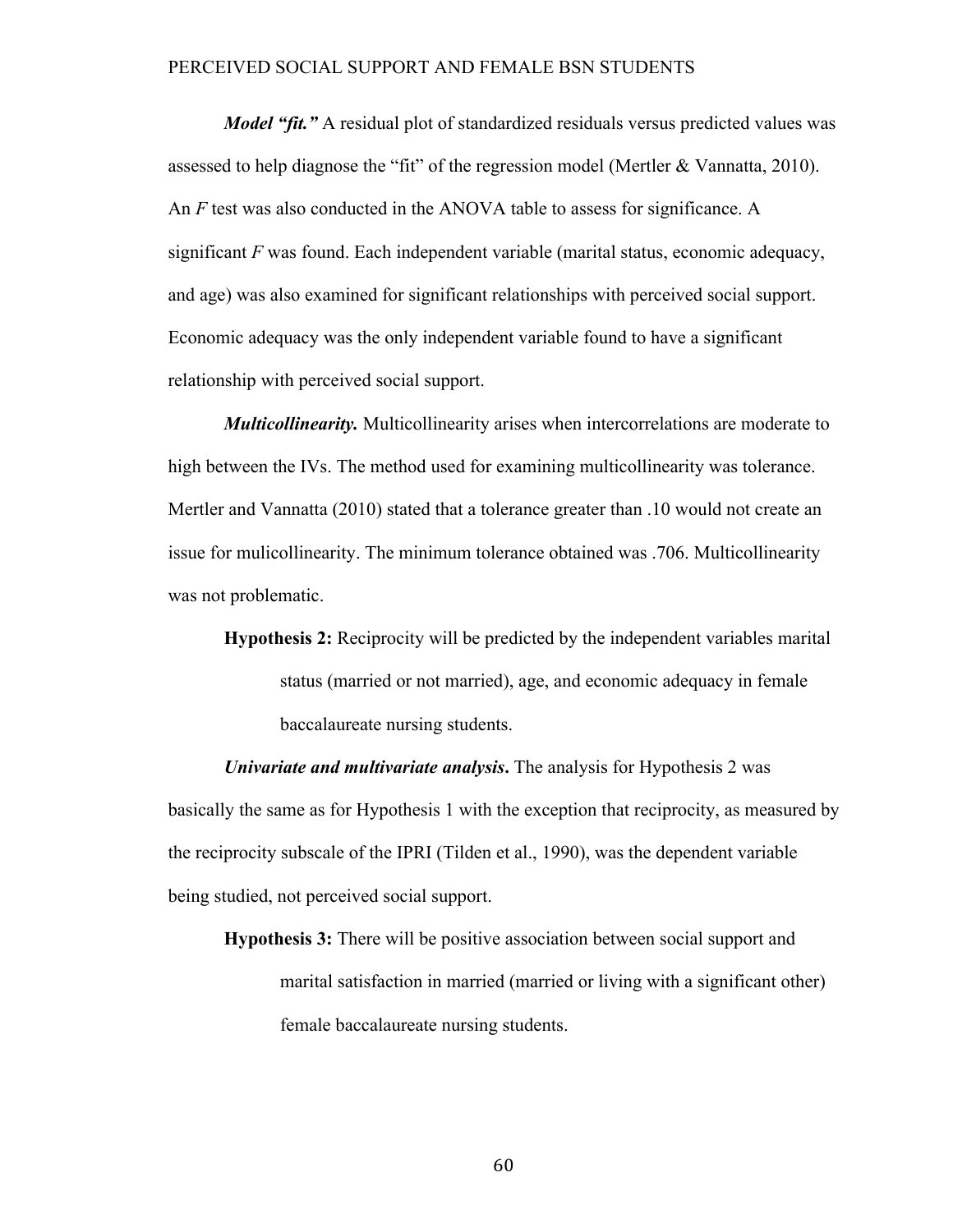*Mean, standard deviation, and number of participants.* The means, standard deviations, and number of participants (*N*) were calculated for marital satisfaction (Mertler & Vannatta, 2010). These findings are available in Chapter 4.

*Cronbach's alpha.* Cronbach's alpha, a test of reliability was calculated for the EMS (Mertler & Vannatta, 2010; Munro, 2001). The EMS was found to have an overall reliability of .937. Reliability was excellent for the EMS.

*Spearman's rho.* The Spearman's rho or rank correlation was used to evaluate the degree of association (Pett, 1997). This is a non-parametric data analysis technique that can be used when samples are not normally distributed and/or are small (Bonett & Wright, 2000; Pett, 1997). The rankings of the observations were correlated, not the actual scores. The only assumptions needed for the Spearman's rho are, 1) two variables that are randomly selected, continuous, and are at least ordinal in measurement and 2) two observations that are paired. Both of these assumptions were met.

#### **Summary**

This chapter included a discussion of the participants, sample size requirements, data collection method, variables, and demographics. It also included the selected data collection measures with their psychometrics and reasons for selection, data preparation, and selected data analysis methods.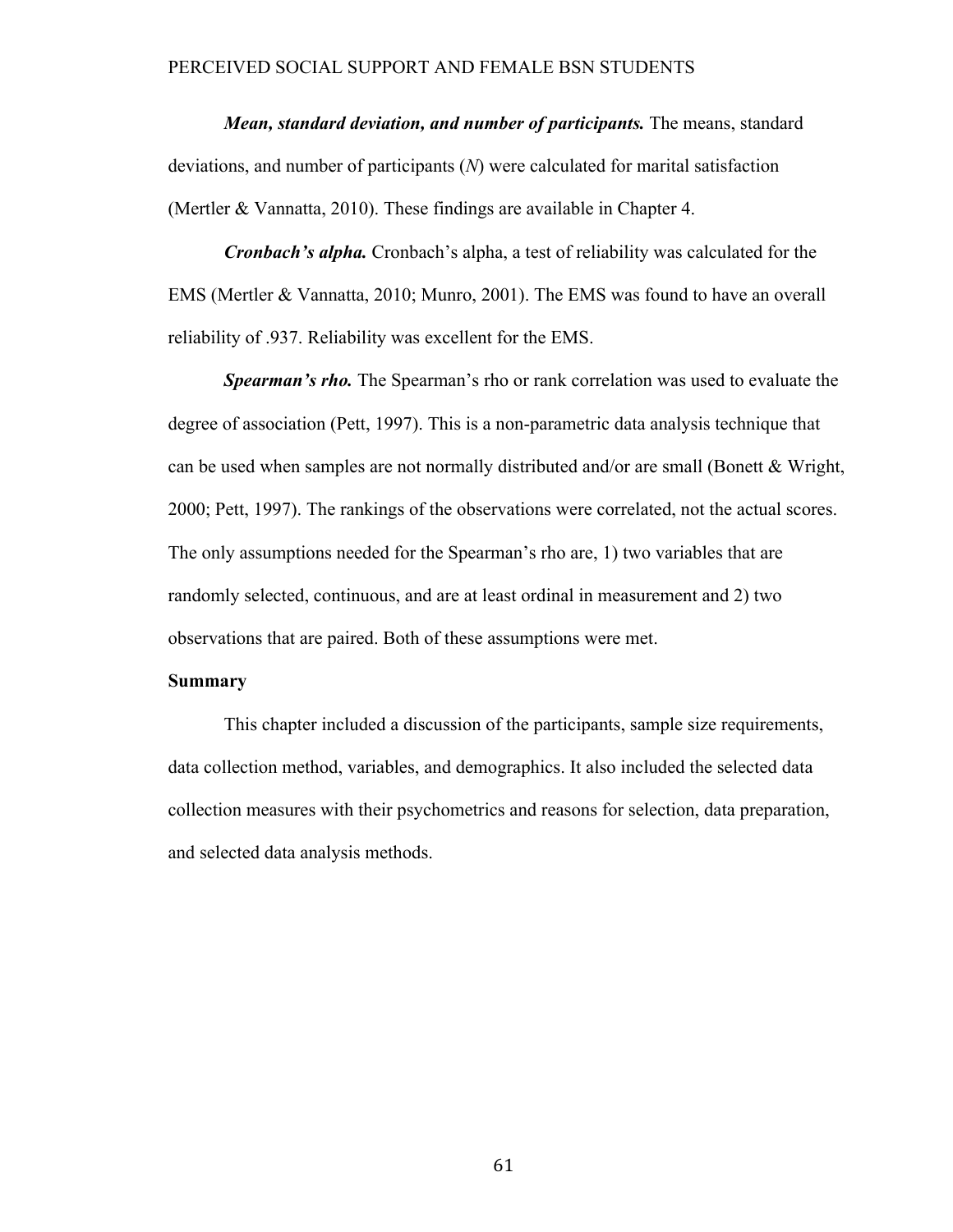#### **Chapter IV**

#### **Results**

The purpose of this study was to determine the relationship between marital status, economic adequacy, and age with social support in female baccalaureate nursing students in the Southwest United States. Additionally, since reciprocity was considered to be part of social support, the relationship between marital status, economic adequacy, and age with reciprocity was explored. Finally, the relationship between marital satisfaction and social support in married students (or those living in a relationship with another person) was examined. Participants were recruited from two state-supported universities that will be referred to as universities "A" and "B." In this chapter, the results of the quantitative statistics are presented.

#### **Eligibility**

Five exclusionary questions were asked at the beginning of the electronic, online questionnaire. Respondents were not eligible to participate if they were male, enrolled in a nursing program other than a baccalaureate program, younger than 18, had a registered nursing license, or had recently participated in a similar study. Additionally, any participant leaving any of these questions blank was excluded from the data analysis. After reviewing these data, three participants had stopped answering questions in the first or second measurement tool. These participants were eliminated from data analysis as well. Out of the original 123 participants, 100 were eligible for inclusion in the study. **Reliability** 

The reliability of the main measurement instruments PRQ2000 (perceived social support), IPRI (reciprocity), EAS (economic adequacy), and the EMS (martial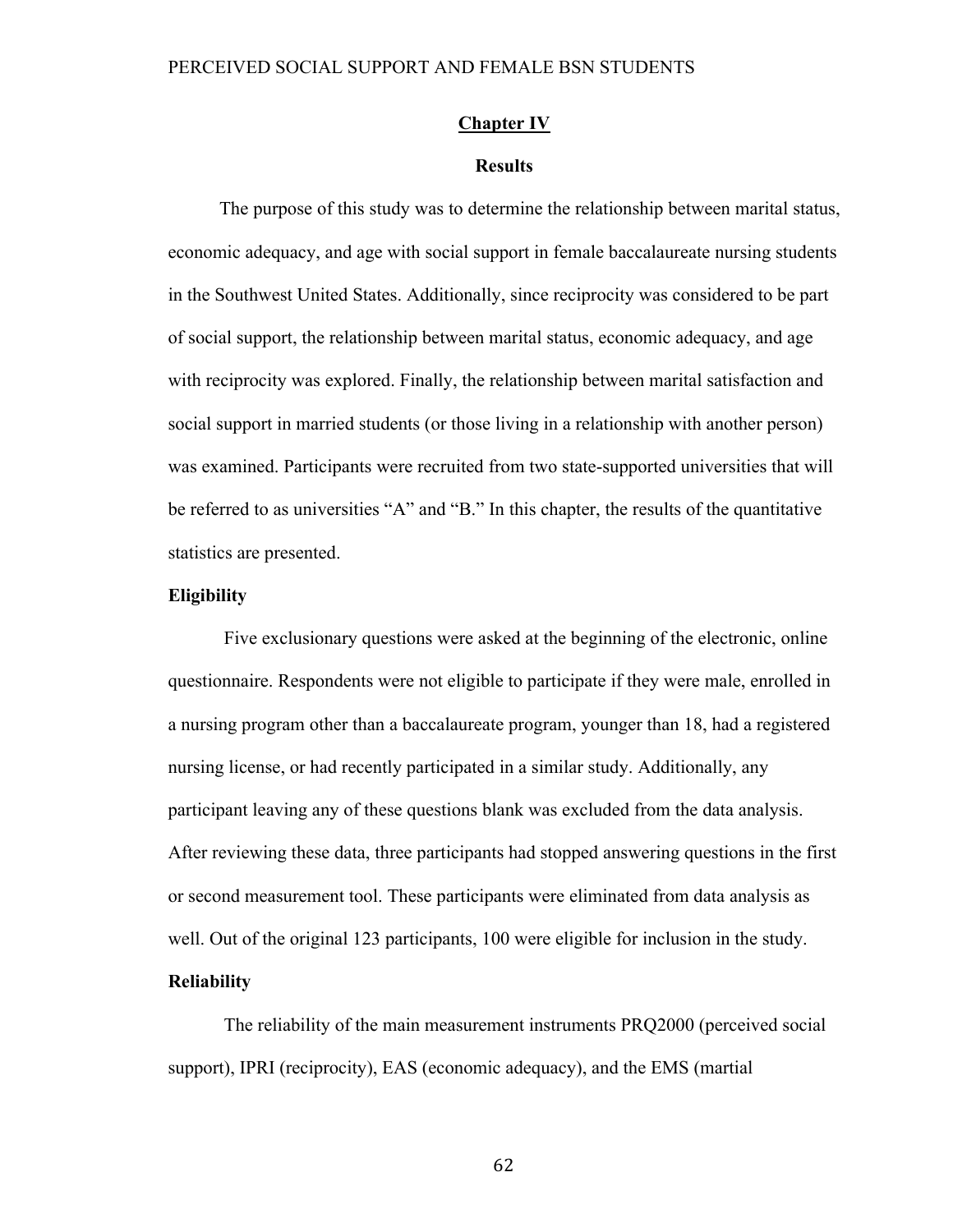satisfaction) was determined by calculating Cronbach's alpha. All four instruments had similar Cronbach's alphas to those found by each of the developers of the measurement instruments, and all exhibited good to excellent reliability. Cronbach's alpha for the EAS was conducted using six of the original questions with the addition of a question asking about adequate finances to meet the daily needs of school. The question about adequate finances for the daily needs of a baby was eliminated due to missing data. These changes were made with the approval of M. Lobo, the developer of the EAS (personal communication, March 6, 2012). (Table 1 shows the reliability values for the overall data set as well as the subsets "married" and "not married.")

#### **Primary Variables**

The primary variables used for data analysis were perceived social support, reciprocity, economic adequacy, martial status, age at last birthday, and marital satisfaction. These variables were examined for the study population and then by the subsets "married" and "not married." (Table 1 presents these data.)

The PRQ2000, IPRI, EAS, EMS, and age were also examined for normal distribution. (The skew and kurtosis are available in Table 1.) However, with larger sample sizes, deviation from normal distribution was not as important as with small sample sizes (Munro, 2001; Tabachnick & Fidell, 2007). The size of the overall data set was sufficiently large enough that deviation from normality did not cause great concern. However, the subsets "married" and "not married' had smaller sample sizes. Normality was a concern for these smaller sample sizes. Non-parametric data analysis techniques were selected for the smaller subsets due to their smaller size and departure from normality.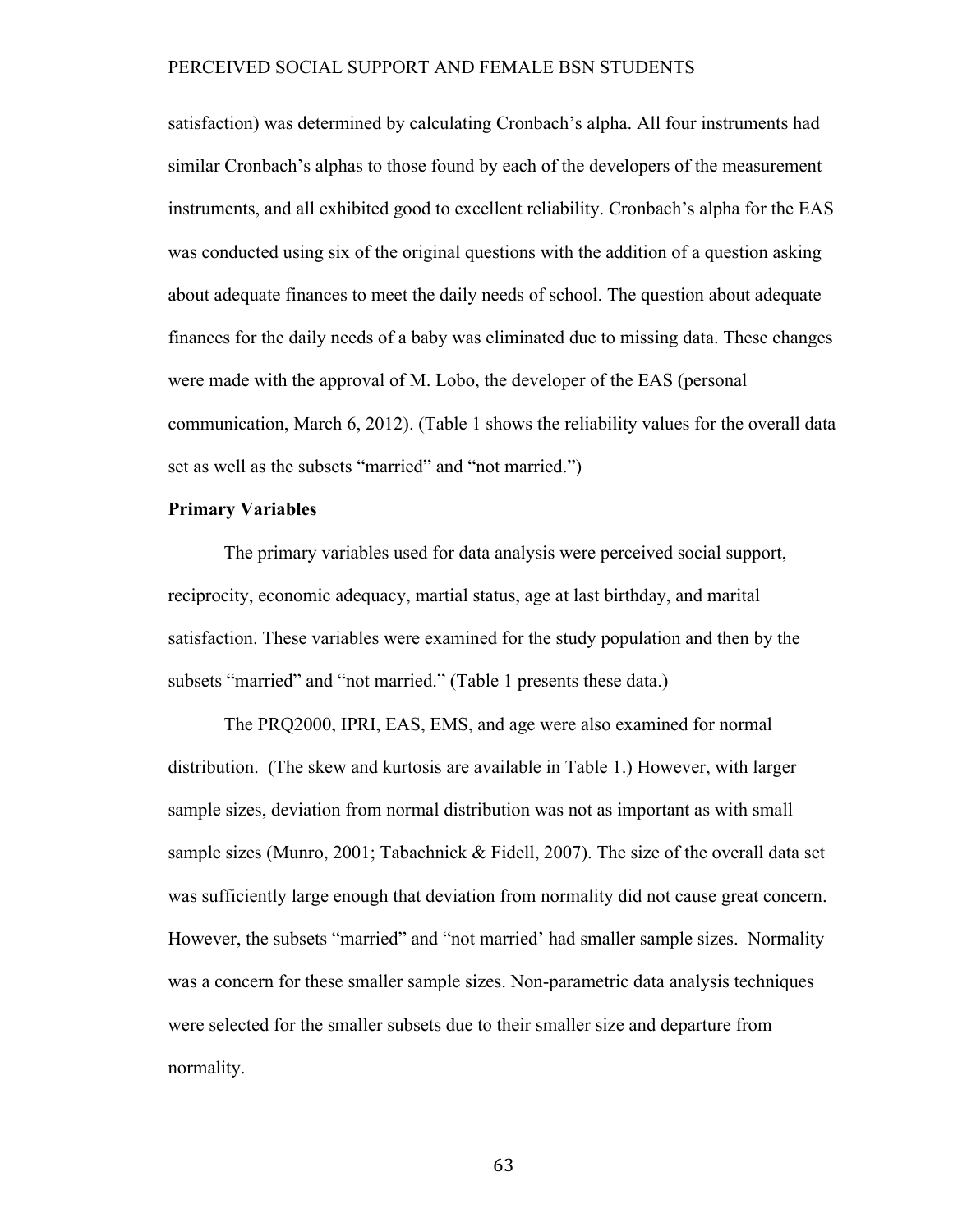Table 1

*Statistics for the Primary Study Variables Perceived Social Support (PRQ2000), Reciprocity (IPRI), Economic Adequacy (EASrev), Marital Satisfaction (EMS), Marital Status (MS), and Age*

| Variable       | $\boldsymbol{n}$ | Mean | SD    | Min              | Max              | <b>Skew</b> | Kurtosis  | Cronbach's<br>alpha |
|----------------|------------------|------|-------|------------------|------------------|-------------|-----------|---------------------|
| <b>PRQ2000</b> | 93               | 89   | 14.09 | $\overline{42}$  | $\overline{105}$ | $-1.76***$  | $2.78***$ | .938                |
| <b>IPRI</b>    | 99               | 54   | 5.77  | 36               | 68               | $-0.07$     | $1.44**$  | .821                |
| <b>EASrev</b>  | 90               | 11   | 4.91  | $\mathbf{1}$     | 22               | $-0.15$     | $-0.03$   | .936                |
| <b>EMS</b>     | 47               | 32   | 15.85 | $\overline{7}$   | 62               | 0.149       | $-1.26$   | .937                |
| Age            | 90               | 27   | 7.04  | 19               | 49               | $1.23***$   | 0.73      |                     |
| <b>MS</b>      | 90               |      |       | $\boldsymbol{0}$ | $\mathbf{1}$     |             |           |                     |
| Not Married    | ---              |      |       |                  |                  |             |           |                     |
| <b>PRQ2000</b> | 48               | 88   | 15.84 | 42               | 105              | $-1.59***$  | $1.77*$   | .947                |
| <b>IPRI</b>    | 51               | 54   | 5.30  | 38               | 68               | 0.05        | $2.06**$  | .793                |
| <b>EASrev</b>  | 45               | 10   | 4.86  | $\mathbf{1}$     | 22               | $-0.21$     | $-0.08$   | .930                |
| Age            | 46               | 23   | 4.20  | 19               | 41               | $2.40***$   | $6.72***$ | .943                |
| Married        | ---              |      |       |                  |                  |             |           |                     |
| <b>PRQ2000</b> | 36               | 91   | 11.15 | 49               | 105              | $-2.11***$  | $6.15***$ | .917                |
| <b>IPRI</b>    | 38               | 55   | 6.09  | 36               | 68               | $-0.18$     | $1.97**$  | .851                |
| <b>EASrev</b>  | 36               | 11   | 4.79  | $\mathbf{1}$     | 22               | $-0.32$     | 0.84      | .937                |
| <b>EMS</b>     | 25               | 33   | 16.31 | 11               | 62               | 0.08        | $-1.37$   | .933                |
| Age            | 38               | 31   | 7.78  | 20               | 47               | 0.48        | $-0.67$   |                     |

*Note.*  $SD =$  standard deviation, \*p < .05, \*\*p < .01, \*\*\*p < .001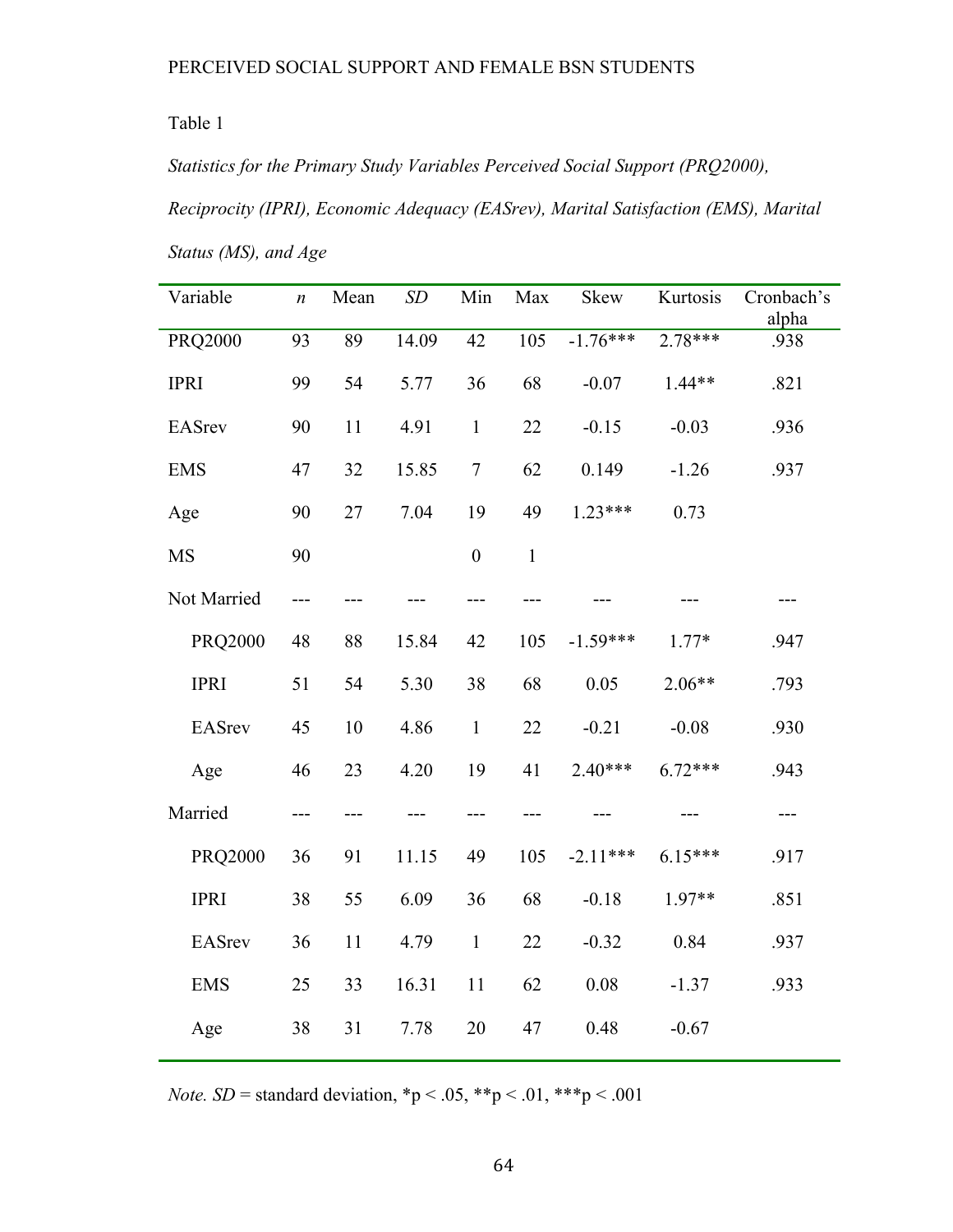**Imputation and recoding.** A number of participants selected two answers for questions on the PRQ2000, IPRI, EAS, and EMS. The decision was made to take the average of the two answers, as long as they were very close in number. For example, if a participant answered both 3 and 4, then a score of 3.5 was inputted. Since the original answers indicated the participant was unsure of whether 3 or 4 best answered the question, then the average seemed to be a better approximation of their intent. By doing this, these participants were not deleted from the data analysis. However, one participant answered with two numbers: one from the highest and one from the lowest possibilities, i.e. 1 and 7. This participant's data were excluded from the data analysis since it was not possible to ascertain the intent.

All of the measurement instruments except for the EAS had higher values equated with higher levels. For ease of interpretation the EAS was reverse coded, which was denoted as EASrev. This means that a higher value indicated a higher level of economic adequacy, or the reverse of the original variable.

**Marital status.** When evaluating the categories for marital status, it was noted that seven participants of the 100 who were eligible had more than one response to the question, and three participants had missing data, leaving only 90 valid responses. The breakdown was 32% married, 7% living with another person in a relationship, and 49% single never married. The categories separated and divorced had 1% each. Marital status was reduced to two groups. One group consisted of "married" participants (married as well as those living with another person in a relationship). The second group consisted of those who were not married. This group included participants who were separated (married but living separately), divorced, and single never married. These participants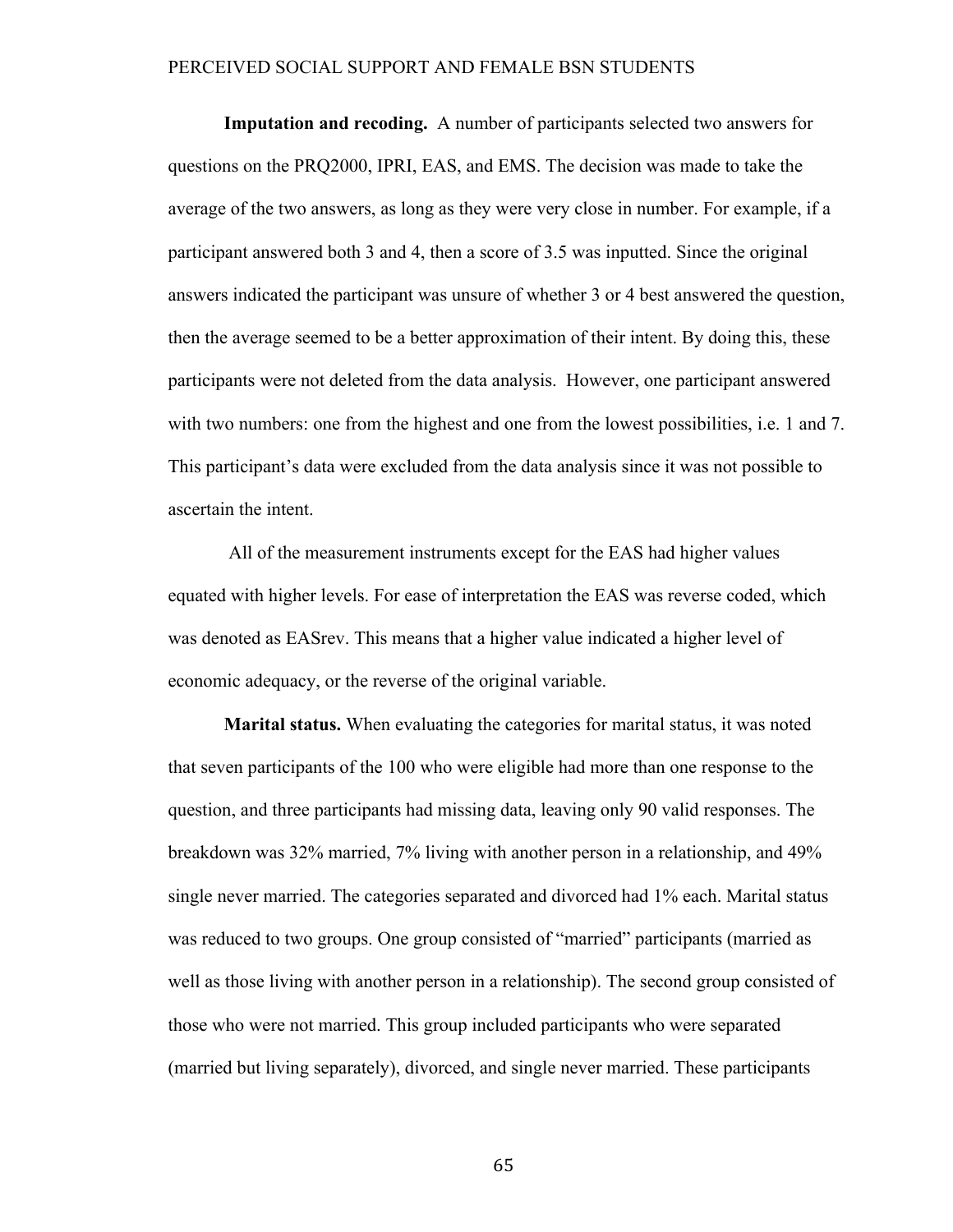were all referred to as "not married." Marital status was coded "0" for "married" and "1" for "not married."

**Missing data.** The main variables (perceived social support, reciprocity, economic adequacy, age, and marital status) had anywhere from 1% to 10% missing data. Only those who were "married" were asked to complete the marital satisfaction portion of the electronic questionnaire. However, only 25 participants out of 39 (64%) of the "married" group completed the marital satisfaction instrument. Additionally, the sample sizes for the regression models were 69 and 73, which left a 27% to 31% missing data rate.

#### **Demographic Characteristics of Participants**

Demographic information was obtained using an electronic questionnaire online. Demographics of the participants were collected as an overview of the participants' characteristics to help facilitate possible generalizability. The data were evaluated for the entire sample and by the subsets "married" and "not married." (Table 2 presents some of these data.)

**Race/ethnicity in the overall data set.** Questions were asked to determine race/ethnicity and yearly income. Almost 90% indicated they were either white/non-Hispanic or Hispanic in equal proportions in the overall sample. The "married" subset had a larger percentage of white participants and a lower percentage of Hispanic participants than the overall sample. On the other hand, the "not married" subset had a smaller percentage of white participants and a larger percentage of Hispanic participants than the overall sample. (The race/ethnicity statistics for the overall sample and the subsets "married" and "not married" are available in Table 2.)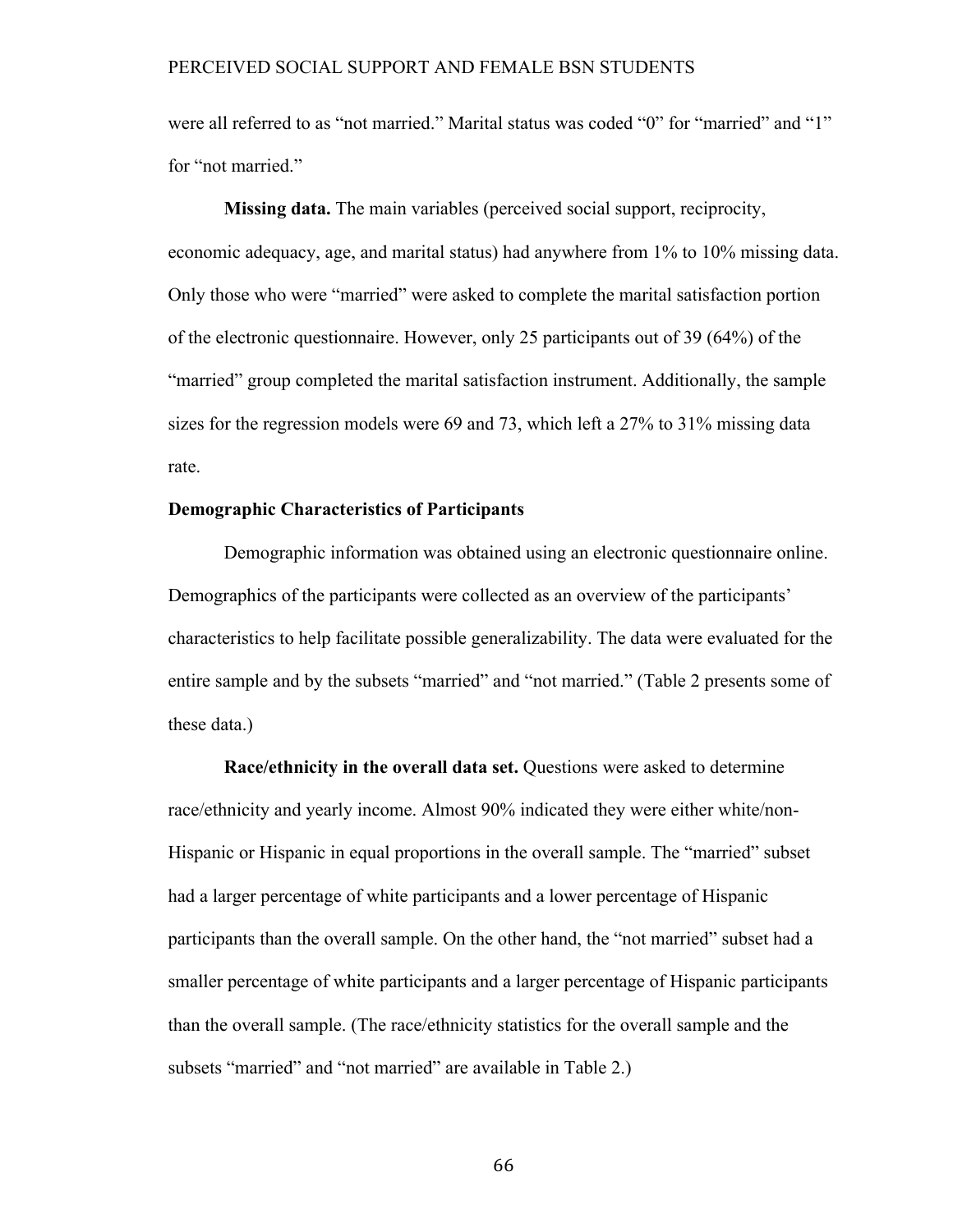**Annual income, number of persons living in the household, and hours worked per week.** Close to two thirds (65%) of the participants indicated that their annual income was less than \$15,000, while only a small proportion (7%) reported an income greater than \$50,000. A greater percentage (88%) of participants who were "not married" had an income of less than \$15,000 than those participants who were "married" (37%). This is most likely due to the "married" subset listing the income for the household and not just for themselves (These data can be viewed in Table 2.)

The number of persons living in the household ranged from 1 to 6 with one exception. One person indicated they lived in a dormitory with 56 other people. This person was excluded from data analysis. The majority (61%) of participants reported living in a one-person to three-person household. The subset "not married" had a larger percentage (69%) of small (1 to 3 person) households than the "married" group (54%). (These data are available in Table 2.)

The majority of participants (52%) did not work, with 24% working 11-20 hours per week. A larger percentage (20%) of participants who were "not married" worked over 20 hours per week than those who were "married" (8%). (Demographic data about the number of hours worked are available in Table 2.)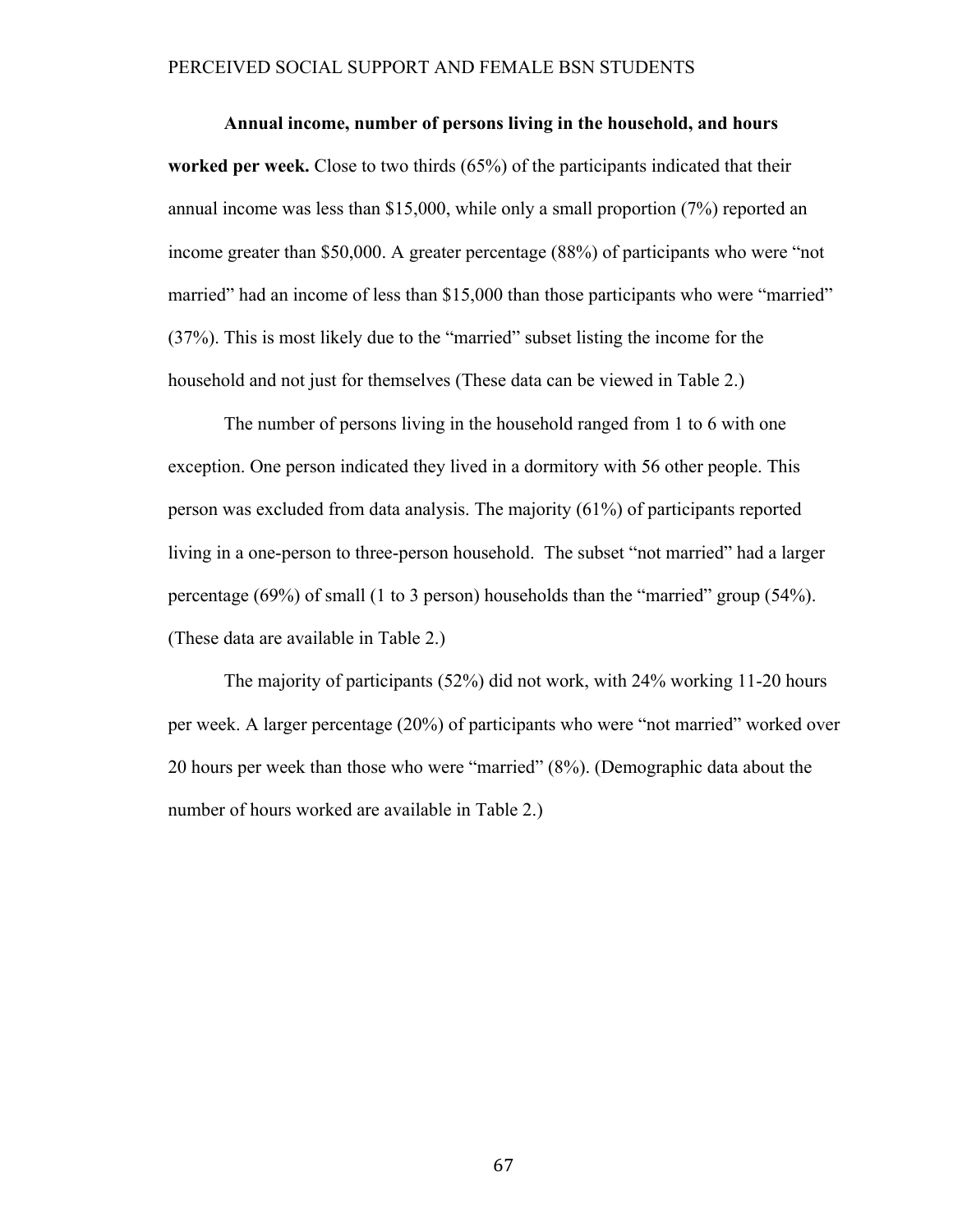# Table 2

|                     | <b>Study Population</b> |        |                  | Married Subset |                  | Not Married<br>Subset |  |
|---------------------|-------------------------|--------|------------------|----------------|------------------|-----------------------|--|
|                     | $\boldsymbol{n}$        | $(\%)$ | $\boldsymbol{n}$ | $(\%)$         | $\boldsymbol{n}$ | $(\%)$                |  |
| Race/Ethnicity      | 97                      |        | 39               |                | 50               |                       |  |
| White               | 43                      | (44)   | 21               | (54)           | 20               | (40)                  |  |
| Hispanic            | 43                      | (44)   |                  | 14 (36)        | 24               | (48)                  |  |
| Native American     | $\overline{2}$          | (2)    | $\mathbf{1}$     | (3)            | $\mathbf{1}$     | (2)                   |  |
| Asian               | $\overline{2}$          | (2)    | $\mathbf{1}$     | (3)            | $\mathbf{1}$     | (2)                   |  |
| Two or more         | $\overline{7}$          | (7)    | 2                | (5)            | $\overline{4}$   | (8)                   |  |
| Annual Income       | 96                      |        | 38               |                | 51               |                       |  |
| Less than \$15,000  | 62                      | (65)   |                  | 14 (37)        | 45               | (88)                  |  |
| \$15,000-\$49,999   | 27                      | (28)   | 18               | (47)           | 5                | (10)                  |  |
| \$50,000-\$99,999   | 5                       | (5)    | 4                | (11)           | $\mathbf{1}$     | (2)                   |  |
| \$100,000 and above | $\overline{2}$          | (2)    | $\overline{2}$   | (5)            | $\boldsymbol{0}$ |                       |  |
| Number in Household | 97                      |        | 39               |                | 51               |                       |  |
| $1-3$ (small)       | 59                      | (61)   | 21               | (54)           | 35               | (69)                  |  |
| 4-5 (medium)        | 31                      | (32)   | 17               | (43)           | 10               | (19)                  |  |
| 6 or more (large)   |                         | 7(7)   |                  | 1(3)           |                  | 6(12)                 |  |
| Hours Working/Week  | 93                      |        | 38               |                | 49               |                       |  |
| $0 - 20$            | 78                      | (84)   | 35               | (92)           |                  | 39 (80)               |  |
| 20-40               | 15                      | (16)   | 3                | (8)            | 10               | (20)                  |  |

# *Race/Ethnicity, Annual Income, Household Size, and Hours Working*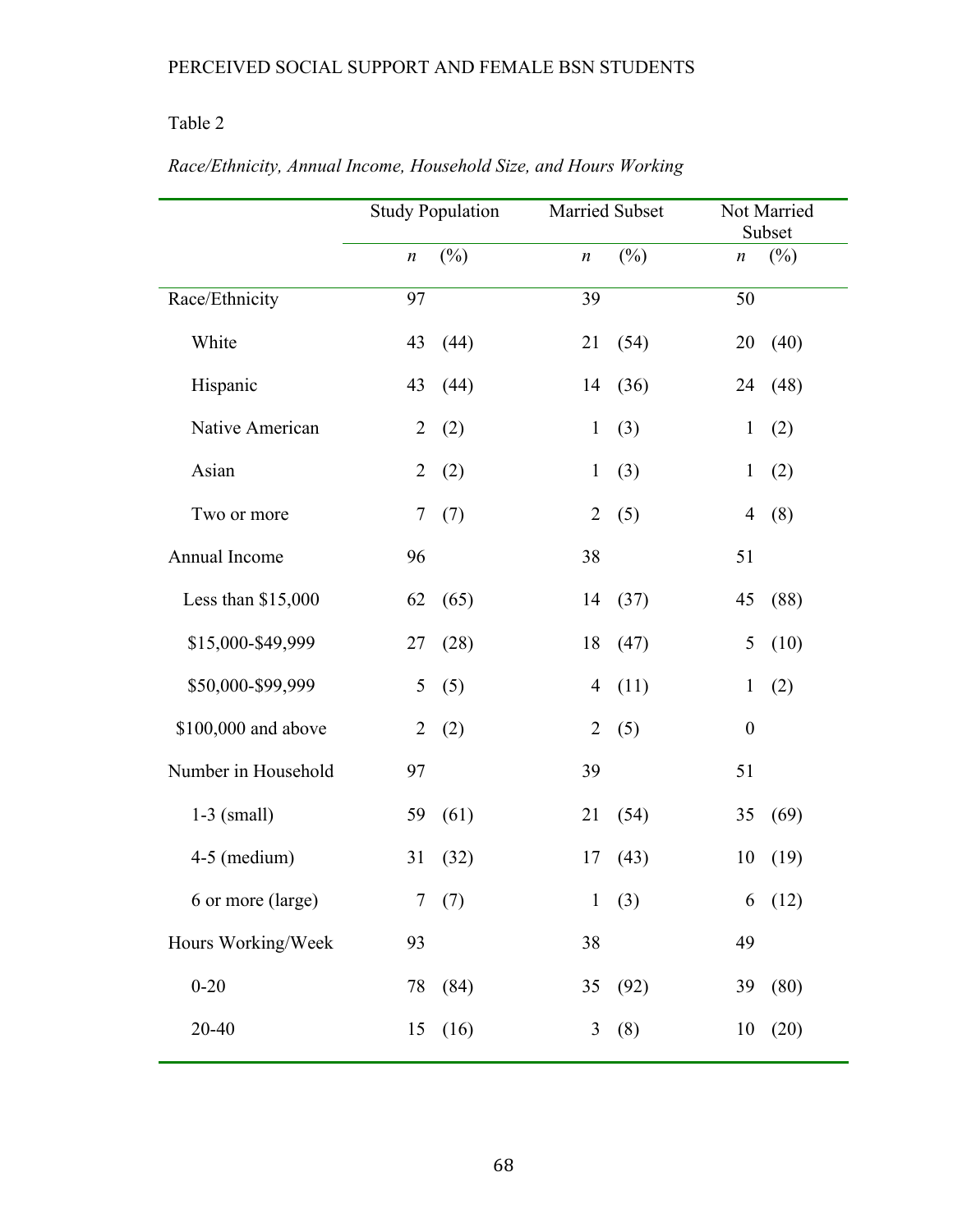**Race/Ethnicity statistics for the overall sample, each university, the CON, and the SON.** Race and ethnicity information was obtained for each university (*Official Enrollment Report Spring 2013*, 2013; *Quick Facts,* 2012) as well as for the College of Nursing (CON) at university "A" (*Data Book*, 2012) and the School of Nursing (SON) at university "B" (P. Schultz, personal communication, June 20, 2013). The race/ethnicity statistics for university "A's" CON and university "B's" SON were similar to that of the study population. One difference noted was that no African American students participated in the study. Also, a smaller percentage of Native American students were present in the overall sample than attended university "A's" CON. In addition, a smaller percentage of Asian students were in the overall study sample than at university "A's" CON or university "B's" SON. A slightly higher percentage of Hispanics were in the study than in either of the two nursing programs, even though participants were only recruited from the two nursing programs and not from the universities in general. The overall study sample was not representative of the two university nursing programs. (These race/ethnicity statistics for the universities and their nursing programs are available in Table 3.)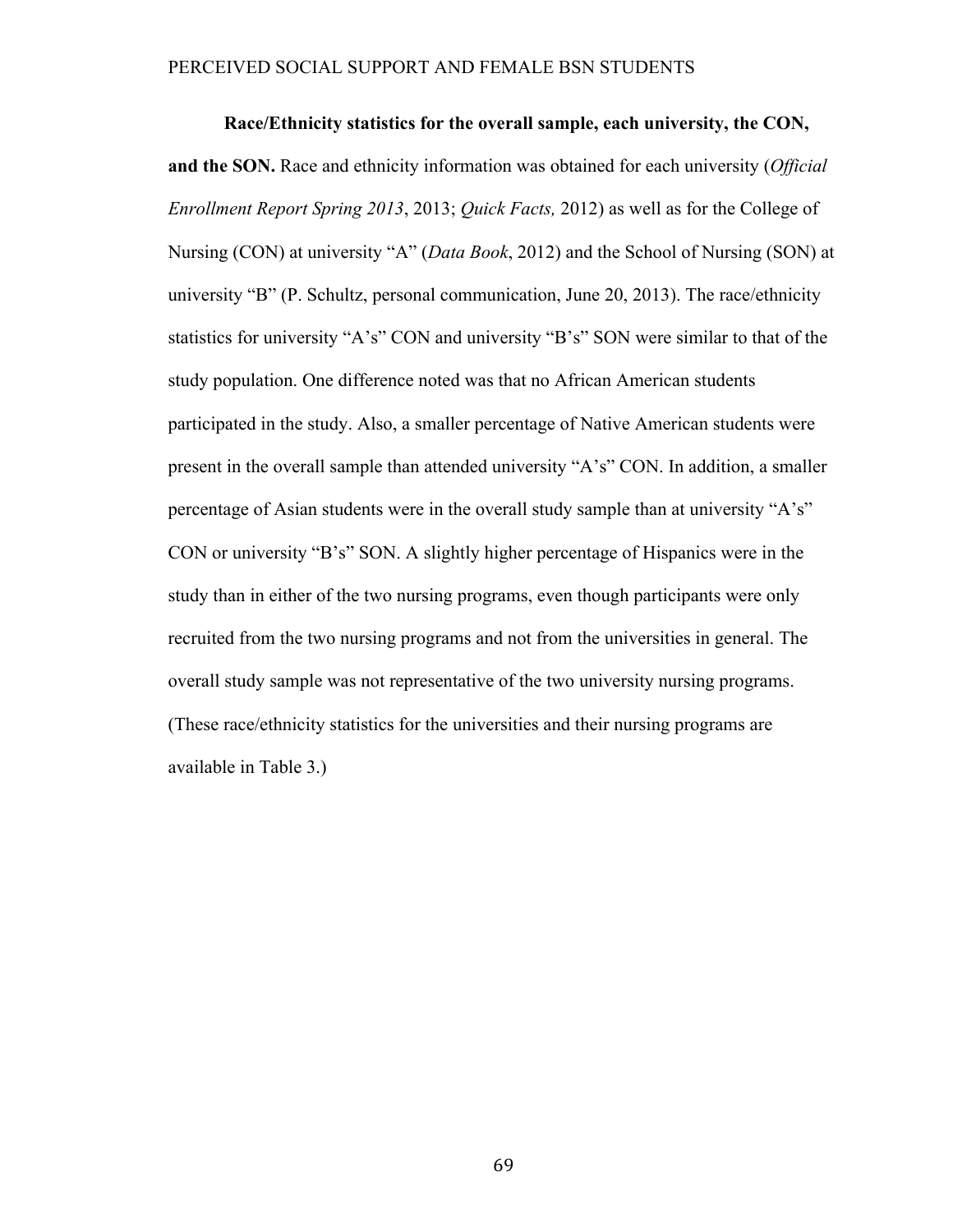#### Table 3

*Race/Ethnicity for University "A" and University "B" as well as the College of Nursing (CON) at University "A" and the School of Nursing (SON) at University "B"*

| Race/Ethnicity      | Sample | University | CON "A" | University         | SON "B" |
|---------------------|--------|------------|---------|--------------------|---------|
|                     | $(\%)$ | "A" $(%)$  | $(\%)$  | "B" $(\%)$         | $(\%)$  |
| White               | (44)   | (38)       | (45)    | (34)               | (46)    |
| Hispanic            | (44)   | (43)       | (37)    | (47)               | (41)    |
| Native<br>American  | (2)    | (6)        | (12)    | $(2)$ <sup>+</sup> | (1)     |
| Asian               | (2)    | (3)        | (5)     | (1)                | (6)     |
| African<br>American | (0)    | (3)        | (1)     | (3)                | (3)     |
| Two or More         | (7)    | (3)        |         | (1)                |         |

*Note.* † = included Alaskan Native.

**Distance to nearest relative and age***.* The number of miles to the nearest relative while attending the university ranged from 0 to 3000. The median distance to the nearest relative was 15 miles for both the overall sample and the subset "married." The subset "not married" had a median distance to the nearest relative of 28 miles. This does not indicate whether the nearest relative was a provider of social support or not. These data are not shown in any table. The ages of the participants ranged from 19 to 47. The mean for age in the overall sample was 27 years and the standard deviation (*SD*) was 7.04. The "married" participants mean age was eight years older than the "not married" participants. There was no available information about ages of the participants at the two university nursing programs. (The data for age can be viewed in Table 1.)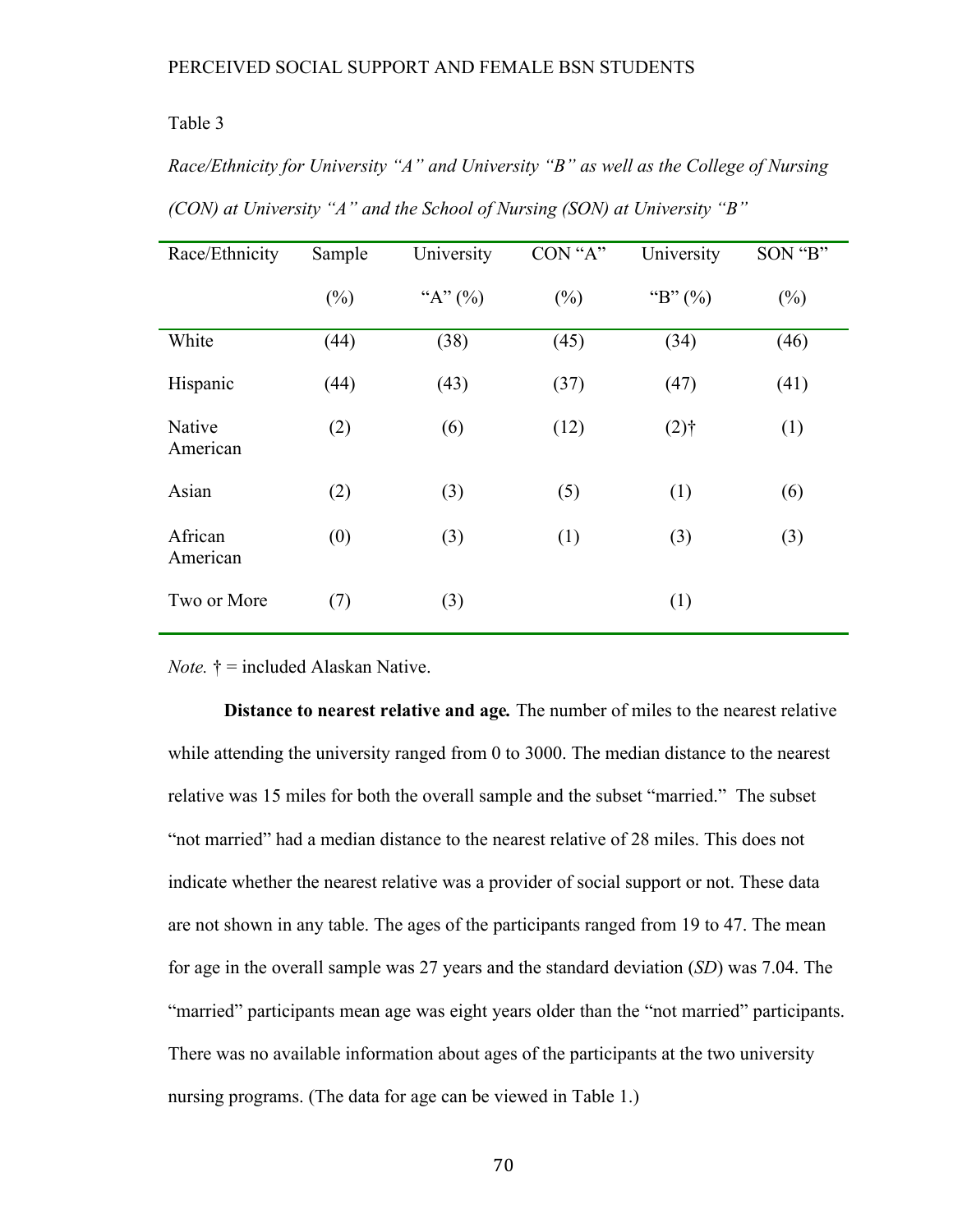**Location of residence, years of education, and previous degree**. The location of residence was solicited because the PRQ2000 was developed and extensively utilized in rural settings (Weinert, 2003). The majority of participants (52%) reported living in an urban setting with just over 25% living in a rural area. The percentages varied only a little when explored by the subsets "married" and "not married." Over 66% of the "not married" participants reported no college degree. Two thirds of the "married" participants had 16 years of formal education and had a college degree while only 39% of the "not married" participants did. Previous degrees ranged from associate's to master's. These data are not available in table format.

#### **Data Analysis**

**Evaluation of Hypothesis 1.** In order to analyze the first hypothesis, a linear regression was conducted. In addition, the relevant variables were analyzed for univariate linearity, multivariate outliers, and multicollinearity. Hypothesis 1 stated: Perceived social support will be predicted by the independent variables marital status (married or not married), age, and economic adequacy in female baccalaureate nursing students.

#### *Regression of perceived social support with economic adequacy, marital status,*

*and age.* Univariate linearity was assessed through the use of scatter plots with perceived social support (PRQ2000) and each of the independent variables - economic adequacy and age. No curvilinearity was observed when individual scatter plots were examined. Additionally, assessment for multivariate outliers was conducted by calculating Mahalanobis distances. Using the standard set forth in Munro (2001, p. 419), a cutoff value for Mahalanobis distance of 16.266 was determined. The largest Mahalanobis distance calculated was 10.150. No multivariate outliers were present.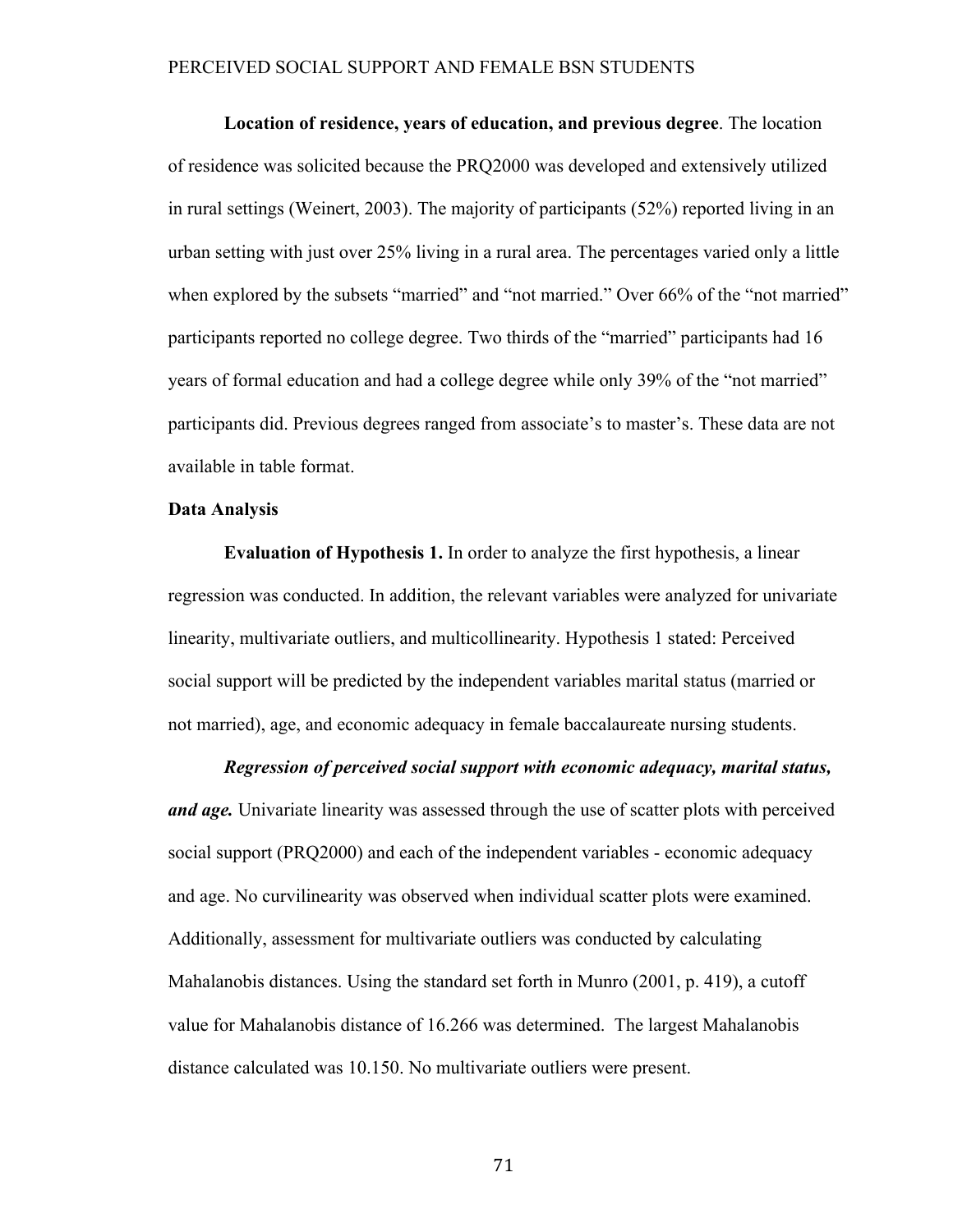A linear regression was conducted to determine if the independent variables (economic adequacy, martial status, and age) predicted perceived social support in female baccalaureate nursing students. Regression results indicated a significant  $(F(3.65)$  = 3.024,  $p < .05$ ) overall model with  $R^2 = .122$  and  $R^2_{adj} = .082$ . This model accounted for approximately 12% of the variance in perceived social support. Hypothesis 1 was accepted. The variables economic adequacy, marital status, and age did predict perceived social support in female baccalaureate nursing students. Calculating tolerances assessed multicollinearity. Since the minimum tolerance was .706, multicollinearity was not problematic.

Additionally, each independent variable was evaluated for significance. The regression coefficients for the independent variables (economic adequacy, marital status, and age) were calculated as well as their significance. Economic adequacy was the only statistically significant independent variable. Age and marital status were not significant. A regression coefficient of 1.00 ( $p < .01$ ) for economic adequacy was obtained and indicated that as economic adequacy increased by one unit, perceived social support also increased by one unit, assuming all other variables were held consistent. (These regression coefficients are available in Table 4.)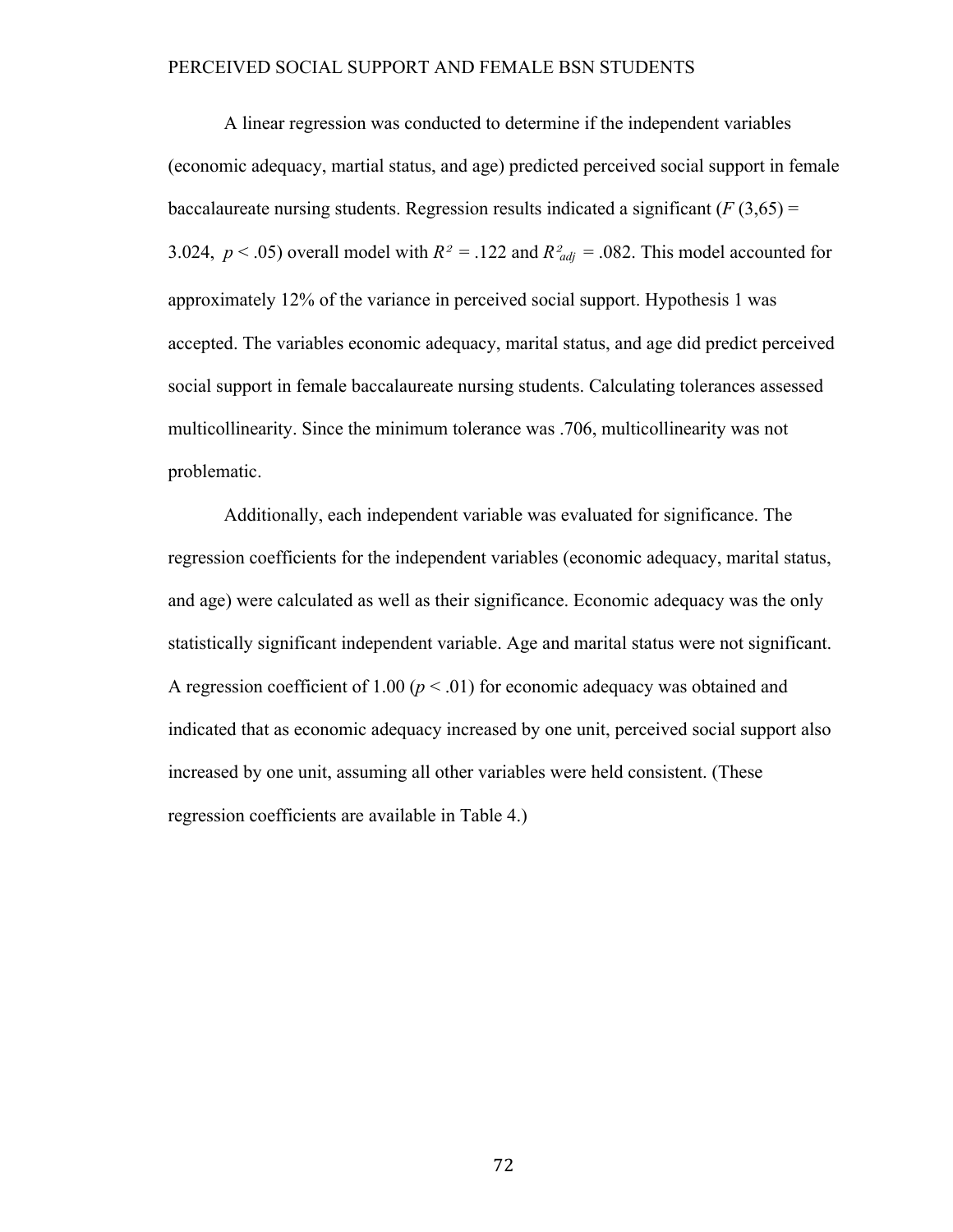#### Table 4

*Regression Model for Perceived Social Support (PRQ2000) with Economic Adequacy (EASrev), Marital Status, and Age (n = 69)*

| Variables             | <b>Regression Coefficient</b> | (95% Confidence Interval)    |  |  |
|-----------------------|-------------------------------|------------------------------|--|--|
| Constant              | $87.63**$                     | $(68.86 \text{ to } 106.40)$ |  |  |
| <b>EASrev</b>         | $1.00**$                      | $(0.30 \text{ to } 1.70)$    |  |  |
| <b>Marital Status</b> | $-4.04$                       | $(-11.71 \text{ to } 3.63)$  |  |  |
| Age                   | $-0.21$                       | $(-0.76 \text{ to } 0.33)$   |  |  |
|                       |                               |                              |  |  |

*Note.* \*\**p* < .01.

**Evaluation of Hypothesis 2.** In order to analyze the second hypothesis, a linear regression was again conducted. The data were once again analyzed for univariate linearity, multivariate outliers, and multicollinearity. Hypothesis 2 stated: Reciprocity as measured by the IPRI reciprocity subscale will be predicted by the independent variables marital status (married or not married), age, and economic adequacy as measured by the EAS in female baccalaureate nursing students.

*Regression of reciprocity with economic adequacy, marital status, and age.* No curvilinearity was observed when examining the individual scatter plots. Also, Mahalanobis distances were calculated to assess for multivariate outliers. The largest Mahalanobis distance calculated was 9.084 signifying no multivariate outliers were present.

Again, a linear regression was conducted to determine if the independent variables (economic adequacy, marital status, and age) were predictors of reciprocity. Regression results indicated a non-significant  $(F(3,70) = 1.490, p = .225)$  overall model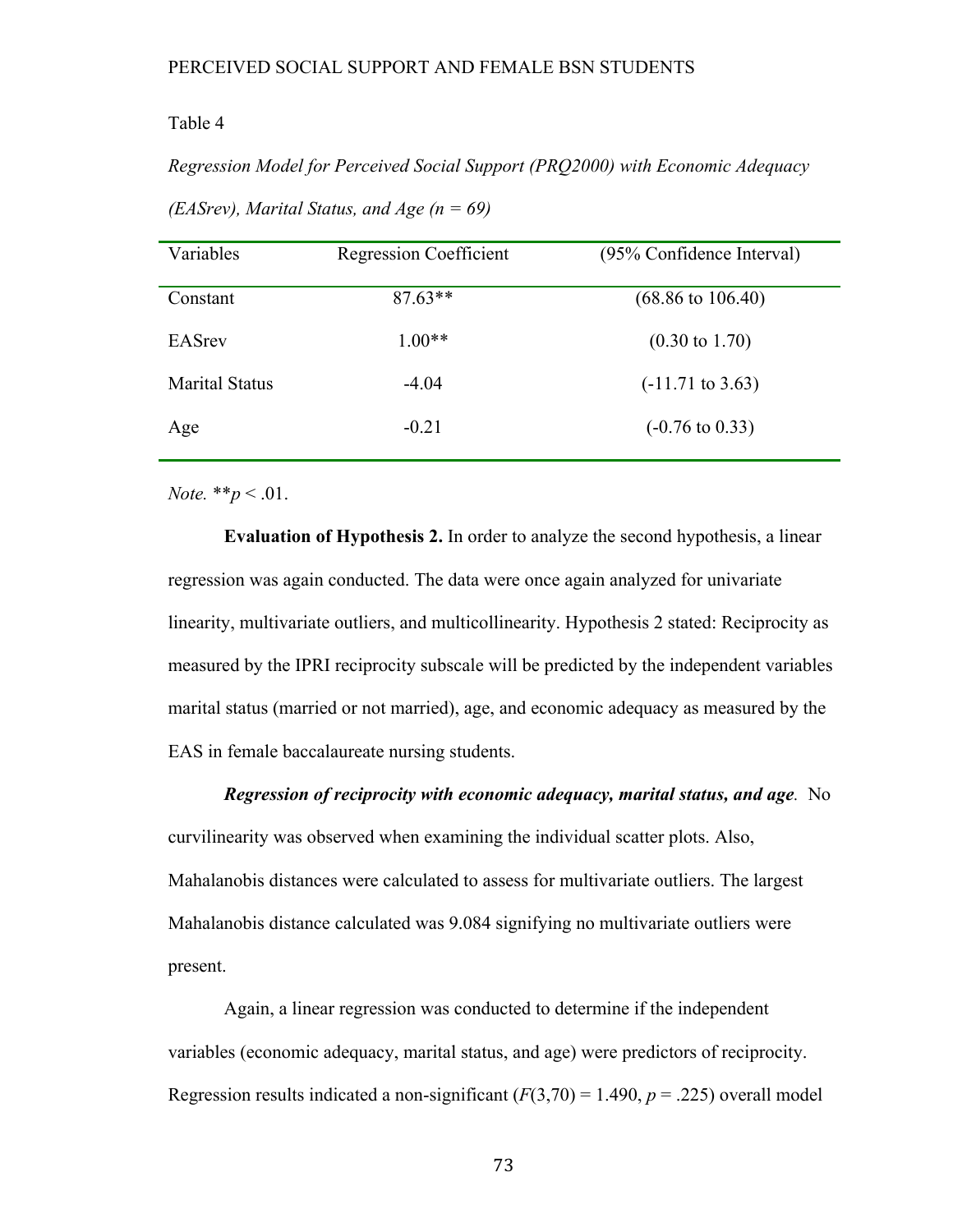with  $R^2$  = .060 and  $R^2_{\text{adj}}$  = .020. This model accounted for only 6% of the predicted variance in reciprocity. Hypothesis 2 was rejected. The variables economic adequacy, marital status, and age did not predict reciprocity in female baccalaureate nursing students. Yet, again, tolerances were calculated to assess for multicollinearity. The minimum tolerance of .677 signified that multicollinearity was not problematic.

Once more, each independent variable was evaluated for significance. The regression coefficients for each (economic adequacy, marital status, and age) were calculated, as was their significance. None of the independent variables were statistically significant. (The regression coefficients are available in Table 5.)

Table 5

*Regression Model for Reciprocity (IPRI), Economic Adequacy (EASrev), Marital Status, and Age (n = 73)*

| Variables             | <b>Regression Coefficient</b> | (95% Confidence Interval)   |
|-----------------------|-------------------------------|-----------------------------|
| Constant              | $55.07**$                     | $(47.02 \text{ to } 63.12)$ |
| <b>EASrev</b>         | 0.27                          | $(-0.02 \text{ to } 0.55)$  |
| <b>Marital Status</b> | $-1.73$                       | $(-5.10 \text{ to } 0.63)$  |
| Age                   | $-0.08$                       | $(-0.31 \text{ to } 0.15)$  |

*Note.* \*\* $p < .01$ , "Married" was the reference for Marital Status.

**Evaluation of Hypothesis 3.** In order to evaluate Hypothesis 3, rank order correlations were utilized. The effect, or the strength of the relationship between the variables perceived social support, reciprocity, economic adequacy, age, and marital satisfaction in "married" participants was examined. Hypothesis 3 stated: There is a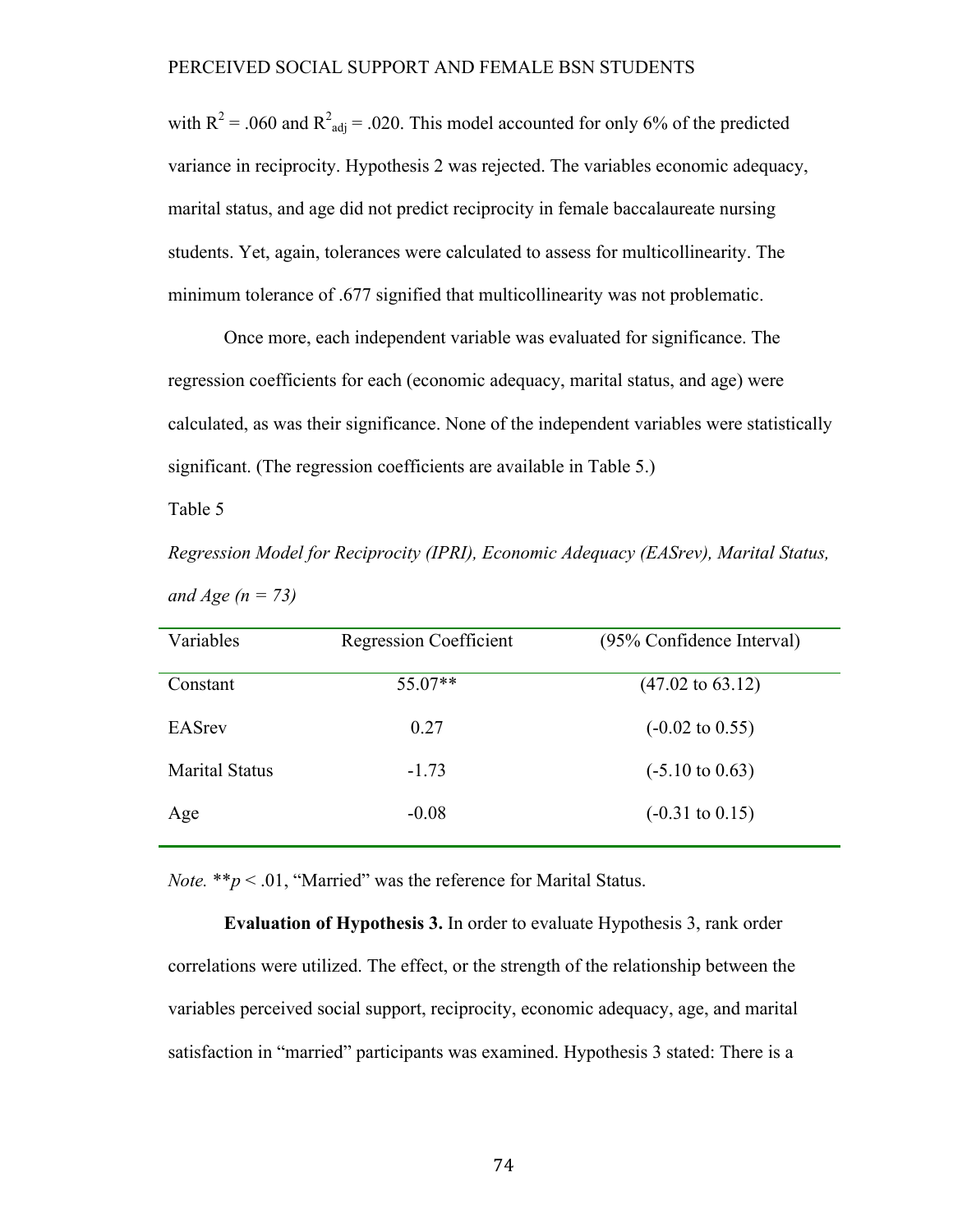positive association between social support, as measured by the PRQ2000, and marital satisfaction, as measured by the EMS, in married female baccalaureate nursing students.

The overall sample was large enough  $(N = 100)$  to allow for Pearson's correlation coefficient (*r*) to be utilized. The subsets "married" ( $n = 39$ ) and "not married" ( $n = 50$ ) were smaller and required the use of a non-parametric data analysis. Spearman's rho rank order correlations were calculated for the groups "married" and "not married." Marital satisfaction was only calculated in the "married" group.

*Relationships between perceived social support, reciprocity, economic adequacy, age, and marital satisfaction in participants who were "married," "not married," and in the overall sample.* Correlations were calculated in order to determine the strength of the relationship between variables or the effect of one variable on another (Munro, 2001). Perceived social support and reciprocity increased together with a large effect (*R =* .779, *p* < .01) on each other in the "married" group. This also held true in the overall sample (**r**   $=$  .718,  $p < 0.01$ ) and the "not married" group ( $r = .740$ ,  $p < 0.01$ ). Perceived social support and economic adequacy also increased together and had a large effect  $(r = .553, p < .01)$ on each other in the "married" group. This relationship was found to remain the same in the "not married" group ( $r = .465$ ,  $p < .01$ ) but dropped to a medium effect in the overall sample (*r* = .338, *p* , .01).

Perceived social support was not significantly related to age in the "married" group or in the other two groups, the overall sample and the "not married" group. Nevertheless, in the "married" group, perceived social support and marital satisfaction had a large effect  $(r = .559, p < .01)$  on each other, which increased together. Economic adequacy and marital satisfaction increased together with a large effect  $(r = .480, p < .05)$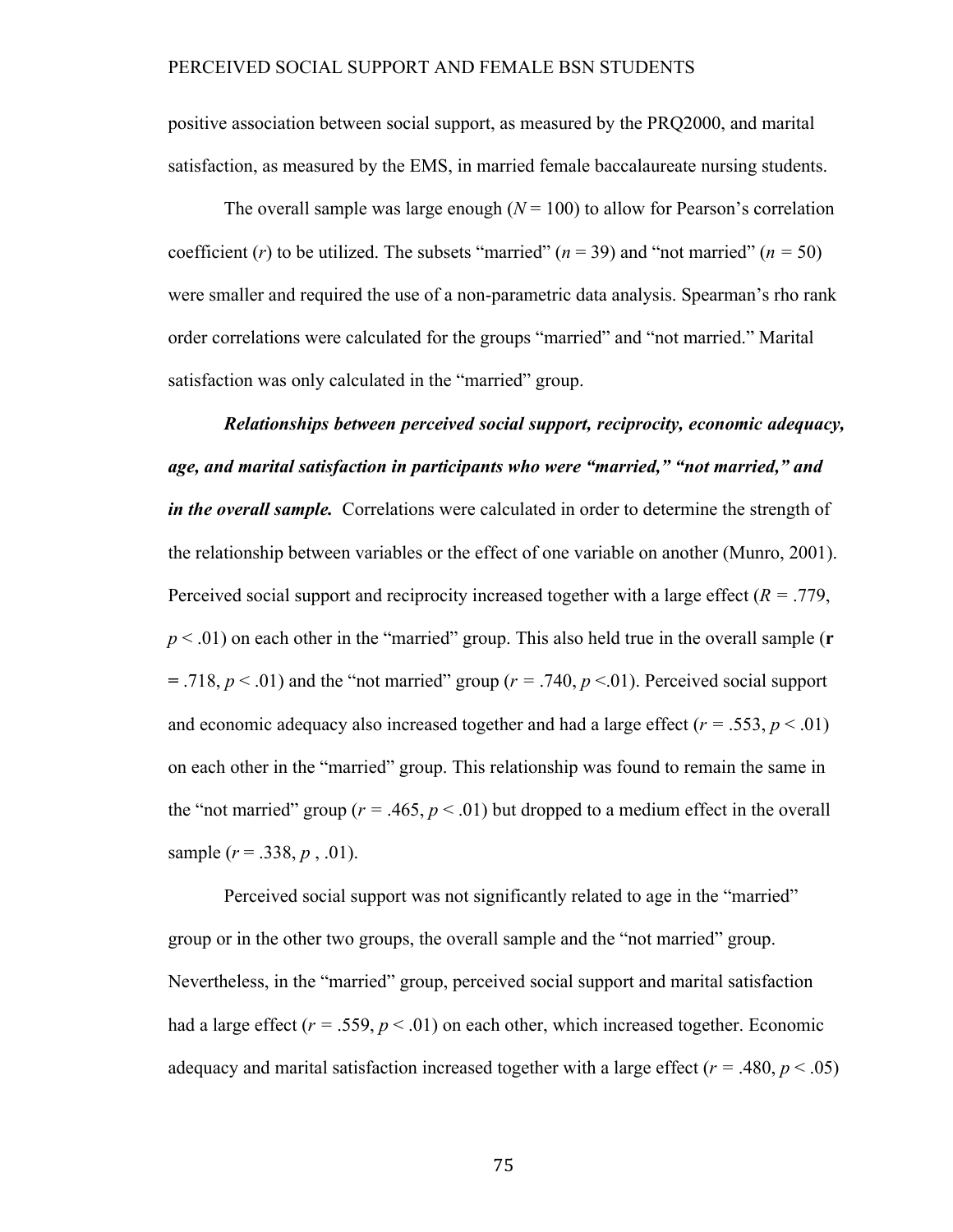on each other in the "married" group. The relationship of perceived social support and economic adequacy with marital satisfaction was not examined in the overall sample or the "not married" group. Only those participants who were "married" were asked to complete the marital satisfaction instrument.

Reciprocity and economic adequacy increased together with a medium effect (*r =* .386, *p* < .05) on each other in the "married" group. This dropped to a small effect (*r*   $=$  .227,  $p$  < .05) in the overall sample, and no statistically significant relationship was found in the "not married" group. Reciprocity had no statistically significant relationship with age in any group. Additionally, economic adequacy and age had no statistically significant relationship in the total sample and two subgroups. Finally, age and marital satisfaction had no significant relationship in the "married" group. (All of these results are available in Table 6.)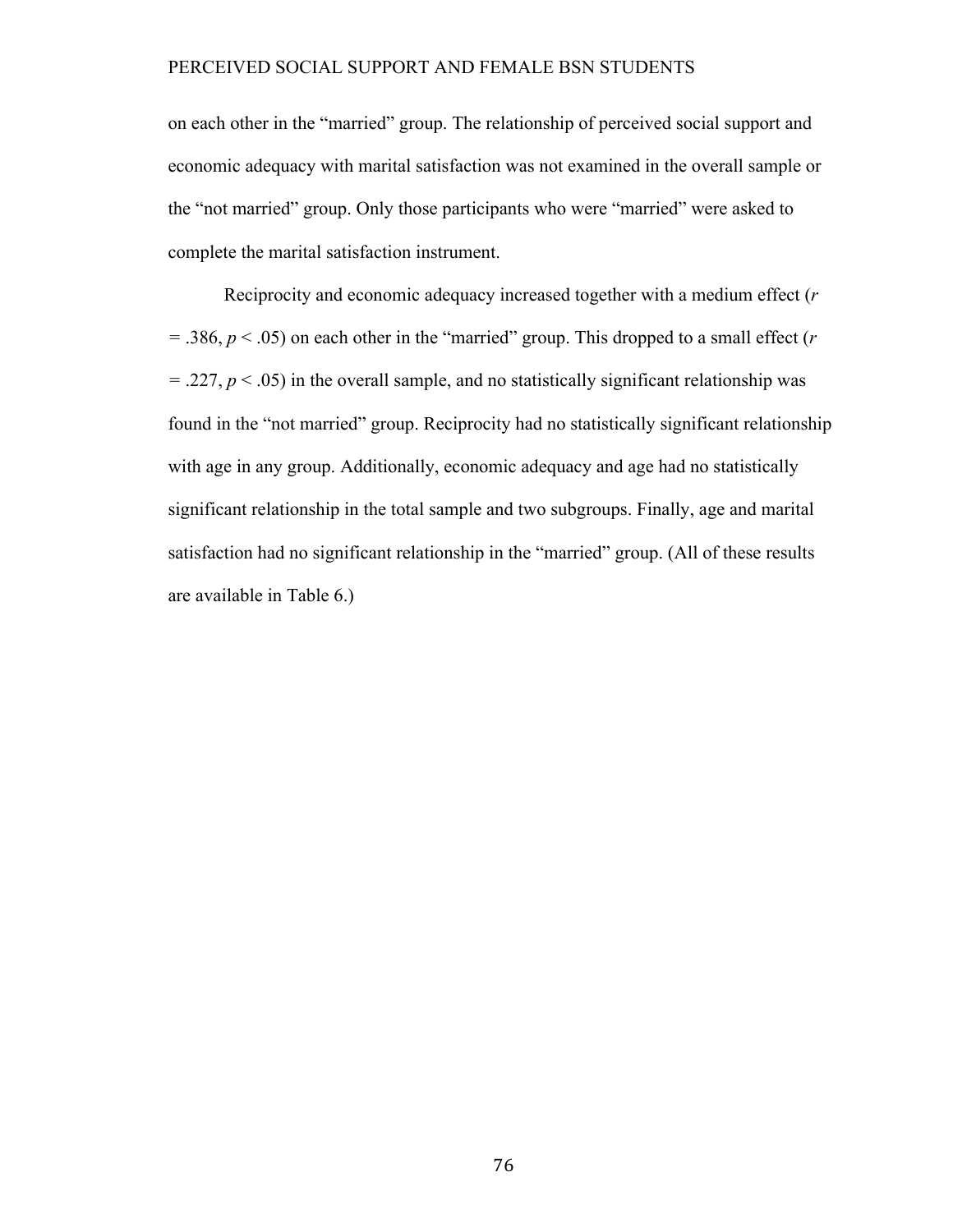# Table 6

*Correlation Data for Primary Study Variables Perceived Social Support (PRQ2000),* 

*Reciprocity (IPRI), Economic Adequacy (EASrev), Age, and Marital Satisfaction (EMS)*

| Overall Sample<br>Pearson's $r$           | $\mathbf{1}$  | $\overline{2}$ | $\overline{3}$ | $\overline{4}$ |
|-------------------------------------------|---------------|----------------|----------------|----------------|
| 1. PRQ2000                                |               |                |                |                |
| 2. IPRI                                   | $.718**$ (91) |                |                |                |
| 3. EASrev                                 | $.338**$ (83) | $.227*$ (89)   | ---            |                |
| 4. Age                                    | $-.002(83)$   | .014(89)       | .029(81)       |                |
| "Not Married"<br>Spearman's rho           |               |                |                |                |
| 1. PRQ2000                                |               |                |                |                |
| 2. IPRI                                   | $.740**$ (48) |                |                |                |
| 3. EASrev                                 | $.465**$ (42) | .180(45)       |                |                |
| 4. Age                                    | $-.229(43)$   | $-.033(46)$    | $-.132(40)$    |                |
| "Married"<br>Spearman's rho<br>1. PRQ2000 |               |                |                |                |
| 2. IPRI                                   | $.779**$ (35) |                |                |                |
| 3. EASrev                                 | $.553**$ (33) | $.385*$ (35)   |                |                |
| 4. Age                                    | $-.057(35)$   | .050(37)       | $-189(35)$     |                |
| 5. EMS                                    | $.559**$ (22) | .334(25)       | $.480*(24)$    | .018(24)       |

*Note.*  $* p < .05, ** p < .01, (n) =$  valid number of participants.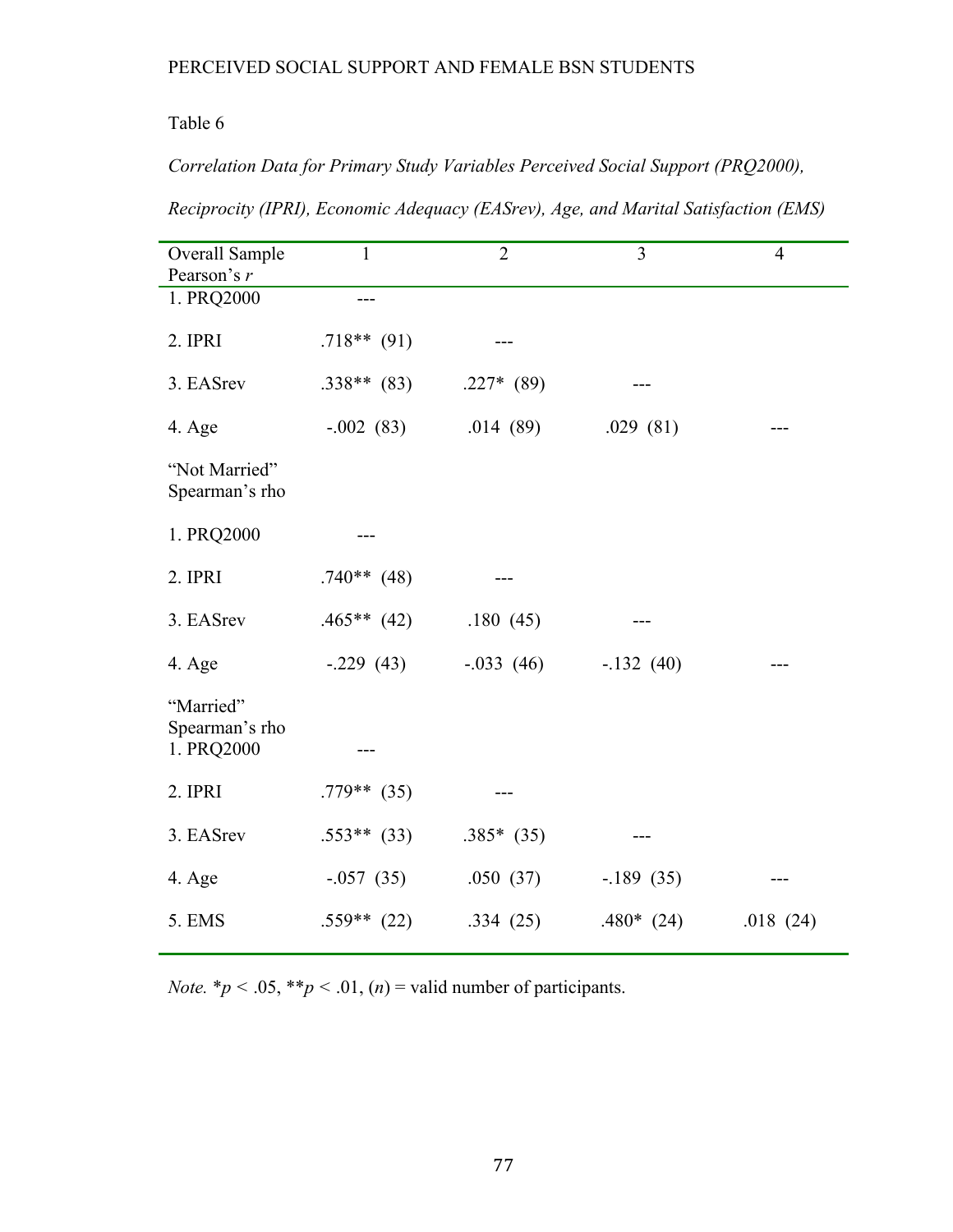#### **Summary**

The "not married" subset worked more hours each week than the "married" group, even though annual income levels were lower in the "married" group. However, economic adequacy did not vary across the total sample and two subgroups. This may have been due to "married" persons reporting their family's income and not their personal income. The "married" subset also had a mean age that was eight years older than the "not married" subset and were more likely to already have a college degree. Additionally, the overall sample was close to the race/ethnic demographics of both nursing programs with the exception that Hispanic participants were slightly overrepresented and Native American participants underrepresented.

Perceived social support was predicted by the independent variables economic adequacy, marital status, and age in female baccalaureate nursing students. These independent variables accounted for 12% of the predicted variance in perceived social support. However, economic adequacy was the only statistically significant variable. The correlations in the overall data set between perceived social support and economic adequacy were of a moderate strength and positive. In both the "not married" and "married" subsets the effect between perceived social and economic adequacy was large. Economic adequacy and perceived social support increased together. This implies economic adequacy was important to perceived social support levels in female baccalaureate nursing students. However, age was not significantly correlated in the total sample and two subgroups. Age was also not significant in the linear regression. Age was not a good indicator of perceived social support.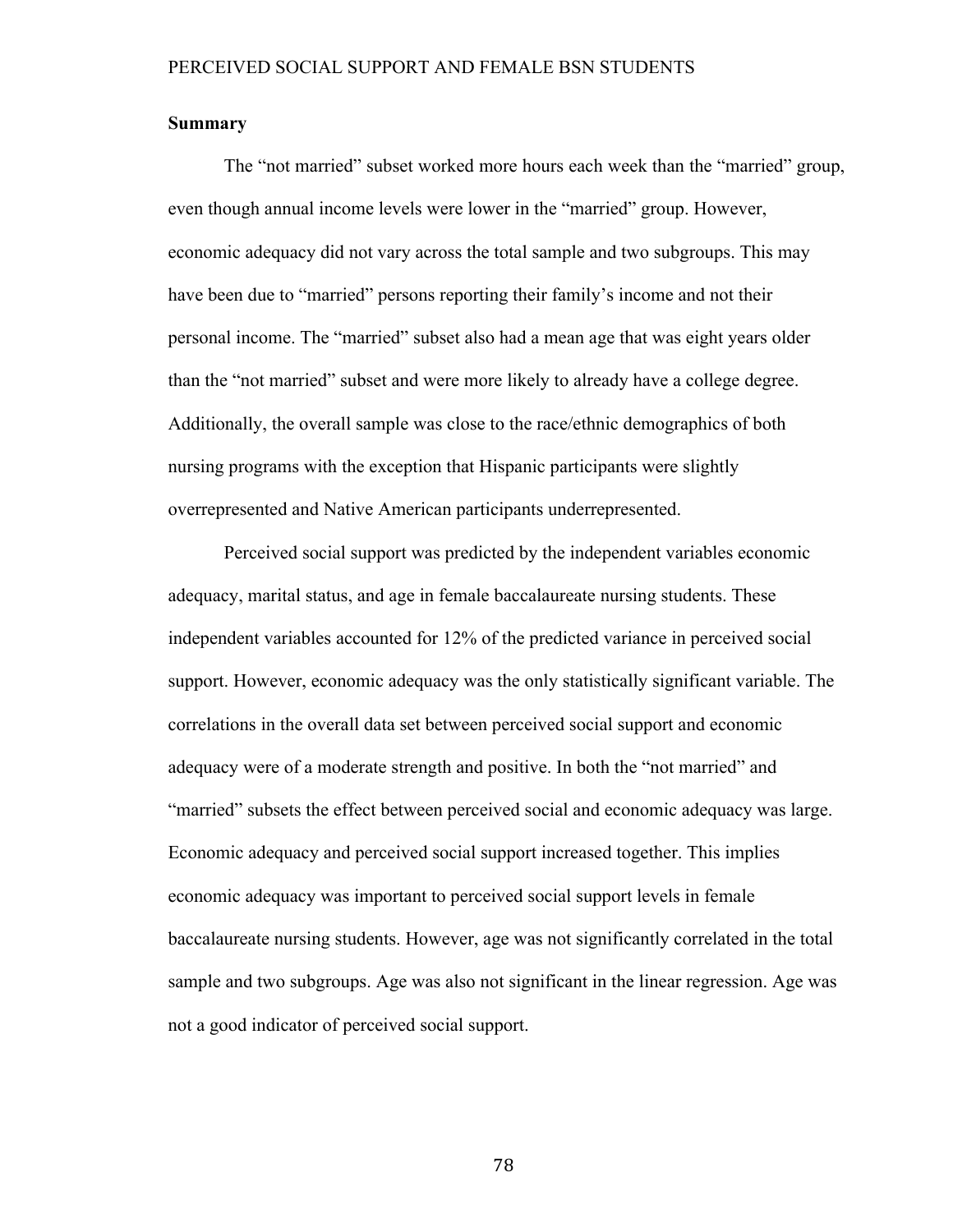Reciprocity, on the other hand, was not predicted by economic adequacy, marital status, and age in female baccalaureate nursing students. One reason for the lack of prediction was most likely a result of the differences in the correlations between reciprocity and economic adequacy between the overall sample and each subset, "married" and "not married." The "married" group had a large effect between reciprocity and economic adequacy. However, in the overall data set the effect was only medium, and no statistically significant relationship was found in the "not married" group.

The effect between perceived social support and marital satisfaction was large. Perceived social support and marital satisfaction increased together in the "married" group. Marital satisfaction and economic adequacy also increased together in "married" female baccalaureate nursing students. They had a medium effect on each other. Further discussion of the data analysis will be presented in Chapter 5.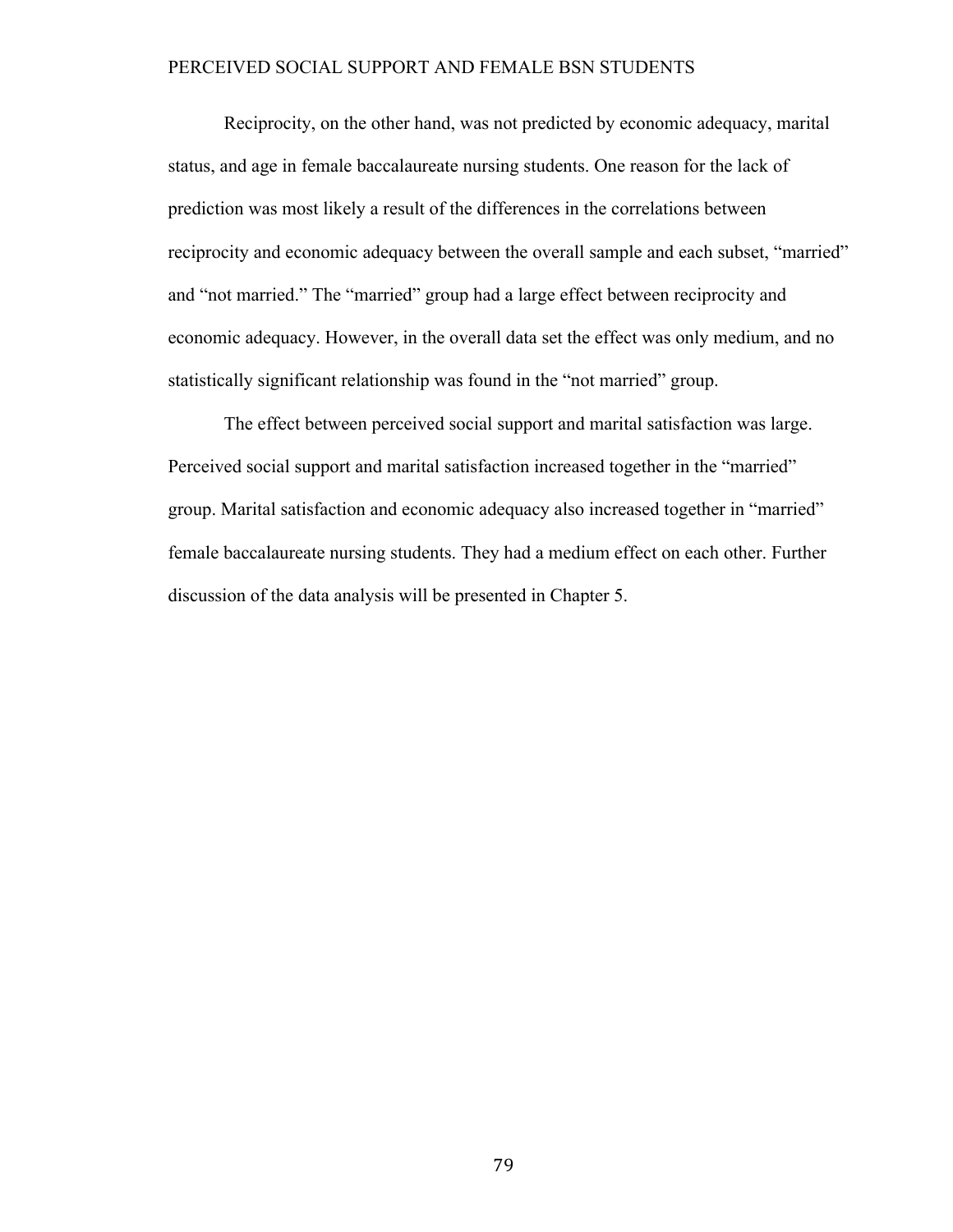#### **Chapter V**

#### **Discussion of Results**

This chapter provides a review of the purpose of the study, the research problems and questions, participant characteristics and presents an interpretation of the significant and non-significant results. It also provides implications of key findings including theoretical implications, limitations, and suggestions for future studies. A summary of each outcome is discussed in relation to the pertinent literature.

#### **Purpose of the Study**

The purpose of this study was to examine the relationship of perceived social support and reciprocity with martial status, age, and economic adequacy. The study also explored the strength of the relationship between perceived social support and marital satisfaction in married female baccalaureate nursing students.

#### **Research Problems**

Published data going back to the 1960s on the relationship between marital status, economic adequacy, and age with perceived social support found social support to be very helpful in college students as well as in nursing students. The problem was that studies with these variables in female baccalaureate nursing students could not be located in the literature. There were large numbers of studies that examined marital status, socioeconomic status, and age with social support. However, these studies were in populations differing from the population in this study: female baccalaureate nursing students. In addition, very little data could be located in the literature about the strength of the relationship between marital satisfaction and perceived social support in married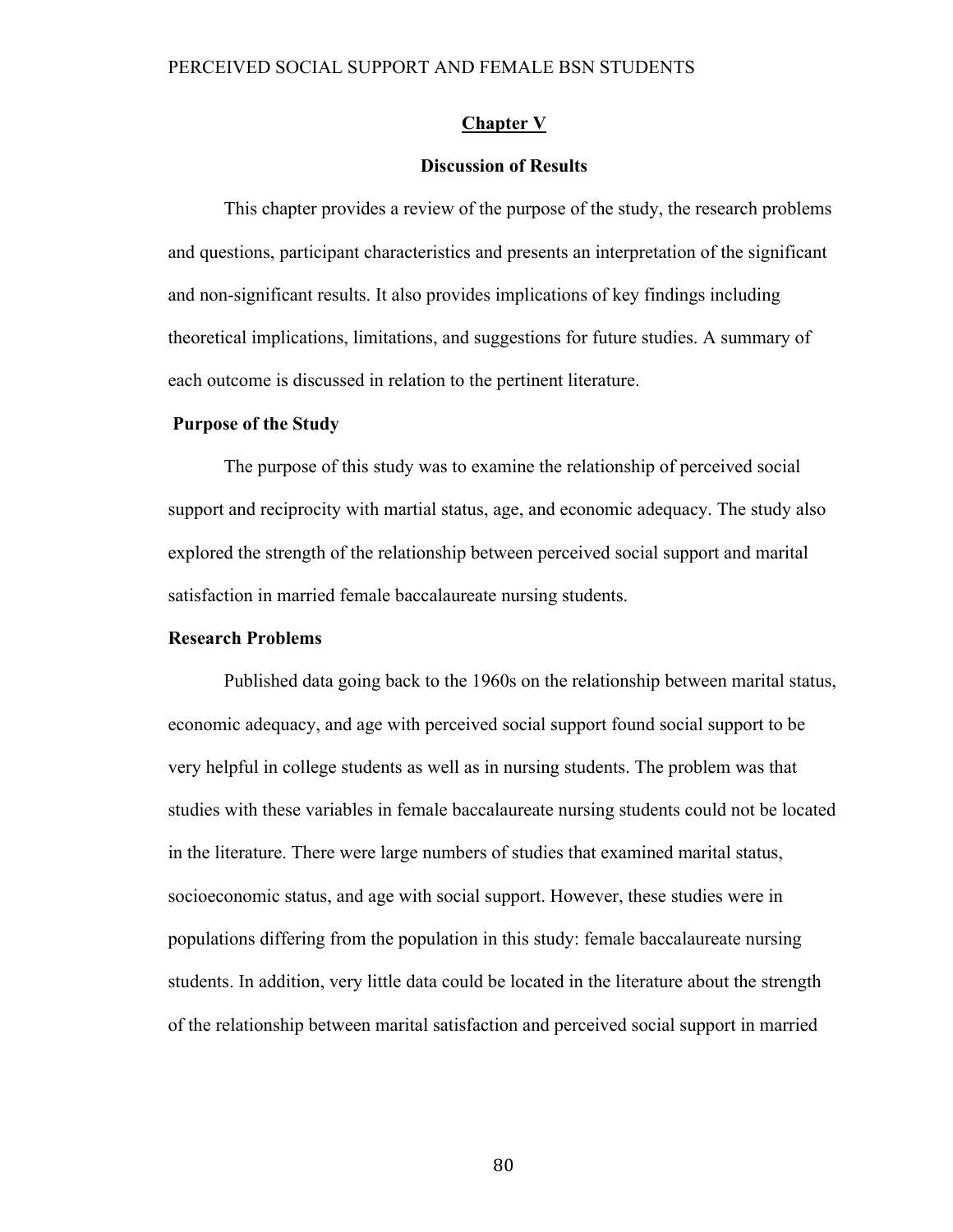persons and none could be located that examined this relationship in married female baccalaureate nursing students.

#### **Participant Characteristics**

A response rate of 47% was obtained in this study (123 responses out of 260 possible participants). The number of respondents was more than adequate. Only 39 "married" female students participated in this study. This meant that a parametric data analysis technique, such as a multiple regression or correlation, was not possible for Hypothesis 3. Instead, a non-parametric data analysis technique was chosen (Bonett & Wright, 2000; Pett, 1997). The focus of Hypothesis 3 was to determine the relationship between marital satisfaction as measured by the ENRICH (Evaluation and Nurturing Relationship Issues, Communication and Happiness) Marital Satisfaction Scale (EMS) (Fowers & Olson, 1993) and perceived social support as measured by the PRQ2000 (Weinert, 2003). Of the participants choosing to participate in the raffle, two-thirds had email addresses from University "B" and one-third from University "A." Six participants entered "NA" for the raffle site. They were not included in the raffle drawing.

Knowing the characteristics of the participants was important in order to be able to generalize the results to other populations. This information was obtained through the use of an electronic, online, demographic questionnaire. Questions were asked about race/ethnicity, income, number of persons living in the household, hours worked weekly while in nursing school, location of residence while attending the university, educational level and college degrees, age, and distance to the nearest relative. These characteristics were explored in the overall sample and within the subsets "married" and "not married."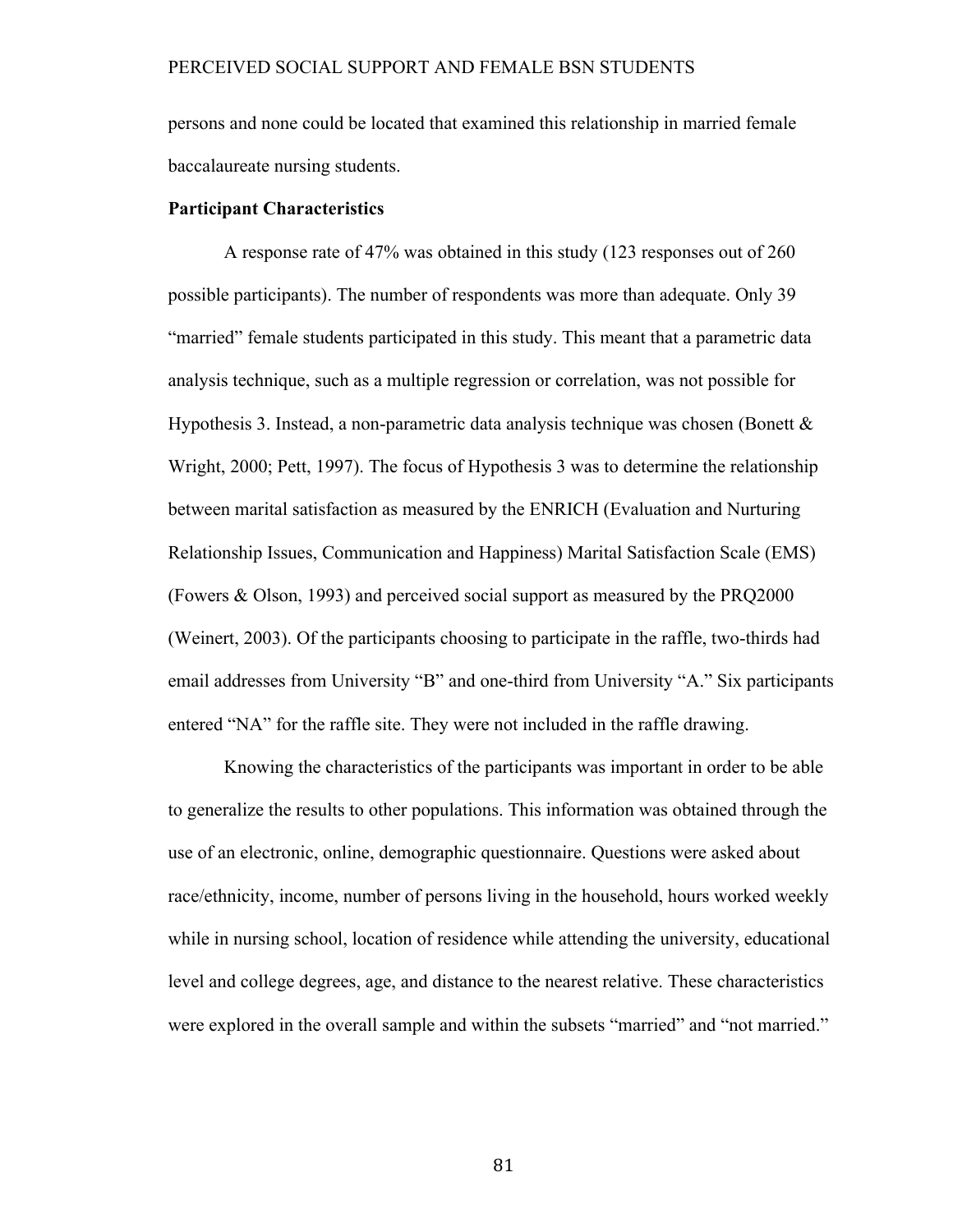**Race/Ethnicity***.* The percentages in the "married" and the "not married" subsets for race/ethnicity were very similar to those in the overall sample. However, there were a higher percentage of white participants in the "married" subset  $(54\%, n = 21)$  than in the overall study sample (44%,  $n = 44$ ). On the other hand, there were a higher percentage of Hispanic participants in the "not married" subset  $(48\%, n = 24)$  than in the overall study sample  $(44\%, n = 43)$ .

After examining the race/ethnicity data between the overall sample and the two nursing programs several differences were identified. The College of Nursing (CON) at university "A" had a higher percentage of Native American students and a lower percentage of Hispanic students than the overall study sample. Also, no African American students participated in the study.

When comparing the percentages of the overall sample with universities "A" and "B," some differences were also noted. One difference was that the overall sample had a larger percentage of white students than university "A" or university "B." University "A" had a larger percentage of Native American and Asian students than the overall study sample. Additionally, university "B" had a larger percentage of Asian students than the overall study sample. However, the rest of the race/ethnicity percentages at universities "A" and "B" were similar to the university nursing programs and the sample in the study.

It's important to note that the overall study sample did not include men, because, proportionally, very few men were enrolled in both nursing programs. University "A's" CON had only 20 men enrolled and university "B's" SON had 32 men enrolled. Also, in the overall sample, Hispanic students were slightly overrepresented, while Native American students were underrepresented. Care must be taken when attempting to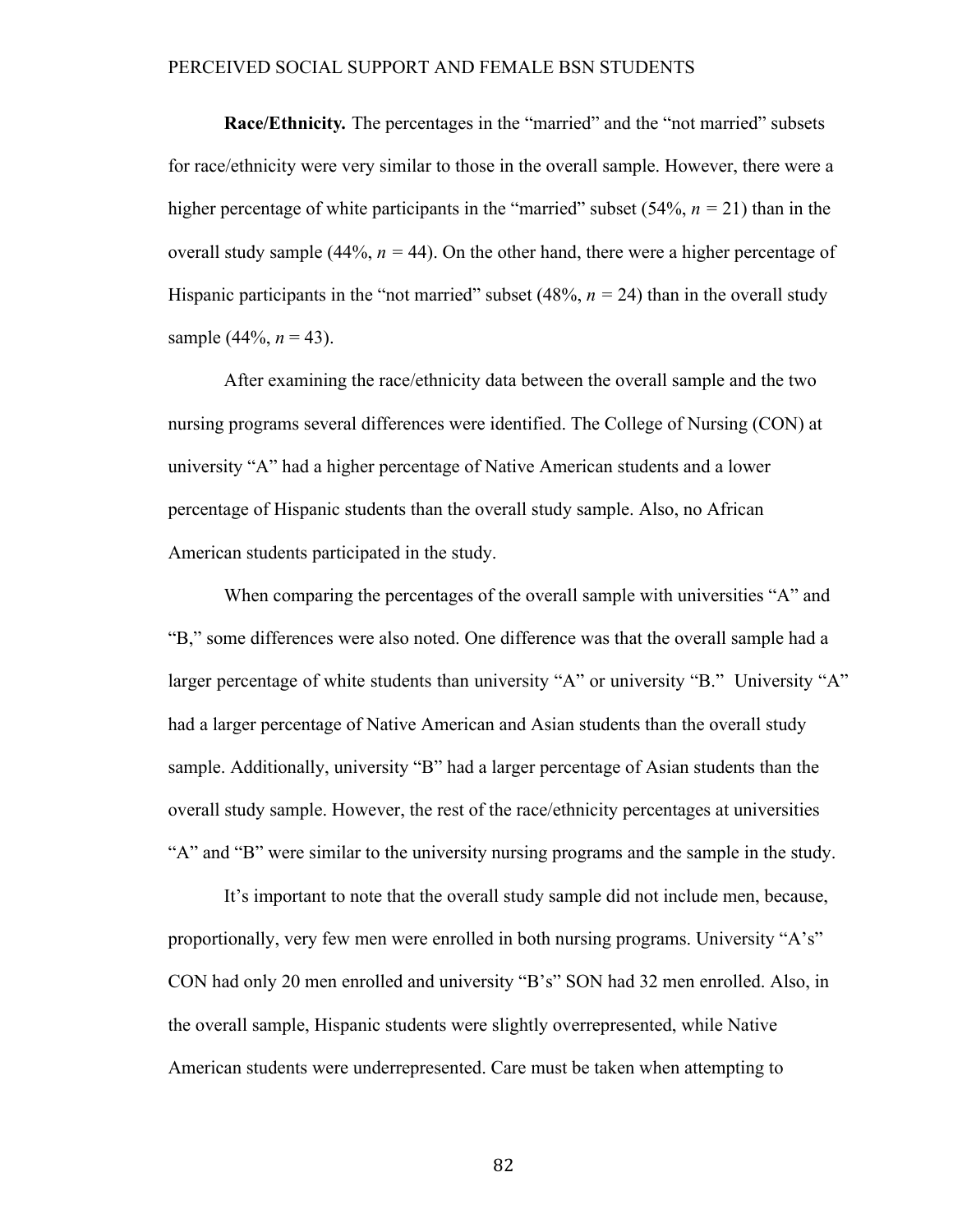generalize the results of this study beyond the two university nursing programs from which participants were recruited.

**Income level.** The "not married" subset had 88% with income levels below \$15,000 annually, the "married" subset had 37% with incomes less than \$15,000 annually, while the overall study sample had  $65\%$  with annual incomes of less than \$15,000. This difference between the "married" and "not married" subsets may have been due to the way the income question was asked on the demographic questionnaire. The question simply asked for "annual income." If "married " participants used their household income and not their personal income it would help to explain the differences found. The findings for economic adequacy showed that the overall study sample, the "married" subset, and the "not married" subset had equivalent levels of economic adequacy in spite of the differences in annual income. This would substantiate the premise that some or even many "married" participants entered their household income and not just their own income.

**Household size***.* The maximum household size was six persons with the exception of one participant living in a dormitory. The overall sample showed that the majority of participants resided in a small household (1-3 people). The "not married" subset had a higher percentage (69%) residing in a small household than the "married" subset (54%). The "married" subset had a larger percentage (43%) of medium households (4-5 people) than either the "not married" subset (19%) or the overall sample (32%). These findings indicate that the participants who were "married" lived in larger households than those who were "not married." It was not possible to determine why this occurred. Yet, it can be surmised that "married" participants were more apt to live with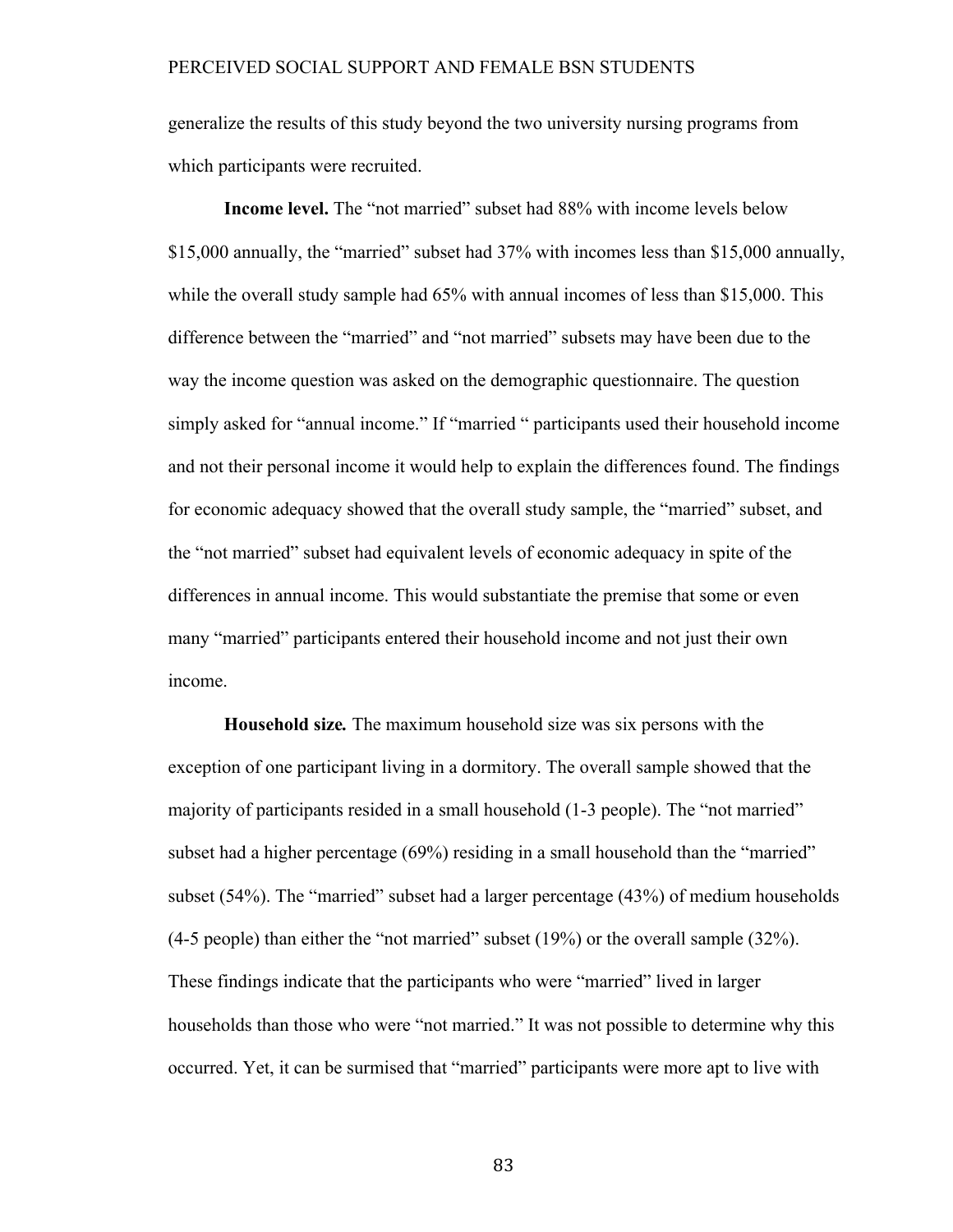their partners and children (if any), while the "not married" participants were more apt to live alone or in small groups. This area needs further exploration in future studies.

**Hours worked weekly***.* The number of hours worked each week also varied between the subsets "married" and "not married." The data indicate that the participants who were "married" worked fewer hours per week than their "not married" counterparts. The "not married" participants may have been financially responsible for themselves with no one else helping to support them financially. This may account for the differences in hours worked per week.

**Location of residence***.* Reported location of residence while at the university showed very little difference between the subsets "married" and "not married." A slightly larger percentage of the "not married" group lived in a rural setting than the "married" group. The overall sample as well as the subsets "married" and "not married" had the greatest percentage of participants living in an urban setting.

**Education level and college degree.** Participants who were "married" were much more likely to have a college degree than those who were "not married." There was almost a two to one ratio. Previous college degrees ranged from associate's to master's. This finding is likely to be related to the age difference between the "married" and "not married" groups. Since the mean age for "married" participants was eight years older than the "not married" participants, it would seem the "married group" had more time to have attended college and obtained a degree. In fact, the mean age for the "not married" group was 23, which did not leave them much time to already have obtained a college degree.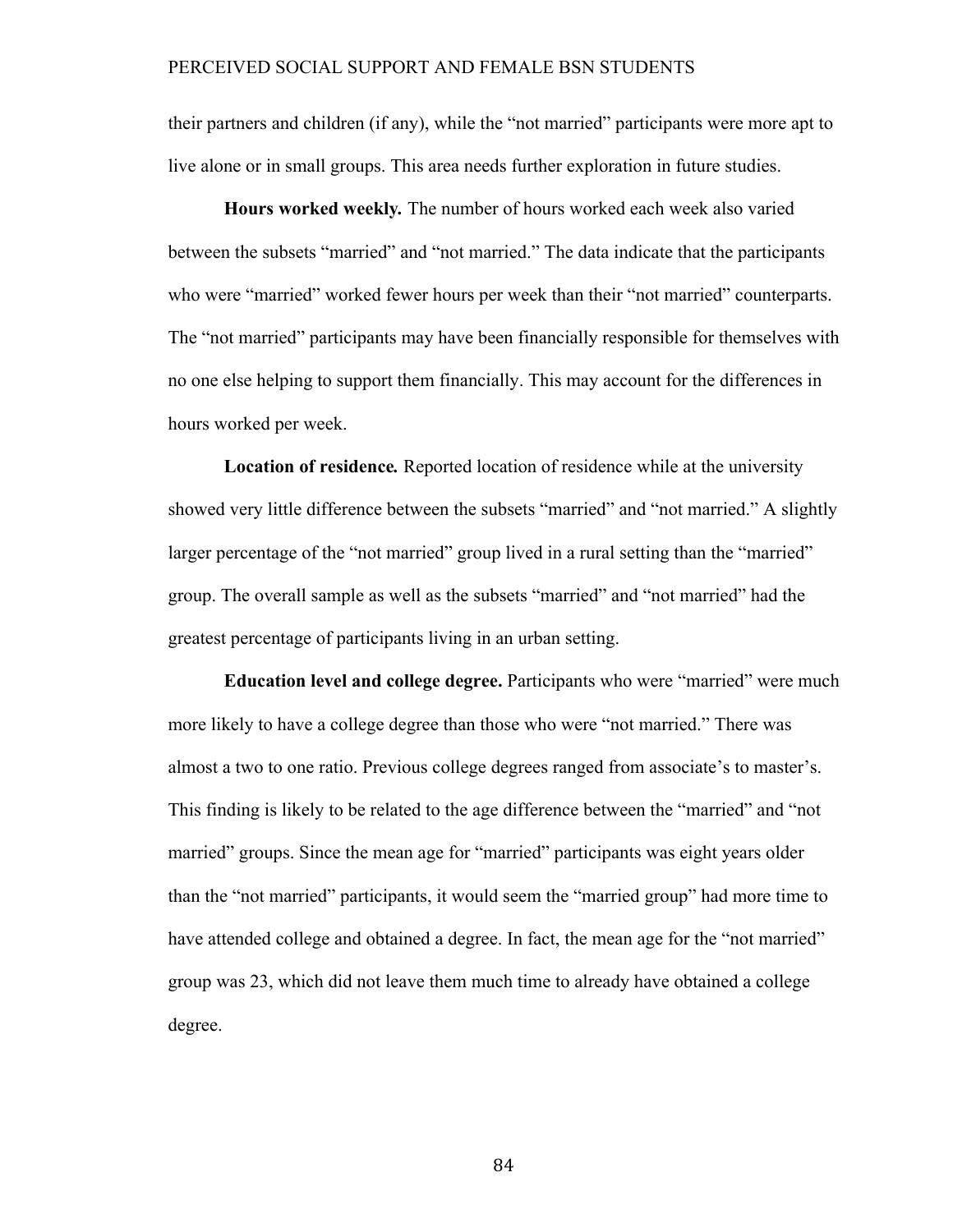**Age***.* In past research, there has been some confusion about how age affected perceived social support. One previous study found that perceived social support was lowest from ages 18 to 25 years, increased from 26 to 34 years of age, and became greatest from 35 to 45 years of age (Turner & Marino, 1994). Another study found that elderly persons had the least amount of perceived social support (Siebert et al., 1999). A third study found that perceived social support increased from 18 years of age through the mid-20s, decreased from the mid-20s through 30 years of age, then began to increase at age 30, with social support increasing slowing after age 50 and peaking at age 60 (Lin, Dumin, et al., 1986).

In this study, the ranges for age differed between the overall study sample and both subsets. The overall study sample had ages ranging from 19 to 47 years. The "not married" subset had a range from 19 to 41 years, while the "married" subset had a range of 20 to 47 years. The mean age in the overall study sample was 27 with a *SD* of 7.04, and in the "married" subset the mean was 31 with a *SD* of 7.78. However, in the "not married" subset the mean age was 23 with a *SD* of 4.20, indicating the "not married" participants were younger with ages closer to the mean than in the overall data set or the "married" subset. Overall, the "married" participants were older than the "not married" participants. Older persons have had more years in which to meet someone they can commit to in a relationship such as getting married or living together. Younger persons, on the other hand, have not had the time to have found and formed such relationships.

**Distance to the nearest relative***.* The distance to the nearest relative ranged from zero to 3000 miles. The "married" subset had a median distance of 28 miles, while the "not married" subset had a median distance of 15 miles. This indicates that "married"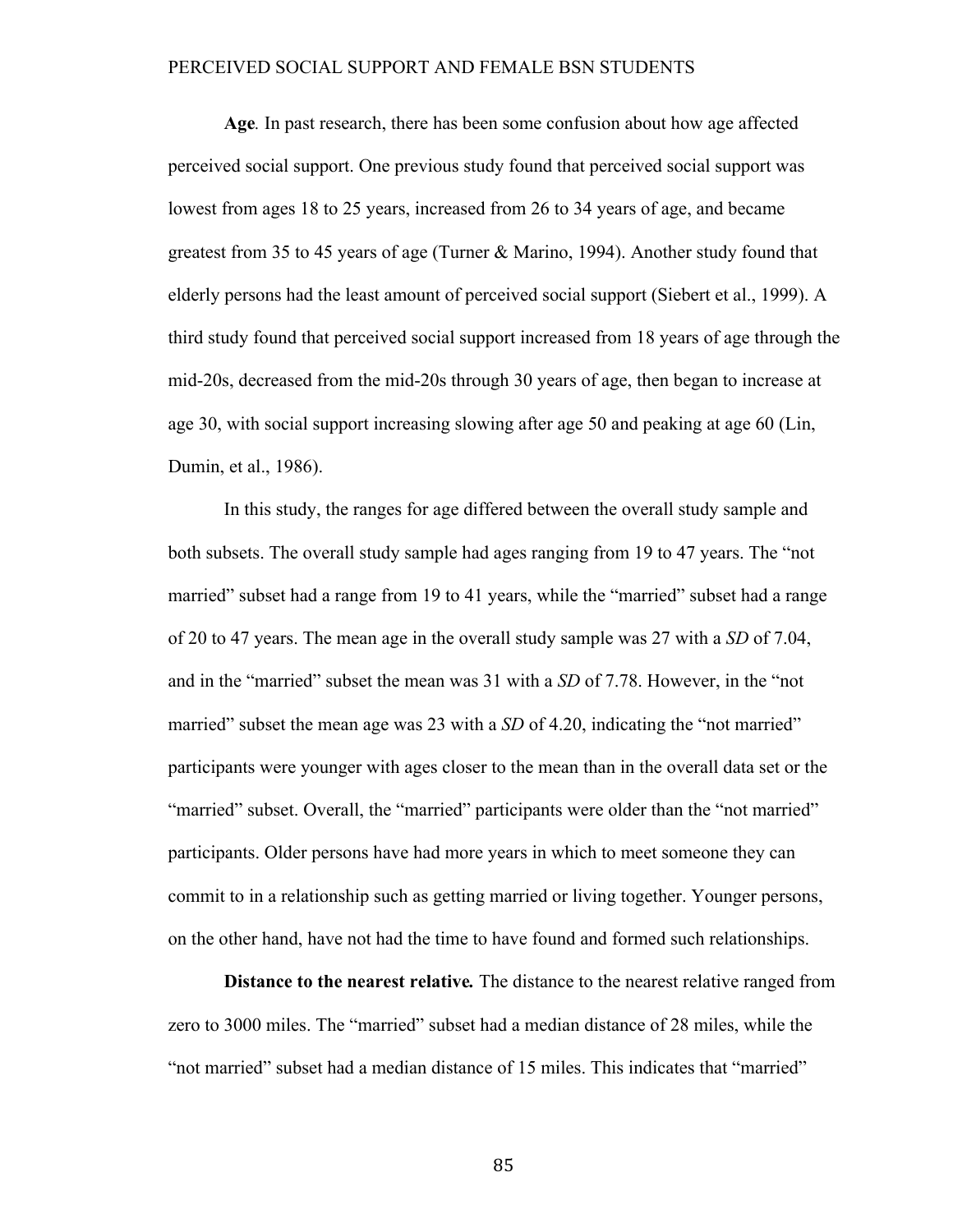participants lived farther from their nearest relative, not counting their spouse or partner, than the "not married" participants. It is possible to secure social support from persons living very far away through the use of electronic means such as email, messaging, Facebook, Twitter, Skype, and phone calls. However, these data must be used with caution since this does not indicate whether the nearest relative was a source of social support, no matter how near or far away they lived.

#### **Significant Findings**

**Relationship between perceived social support and reciprocity.** Statistical analysis of the overall sample indicates perceived social support and reciprocity had a large positive relationship with each other. In other words, they both increased together. This relationship was probably because reciprocity is considered to be a part of social support (Cobb, 1976; Heany & Israel, 2002; Jacobson, 1986; Jung, 1984; Sarason & Sarason, 2009; Shumaker & Brownell, 1984; Tilden, 1986). The strength of this relationship was carried throughout the overall sample and within both of the subsets "married" and "not married."

**Economic adequacy.** The research in the literature stated that socioeconomic status has a positive relationship with social support (Hirsch et al., 1990; Sherbourne et al., 1990; Turner & Marino 1994; Wilcox, 1981). However, one study did not indicate socioeconomic status as affecting social support (Lin, Dumin, et al., 1986). In the regression model, this study found economic adequacy and perceived social support had a medium and significant relationship with each other. The regression was only calculated in the overall data set. It was a positive relationship, meaning they both increased together. Additionally, the relationship between economic adequacy and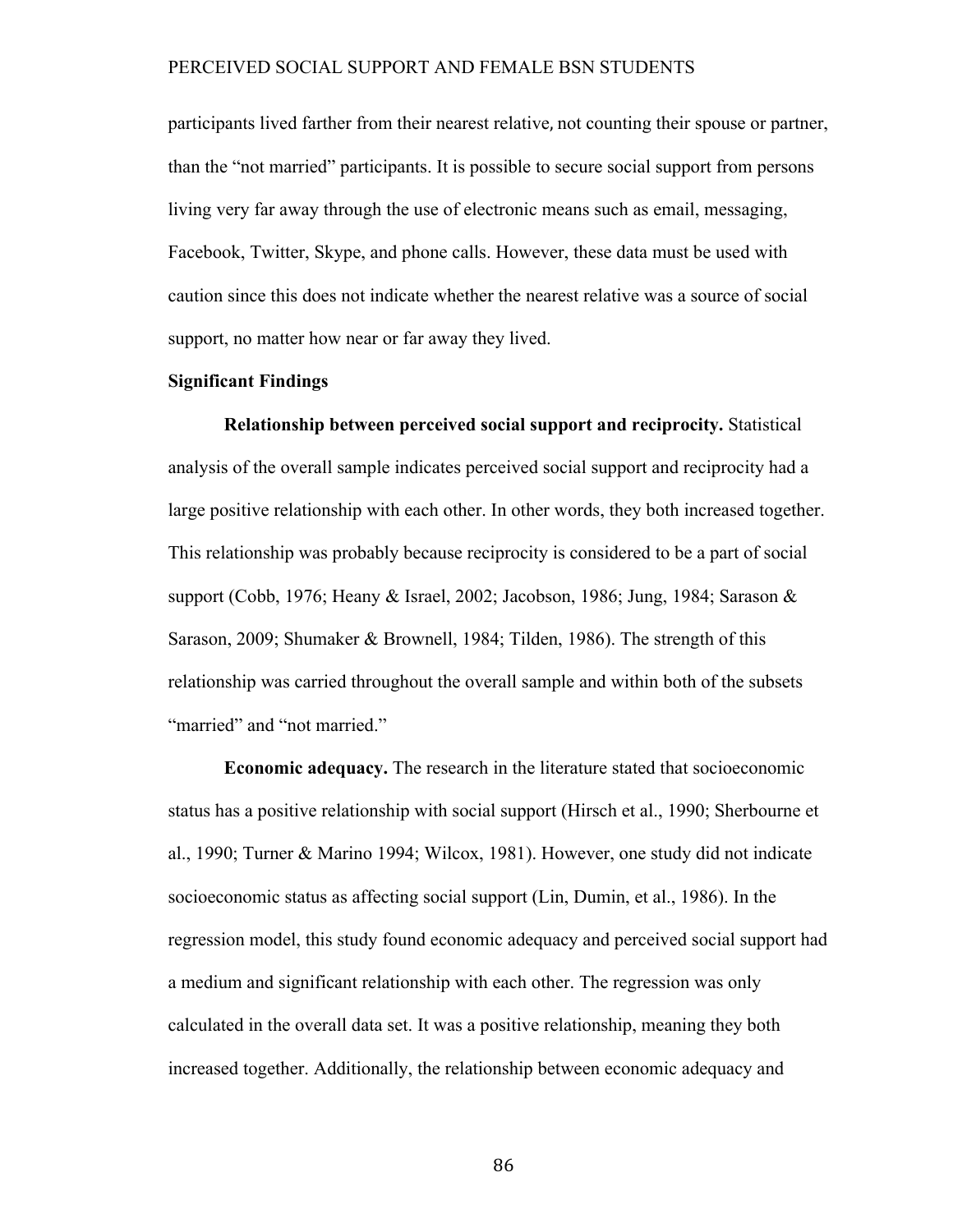reciprocity was small in the overall sample and medium in the "married" subset. As economic adequacy increased so did reciprocity, and vice versa. On the other hand, economic adequacy and reciprocity had no statistically significant relationship in the "not married" subset.

**Age.** Conversely, age had no statistically significant relationship with perceived social support, reciprocity, or economic adequacy in the overall study sample and both subsets. Also, age and marital satisfaction were not significantly correlated in the "married" group. However, age and marital status were related. "Married" participants tended to be older than "not married" participants. These findings were contrary to some studies in the literature review, which found that age influenced levels of social support (Antonucci & Jackson, 1990; Lin, Dumin, et al., 1986; Siebert et al., 1999; Turner & Marino, 1994; Vaux, 1988).

**Marital satisfaction.** Hypothesis 3 stated: There is a positive association between social support, as measured by the PRQ2000, and marital satisfaction, as measured by the EMS, in married female baccalaureate nursing students. Hypothesis 3 was supported by the data. Perceived social support and marital satisfaction exhibited a large, positive relationship with each other for participants who were married or living with another person in a relationship. In other words, perceived social support and marital satisfaction increased together in "married" participants. This agreed with the literature that stated the quality of the marriage was more important in relation to perceived social support than a married status (Ensel, 1986; Lin, Dean, et al., 1981 Sarason, Pierce, et al., 1990). Marital status, on the other hand, had no significant relationship with perceived social support in the overall group or in both of the subsets "married" and "not married," further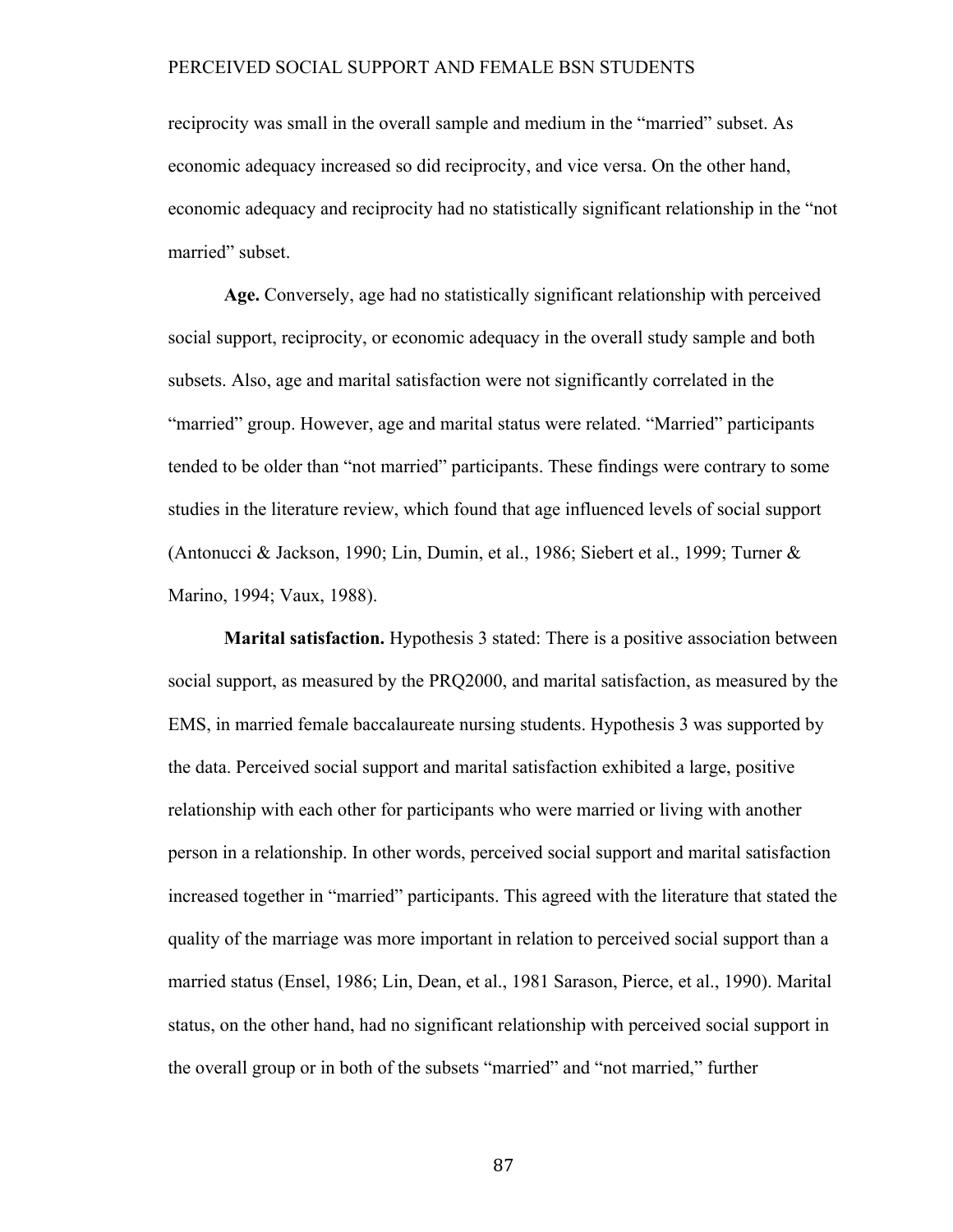strengthening the concept that marital satisfaction was a better measurement when assessing perceived social support in married female baccalaureate nursing students. It was not possible to explore marital satisfaction in the overall sample or the "not married" subset since only "married" participants were asked to complete this portion of the survey.

**Relationships of perceived social support with economic adequacy, marital status, and age.** Hypothesis 1 stated: Perceived social support will be predicted by the independent variables marital status ("married" or "not married"), economic adequacy, and age in female baccalaureate nursing students. Hypothesis 1 was supported by the data. Economic adequacy, marital status, and age accounted for 12% of the variance in perceived social support. In the regression model, both marital status and age did not exhibit a significant relationship with perceived social support, either in the overall sample or in both of the subsets "married" and "not married." Acetelli (1996) found that marital status was only one small piece of social support, and, in this study, it was apparent that it was not a large enough piece to be significant in female baccalaureate nursing students. In addition, the literature was conflicting about the relationship between age and social support, and this study did not help to clarify this relationship. Nevertheless, economic adequacy was found to have a statistically significant relationship with perceived social support in the regression model.

It was also clear in the research that the income levels for the majority of the participants were very low. Most had incomes below \$15,000 per year. This helped validate the finding that economic adequacy was very important to levels of perceived social support in female baccalaureate nursing students. Finding methods to assist nursing students to increase economic adequacy may help to increase their perceived social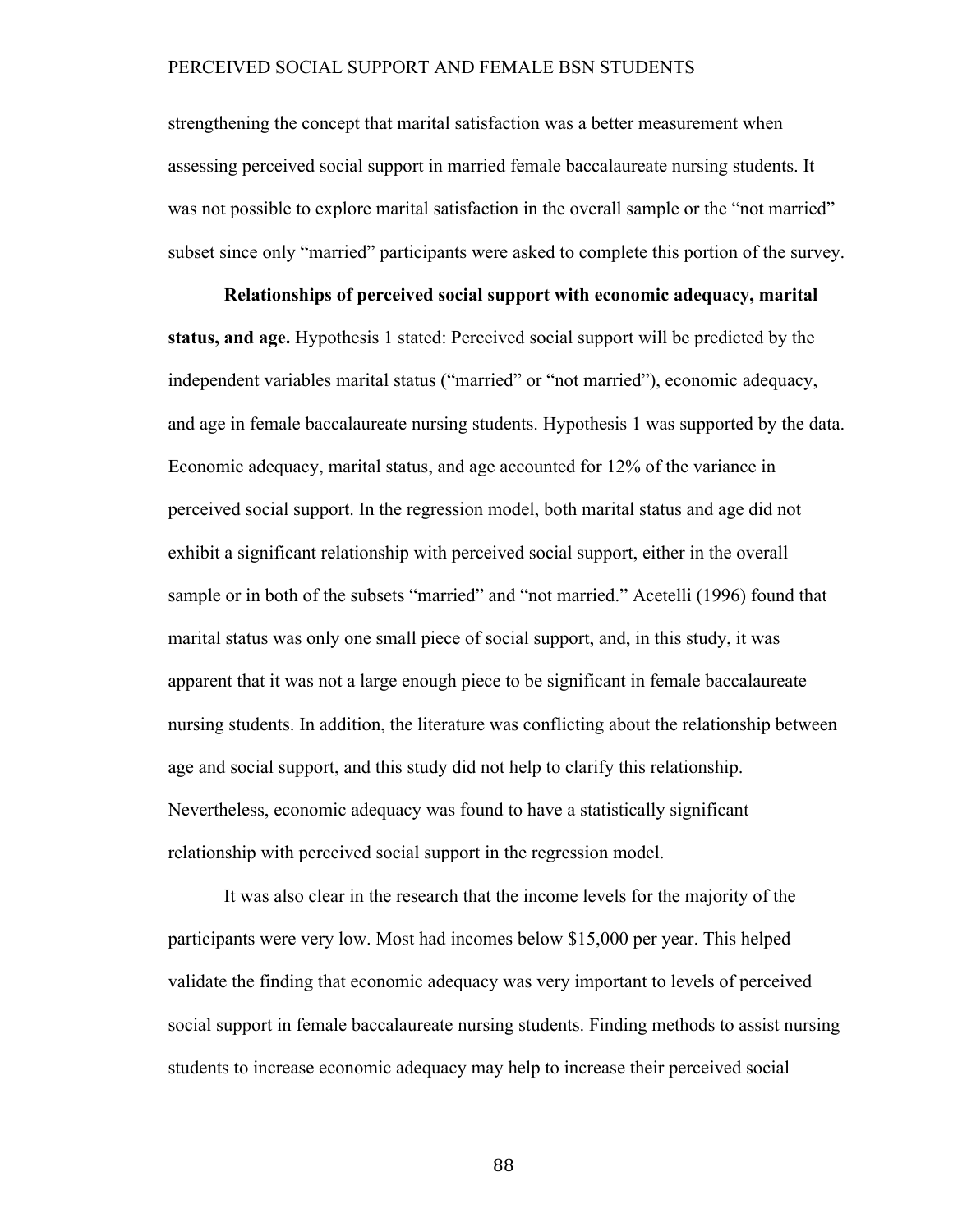support levels. Anything that can be done to increase social support may also improve mental health, increase persistence, reduce attrition, and assist with coping during times of stress in female baccalaureate nursing students.

This study also supported the research that found that marital satisfaction was more important to social support than just the state of being married (Ensel, 1986; Lin, Dean, et al., 198; Sarason, Pierce, et al., 1990). On the other hand, this study contradicted research by Lin, Dumin, et al. (1986) that found married women reported higher levels of social support than unmarried women.

#### **Non-Significant Findings**

Hypothesis 2 stated: Reciprocity will be predicted by the independent variables marital status ("married" or "not married"), age, and economic adequacy in female baccalaureate nursing students. Conversely, Hypothesis 2 was not supported by the data. In the regression model marital status, economic adequacy, and age were not found to have a significant relationship to reciprocity in female baccalaureate nursing students. After finding a significant relationship between economic adequacy and perceived social support as well as the large relationship between perceived social support and reciprocity, this finding was unexpected. Additionally, the literature review did identify numerous studies in which reciprocity was related to social support (Cobb, 1976; Heany & Israel, 2002; Jacobson, 1986; Jung, 1984; Sarason & Sarason, 2009; Shumaker & Brownell, 1984; Tilden, 1986). This finding was most likely related to the lack of a significant relationship between reciprocity and economic adequacy in the "not married" group and only a small relationship in the overall sample.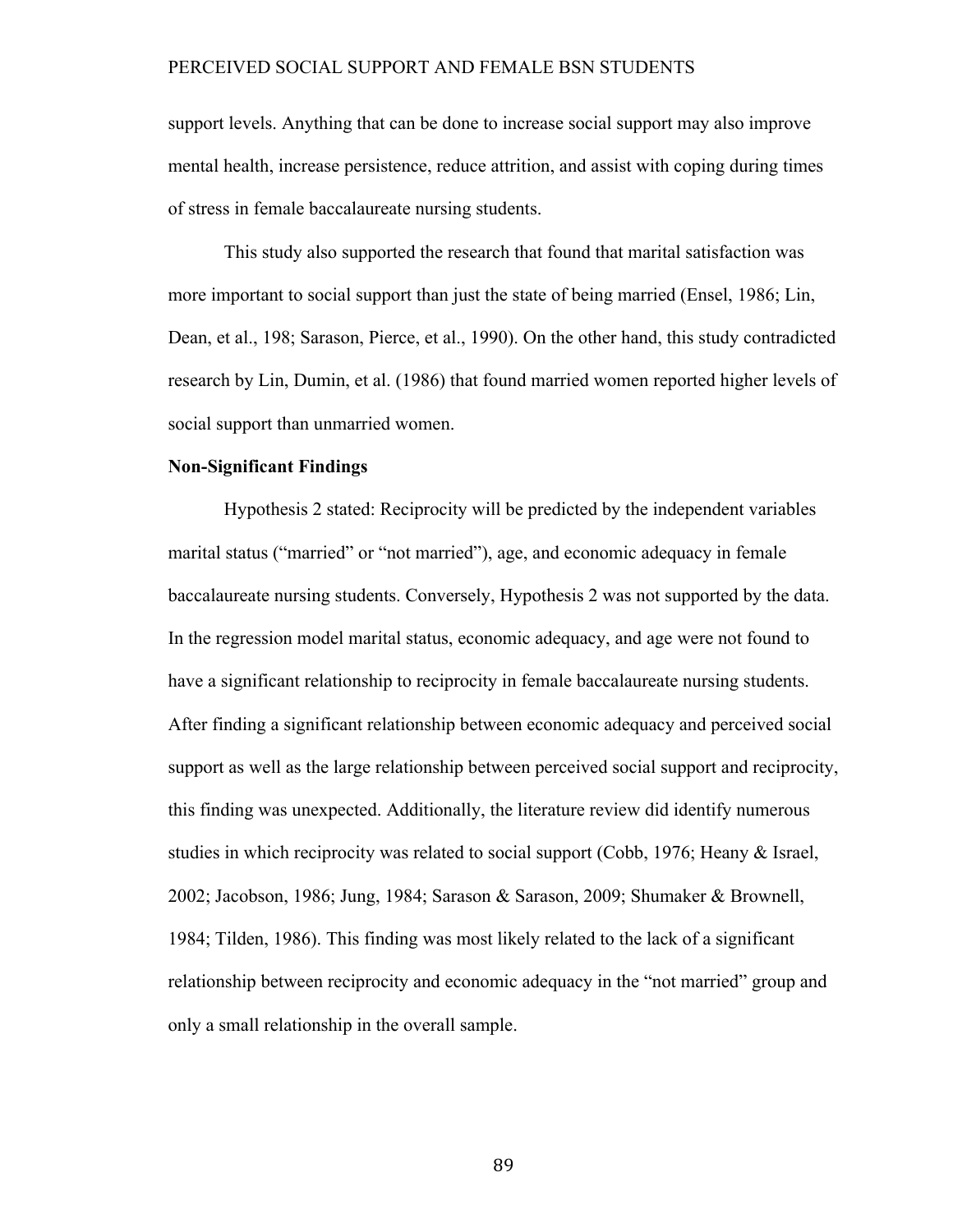#### **Implications of Key Findings**

A key finding was that economic adequacy accounted for a portion of perceived social support in the regression model. Furthermore, economic adequacy had a moderate relationship with perceived social support in the overall sample and a large relationship in the "married" subset. In addition, marital satisfaction and perceived social support had a large and positive relationship in the "married" subset. These have implications, which are discussed in the following paragraphs.

In this study, economic adequacy was a principal factor in perceived social support in female baccalaureate nursing students. The implication is that finding strategies to help increase economic adequacy in female baccalaureate nursing students may also increase their perceived social support. Additionally, there was an unexplained difference between economic adequacy and reciprocity involving the "married" and "not married" groups that contributed to the lack of a relationship between economic adequacy and reciprocity in the overall regression model.

Moreover, marital status was not related to perceived social support in the overall study sample, the "married" subset, or the "not married" subset. However, marital satisfaction was largely related to perceived social support in "married" participants. The implication is that marital satisfaction may be a better measure to use than marital status when exploring perceived social support in a "married" population.

**Theoretical implications.** The theoretical underpinnings for this study were social support theory (SST) (Schaffer, 2004) and equity theory (Stewart, 1989). Social support theory suggests that social support is needed and present in all human relationships, and this need alters over time according to the changes that occur in a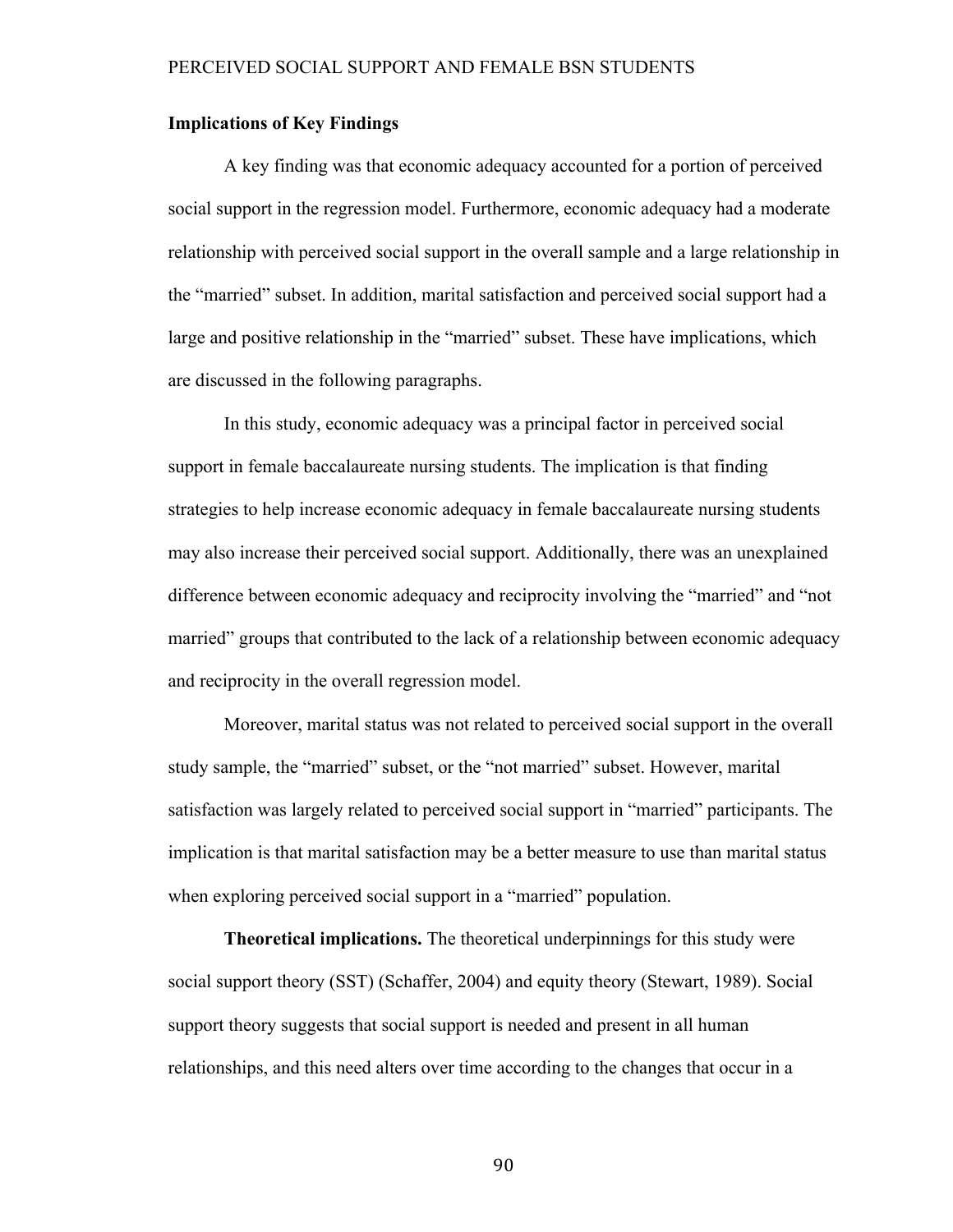person's life (Bordes et al., 2006; Janevic et al., 2004; Rapp et al., 1998, Tilden & Weinert, 1987; Weiss, 1969). The results of this study supported the premise that perceived social support is present and needed in the relationships of female baccalaureate nursing students as evidenced by the medium to large relationship between perceived social support and the variables reciprocity and economic adequacy. In addition, this study illustrated the differences in perceived social support between "married" and "not married" female baccalaureate nursing students. Marital satisfaction became a large and significant factor in perceived social support levels in " married" participants. However, marital status was not statistically significant in relation to perceived social support or reciprocity levels in the overall sample and in both of the subsets "married" and "not married."

Equity theory proposes that people endeavor to return inequitable levels of social support to equitable levels (Stewart, 1989). People attempt to give as much support as they receive in a relationship. In the overall study sample and both subsets, reciprocity or the give and take of social support in a relationship was supported by the large relationship between reciprocity and perceived social support. The implication is that perceived social support and reciprocity are intertwined and affected by many of the same factors.

#### **Limitations**

There were several limitations in this study that must be considered. First, the overall sample was non-representative of the two university nursing programs that were used to recruit participants. This study also did not have any African American participants and a lower than expected number of Native American participants. This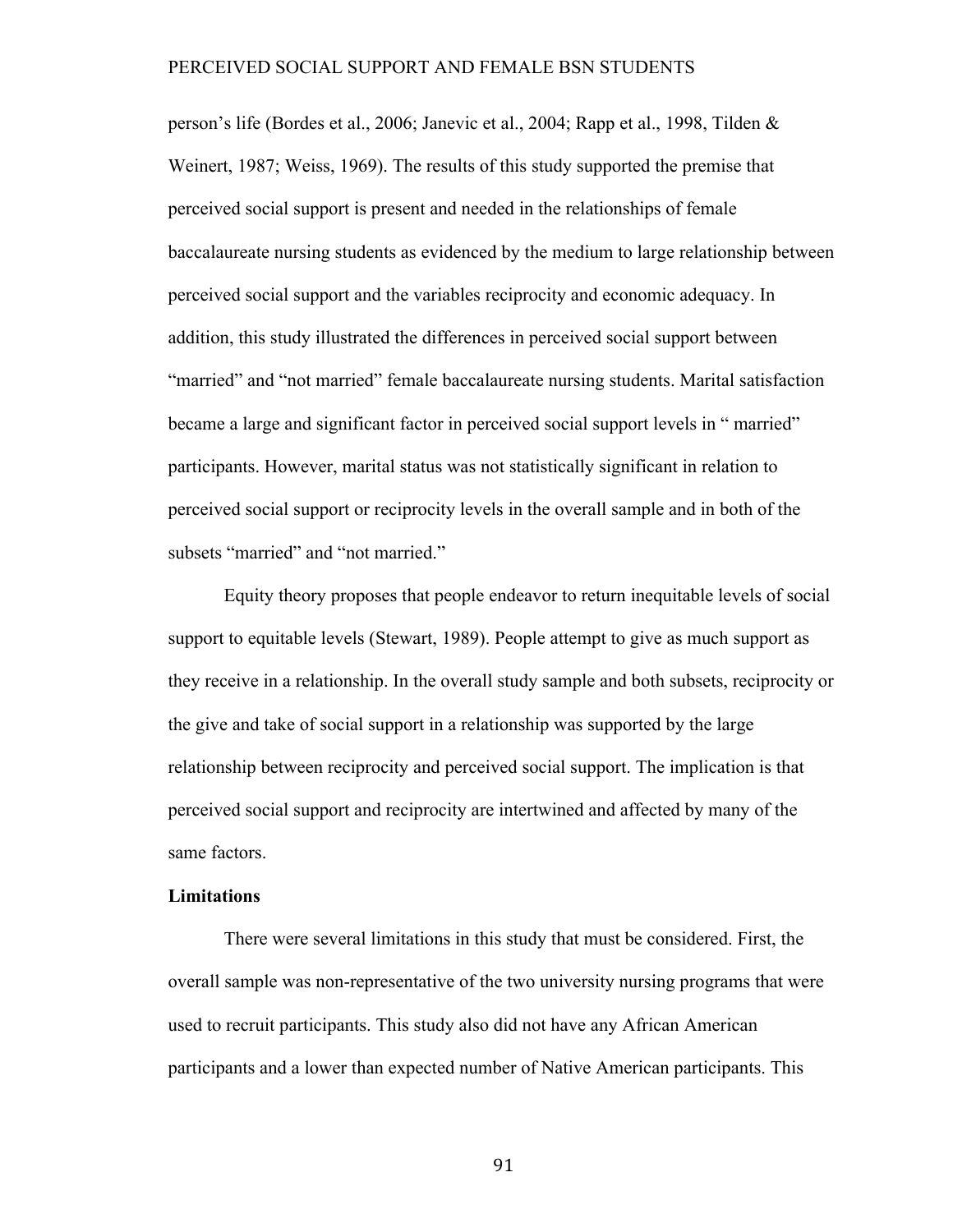non-representative group makes generalizing the results problematic. Second, the sample size was small for the subsets "married" and "not married," even though an adequate sample was obtained for the overall group. This precluded the use of parametric data analysis for the two subsets. A larger sample would be needed in future studies to correct this issue.

Third, it was apparent from the findings that the three independent variables (marital status, economic adequacy, and age) were only the "tip of the iceberg." The majority of the variance in perceived social support was left untouched. More effort should be made to identify other factors influencing perceived social support before future research is attempted. Fourth, the lack of a significant relationship between economic adequacy and reciprocity in the "not married" subset was different than expected. This requires further research so that it may be verified or disproven.

Fifth, the PRQ2000 and the IPRI reciprocity subscale may have measured many of the same factors, as evidenced by the high correlation between them. This may have caused unintended bias in the participants' answers. Last, it should be noted that all researchers bring some bias to studies in the selection of measurement tools, data analysis techniques, and evaluation of the results (LoBiondo-Wood & Haber, 2010). There may be unintended researcher bias in this study, in spite of great efforts to remain unbiased.

### **Future Directions**

Previous research has found that increased levels of perceived social support led to better mental health (Montes-Berges & Augusto, 2007)), increased persistence in nursing school (Hegge et al., 1999; Welhan, 2000), remaining in school longer (Marshall, 1989), decreased stress levels in nursing school (Jensen, 2007), decreased stress in the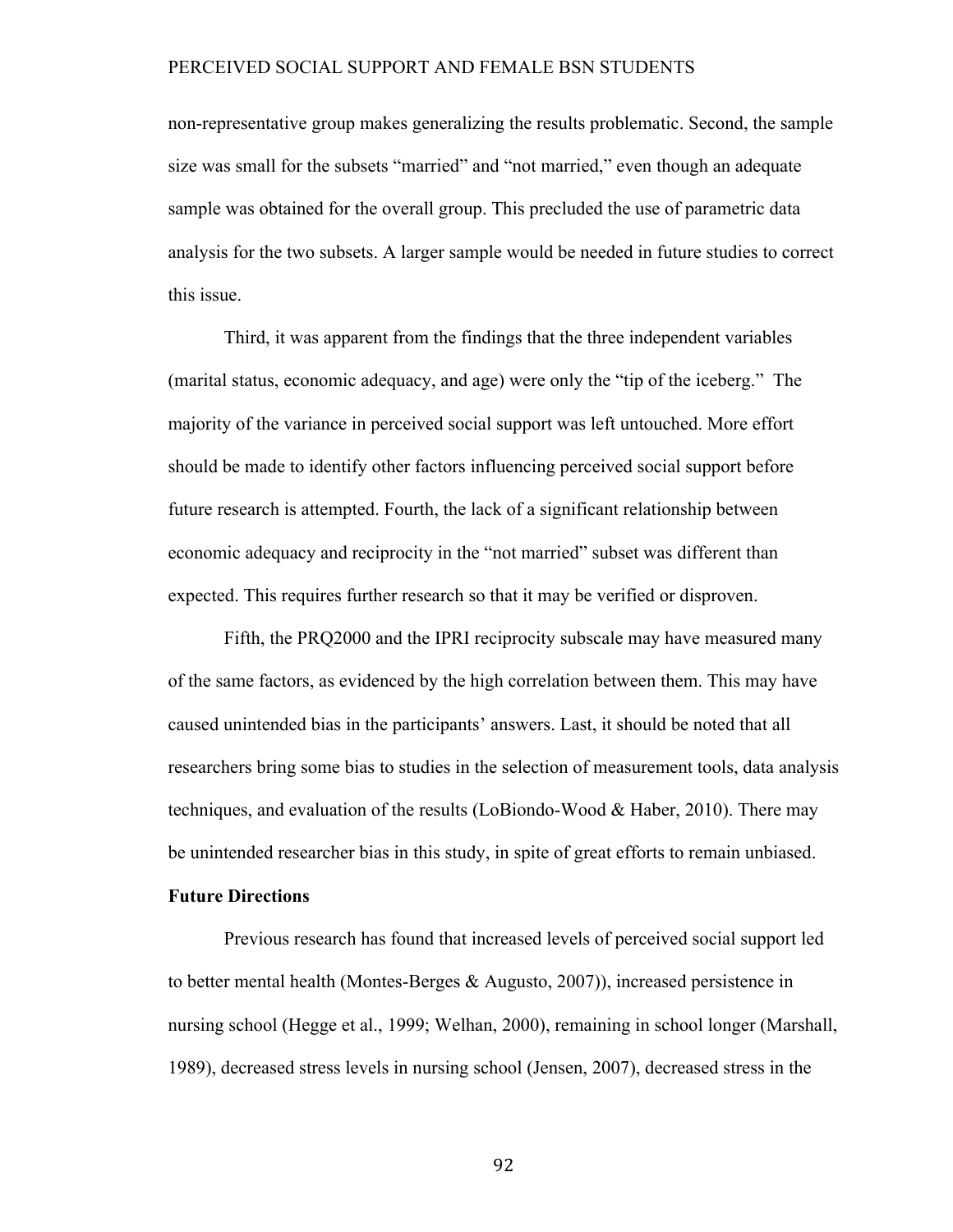clinical setting (Mahat, 1998), and decreased attrition rates (Burris, 1990). A lack of social support was found to increase depression in nursing students (Haack, 1988). In fact, a lack of social support was linked to increased dropout rates in nursing school (Glogowska et al., 2007). Furthermore, Native American nursing students associated higher levels of social support with success (Metz et al., 2011). They did so through identifying with nurses and nursing. Increased levels of social support also led to reduced attrition in nursing school for African American nursing students (Gloria, Kurpius, et al., 1999), and increased levels of social support from family and friends strongly predicted persistence. Some African American nursing students have used social support as a major coping strategy (Kirkland, 1998). Luo and Wang (2009) also found that social support helped baccalaureate nursing students cope.

Increased social support has so many positive outcomes for nursing students, as discussed above, that finding ways to increase social support in baccalaureate nursing students is vital for their future success in baccalaureat nursing programs. This research identified increased economic adequacy as an important factor in increasing perceived social support. Future research must be conducted on how to increase economic adequacy in nursing students so that students may take advantage of the benefits of social support. University systems that assist students with additional sources of income need to be assessed and bolstered. Some potential areas for assistance include: identifying appropriate scholarships and financial aid, applying for scholarship moneys, identifying appropriate student loans, and finding subsidized housing. Furthermore, assistance finding work-study programs on campus and locating part time jobs in the healthcare industry may help relieve financial distress. Jobs in the healthcare field will not only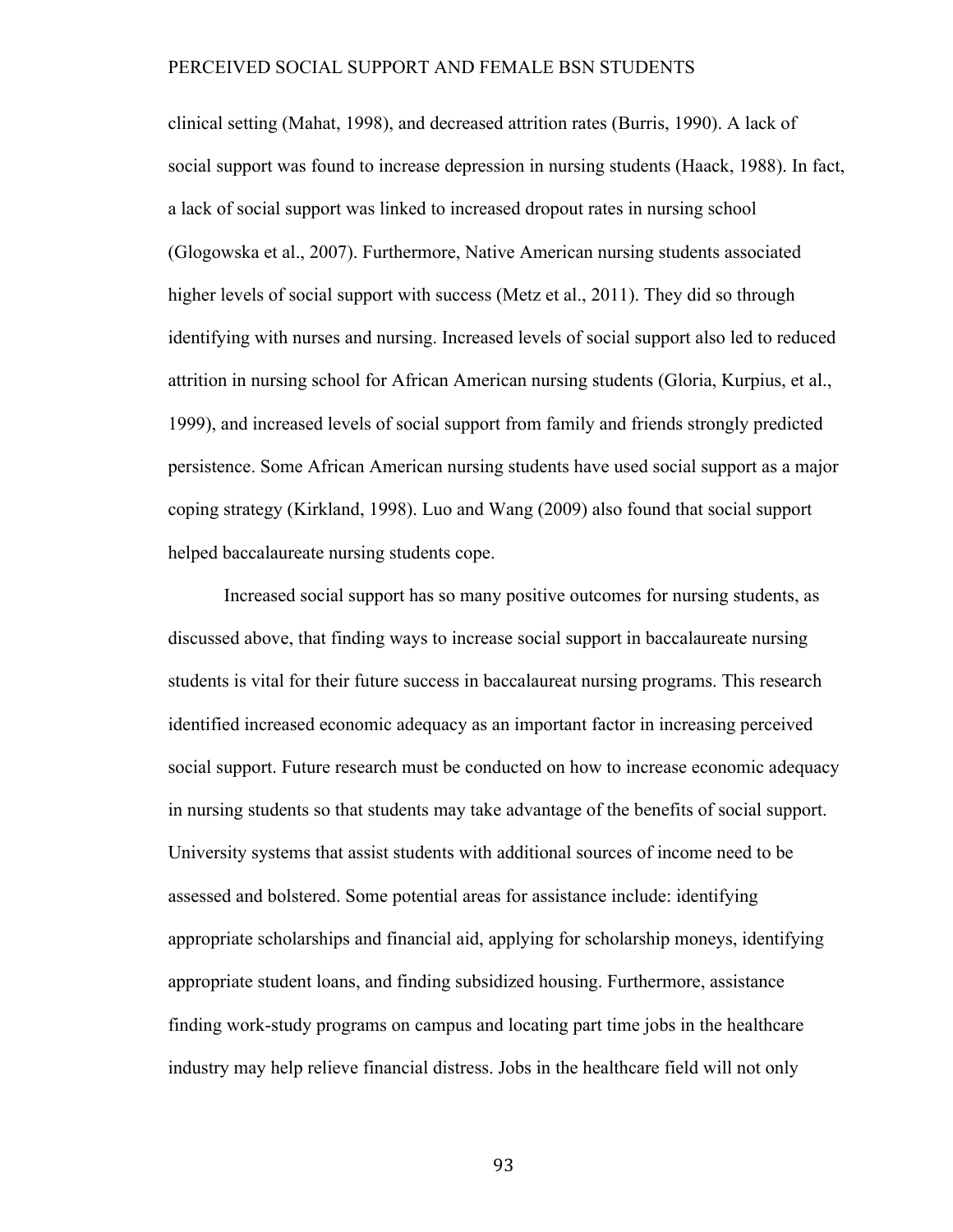provide higher income but also provide exposure to concepts being taught in the nursing program. Also, students could benefit from help in approaching family members that may be able to assist them financially. These and other sources of economic assistance for baccalaureate nursing students need to be sought out and expanded so that more nursing students have higher levels of economic adequacy. It is crucial we learn how to aid baccalaureate nursing students increase their economic adequacy levels so they may increase their perceived social support levels and benefit from both.

Sources for social support in baccalaureate nursing students include their mothers (Ohrt, 2002), their peers (Aston & Molassiotis, 2003), and their nursing faculty (Shelton, 2003; Wells, 2007). Also, parents (mothers and fathers), friends, and other family members are sources of emotional support for nursing students (Brown & Edelmann, 2000). Moreover, support from husbands and children, is important for reducing maternal role stress in nursing students (Gigliotti, 2004). Considering these options for attaining social support, it is imperative that ways to increase support from these sources be researched and identified. What are participants with increased social support doing or what do they have that participants with decreased perceived social support don't do or don't have? These are crucial questions for future research.

Improving faculty support is one area that nursing educators can address if we find out what kinds of support nursing students want and need from them. To identify the kinds of assistance that baccalaureate nursing students' desire, more research is needed. Also, we must find ways to include spouses, parents (particularly mothers), children, other family members, friends, and fellow nursing students in providing increased levels of social support. Further research is needed to identify how this could be accomplished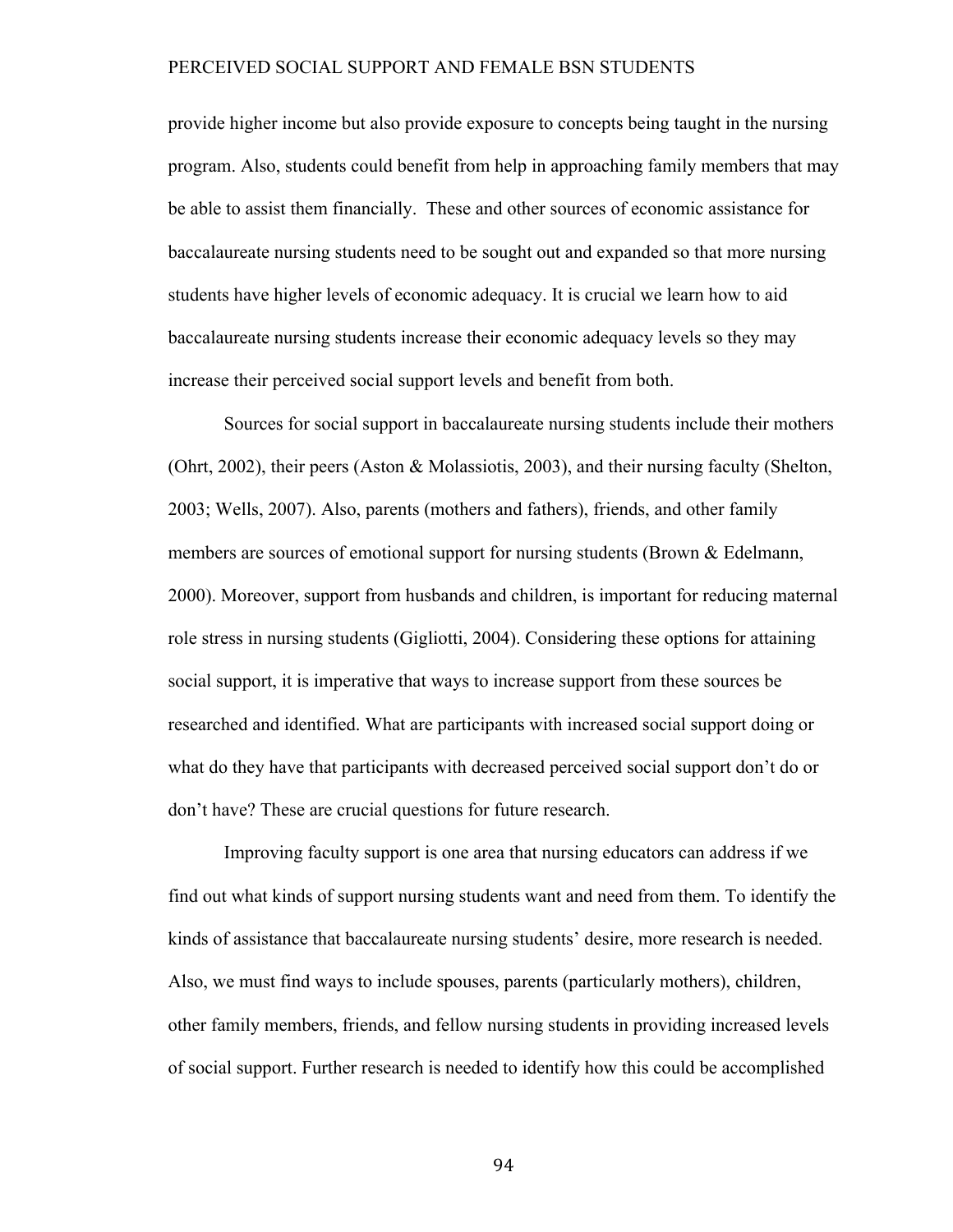and the methods these family members and friends could use. Researching the use of electronic communication methods such as Facebook, Twitter, phone calls, emails, messaging, and Skype may help find ways for baccalaureate nursing students to obtain increased levels of social support from their support network. In addition, teaching family, friends, and peers how to better utilize these methods may help increase available sources of social support.

In addition, it is important to broaden the participant pool to include other university nursing schools that have larger percentages of African American students. Also, new methods are needed to increase Native American participation in future studies. Additional research with a more diverse participant sample would strengthen our understanding of perceived social support in female baccalaureate nursing students. This could help us find additional methods to increase social support. Future research should also look at the differences between people who are married and those in relationships who are living together.

An important question to ask at this point is, "What would nursing educators do with this information? What future questions should they ask? How can nursing educators think outside of the box in order to help find solutions to the questions arising from this study such as: how do we help baccalaureate nursing students increase their levels of perceived social support and economic adequacy? Perhaps it is time to start allowing nursing students to attend school part-time so that they may work while attending nursing school. Additionally, work study programs between nursing schools and local healthcare facilities may be developed which would allow nursing students to work one trimester/semester then attend nursing school a trimester/semester. This has not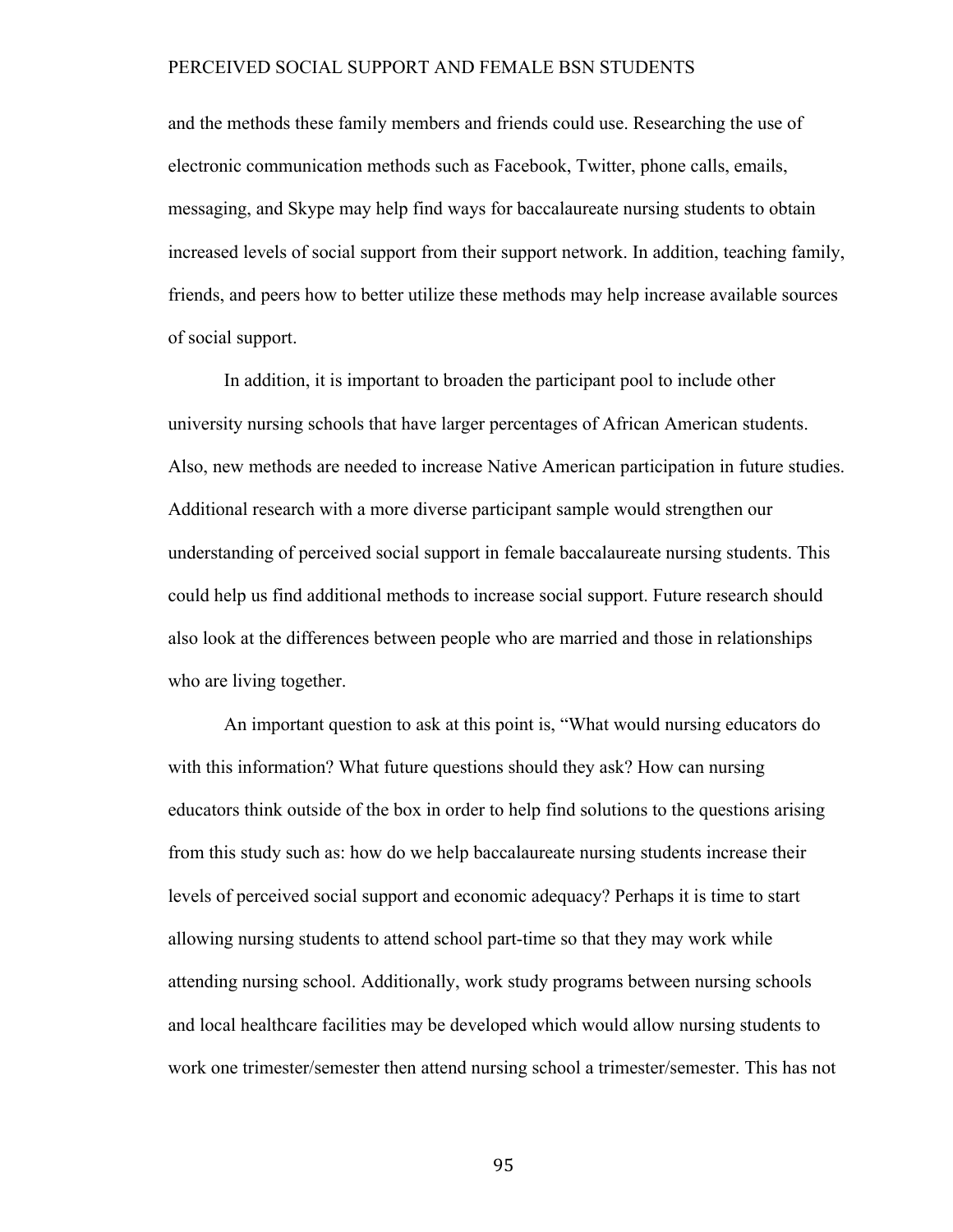been encouraged in the past because nurse educators have been concerned that students might forget important nursing knowledge if they took a semester off. More research is needed to determine whether or not this would negatively affect nursing students. Additionally, nursing schools could allow the military nurse programs to speak with students early each semester to raise awareness of the potential sources for financial assistance should they choose to become part of the "Army," "Navy," or "Air Force" nurse corps. The ROTC units on campus should also be asked to speak with students each semester to increase awareness about financial assistance that may be available through these programs. It is time for nurse educators to seek new and perhaps nontraditional sources of financial assistance for the nursing students in their programs.

### **Summary**

This research examined the relationship between perceived social support, reciprocity, marital status, economic adequacy, age, and marital satisfaction in female baccalaureate nursing students. The findings indicate that economic adequacy plays an important role in perceived social support in both "married" and "not married" female baccalaureate nursing students. Additionally, there was a large and positive relationship between marital satisfaction and perceived social support in "married" female baccalaureate nursing students. Conversely, marital status and age did not play a role in predicting perceived social support as was expected from the literature. The literature, however, did not contain research on female baccalaureate nursing students, and these findings may, indeed, be representative. Since these findings were inconsistent with the literature, and this area had no studies published on perceived social support, it is evident that more research is needed in baccalaureate nursing students.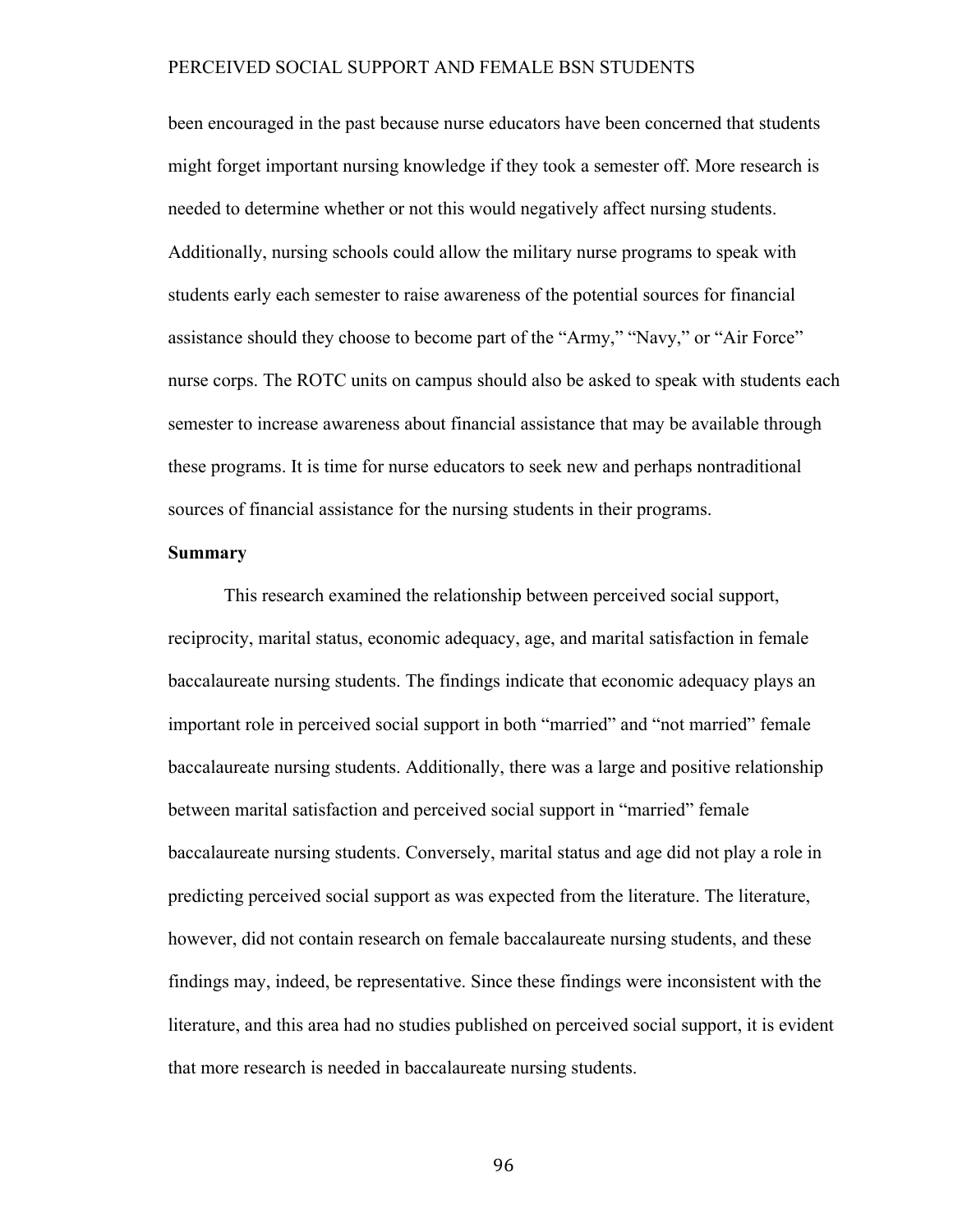On the other hand, it should be noted that the PRQ2000 and the IPRI reciprocity subscale asked very similar questions. This similarity caused some concern about the construct validity of the IPRI reciprocity subscale. Was the IPRI reciprocity subscale measuring reciprocity, and was it measuring reciprocity with enough precision? These issues may have contributed to the lack of significant findings in the regression of reciprocity with marital status, economic adequacy, and age.

Overall, it was economic adequacy that had an impact on perceived social support in female baccalaureate nursing students, not age or marital status. Additionally, marital satisfaction and perceived social support had a large relationship with each other in the "married" subset, indicating it is a better measurement than marital status when examining perceived social support in "married" female baccalaureate nursing students. These are the two areas that were the most striking and merit future research.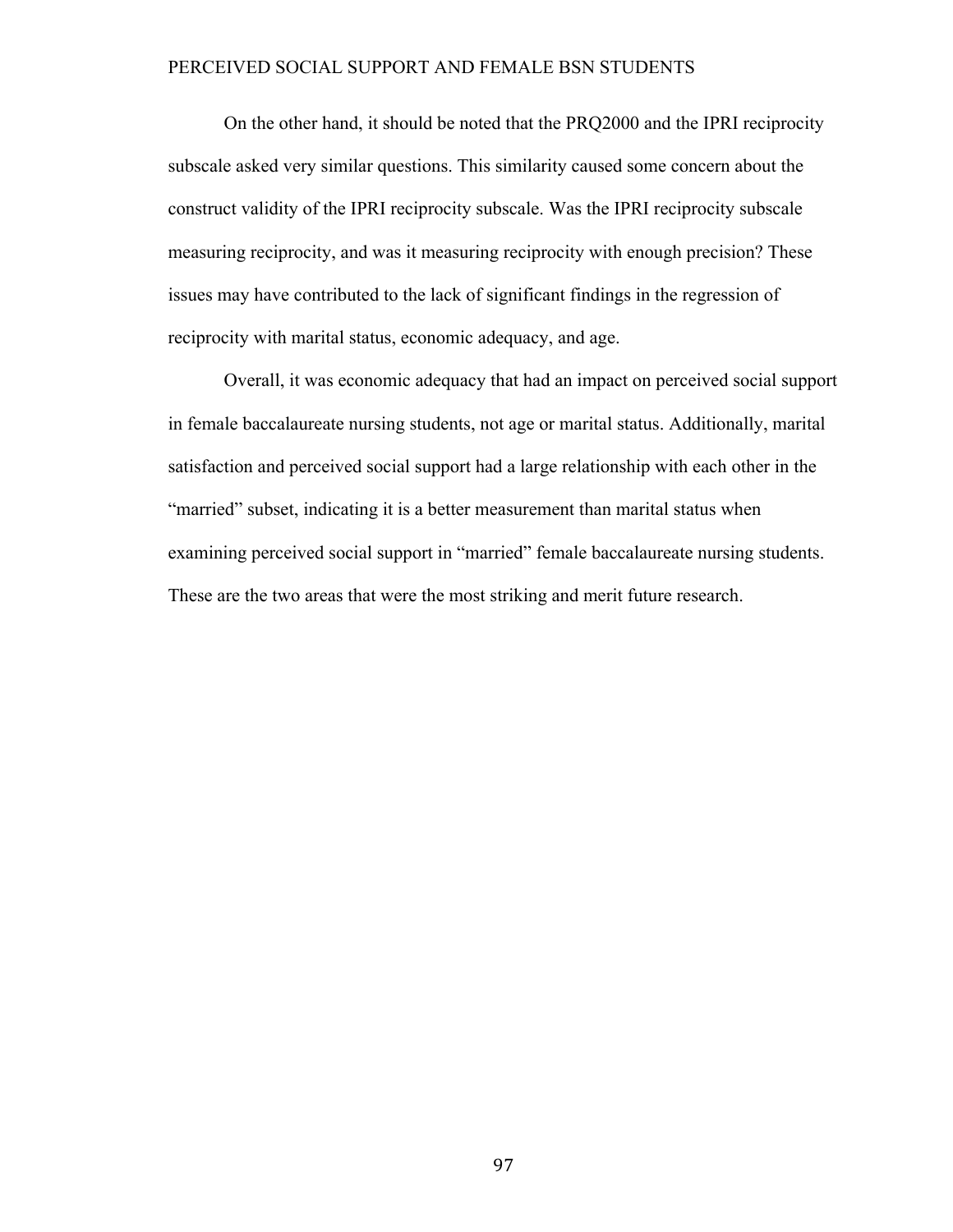#### **References**

- AbuAlRub, R. F. (2004). Job stress, job performance, and social support among hospital nurses. *Journal of Nursing Scholarship, 36*(1), 73-78.
- Acitelli, L. K. (1996). The neglected links between marital support and marital satisfaction. In G. R. Pierce, B. R. Sarason, & I. G. Sarason (Eds.), *Handbook of social support and the family* (pp. 83-103). New York, NY: Plenum Press*.*
- Ahern, N. R. (2005). Using the internet to conduct research. *Nurse Researcher, 13*(2), 55- 70.
- Antonucci, T. C. (1985). Personal characteristics, social support, and social behavior. In R. H. Binstock & E. Shanas (Eds.), *Handbook of aging and the social sciences*   $(2<sup>nd</sup>$  ed., (pp. 94-128). New York, NY: Van Nostrand Reinhold Company.
- Antonucci, T. C., & Akiyama, H. (1987). An examination of sex differences in social support among older men and women. *Sex Roles, 17*(11-12), 737-749. doi:10.1007/BF00287685
- Antonucci, T. C., & Jackson, J. S. (1990). The role of reciprocity in social support. In B. R. Sarason, I. G. Sarason, & G. R. Pierce (Eds.), *Social support: An interactional view* (pp. 173-198). New York, NY: John Wiley & Sons.
- Aston, L., & Molassiotis, A. (2003). Supervising and supporting student nurses in clinical placements: The peer support initiative. *Nurse Education Today, 23*(3), 202-210.
- Baccus, M. G. (1992). The impact of social support networks on the retention of registered nursing students enrolled in a baccalaureate completion program. *Dissertation Abstracts International, A 54*(08). (UMI No. 9403388) doi:9403388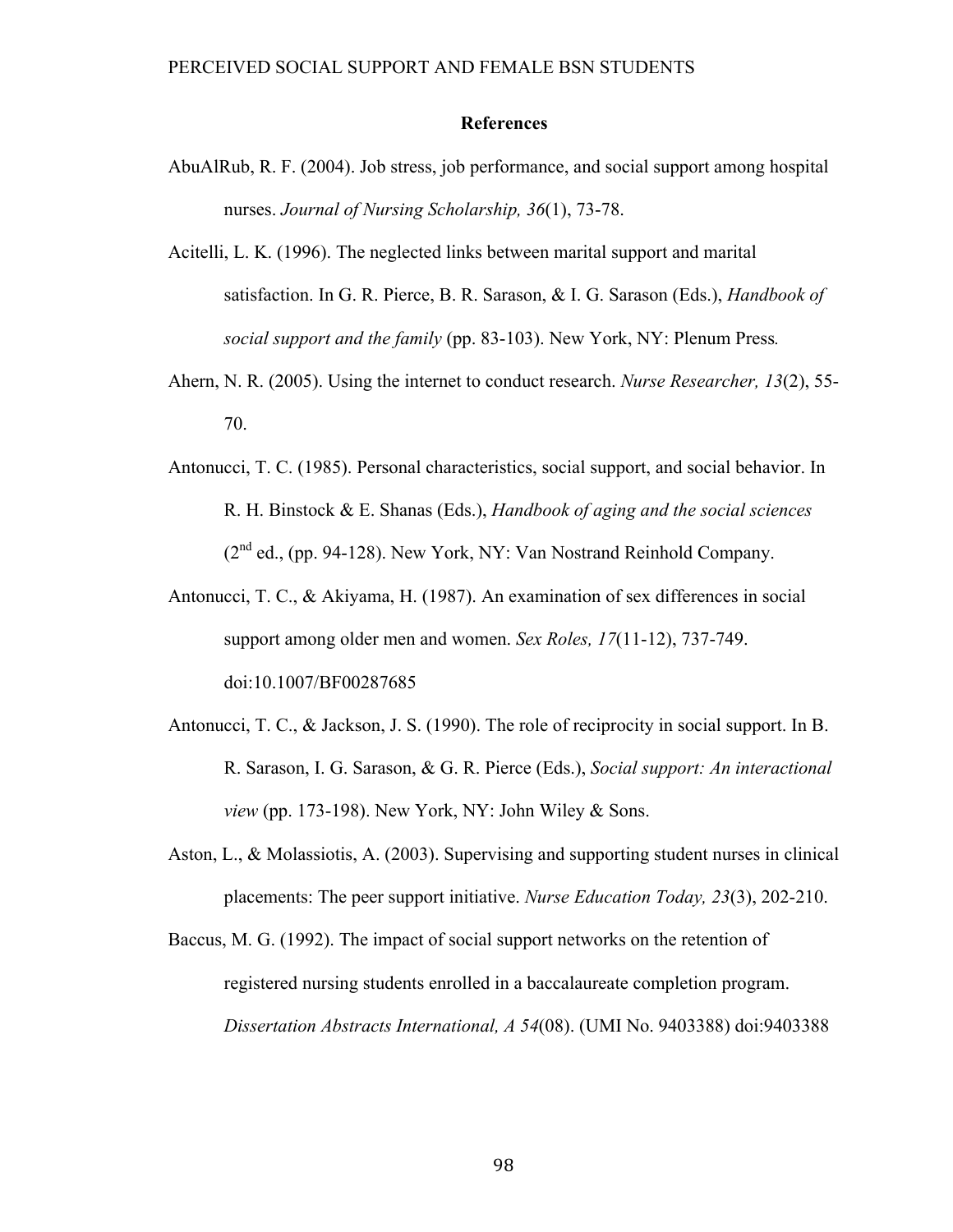- Beach, S. R., Fincham, F. D., Katz, J., & Bradbury, T. N., (1996). Social support in marriage: A cognitive approach. In G. R. Pierce, B. R. Sarason, & I. G. Sarason (Eds.), *Handbook of social support and the family* (pp. 43-65). New York, NY: Springer-Verlag.
- Bordes, V., Sand, J. K., Arredondo, P., Kurpius, S. E., & Rayle, A. D. (2006). Validation of four measures of social support with Latina/o and Non-Hispanic White undergraduates. *Hispanic Journal of Behavioral Sciences, 28*(1), 65-83.
- Bonett, D. G., & Wright, T. A. (2000). Sample size requirements for estimating Pearson, Kendal and Spearman correlations. *Psychometrika, 65*(1), 23-28.
- Bottomley, A., & Jones, L. (1997). Social support and the cancer patient a need for clarity. *European Journal of Cancer Care, 6,* 72-77.
- Bredow, T. S. (2004). Analysis, evaluation, and selection of a middle range nursing theory. In S. J. Peterson & T. S. Bredow (Eds.), *Middle range theories: Application to nursing research* (pp. 42-56). New York, NY: Lippincott, Williams, & Wilkins.
- Brown, H., & Edelmann, R. (2000). Project 2000: A study of expected and experienced stressors and support reported by students and qualified nurses. *Journal of Advanced Nursing, 31*(4), 857-864.
- Brown, S. L., Van Hook, J., & Glick, J. E. (2008). Generational differences in cohabitation and marriage. *Population Residency Policy Review, 27*, 531-550.
- Brownell, A., & Shumaker, S. A. (1984). Social support: An introduction to a complex phenomenon. *Journal of Social Issues, 40*(4), 1-9.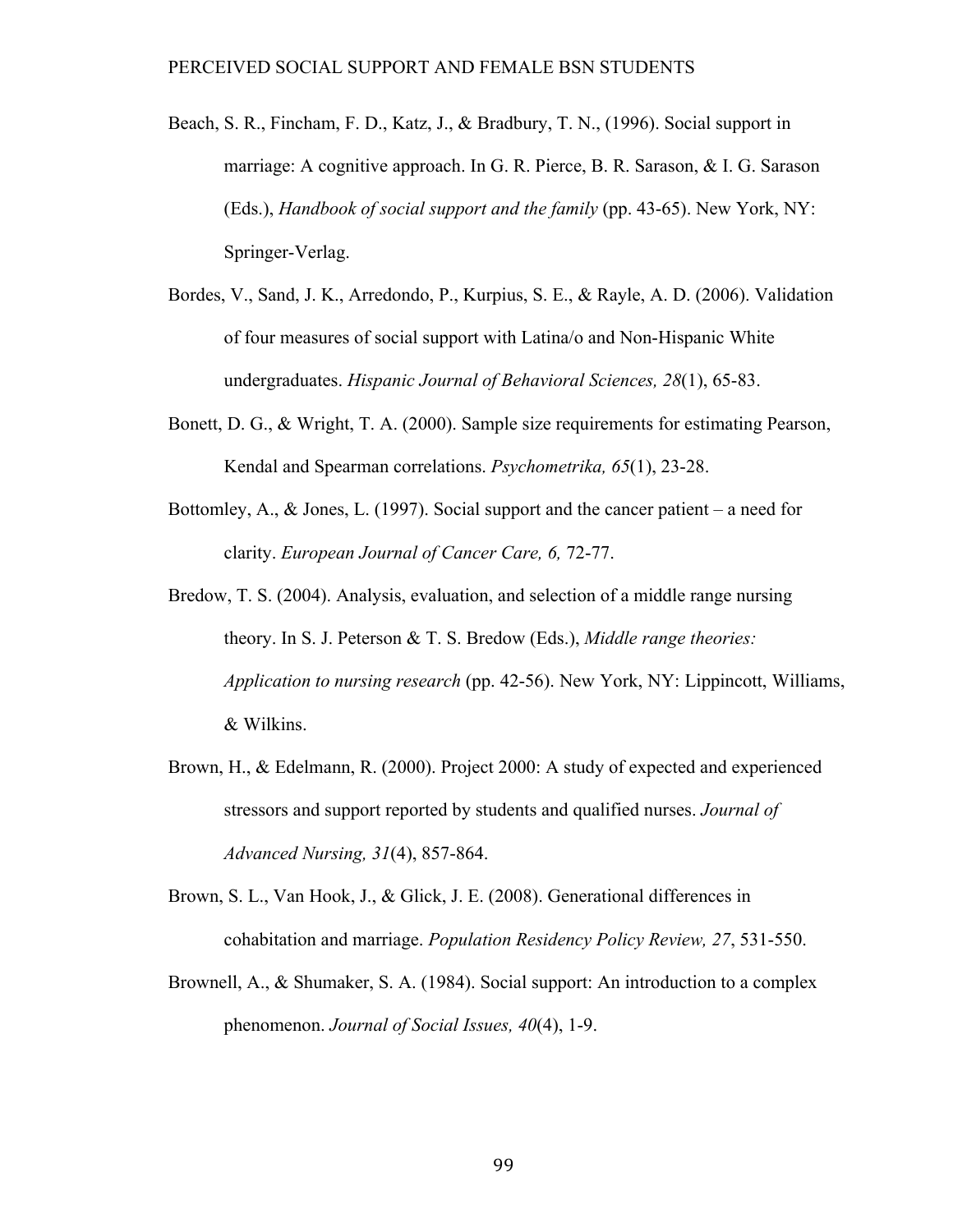- Burda, P. C., Vaux, A., & Schill, T. (1984). Social support resources: Variation across sex and sex role. *Personality and Social Psychology Bulletin, 10*(1), 119-126.
- Burke, R. J., & Greenglass, E. R. (1999). Work–family conflict, spouse support, and nursing staff well-being during organizational restructuring. *Journal of Occupational Health Psychology, 4*(4), 327-336.
- Burke, R. J., & Weir, T. (1982). Husband-wife helping relationships as moderators of experienced stress: The "mental hygiene" function in marriage. In H. I. McCubbin, A. E. Cauble, & I. M. Patterson (Eds.), *Family stress, coping, and social support* (pp. 231-238). Springfield, IL: Charles C Thomas Publisher.
- Burris, B. M. (1990). *Academic enrichment project for disadvantaged students.* (Report No. HE-023-665). East Lansing, MI: National Center on Teacher Learning. (ERIC Document Reproduction Service No. ED321647)
- Cantrell, M. A., & Lupinacci, P. (2007). Methodological issues in online data collection. *Journal of Advanced Nursing, 60*(5), 544-549.
- Caplan, G. (1974). *Support systems and community mental health: Lectures on concept development.* New York, NY: Behavioral Publications.
- Cassel, J. (1976). The contribution of the social environment to host resistance. *American Journal of Epidemiology, 104*(2), 107-123.
- Clayton, D. K., Rogers, S., & Stuifbergen, A. K. (1999). Answers to unasked questions: Writing in the margins. *Research in Nursing & Health, 22*, 512-522.
- Clingerman, E., Stuifbergen, A., & Becker, H. (2004). The influence of resources on perceived functional limitations among women with multiple sclerosis. *Journal of Neuroscience Nursing, 36*(6), 312-321.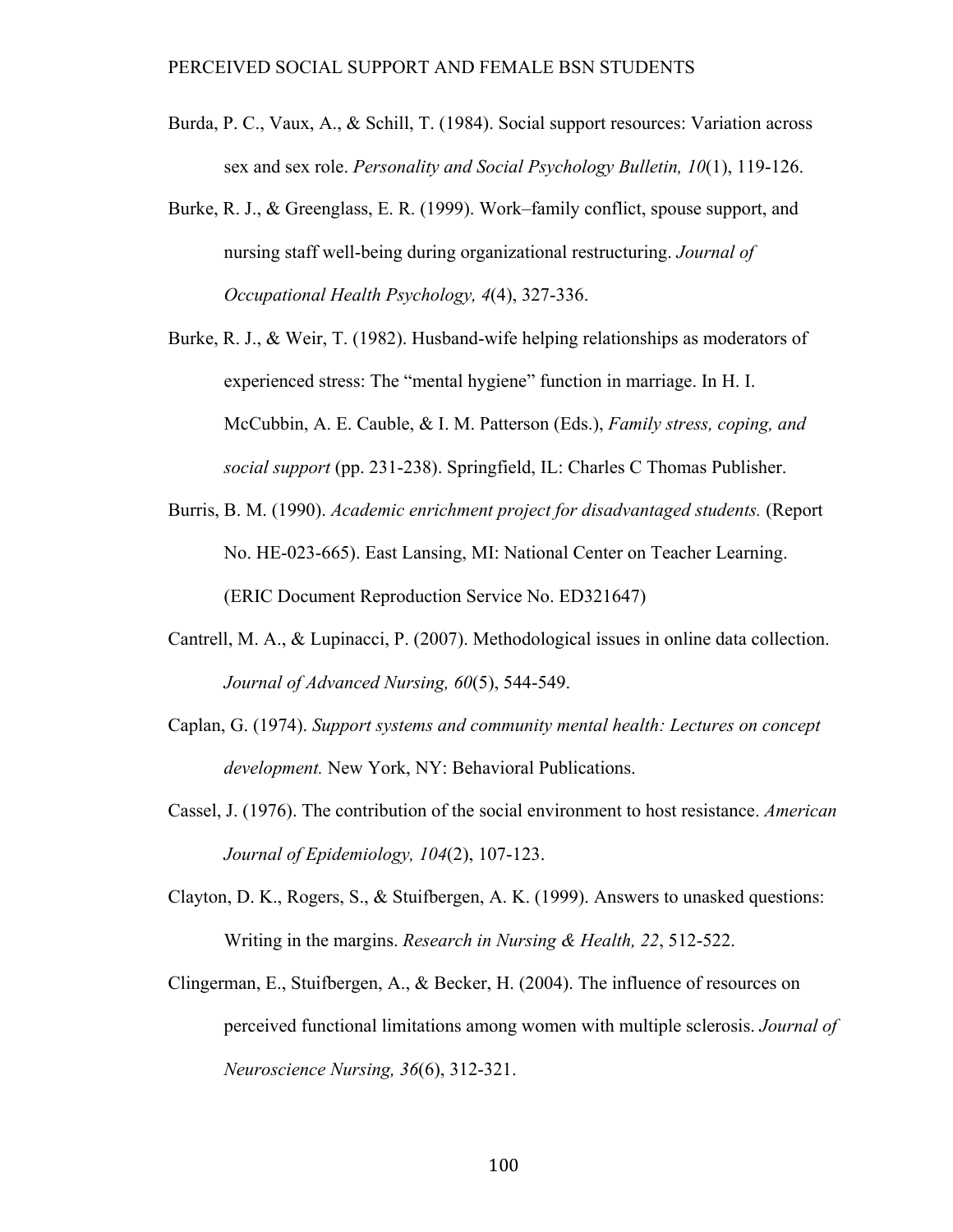- Cobb, S. (1976). Social support as moderator of life stress. *Psychosomatic Medicine, 38*(5), 300-313.
- Cobb, S. (1982). Social support and health through the life course. In H. I. McCubbin, A. E. Cauble, & I. M. Patterson (Eds.), *Family stress, coping, and social support* (pp. 189-199). Springfield, IL: Charles C Thomas Publisher.
- Cobb, S. (1995). Social support as a moderator of life stress. In H. Weiner (Ed.), *Toward an integrated medicine: Classics from 'psychosomatic medicine,' 1959–1979.* (pp. 377-397). Washington, DC: American Psychiatric Association.
- Cohen, S., Gottlieb, B. H., & Underwood, L. G. (2001). Social relationships and health: Challenges for measurement and intervention. *Advances in Mind-Body Medicine, 17,* 129-141.
- Cohen, S., Mermelstein, R., Karmak, T., & Hoberman, H. M. (1985). Measuring the functional components of social support. In I. G. Sarason  $\&$  B. R. Sarason (Eds.), *Social support: Theory, research, and applications* (pp. 73-94). Boston, MA: Martinus Nijhoff Publishers.
- Cohen, S., & Wills, T. A. (1985). Stress, social support, and the buffering hypothesis. *Psychological Bulletin, 98*(2), 310-357.
- Craig, C., Weinert, C., Walton, J., & Derwinski-Robinson, B. (2006). Spirituality, chronic illness, and rural life. *Journal of Holistic Nursing, 24*(1), 27-35.
- Cranford, J. A. (2004). Stress-buffering or stress-exacerbation? Social support and social undermining as moderators of the relationship between perceived stress and depressive symptoms among married people. *Personal Relationships, 11*(1), 23- 40. doi:10.1111/j.1475-6811.2004.00069.x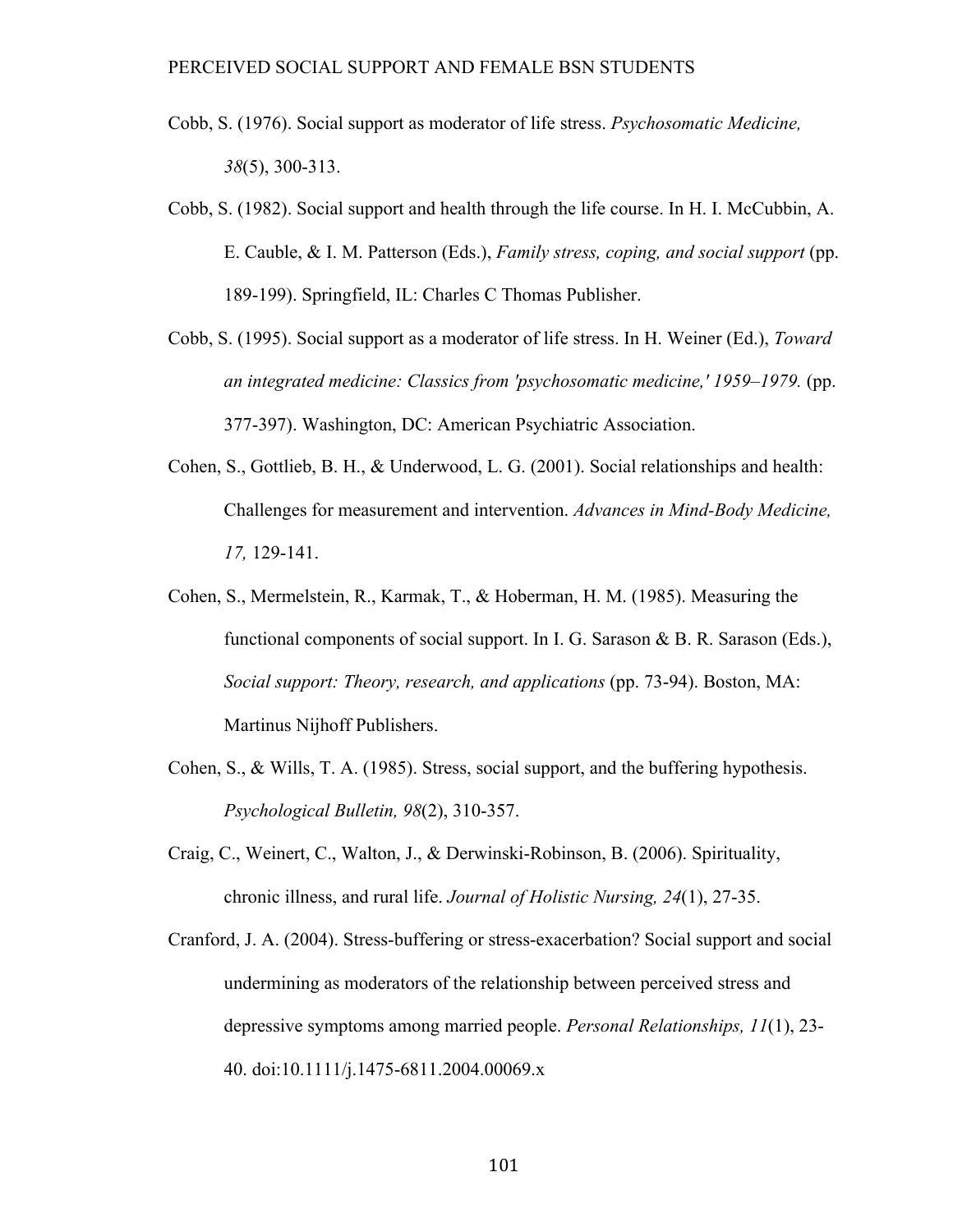- Creswell, J. W. (2003). *Research design: Qualitative, quantitative, and mixed methods approaches* (2<sup>nd</sup> ed.). Thousand Oaks, CA: Sage Publications.
- Cutrona, C. E., Cole, V., Colangelo, N., Assouline, S. G., & Russell, D. W. (1994). Perceived parental social support and academic achievement: An attachment theory perspective. *Journal of Personality and Social Psychology, 66*(2), 369-378.
- Daley, E. M., McDermott, R. J., Brown, K. R., & Kittleson, M. J. (2003). Conducting Web-based survey research: A lesson in internet designs. *American Journal of Health Behavior, 27*(2), 116-124.
- Daniels, K., & Guppy, A. (1997). Stressors, locus of control, and social support as consequences of affective psychological well-being. *Journal of Occupational Health Psychology, 2*(2), 156-174. doi:10.1037/1076-8998.2.2.156
- *Data Book* (2012). UNM Health Sciences Center College of Nursing, Nursing Students Enrollment – Fall 2012, Year, Gender, and Ethnicity retrieved on June 23, 2013, from hsc.unm.edu/about/databook/2012/CON%20year%20and%20etnicity.pdf
- Day, A. L., & Livingstone, H. A. (2003). Gender differences in perceptions of stressors and utilization of social support among university students. *Canadian Journal of Behavioural Science/Revue Canadienne Des Sciences Du Comportement, 35*(2), 73-83.
- Dean, A. (1986). Social support in epidemiological perspective. In N. Lin, A. Dean, & W. Ensel (Eds.), *Social support, life events, and depression* (pp. 3-15)*.* New York, NY: Academic Press.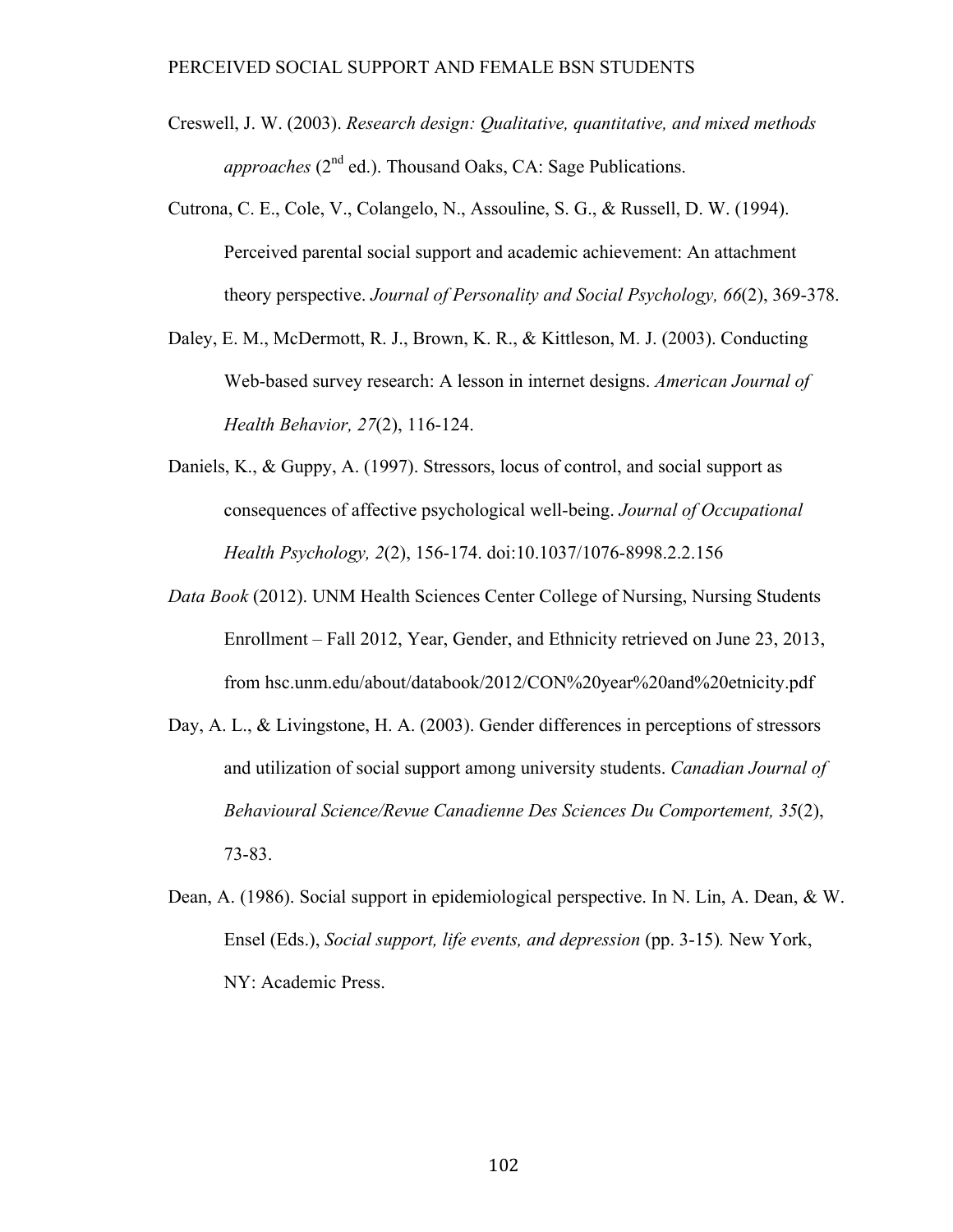- Dillman, D. A., Smyth, J. D., & Christian, L. M. (2009). *Internet, mail and mixed-mode surveys: The tailored design method* (3rd ed.). New York, NY: John Wiley & Sons, Inc.
- Duffy, M. E. (2002). Methodological issues in web-based research. *Journal of Nursing Scholarship, 34*(1), 83-88.
- Dunkley, D. M., Blankstein, K. R., & Halsall, J. (2000). The relation between perfectionism and distress: Hassles, coping, and perceived social support as mediators and moderators. *Journal of Counseling Psychology, 47*(4), 437-453.
- Durkheim, E. (1979). *Suicide: A study in sociology.* (J. A. Spaulding & G. Simpson, Trans.). New York, NY: The Free Press. (Original work published 1897)
- Eagle, N. (1982). *An attempt to optimize the early identification of potential dropout: Use of dynamic predictors, differentiated criterion groups, and alternative discriminant function methodology* (Report No. HE-015-546). East Lansing, MI: National Center on Teacher Learning. (ERIC Document Reproduction Service No. ED221150)
- Ensel, W. M. (1986). Sex, marital status, and depression: The role of life events and social support. In N. Lin, A. Dean, & W. M. Ensel (Eds.), *Social support, life events, and depression* (pp. 231-247). New York, NY: Academic Press.
- Fischer, J. L., Sollie, D. L., Sorell, G. T., & Green, S. K. (1989). Marital status and career stage influences on social networks of young adults. *Journal of Marriage & the Family, 51*(2), 521-534. doi:10.2307/352513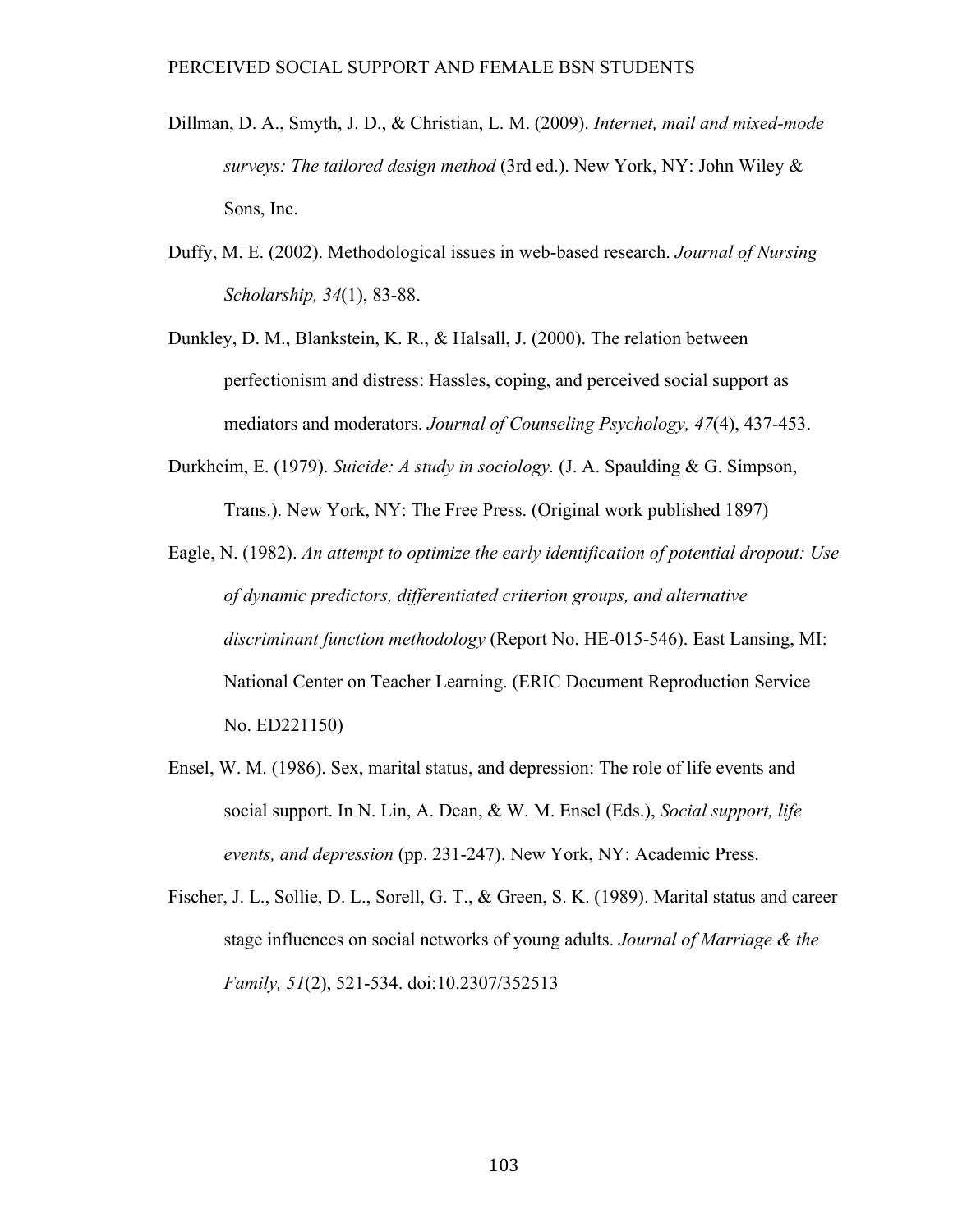- Fowers, B. J., & Olson, D. H. (1989). ENRICH marital inventory: A discriminant validity and cross-validation assessment. *Journal of Marital and Family Therapy, 15*(1), 65-79.
- Fowers, B. J., & Olson, D. H. (1993). ENRICH marital satisfaction scale: A brief research and clinical tool. *Journal of Family Psychology, 7*(2), 176-185.
- Frerichs, M. L. (1973). *Relationship of age, marital status, and work experience of community college nursing students to grades* (Report No. JC-750-537). East Lansing, MI: National Center on Teacher Learning. (ERIC Document Reproduction Service No. ED112986)
- Gerstel, N., Riessman, C. K., & Rosenfeield, S. (1985). Explaining the symptomology of separated and divorced women and men: The role of material conditions and social networks. *Social Forces, 64*(1), 84-101.
- Gigliotti, E. (2004). Types and sources of social support and maternal-student role stress in married associate degree nursing students. *Issues in Mental Health Nursing, 25*, 415-432.
- Glogowska, M., Young, P., & Lockyer, L. (2007). Should I go or should I stay? A study of factors influencing students' decisions on early leaving. *Active Learning in Higher Education, 8*(1), 63-77. doi:10.1177/1469787407074115

Gloria, A. M., & Kurpius, S. E. (2001). Influences of self-beliefs, social support, and comfort in the university environment on the academic non-persistence decisions of American Indian undergraduates. *Cultural Diversity and Ethnic Minority Psychology, 7*(1), 88-102.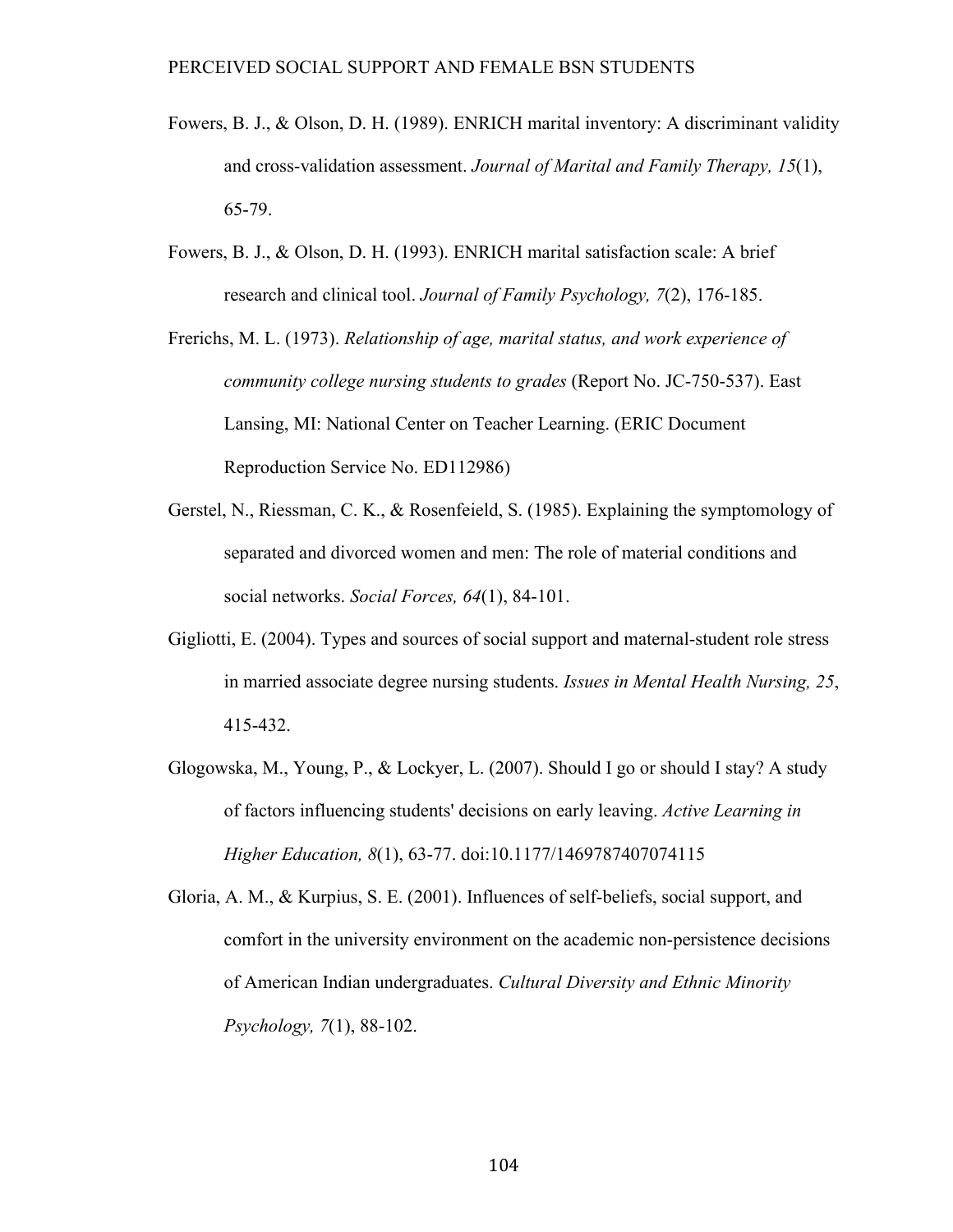- Gloria, A. M., Kurpius, S. E., Hamilton, K. D., & Wilson, M. S. (1999). African American students' persistence at a predominantly White university: Influences of social support, university comfort, and self-beliefs. *Journal of College Student Development, 40*(3), 257-268.
- Gottlieb, B. H. (1981). Social networks and social support: An overview of research, practice, and policy implications. *Health Education Quarterly, 12*(1), 5-22.
- Gottlieb, B. H. & Bergen, A. E. (2010). Social support concepts and measures. *Journal of Psychosomatic Research, 69*(5), 511-520.
- *Grad Pack SPSS Statistics V21.0* (2012) [Computer Software]. New York, NY: IBM Corporation.
- Greenglass, E. R., & Fiksenbaum, L. (2009). Proactive coping, positive affect, and wellbeing: Testing for mediation using path analysis. *European Psychologist, 14*(1), 29-39. doi:10.1027/1016-9040.14.1.29
- Haack, M. R. (1988). Stress and impairment among nursing students. *Research in Nursing & Health, 11,* 125-134.
- Hale, C. J., Hannum, J. W., & Espelage, D. L. (2005). Social support and physical health: The importance of belonging. *Journal of American College Health, 53*(6), 276- 284.
- Hanscom, B., Lurie, J. D., Homa, K., & Weinstein, J. N. (2002). Computerized questionnaires and the quality of survey data. *Spine, 27*(16), 1797-1801.
- Heany, C. A., & Israel, B. A. (2002). Social networks and social support. In K. Glanz, B. K. Rimer, & M. Lewis (Eds.), *Health behavior and health education* (3<sup>rd</sup> ed., pp.185-209). San Francisco, CA: Jossey-Bass.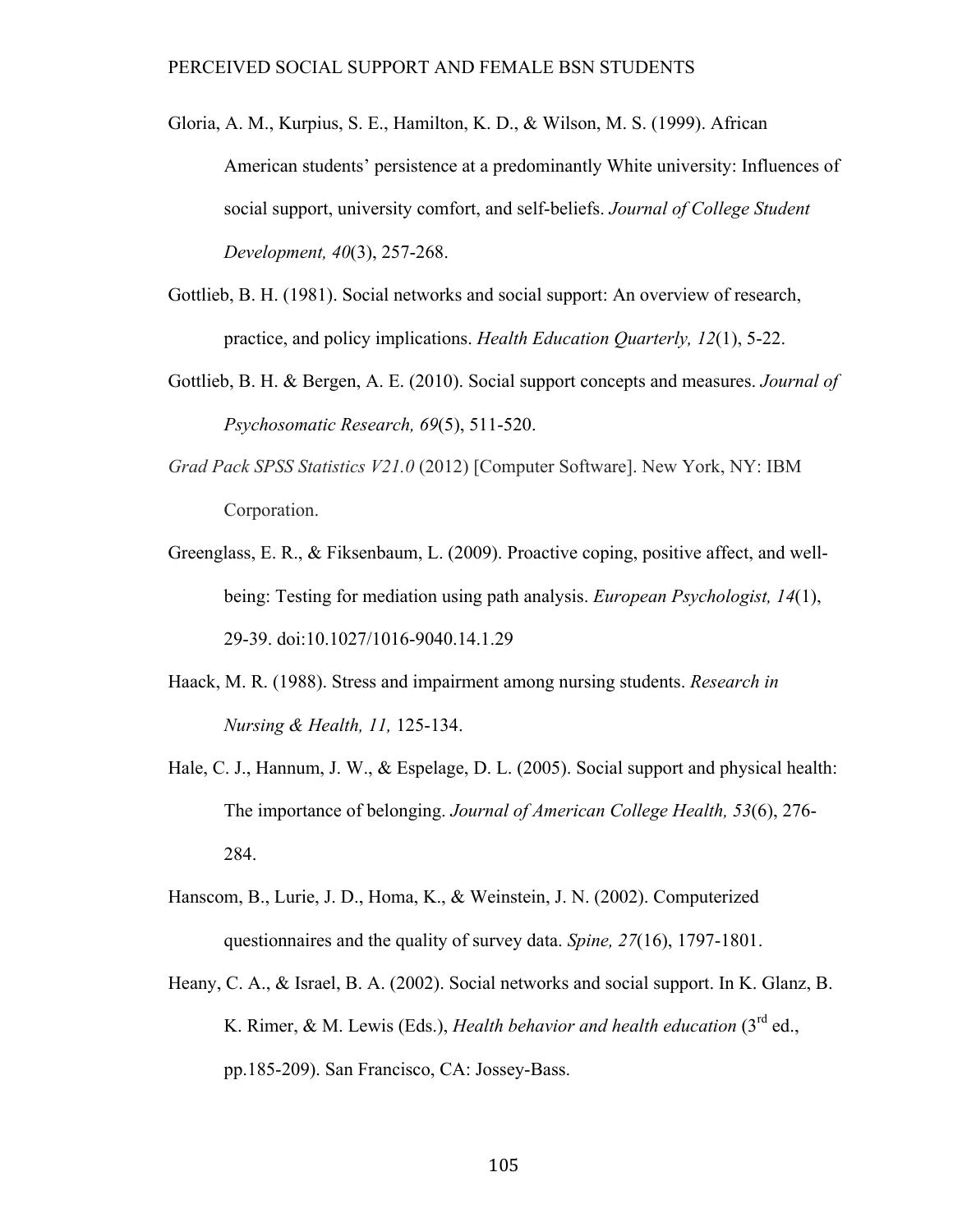- Hegge, M., Melcher, P., & Williams, S. (1999). Hardiness, help-seeking behavior, and social support of baccalaureate nursing students. *Journal of Nursing Education, 38*(4), 179-182.
- Hilbert, G. A., & Allen, L. R. (1985). The effect of social support on educational outcomes. *Journal of Nursing Education, 24*(2), 48-52.
- Hilgendorf, E. J. (1997). *A critique of clustering techniques among majors in college programs* (Report No. JC-980-049). East Lansing, MI: National Center on Teacher Learning. (ERIC Document Reproduction Service No. ED414976)
- Hirsch, B. J., Engel-Levy, A., & DuBois D. L. (1990). The role of social environments in social support. In B. R. Sarason, I. G. Sarason, & G. R. Pierce (Eds.), *Social support: An interactional view* (pp. 367-393)*.* New York, NY: John Wiley & Sons.
- House, J. S. (1981). *Work stress and social support.* Reading, MA: Addison-Wesley Publishing Company.
- House, J. S., & Kahn, R. L. (1985). Measures and concepts of social support. In S. Cohen & S. L. Symes (Eds.), *Social support and health* (pp. 83-108) London, England: Academic Press.
- Hupcey, J. E. (1998). Social support: Assessing conceptual coherence. *Qualitative Health Research, 8*(3), 304-318.
- Huston-Hoburg, L., & Strange, C. (1986). Spouse support among male and female returning adult students. *Journal of College Student Personnel, 27*(5), 388-394.
- Jacobs, J. A., & King, R. B. (2002). Age and college completion: A life-history analysis of women aged 15-44. *Sociology of Education, 75*(3), 211-230. doi:10.2307/3090266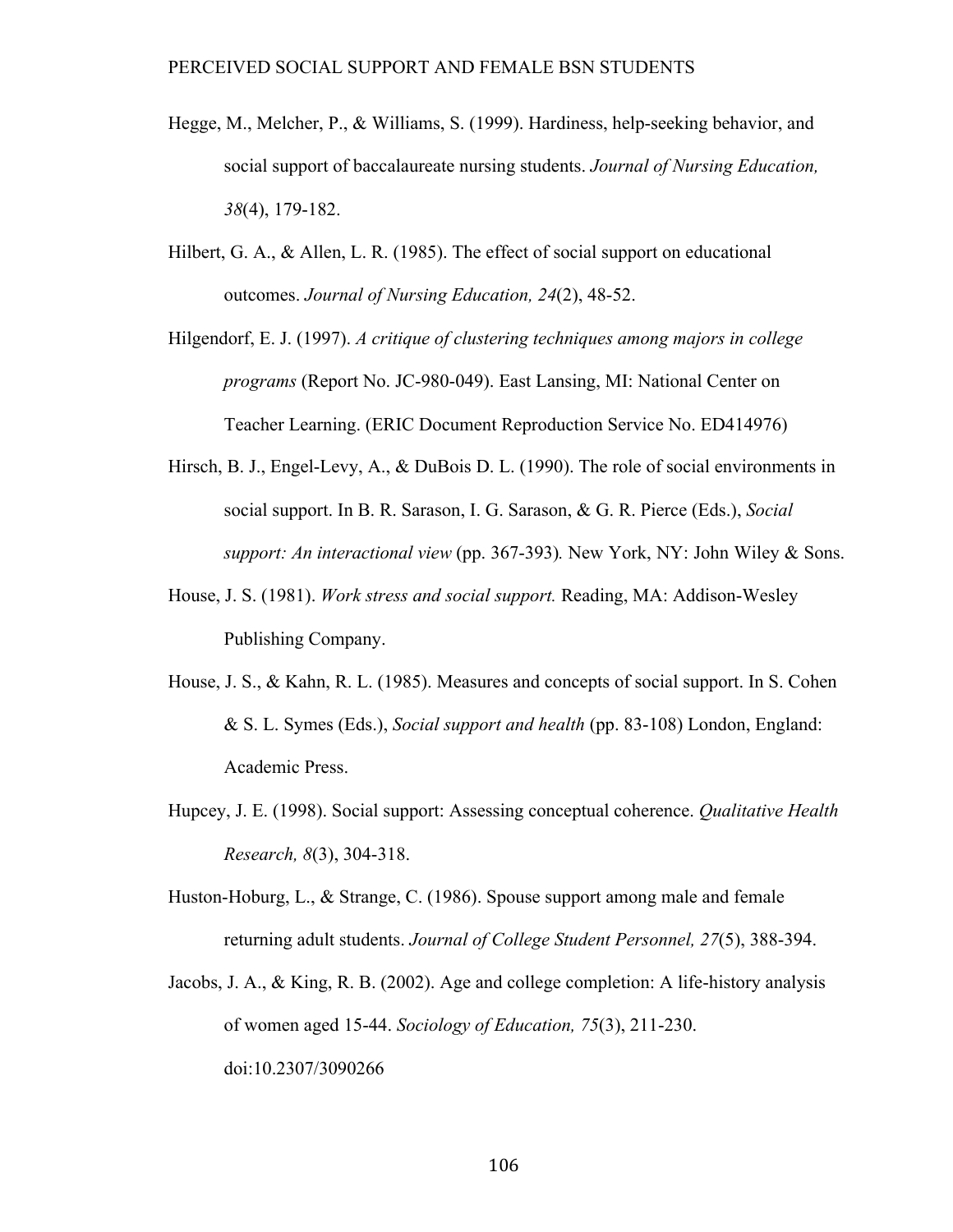- Jacobson, D. E. (1986). Types and timing of social support. *Journal of Health and Social Behavior, 27*, 250-264.
- Janevic, M. R., Janz, N. K., Dodge, J. A., Wang, Y., Lin, X., & Clark, N. M. (2004). Longitudinal effects of social support on the health and functioning of older women with heart disease. *International Journal of Aging and Human Development, 59*(2), 153-175.
- Jensen, A. (2007). Perceived work stress and distress in nursing students during clinical training: The role of coping processes and social support. *Dissertation Abstracts International, B 69*(08). (UMI No. 3316400)
- Jung, J. (1984). Social support and its relation to health: A critical evaluation. *Basic and Applied Social Psychology, 5*(2), 143-169. doi:10.1207/s15324834basp0502\_7
- Kahn, R. L., & Antonucci, T. C. (1980). Convoys over the life course: Attachment, roles, and social support. In P. B. Baltes & O. G. Brim, Jr. (Eds.). *Life-Span Development and Behavior* (Vol. 3). New York, NY: Academic Press.
- Kaplan, B. H., Cassel, J. C., & Gore, S. (1977). Social support and health. *Medical Care, XV* (5 Supplement), 47-58.
- Kendzor, D. E., Businelle, M. S., Costello, T. J., Castro, Y., Reitzel, L. R., Vidrine, J. I., et al. (2010). Breast feeding is associated with postpartum smoking abstinence among women who quit smoking due to pregnancy. *Nicotine & Tobacco Research, 12*(10), 983-988.
- Kevern, J. & Webb, C. (2003). Mature women's experiences of higher education: Lessons for nursing. *Collegian, 10*(4), 8-13.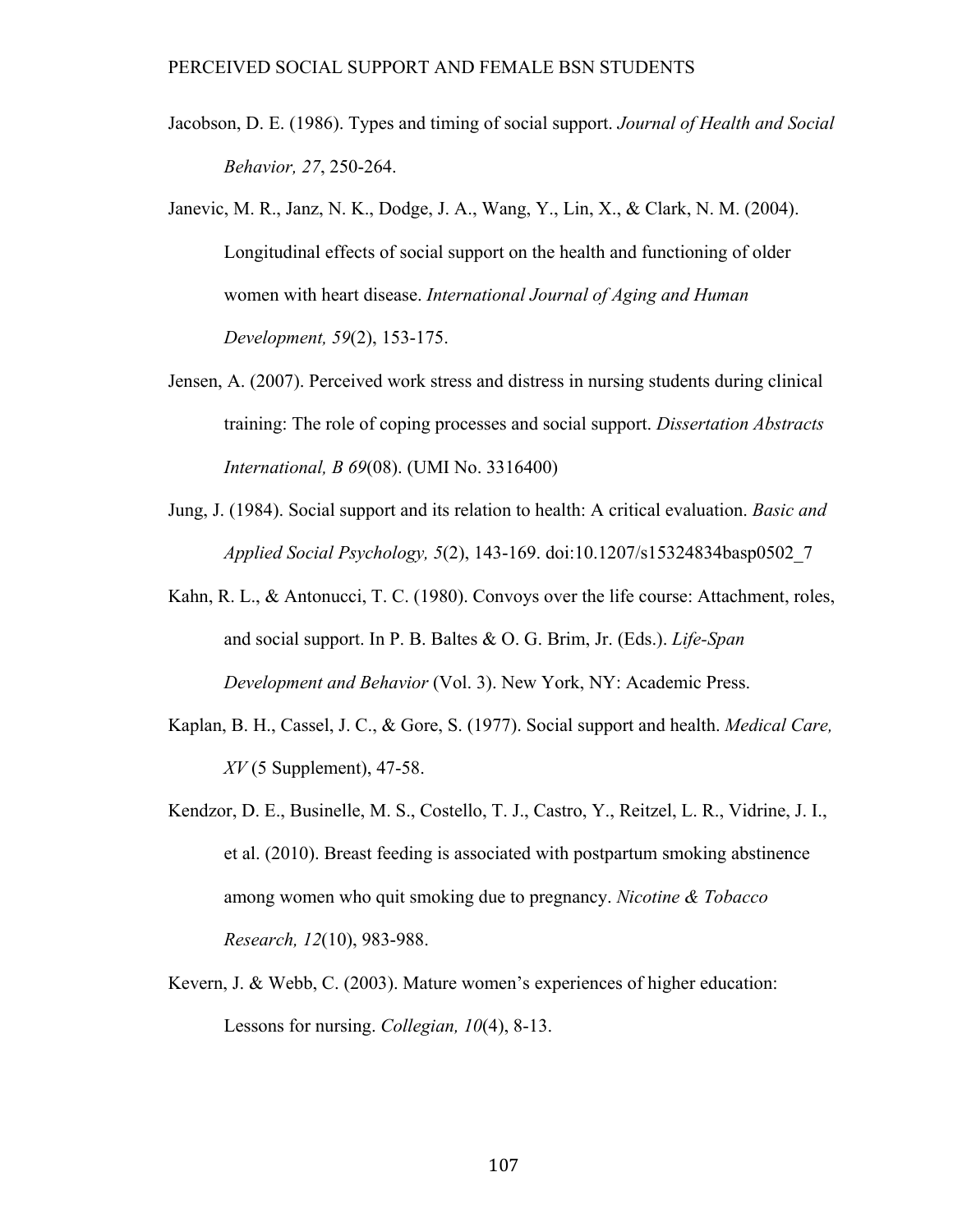- Kirkland, M. (1998). Stressors and coping strategies among successful female African American baccalaureate nursing students. *Journal of Nursing Education, 37*(1), 5- 12.
- Kolanko, K. M. (2003). A collective case study of nursing students with learning disabilities. *Nursing Education Perspectives, 24*(5), 251-256.
- Laibach, C. (2006). *The relationship between social support and academic achievement in registered nursing education students. Dissertation Abstracts International, A 68*(10). (UMI No. 3286746)
- Lin, N., Dean, A., & Ensel, W. M. (1981). Social support scales: A methodological note. *Schizophrenia Bulletin, 7*(1), 73-89.
- Lin. N., Dumin, M. Y., & Woelfel, M. (1986). Measuring community and network support. In N. Lin, A. Dean, & W. Ensel (Eds.), *Social support, life events, and depression* (pp. 153-170). New York, NY: Academic Press.
- Lin, N., Simeone, R. S., Ensel, W. M., & Kuo, W. (1979). Social support, stressful life events, and illness: A model and an empirical test. *Journal of Health and Social Behavior, 20*(2), 108-119.
- Lobiondo-Wood, G., & Haber, J. (2010). *Nursing research: Methods and critical appraisal for evidence-based practice*  $(7<sup>th</sup>$  ed.). St. Louis, MO: Mosby.
- Lobo, M. L. (1982). *Mother's and father's perceptions of family resources and marital adjustment and their adaptation to parenthood* (Unpublished doctoral dissertation). University of Washington, Seattle, WA.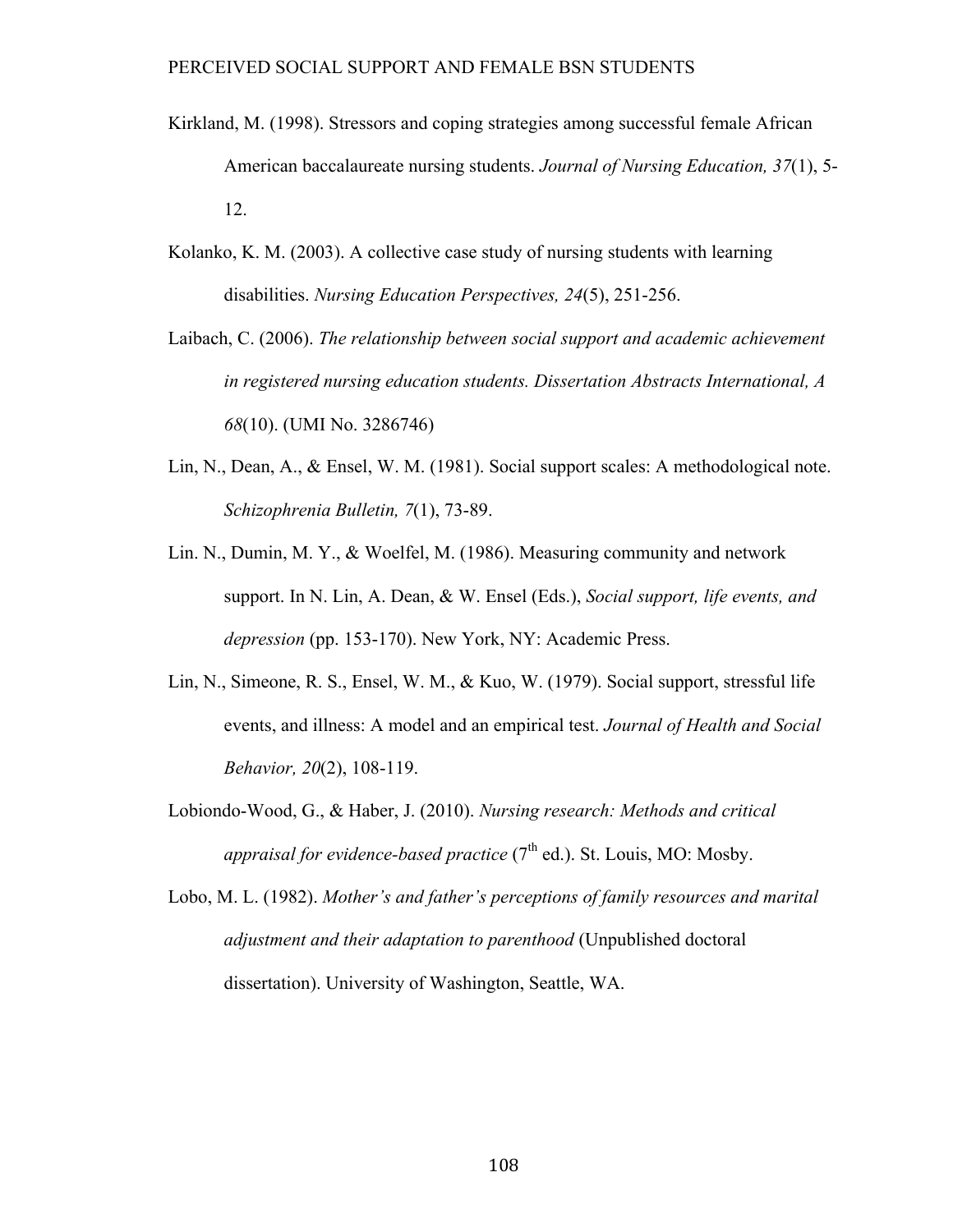- Luo, Y., & Wang, H. (2009). Correlation research on psychological health impact on nursing students against stress, coping, and social support. *Nurse Education Today, 29,* 5-8.
- Mahat, G. (1998). Stress and coping: Junior baccalaureate nursing students in clinical settings. *Nursing Forum, 33*(1), 11-19.
- Malik, S. (2000). Students, tutors and relationships: The ingredients of a successful student support scheme. *Medical Education, 34*(8), 635-641.
- Marshall, J. E. (1989). Student attrition: Is lack of support a key? *Nursing Outlook, 37*(4), 176-178.
- Maville, J., & Huerta, C. G. (1997). Stress and social support among Hispanic student nurses: Implications for academic achievement. *Journal of Cultural Diversity, 4*(1), 18-25.
- Mertler, C. A., & Vannatta, R. A. (2010). *Advanced and multivariate statistical methods*   $(4<sup>th</sup>$  ed.). Glendale, CA: Pyrczak Publishing.
- Metz, A. M., Cech, E. A., Babcock, T., & Smith, J. L. (2011). Effects of formal and informal support structures on the motivation of Native American students in nursing. *Journal of Nursing Education, 50*(7), 388-394.
- Montes-Berges, B., & Augusto, J. (2007). Exploring the relationship between perceived emotional intelligence, coping, social support and mental health in nursing students. *Journal of Psychiatric & Mental Health Nursing, 14*(2), 163-171.
- Mueller, G. P. (2006). Conflict buffers and marital satisfaction: On the effects of different forms of social support. *Journal of Happiness Studies, 7*(4), 499-515. doi:10.1007/s10902-006-9010-9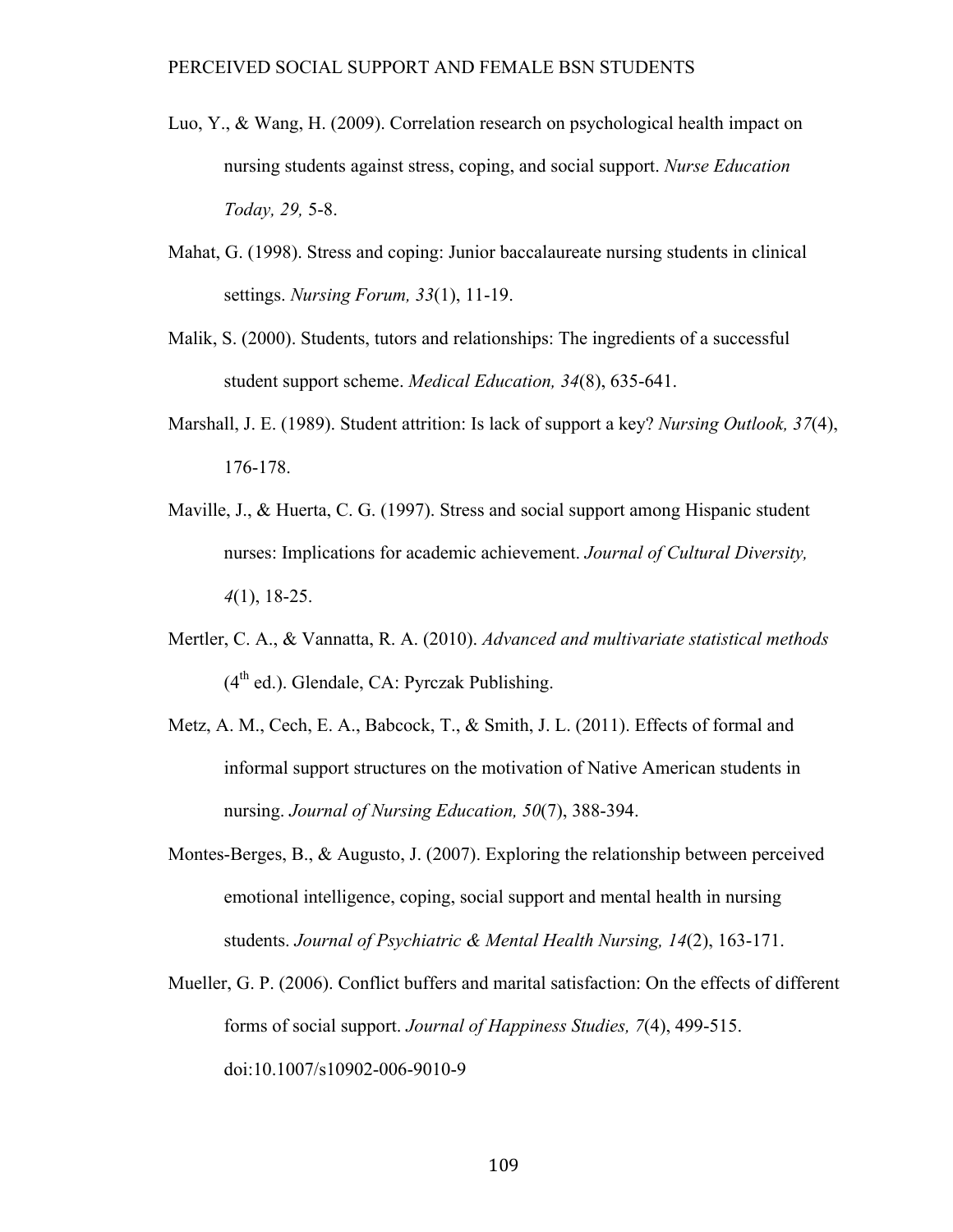- Munro, B. H. (2001). *Statistical methods for health care research* (4<sup>th</sup> ed.). New York, NY: Lippincott.
- Norbeck, J. S. (1985). Types and sources of social support for managing job stress in critical care nursing. *Nursing Research, 34*(4), 225-230.
- Norbeck, J. S., Lindsey, A. M., & Carrieri, V. L. (1983). Further development of the Norbeck social support questionnaire: Normative data and validity testing. *Nursing Research, 32*(1), 4-9.
- Norman, G. (2010). Likert scales, levels of measurement and the "laws" of statistics. *Advances in Health Science Education, 15,* 625-632. doi: 10.1007/s10459-010- 9222-y
- Norton, R. (1983). Measuring marital quality: A critical look at the dependent variable. *Journal of Marriage and the Family, 45*(1), 141-151.
- *Official Enrollment Report Spring 2013* (2013). Retrieved on June 2, 2013 from the University of New Mexico: http://registrar.unm.edu/reports--statistics/oer\_s13.pdf
- Ohrt, H. J. (2002). Use of social support by baccalaureate nursing students. *Dissertation Abstracts International, A 63*(12). (UMI No. 3073389)
- Olsen, A., & Whitman, K. (2007). Effective retirement savings programs: Design features and financial education. *Social Security Bulletin, 67*(3), 53-72.
- Olson, J. K. (2010). Self-reported factors that contribute to the success of the nontraditional student in a five semester nursing program. *Dissertation Abstracts International, B 71*(05). (UMI No. 3403054)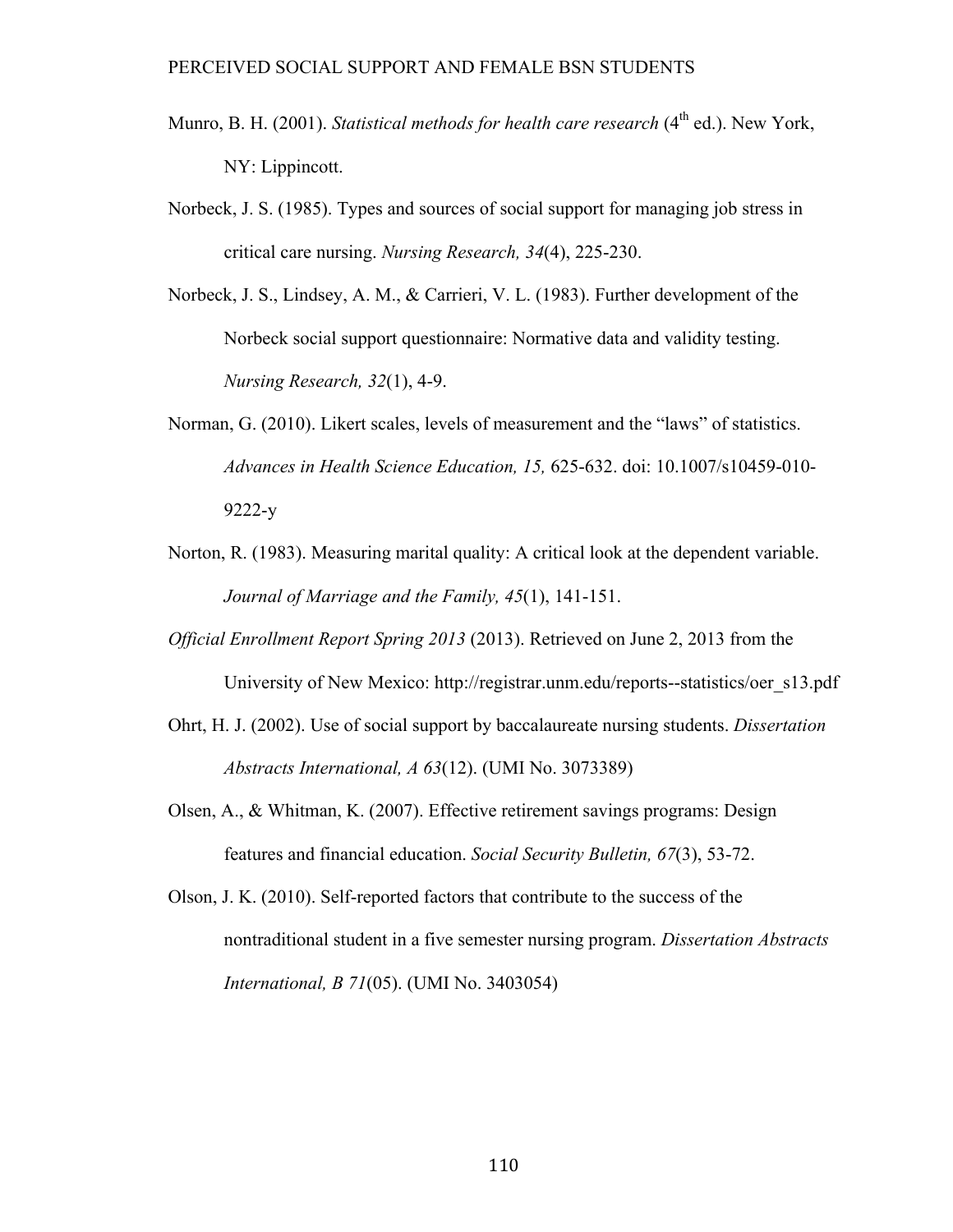- O'Reilly-Knapp, M. (1994). Reports by baccalaureate nursing students of social support. *IMAGE: Journal of Nursing Scholarship, 26*(2), 139-142. doi:10.1111/j.1547- 5069.1994.tb00933.x
- Pagana, K. D. (1990). The relationship of hardiness and social support to student appraisal of stress in an initial clinical nursing situation. *Journal of Nursing Education, 29*(6), 255-261.
- Pasch, L. A., & Bradbury, T. N. (1998). Social support, conflict, and the development of marital dysfunction. *Journal of Consulting and Clinical Psychology, 66*(2), 219- 230.
- Pearson, J. E. (1986). The definition and measurement of social support. *Journal of Counseling and Development, 64,* 390-395.
- Pett, M. A. (1997). *Nonparametric statistics for health care research: Statistics for small samples and unusual distributions.* Thousand Oaks, CA: Sage Publications.
- Phillips, L. J., & Stuifbergen, A. K. (2006). Predicting continued employment in persons with multiple sclerosis. *Journal of Rehabilitation, 72*(1), 35-43.
- *Quick Facts 2011-2012* (2012). Retrieved on June 2, 2013 from the New Mexico State University IRPOA Web site:

irpoa.nmsu.edu/QuickFacts?2012QuickFact\_NMSU.pdf

Rapp, S. R., Schumaker, S., Schmidt, S., Naughton, M., & Anderson, R. (1998). Social resourcefulness: Its relationship to social support and wellbeing among caregivers of dementia victims. *Aging & Mental Health, 2*(1), 40-48.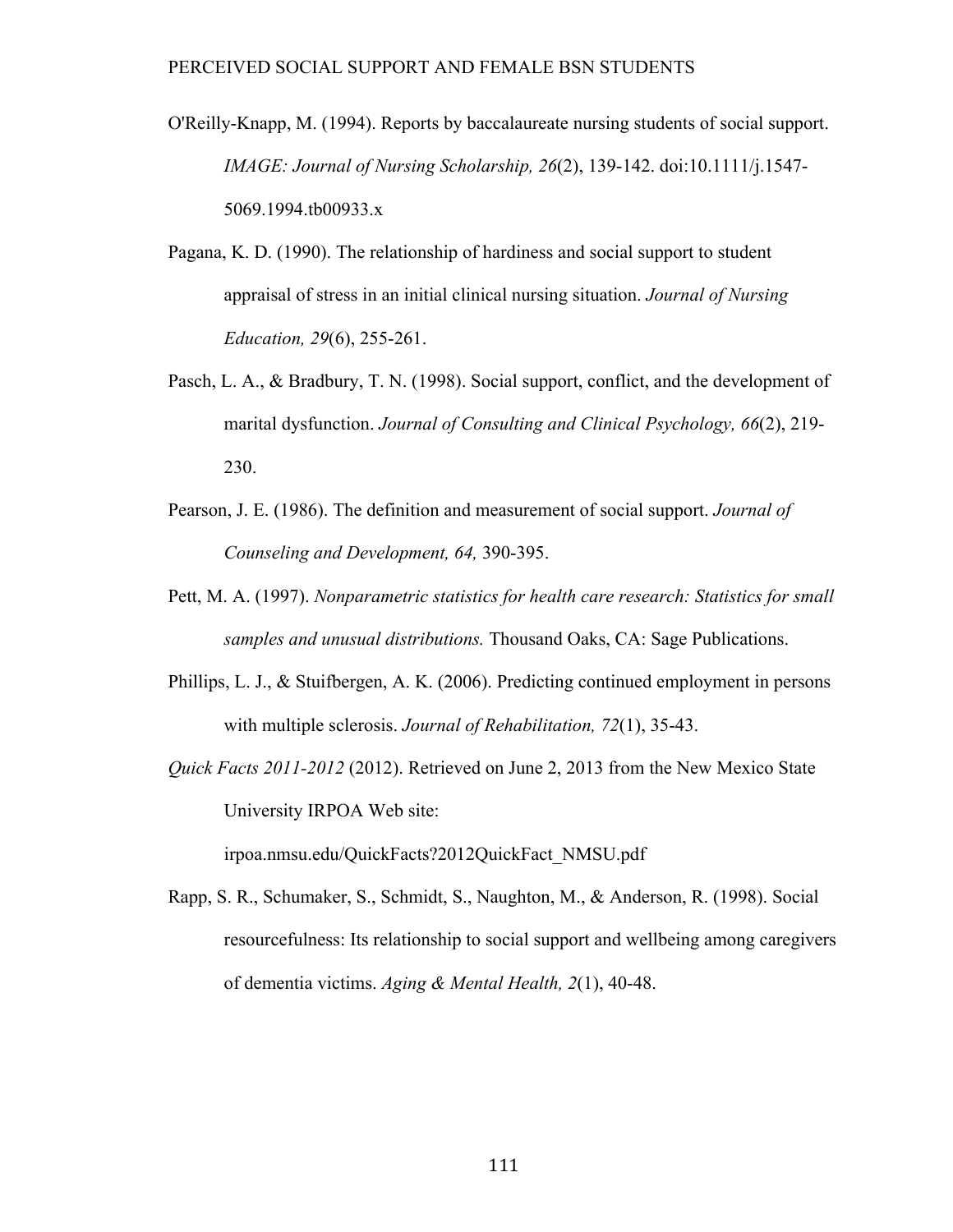- Ren, X. S. (1997). Marital status and quality of relationships: The impact on health perception. *Social Science & Medicine, 44*(2), 241-249. doi:10.1016/S0277- 9536(96)00158-X
- Roach, A. J., Frazier, L. P., & Bowden, S. R. (1981). The marital satisfaction scale: Development of a measure for intervention research. *Journal of Marriage and Family, 43*(3), 537-546.
- Roberts, C. R., Roberts, R. E., & Stevenson, J. M. (1982). Women, work, social support and psychiatric morbidity. *Social Psychiatry, 17*(4), 167-173.

Russell, K. (2006). Maternal confidence of first time mother's during their child's infancy. (Doctoral dissertation, Georgia State University, 2006). (UMI No. 3208770). Retrieved on July 10, 2012 from http://scholarworks.gsu.edu/cgi/viewcontent.cgi?article=1000&context=nursing\_d

iss

- Ruthig, J. C., Haynes, T. L., Stupnisky, R. H., & Perry, R. P. (2009). Perceived academic control: Mediating the effects of optimism and social support on college students' psychological health. *Social Psychology Education, 12, 233-249.*
- Sarason, I. G., Levine, H. M., Basham, R. B., & Sarason, B. R. (1983). Assessing social support: The social support questionnaire. *Journal of Personality and Social Psychology, 44*(1), 127-139.
- Sarason, B. R., Pierce, G. R., & Sarason, I. G. (1990). The sense of acceptance and role of relationships. In B. R. Sarason, I. G. Sarason, & G. R. Pierce (Eds.), *Social support: An interactional view* (pp. 97-128). New York, NY: John Wiley & Sons.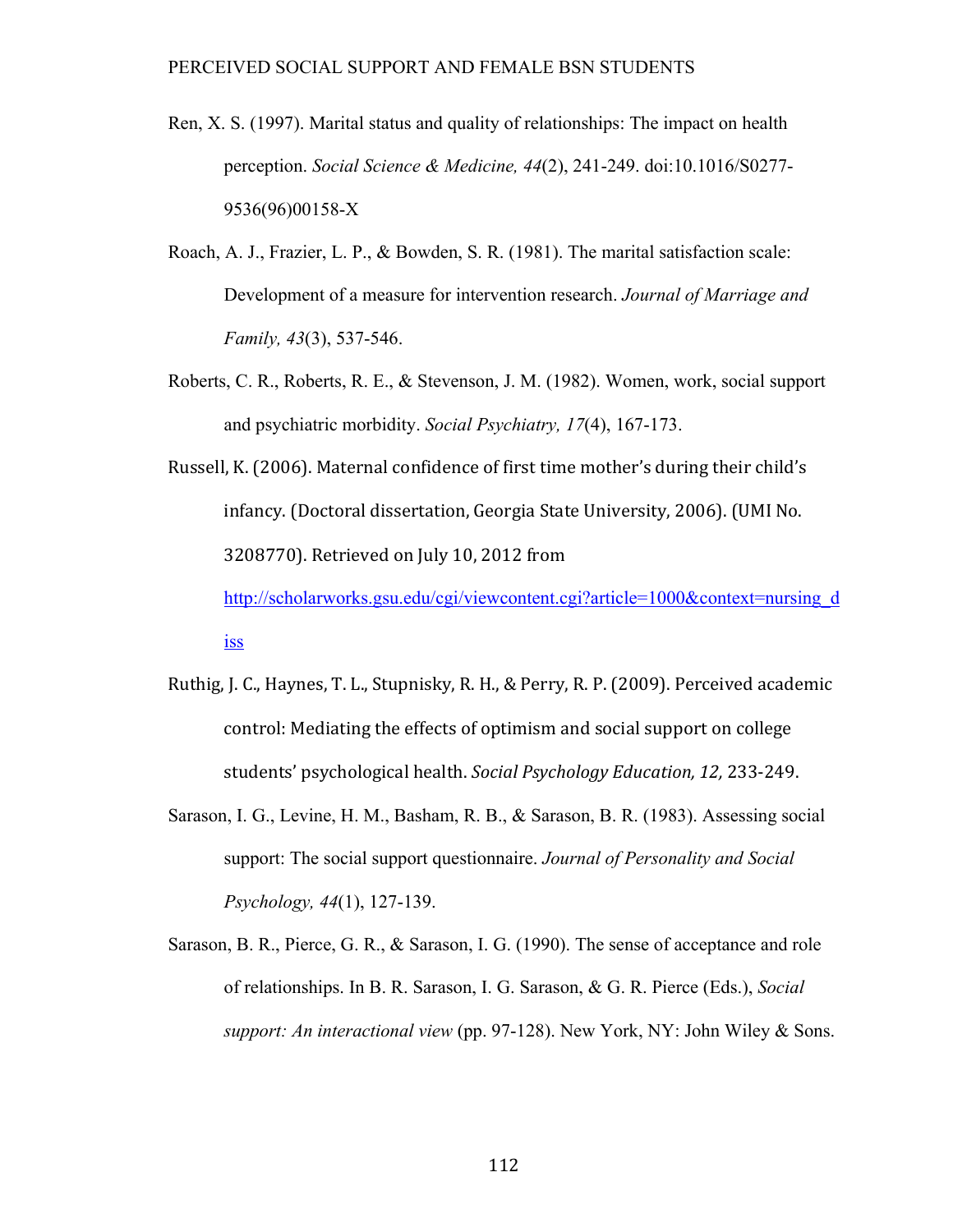- Sarason, I. G., & Sarason, B. R. (2009). Social support: Mapping the construct. *Journal of Social and Personal Relationships, 26*(1), 113-120.
- Schaffer, M. A. (2004). Social support. In S. J. Peterson & T. S. Bredow (Eds.), *Middle range theories: Application to nursing research.* New York, NY: Lippincott, Williams, & Wilkins.
- Schumm, W. R., Paff-Bergen, L. A., Hatch, R. C., Obiorah, F. C., Copeland, J. M., Meens, L. D., et al. (1986). Concurrent and discriminant validity of the Kansas City marital satisfaction scale. *Journal of Marriage and the Family, 48*(2), 381- 387.
- Scott, S. A., & King, J. C. (1985). *Perceived spousal support for women who return to college* Report No. C6-019-007). East Lansing, MI: National Center on Teacher Learning. (ERIC Document Reproduction Service No. 68448)
- Shelton, E. N. (2003). Faculty support and student retention. *Journal of Nursing Education, 42*(2), 68-76.
- Sherbourne, C. D., & Hays, R. D. (1990). Marital status, social support, and health transitions in chronic disease patients. *Journal of Health and Social Behavior, 31*(4), 328-343.
- Shumaker, S. A., & Brownell, A. (1984). Toward a theory of social support: Closing conceptual gaps. *Journal of Social Issues, 40*(4), 11-36.
- Siebert, D. C., Mutran, E. J., & Reitzes, D. C. (1999). Friendship and social support: The importance of role identity to aging adults. *Social Work, 44*(6), 522-533.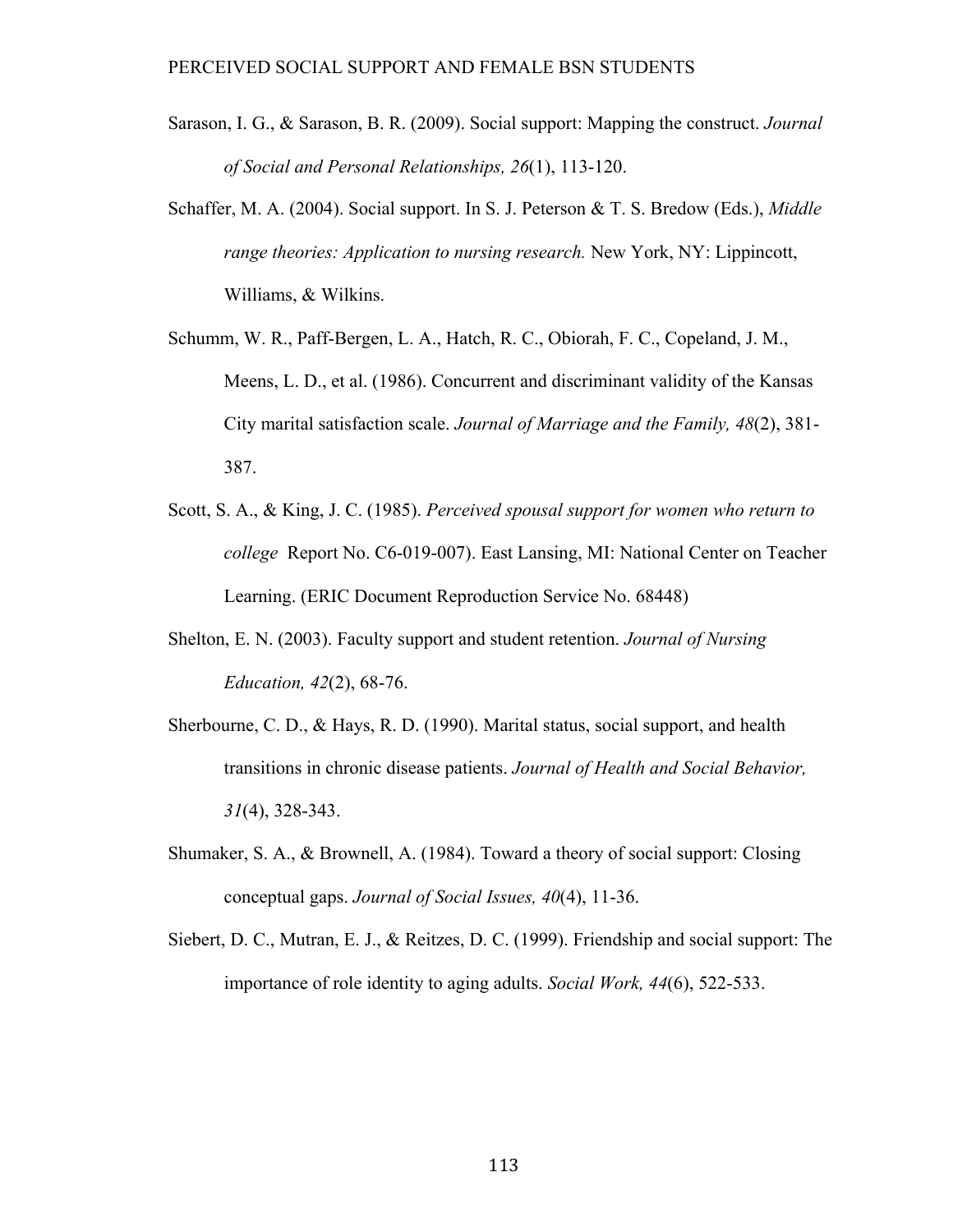- Sirri, L., Magelli, C., & Grandi, S. (2011). Predictors of perceived social support in longterm survivors of cardiac transplant: The role of psychological distress, quality of life, demographic characteristics and clinical course. *Psychology and Health, 26*(1), 77-94.
- Slack, D., & Vaux, A. (1988). Undesirable life events and depression: The role of event appraisals and social support. *Journal of Social and Clinical Psychology, 7*(4), 290-296.
- Spanier, G. B. (1976). Measuring dyadic adjustment: New scales for assessing the quality of marriage and similar dyads. *Journal of Marriage and the Family, February*, 15-28.
- Spitzer, A., Bar-Tal, Y., & Golander, H. (1995). Social support: How does it really work? *Journal of Advanced Nursing, 22,* 850-854.
- Stewart, M. J. (1989). Social support: Diverse theoretical perspectives. *Social Science & Medicine, 28*(12), 1275-1282. doi:10.1016/0277-9536(89)90346-8
- Stewart, M. J., & Tilden, V. P. (1995). The contributions of nursing science to social support. *International Journal of Nursing Studies, 32*(6), 535-544.
- Stuifbergen, A. K. (1999). Barriers and health behaviors of rural and urban persons with MS. *American Journal of Health, 23*(6), 412-425.
- Suitor, J. J., Pillemer, K., & Keeton, S. (1995). When experience counts: The effects of experiential and structural similarity on patterns of support and interpersonal stress. *Social Forces, 73*(4), 1573-1588.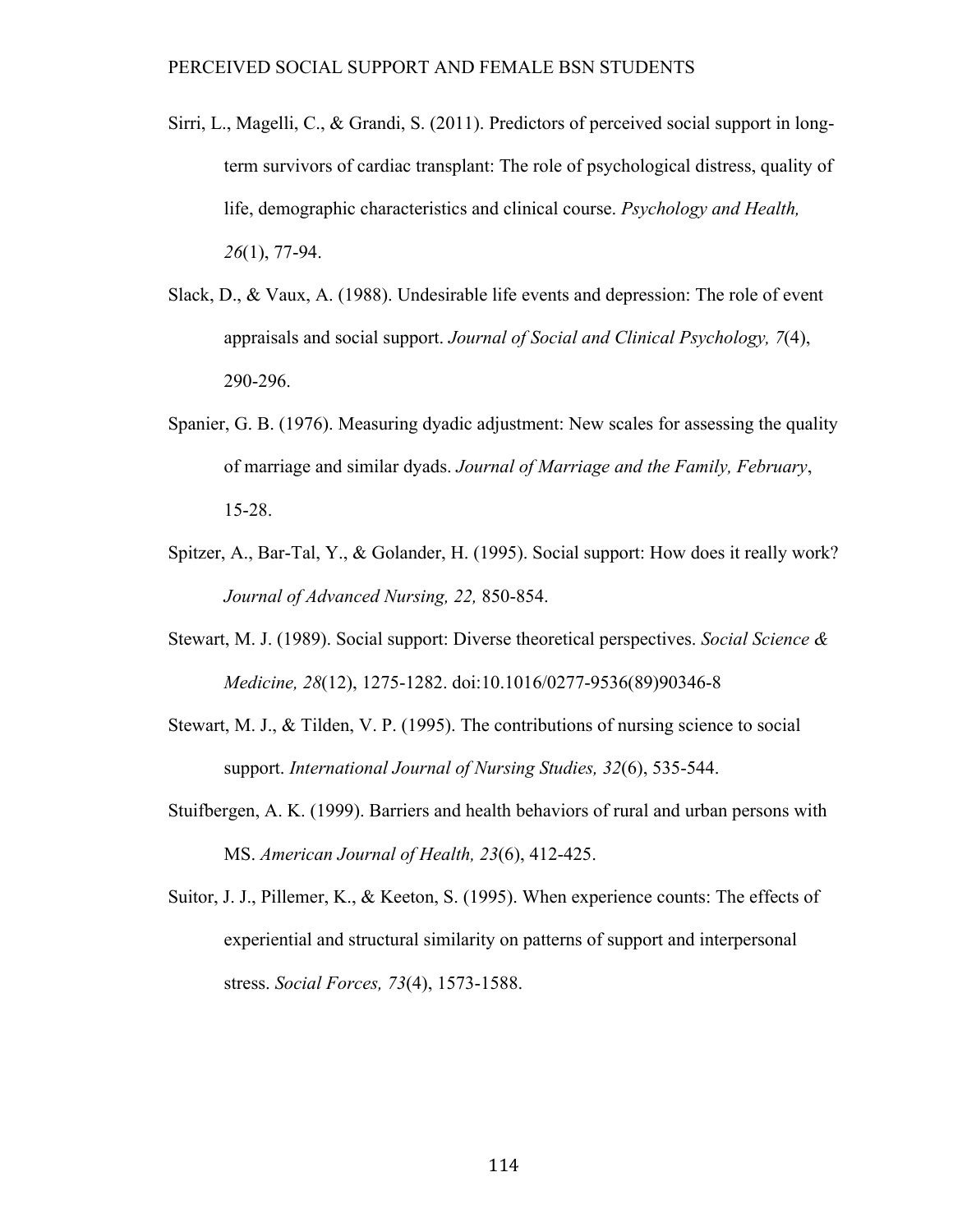- Sullivan, K. T., Pasch, L. A., Johnson, M. D., & Bradbury, T. N. (2010). Social support, problem solving, and the longitudinal course of newlywed marriage. *Journal of Personality and Social Psychology, 98*(4), 631-644.
- Tabachnick, B. G., & Fidell, L. S. (2007). *Using multivariate statistics* (5<sup>th</sup> ed.). New York, NY: Pearson.
- Tilden, V. P. (1985). Issues of conceptualization and measurement of social support in the construction of nursing theory. *Research in Nursing & Health, 8*(2), 199-206.
- Tilden, V. P. (1986). New perspectives on social support. *Nurse Practitioner, 11*(8), 60.
- Tilden, V. P., Nelson, C. A., & May, B. A. (1990). The IPR inventory: Development and psychometric characteristics. *Nursing Research, 39*(6), 337-343.
- Tilden, V. P., & Weinert, C. (1987). Social support and the chronically ill individual. *Nursing Clinics of North America, 22*(3), 613-620.
- Turner, R. J., & Marino, F. (1994). Social support and social structure: A descriptive epidemiology. *Journal of Health and Social Behavior, 35*(3), 193-212.
- Turner-Musa, J., & Lipscomb, L. (2007). Spirituality and social support on health behaviors of African American undergraduates. *American Journal of Health Behavior, 31*(5), 495-501.
- Valentiner, D. P., Holahan, C. J., & Moos, R. H. (1994). Social support, appraisals of event controllability, and coping: An integrative model. *Journal of Personality and Social Psychology, 66*(6), 1094-1102.
- Vaux, A. (1985). Variations in social support associated with gender, ethnicity, and age. *Journal of social issues, 41*(1), 89-110.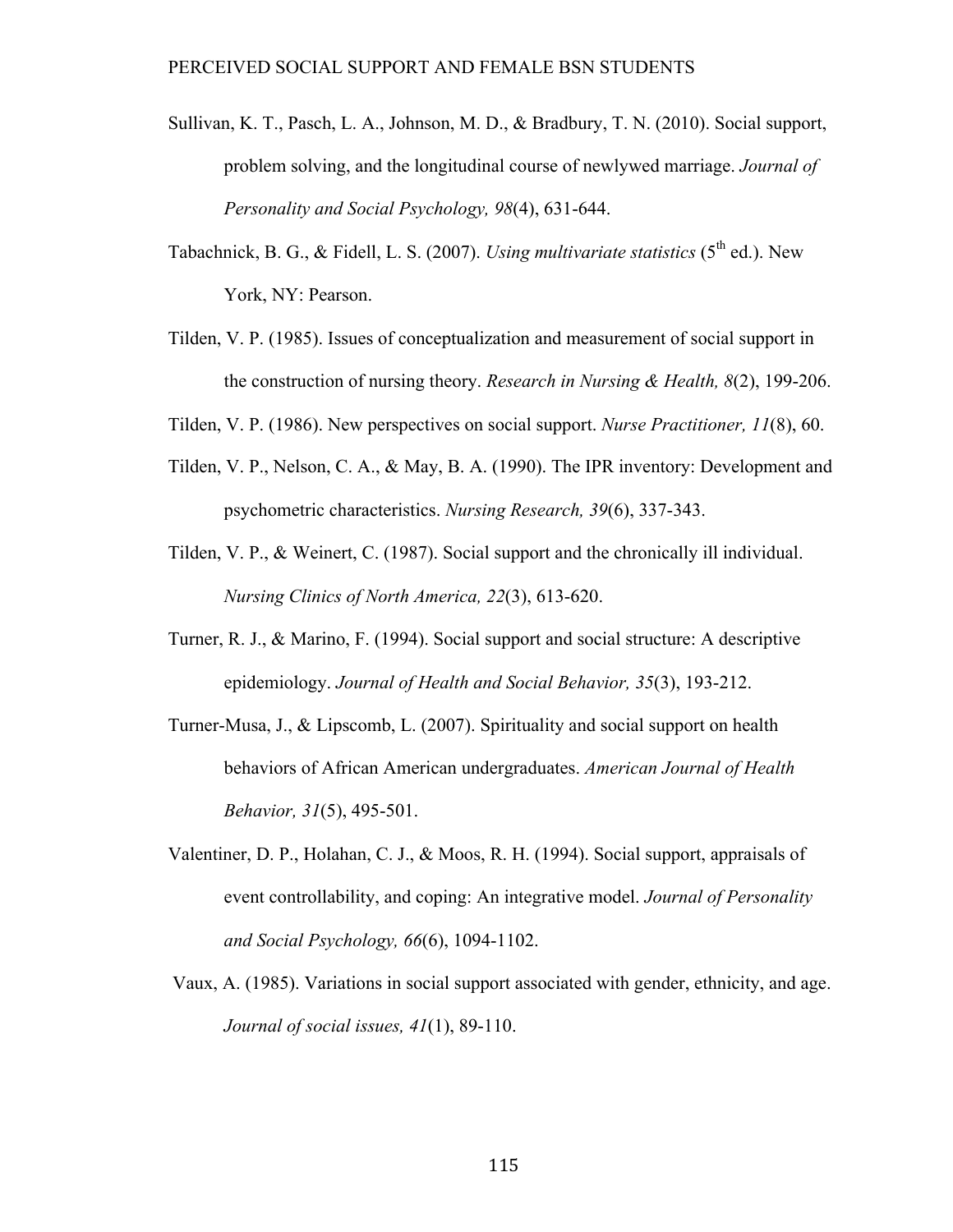- Vaux, A. (1987). Appraisals of social support: Love, respect, and involvement. *Journal of Community Psychology, 15*(4), 493-502.
- Vaux, A. (1988). *Social support: Theory, research, and intervention.* New York, NY: Praeger.
- Vaux, A. (1990). An ecological approach to understanding and facilitating social support. *Journal of Social and Personal Relationships, 7*(4), 507-518.
- Weinert, C. (2003). Measuring social support: PRQ2000*.* In O. L. Strickland & C. Dilorio (Eds.), *Measurement of nursing outcomes* (2<sup>nd</sup> ed., pp. 161-172). New York, NY: Springer Publishing Co.
- Weiss, R. (1969). The fund of sociability. *Trans-Action, 6*(9), 36-43.
- Welhan, B. J. L. (2000). Female students' perceptions of factors influencing their decision to persist in a nursing education program. *Dissertation Abstracts International, B 61*(02). (UMI No. 9961227)
- Wells, M. I. (2007). Dreams deferred but not deterred: A qualitative study on undergraduate nursing student attrition. *Journal of College Student Retention, 8*(4), 439-456.
- Wilcox, B. L. (1981). Social support in adjusting to marital disruption: A network analysis. In B. H. Gottlieb (Ed.), *Social networks and social support* (pp. 97-115). Beverly Hills, CA: Sage Publications.
- Wilcox, J. R. (2007). Implications of varying levels of social support and peer involvement on the success of baccalaureate level nursing students. *Dissertation Abstracts International, A 68*(03). (UMI No. 3258690)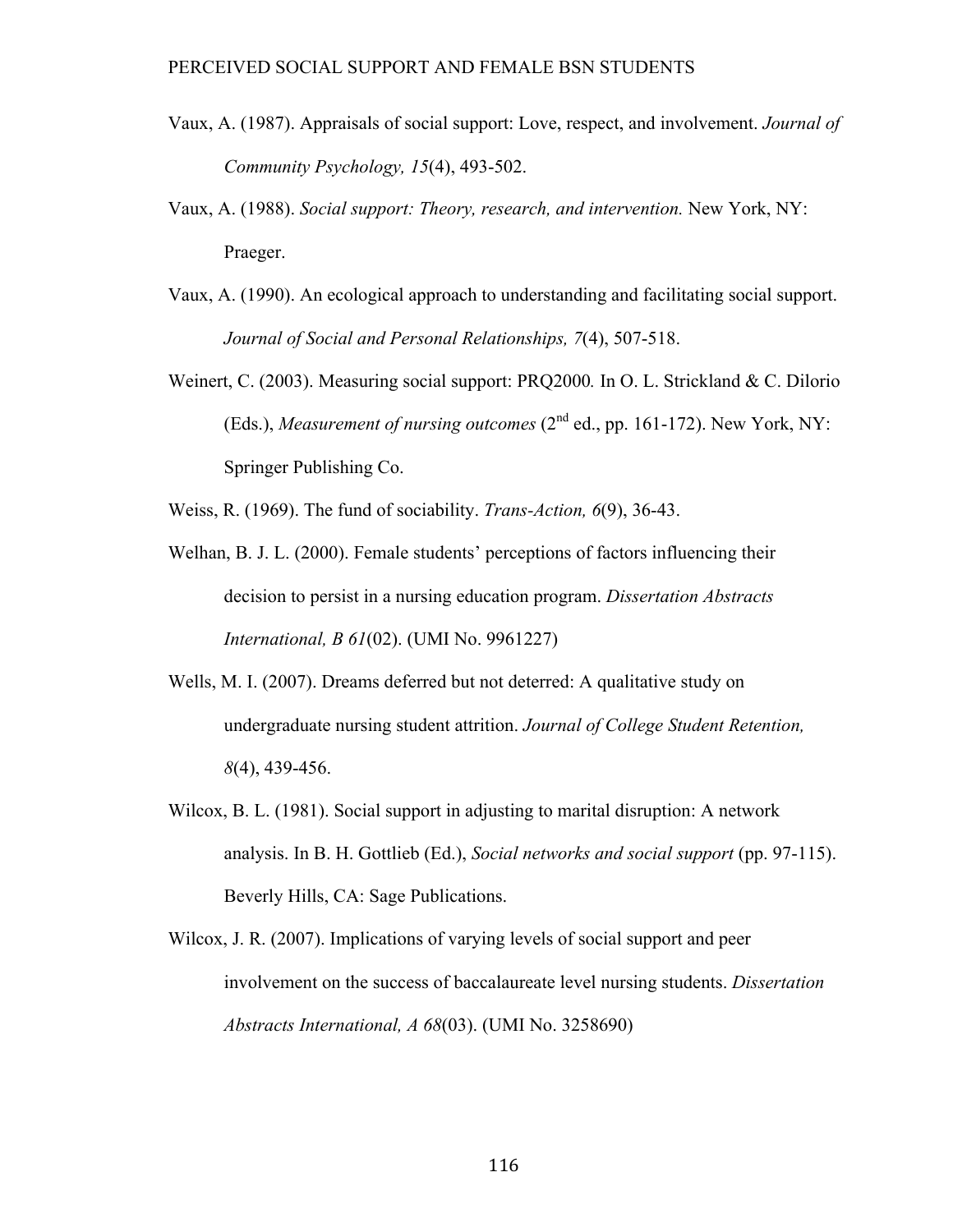Yess, J. P. (1981). The influence of marriage on community college student achievement in specific programs. *Research in Higher Education, 14*(2), 103-118.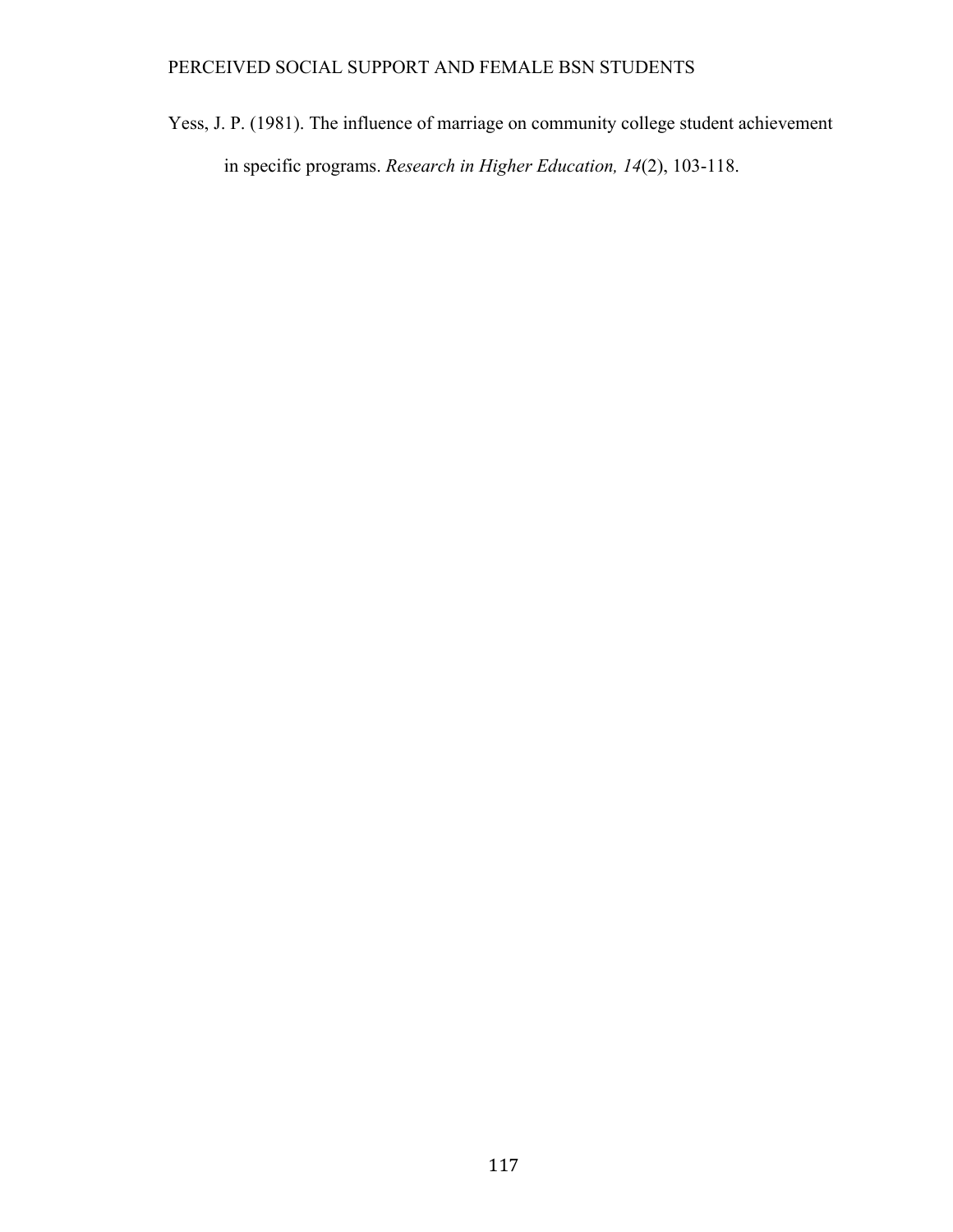# Appendix A

## **PERSONAL RESOURCE QUESTIONNAIRE (PRQ2000) Weinert**

Below are some statements with which some people agree and others disagree. Please read each statement and **CIRCLE** the response most appropriate for you. There is no right or wrong answer.

|          | <b>1 STRONGLY DISAGREE</b><br><b>2 DISAGREE</b><br><b>3 SOMEWHAT DISAGREE</b><br><b>4 NEUTRAL</b><br><b>5 SOMEWHAT AGREE</b><br><b>6 AGREE</b><br><b>7 STRONGLY AGREE</b> |  |  |  |  |  |  |  |  |  |
|----------|---------------------------------------------------------------------------------------------------------------------------------------------------------------------------|--|--|--|--|--|--|--|--|--|
| $Q-1$ .  | There is someone I feel close to who makes                                                                                                                                |  |  |  |  |  |  |  |  |  |
|          |                                                                                                                                                                           |  |  |  |  |  |  |  |  |  |
| $Q-2$ .  | I belong to a group in which I feel important  1 2 3 4 5 6 7                                                                                                              |  |  |  |  |  |  |  |  |  |
| $Q-3$ .  | People let me know that I do well at my work                                                                                                                              |  |  |  |  |  |  |  |  |  |
| $Q-4$ .  | I have enough contact with the person who                                                                                                                                 |  |  |  |  |  |  |  |  |  |
| $Q-5.$   | I spend time with others who have the same                                                                                                                                |  |  |  |  |  |  |  |  |  |
| $Q-6$ .  | Others let me know that they enjoy working<br>with me (job, committees, projects) 1 2 3 4 5 6 7                                                                           |  |  |  |  |  |  |  |  |  |
| $Q-7.$   | There are people who are available if I need<br>help over an extended period of time 2 3 4 5 6 7                                                                          |  |  |  |  |  |  |  |  |  |
| $Q-8$ .  | Among my group of friends we do favors for                                                                                                                                |  |  |  |  |  |  |  |  |  |
| $Q-9.$   | I have the opportunity to encourage others to                                                                                                                             |  |  |  |  |  |  |  |  |  |
| $Q-10$ . | I have relatives or friends that will help me out                                                                                                                         |  |  |  |  |  |  |  |  |  |
|          | Q-11. When I am upset, there is someone I can be<br>with who lets me be myself 1 2 3 4 5 6 7                                                                              |  |  |  |  |  |  |  |  |  |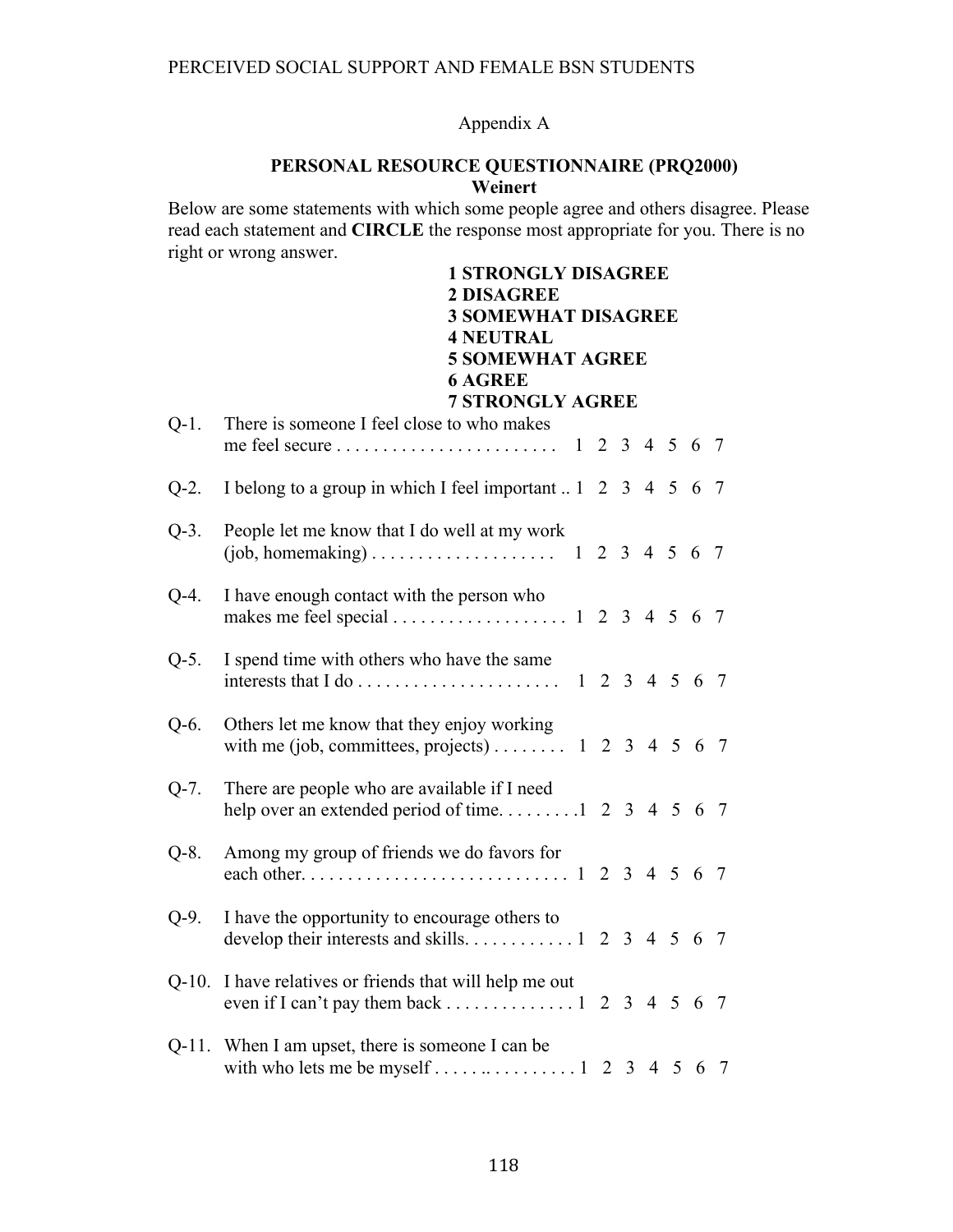| <b>1 STRONGLY DISAGREE</b>                                           |  |  |  |  |  |  |
|----------------------------------------------------------------------|--|--|--|--|--|--|
| 2 DISAGREE<br><b>3 SOMEWHAT DISAGREE</b><br><b>4 NEUTRAL</b>         |  |  |  |  |  |  |
| <b>5 SOMEWHAT AGREE</b><br><b>6 AGREE</b><br><b>7 STRONGLY AGREE</b> |  |  |  |  |  |  |
| Q-12. I know that others appreciate me as a person1 2 3 4 5 6 7      |  |  |  |  |  |  |
| Q-13. There is someone who loves and cares                           |  |  |  |  |  |  |
| Q-14. I have people to share social events and fun                   |  |  |  |  |  |  |
| Q-15. I have a sense of being needed by another                      |  |  |  |  |  |  |
| Reproduced with the permission of Dr. Weinert                        |  |  |  |  |  |  |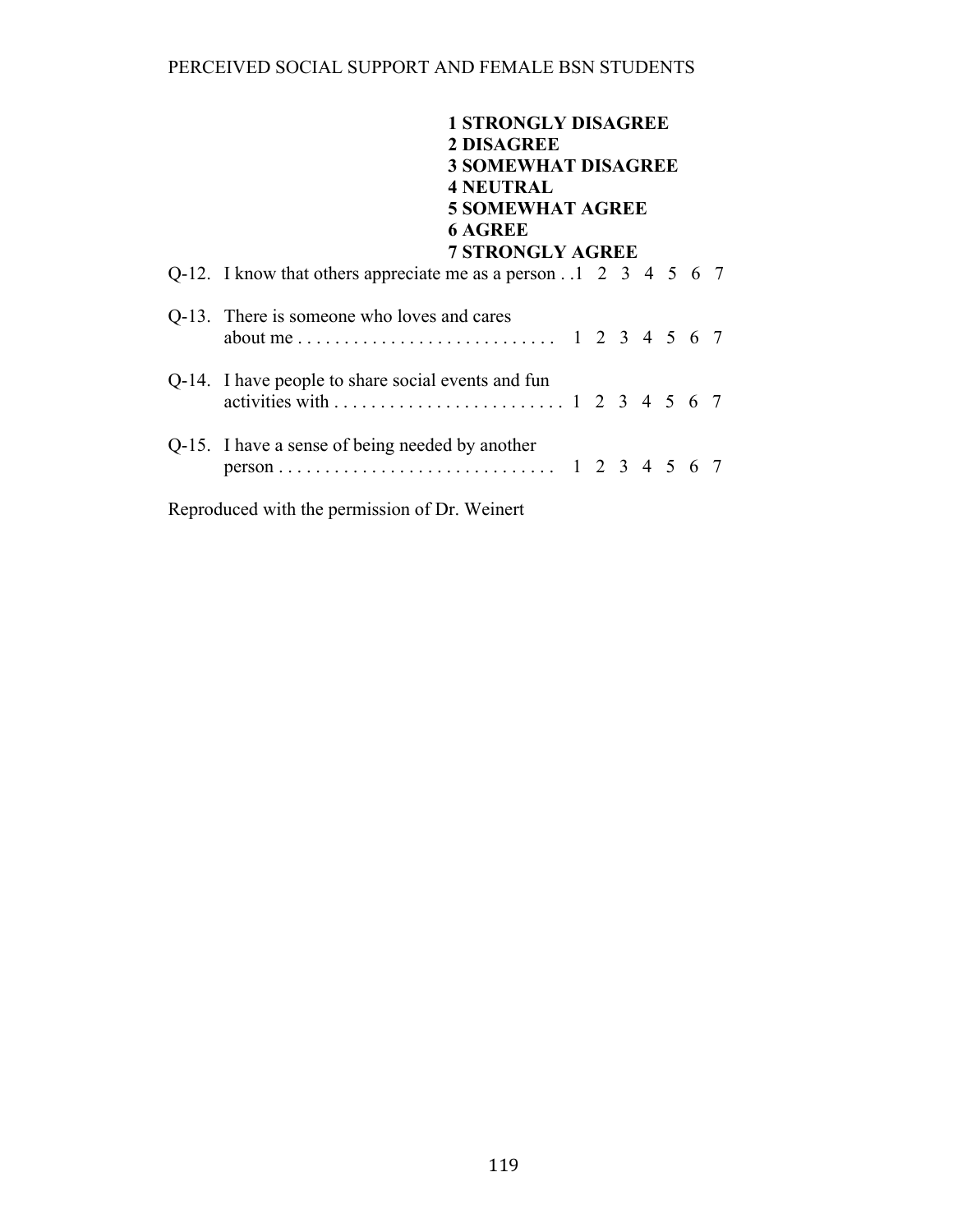## Appendix B

## Interpersonal Relationship Inventory (IPRI)

## Reciprocity Subscale

Most relationships with people we feel close to are both helpful and stressful. Below are statements that describe close personal relationships. Please read each statement and select the answer that best fits your situation. There are no right or wrong answers.

### **These first statements ask you to disagree or agree. Select the answer that best fits.**

|                                                            | 1. Within my circle of friends, I get just <b>Strongly Disagree Neutral Agree</b><br>as much as I give $\dots \dots \dots \dots \dots \dots$ | <b>Disagree</b> |                  |                      |       | <b>Strongly</b><br>Agree |  |  |
|------------------------------------------------------------|----------------------------------------------------------------------------------------------------------------------------------------------|-----------------|------------------|----------------------|-------|--------------------------|--|--|
|                                                            | 2. I'm available to my friends when they <b>Strongly Disagree</b>                                                                            |                 |                  | <b>Neutral Agree</b> |       | <b>Strongly</b><br>Agree |  |  |
|                                                            | 3. When I have helpful information, I  Strongly Disagree<br>try to pass it on to someone who  Disagree<br>could use it                       |                 |                  | <b>Neutral Agree</b> |       | <b>Strongly</b><br>Agree |  |  |
|                                                            | 4. I think I put more effort into my Strongly Disagree<br>friends than they put into me  Disagree                                            |                 |                  | Neutral              | Agree | <b>Strongly</b><br>Agree |  |  |
|                                                            | 5. I don't mind loaning money if a  Strongly Disagree Neutral<br>person I care about needs it  Disagree                                      |                 |                  |                      | Agree | <b>Strongly</b><br>Agree |  |  |
|                                                            | 6. I'm satisfied with the give and take  Strongly<br>between me and people I care about <b>Disagree</b>                                      |                 | <b>Disagree</b>  | <b>Neutral</b>       | Agree | <b>Strongly</b><br>Agree |  |  |
|                                                            | 7. I'm happy with the balance of how <b>Strongly</b><br>much I do for others and how much  Disagree<br>they do for me                        |                 | Disagree Neutral |                      | Agree | <b>Strongly</b><br>Agree |  |  |
|                                                            | 8. When I need help, I get it from my  Strongly Disagree<br>friends, and when they need help, I  Disagree<br>give it back                    |                 |                  | Neutral              | Agree | <b>Strongly</b><br>Agree |  |  |
| These next statements ask you how often something happens. |                                                                                                                                              |                 |                  |                      |       |                          |  |  |

## **Select the answer that best fits.**

| 9. I let people I care about know that I Never Almost Sometimes Fairly Very |              |              |       |
|-----------------------------------------------------------------------------|--------------|--------------|-------|
|                                                                             | <b>Never</b> | <b>Often</b> | Often |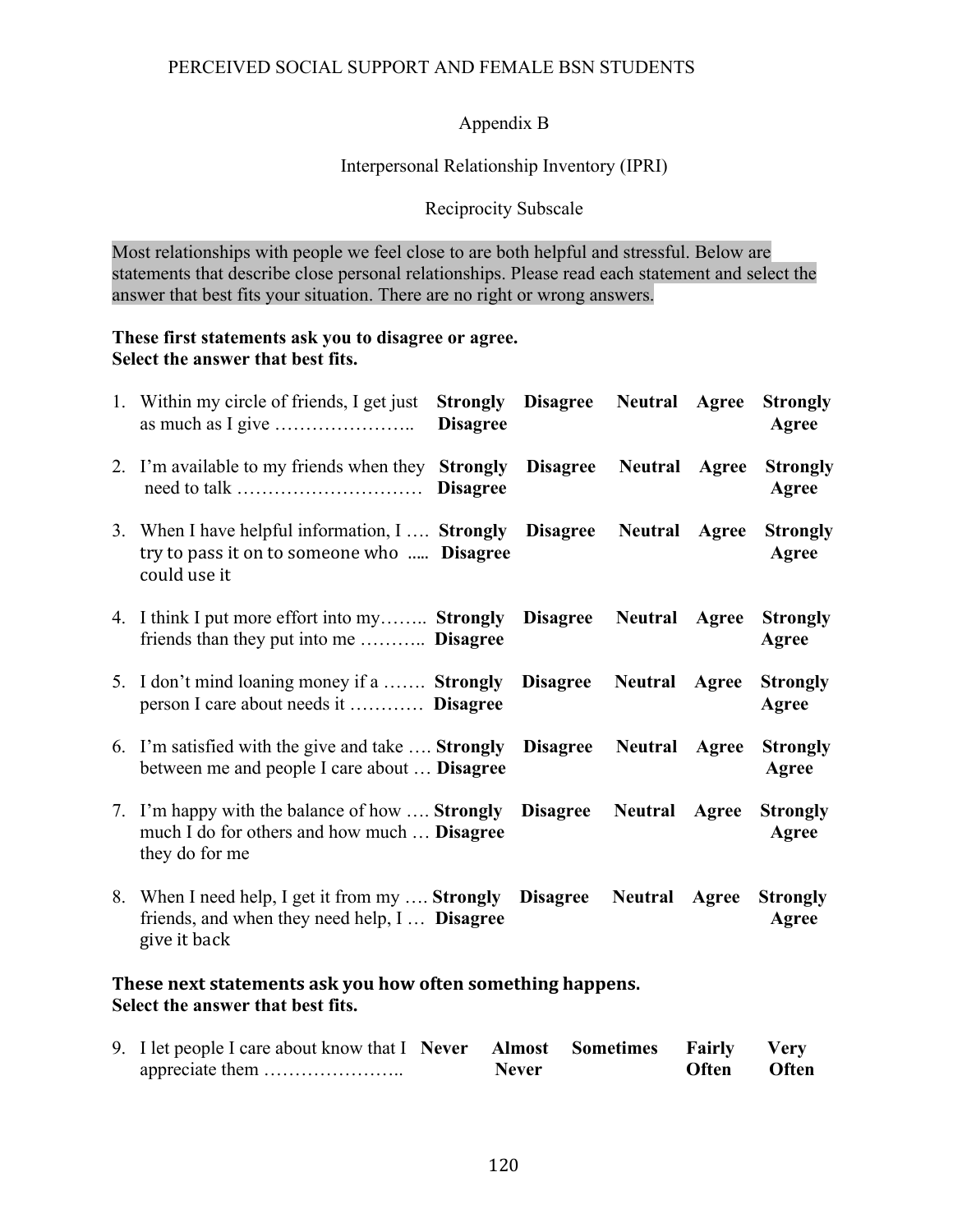| 10. Some people come to me for a boost Never                | <b>Almost</b>                 | <b>Sometimes</b> | <b>Fairly</b>   | <b>Very</b>          |
|-------------------------------------------------------------|-------------------------------|------------------|-----------------|----------------------|
|                                                             | <b>Never</b>                  |                  | <b>Often</b>    | Often                |
| 11. I tell others when I think they're great Never          | <b>Almost</b>                 | <b>Sometimes</b> | Fairly          | <b>Very</b>          |
| .                                                           | <b>Never</b>                  |                  | <b>Often</b>    | Often                |
| 12. Some people I care about come to me Never<br>for advice | <b>Almost</b><br><b>Never</b> | <b>Sometimes</b> | Fairly<br>Often | Very<br><b>Often</b> |
| 13. I let others know I care about them                     | <b>Almost</b>                 | <b>Sometimes</b> | <b>Fairly</b>   | <b>Very</b>          |
| <b>Never</b>                                                | <b>Never</b>                  |                  | <b>Often</b>    | Often                |

Reproduced with the permission of Dr. Tilden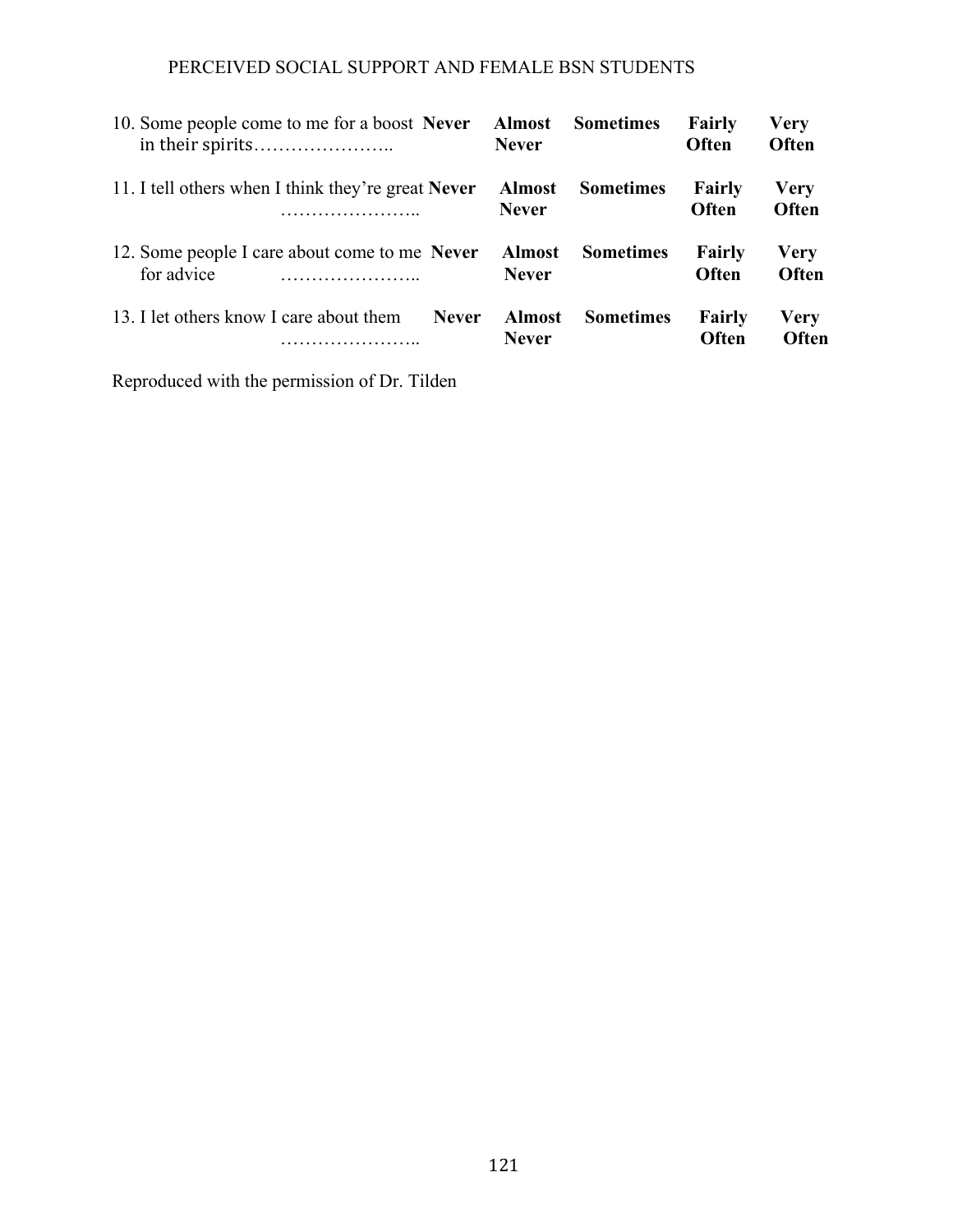# Appendix C

## **Economic Adequacy Scale**

**The following are general questions related to the economic needs of daily living. I want to know if YOUR income allows you to meet YOUR NEEDS. Please select your answer.**

| your needs for                          | a. Does your income<br>allow you to meet<br>daily living                      | <b>MORE</b><br><b>THAN</b><br><b>ADEQUATE</b> | ADEQUATELY        | <b>LESS THAN</b><br><b>ADEQUATE</b> | <b>NOT</b><br>AT<br><b>ALL</b> |
|-----------------------------------------|-------------------------------------------------------------------------------|-----------------------------------------------|-------------------|-------------------------------------|--------------------------------|
| your rent or                            | b. Does your income<br>allow you to meet<br>mortgage payment                  | <b>MORE</b><br><b>THAN</b><br><b>ADEQUATE</b> | ADEQUATELY        | <b>LESS THAN</b><br><b>ADEQUATE</b> | <b>NOT</b><br>AT<br><b>ALL</b> |
|                                         | c. Does your income<br>allow you to meet<br>your food bills                   | <b>MORE</b><br><b>THAN</b><br><b>ADEQUATE</b> | ADEQUATELY        | <b>LESS THAN</b><br><b>ADEQUATE</b> | <b>NOT</b><br>AT<br><b>ALL</b> |
|                                         | d. Does your income<br>allow you to meet<br>your health care                  | <b>MORE</b><br><b>THAN</b><br><b>ADEQUATE</b> | ADEQUATELY        | <b>LESS THAN</b><br><b>ADEQUATE</b> | <b>NOT</b><br>AT<br><b>ALL</b> |
| allow you to                            | e. Does your income<br>participate in                                         | <b>MORE</b><br><b>THAN</b><br><b>ADEQUATE</b> | ADEQUATELY        | <b>LESS THAN</b><br><b>ADEQUATE</b> | <b>NOT</b><br>AT<br><b>ALL</b> |
|                                         | f. Does your income<br>allow you to meet<br>baby costs (leave<br>blank if NA) | <b>MORE</b><br><b>THAN</b><br><b>ADEQUATE</b> | ADEQUATELY        | <b>LESS THAN</b><br><b>ADEQUATE</b> | <b>NOT</b><br>AT<br><b>ALL</b> |
|                                         | g. Does your income<br>allow you to meet<br>the financial costs<br>of school  | <b>MORE</b><br><b>THAN</b><br>ADEQUATE        | ADEQUATELY        | <b>LESS THAN</b><br><b>ADEQUATE</b> | <b>NOT</b><br>AT<br><b>ALL</b> |
| other financial<br><b>Specify below</b> | f. Does your income<br>allow you to meet<br>needs you have                    | <b>MORE</b><br><b>THAN</b><br><b>ADEQUATE</b> | <b>ADEQUATELY</b> | <b>LESS THAN</b><br><b>ADEQUATE</b> | <b>NOT</b><br>AT<br><b>ALL</b> |

Reproduced with the permission of Dr. Lobo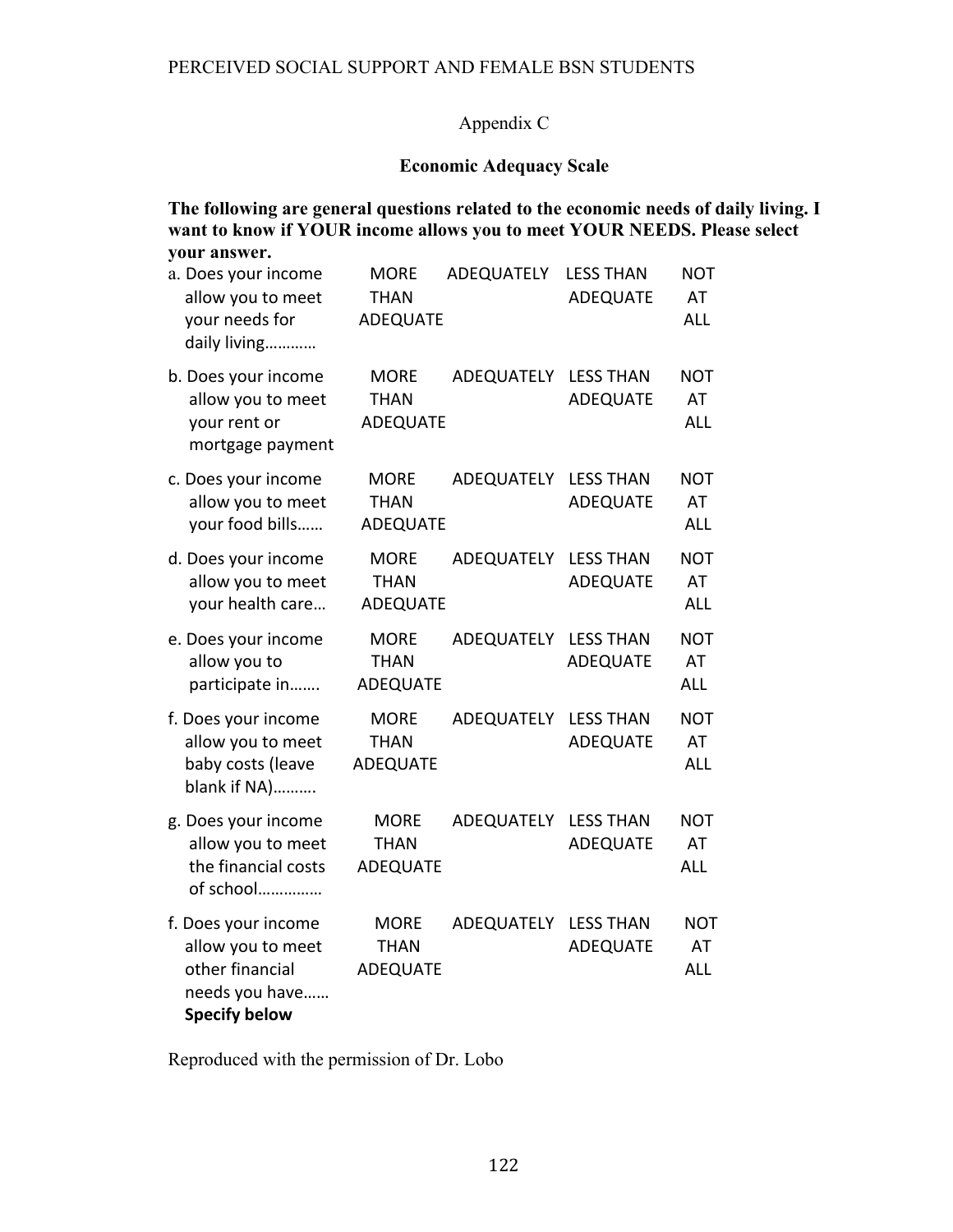# Appendix D

# **ENRICH Marital Satisfaction Scale**

Below are some statements with which some people agree and others disagree. Please read each statement and **CIRCLE** the response most appropriate for you. There is no right or wrong answer. **1. Strongly Disagree**

|    |                                                                                                     | I.<br>2.<br>3.<br>4.<br>5. | <b>Strongly Disagree</b><br><b>Moderately Disagree</b><br><b>Neither Agree or Disagree</b><br><b>Moderately Agree</b><br><b>Strongly Agree</b> |                |                |                |   |  |
|----|-----------------------------------------------------------------------------------------------------|----------------------------|------------------------------------------------------------------------------------------------------------------------------------------------|----------------|----------------|----------------|---|--|
| 1. | My partner and I understand each<br>other perfectly.                                                |                            | 1                                                                                                                                              | 2              | $\overline{3}$ | $\overline{4}$ | 5 |  |
| 2. | I am not pleased with the personality<br>characteristics and personal habits of my<br>partner.      |                            | $\mathbf{1}$                                                                                                                                   | $\overline{2}$ | $\overline{3}$ | $\overline{4}$ | 5 |  |
| 3. | I am very happy with how we handle<br>role responsibilities in our marriage.                        |                            | $\mathbf{1}$                                                                                                                                   | $\overline{2}$ | $\overline{3}$ | $\overline{4}$ | 5 |  |
| 4. | My partner completely understands and<br>sympathizes with my every mood.                            |                            | $\mathbf{1}$                                                                                                                                   | $\overline{2}$ | $\overline{3}$ | $\overline{4}$ | 5 |  |
| 5. | I am not happy with our communication<br>and feel my partner does not understand<br>me.             |                            | $\mathbf{1}$                                                                                                                                   | $\overline{2}$ | $\overline{3}$ | $\overline{4}$ | 5 |  |
|    | 6. Our relationship is a perfect success.                                                           |                            | $\mathbf{1}$                                                                                                                                   | $\overline{2}$ | $\overline{3}$ | $\overline{4}$ | 5 |  |
| 7. | I am very happy about how we make<br>decisions and resolve conflicts.                               |                            | $\mathbf{1}$                                                                                                                                   | $\overline{2}$ | 3              | $\overline{4}$ | 5 |  |
| 8. | I am unhappy about our financial<br>position and the way we make financial<br>decisions.            |                            | $\mathbf{1}$                                                                                                                                   | $\overline{2}$ | $\overline{3}$ | $\overline{4}$ | 5 |  |
| 9. | I have some needs that are not<br>being met by our relationship.                                    |                            | $\mathbf{1}$                                                                                                                                   | $\overline{2}$ | $\overline{3}$ | $\overline{4}$ | 5 |  |
|    | 10. I am very happy with how we manage<br>our leisure activities and the time we<br>spend together. |                            | $\mathbf{1}$                                                                                                                                   | $\overline{2}$ | 3              | $\overline{4}$ | 5 |  |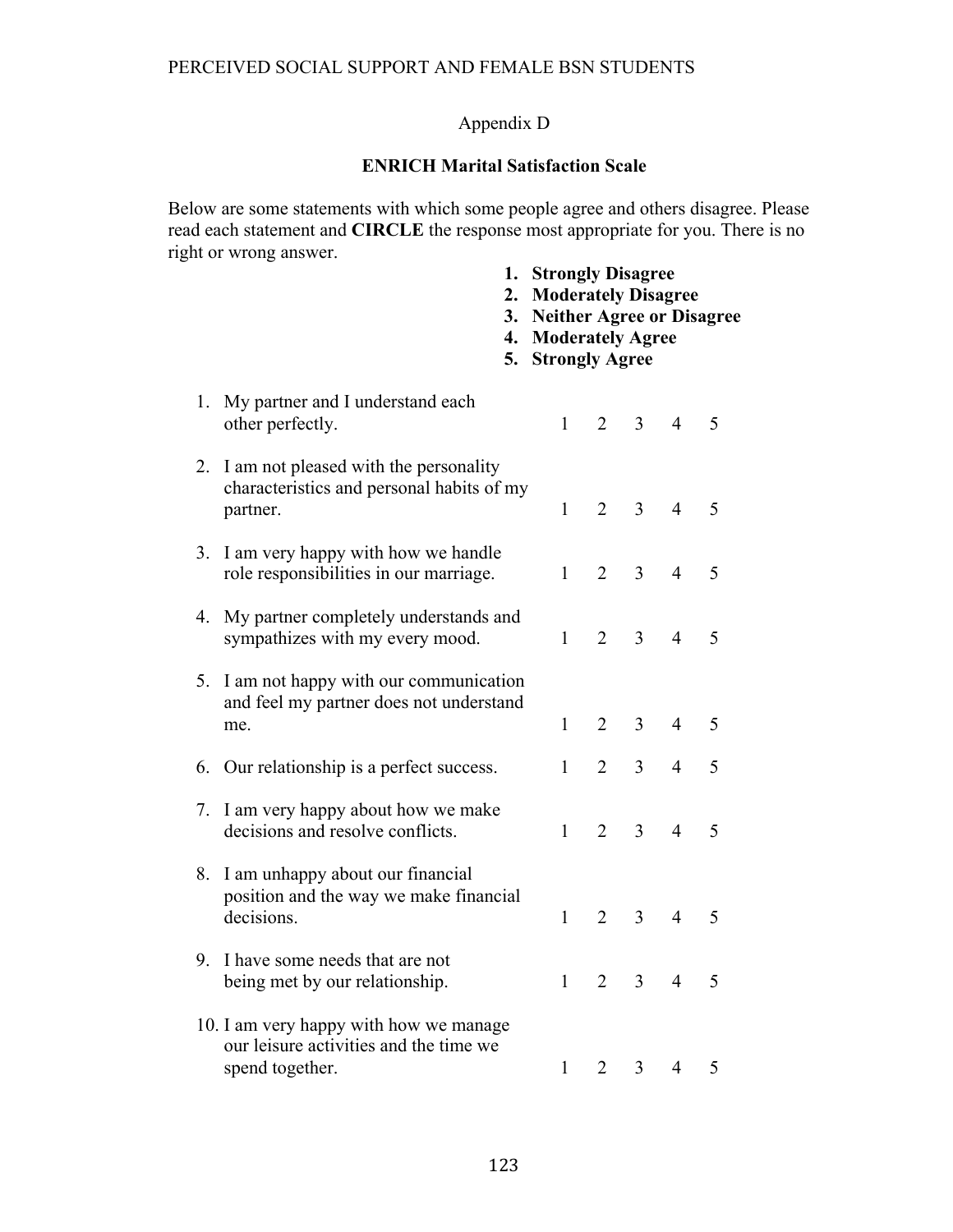Below are some statements with which some people agree and others disagree. Please read each statement and **CIRCLE** the response most appropriate for you. There is no right or wrong answer.

| 5.                                                                                           | 1. Strongly Disagree<br>2. Moderately Disagree<br>3. Neither Agree or Disagree<br>4. Moderately Agree<br><b>Strongly Agree</b> |                 |             |                     |             |  |
|----------------------------------------------------------------------------------------------|--------------------------------------------------------------------------------------------------------------------------------|-----------------|-------------|---------------------|-------------|--|
| 11. I am very pleased about how we<br>express affection and relate sexually.                 |                                                                                                                                |                 |             | $1 \t2 \t3 \t4 \t5$ |             |  |
| 12. I am not satisfied with the way we each<br>handle our responsibilities as parents.       |                                                                                                                                | $1 \t2 \t3 \t4$ |             |                     | 5           |  |
| 13. I have never regretted my relationship<br>with my partner, not even for a<br>moment.     |                                                                                                                                |                 |             | $1 \t2 \t3 \t4 \t5$ |             |  |
| 14. I am dissatisfied about our relationship<br>with my parents, in-laws, and/or<br>friends. |                                                                                                                                |                 |             | $1 \t2 \t3 \t4 \t5$ |             |  |
| 15. I feel very good about how we each<br>practice our religious beliefs and<br>values.      |                                                                                                                                |                 | $2 \quad 3$ | $\overline{4}$      | $\varsigma$ |  |

Reproduced with the permission of Dr. Fowers.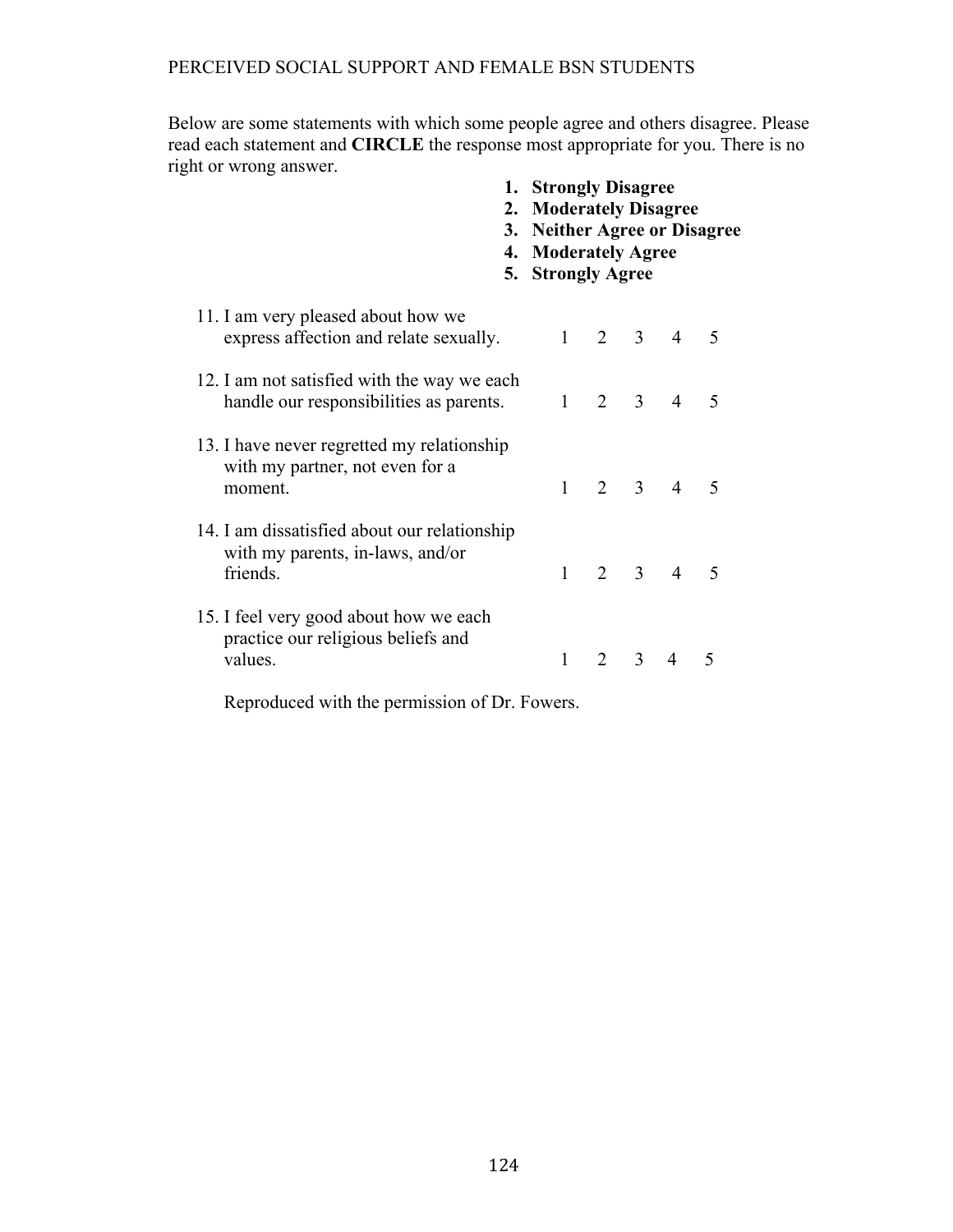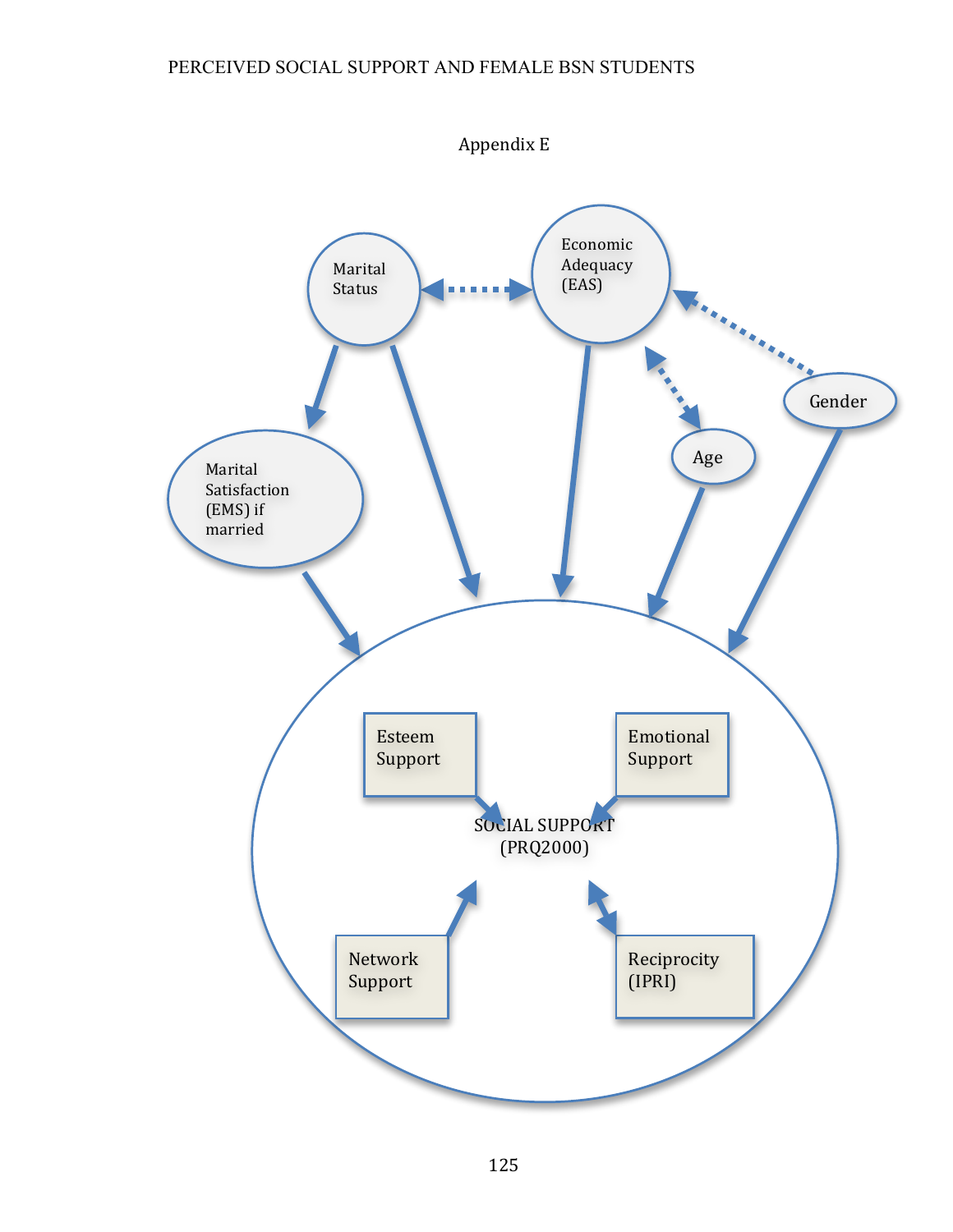*Figure 1*. Depiction of theoretical framework for social support.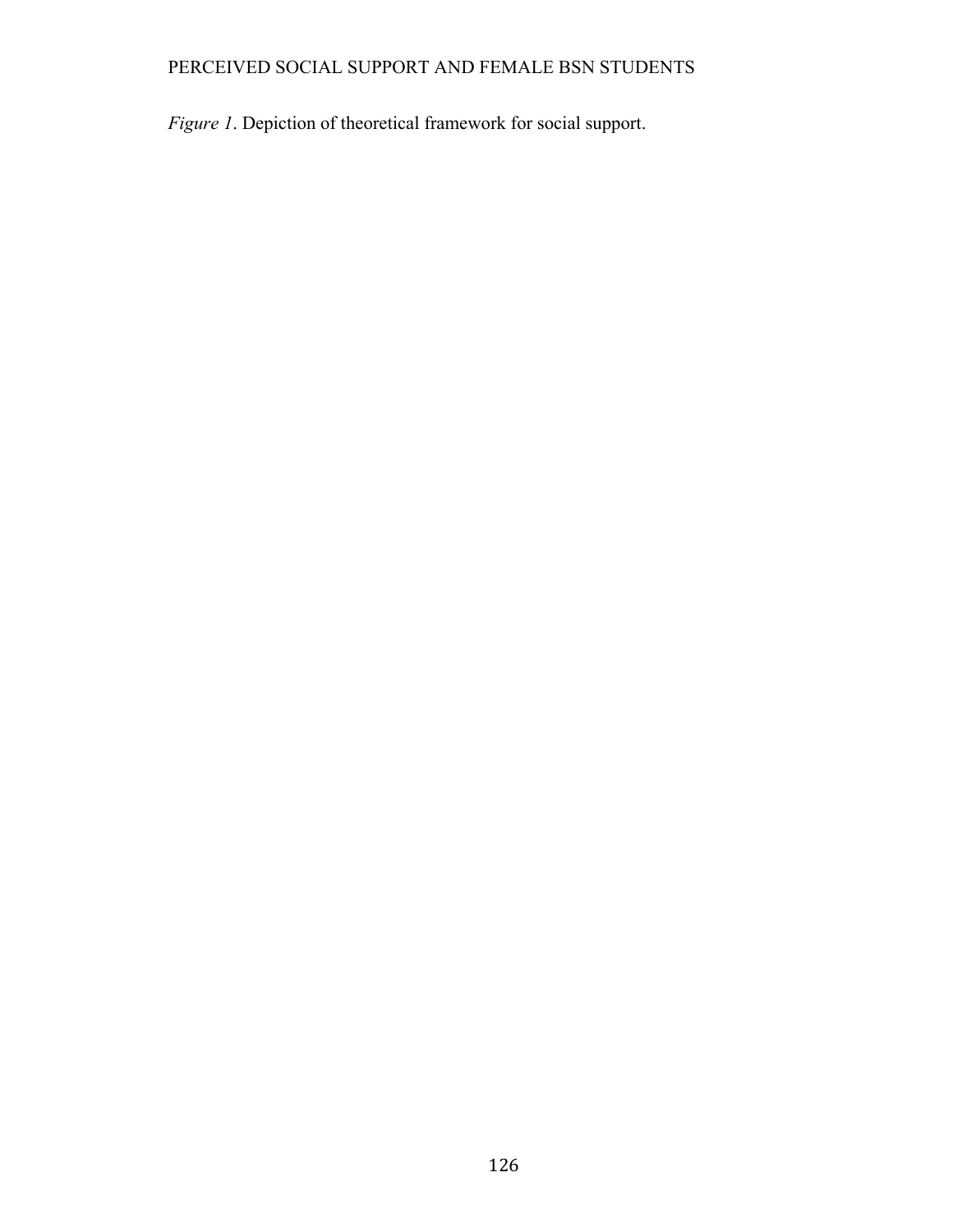### Appendix F

### Script for Nursing Instructors

Please read the following statement to your undergraduate nursing students.

Thank you for your assistance in this endeavor,

Jane Smith

You will receive an email, in the next week or 2, inviting you to participate in a study of female Baccalaureate nursing students. The email will come from someone in our school.

The study is being conducted by Jane Smith, a PhD student at UNM. She is being supervised by (committee chair goes here). The purpose of this study is to examine how the amount of social support you receive affects your life.

You will not receive class credit or a grade for your participation. The survey will take only 20-30 minutes of your time. There is a voluntary raffle for a \$50.00 Amazon.com gift certificate; however, you are not required to enter the raffle to participate.

Thank you,

Jane Smith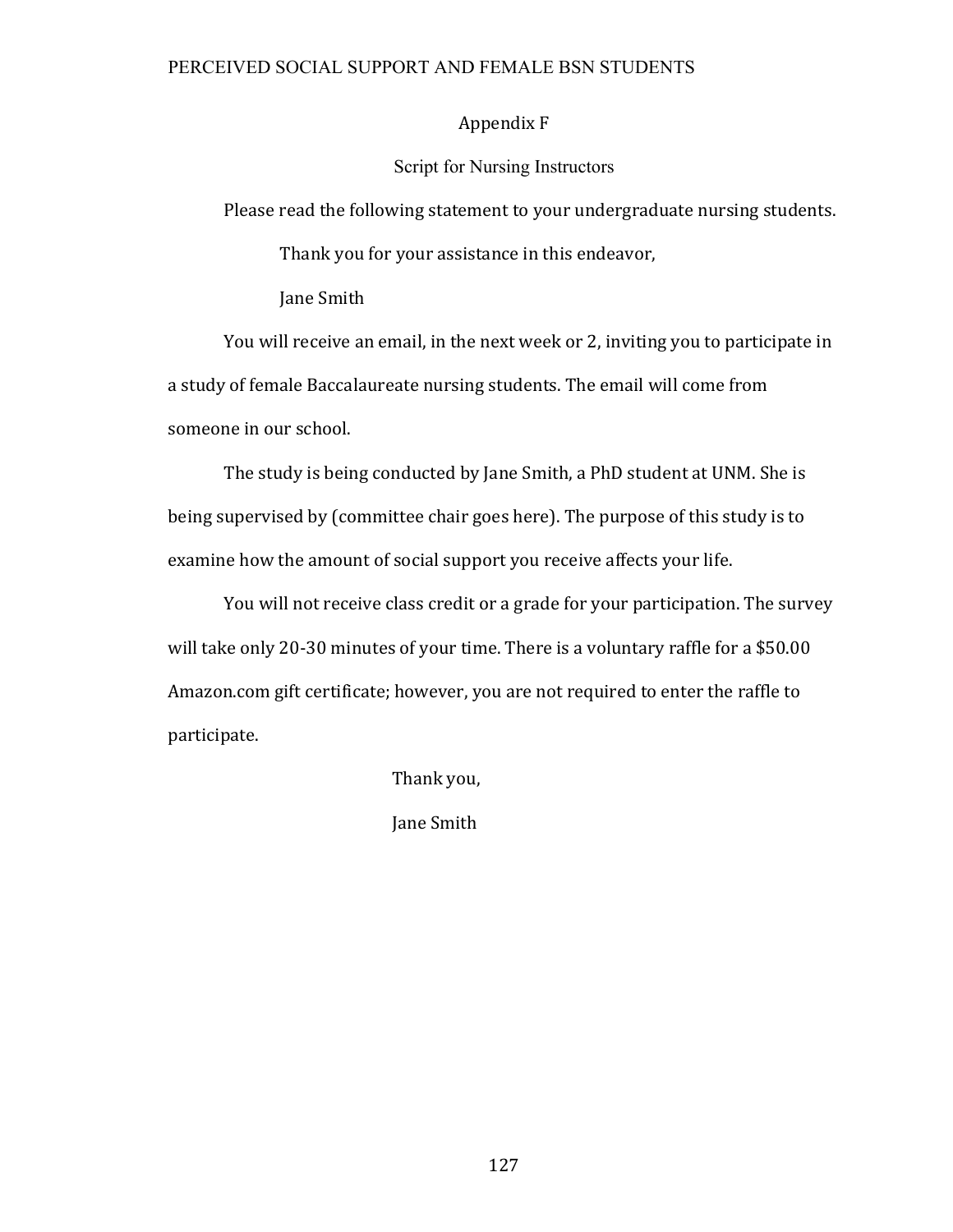# Appendix G

First Email to Students from Dean/Director

You are being asked to participate in a study of female Baccalaureate nursing students. This study is being conducted by Jane Smith, a PhD student at UNM. She is being supervised by (committee chair goes here).

The purpose of this study is to examine how the amount of social support you receive affects your life. There is a voluntary raffle for a \$50.00 Amazon.com gift certificate. You are not required to enter the raffle to participate.

You may access this study at (the URL will be placed here).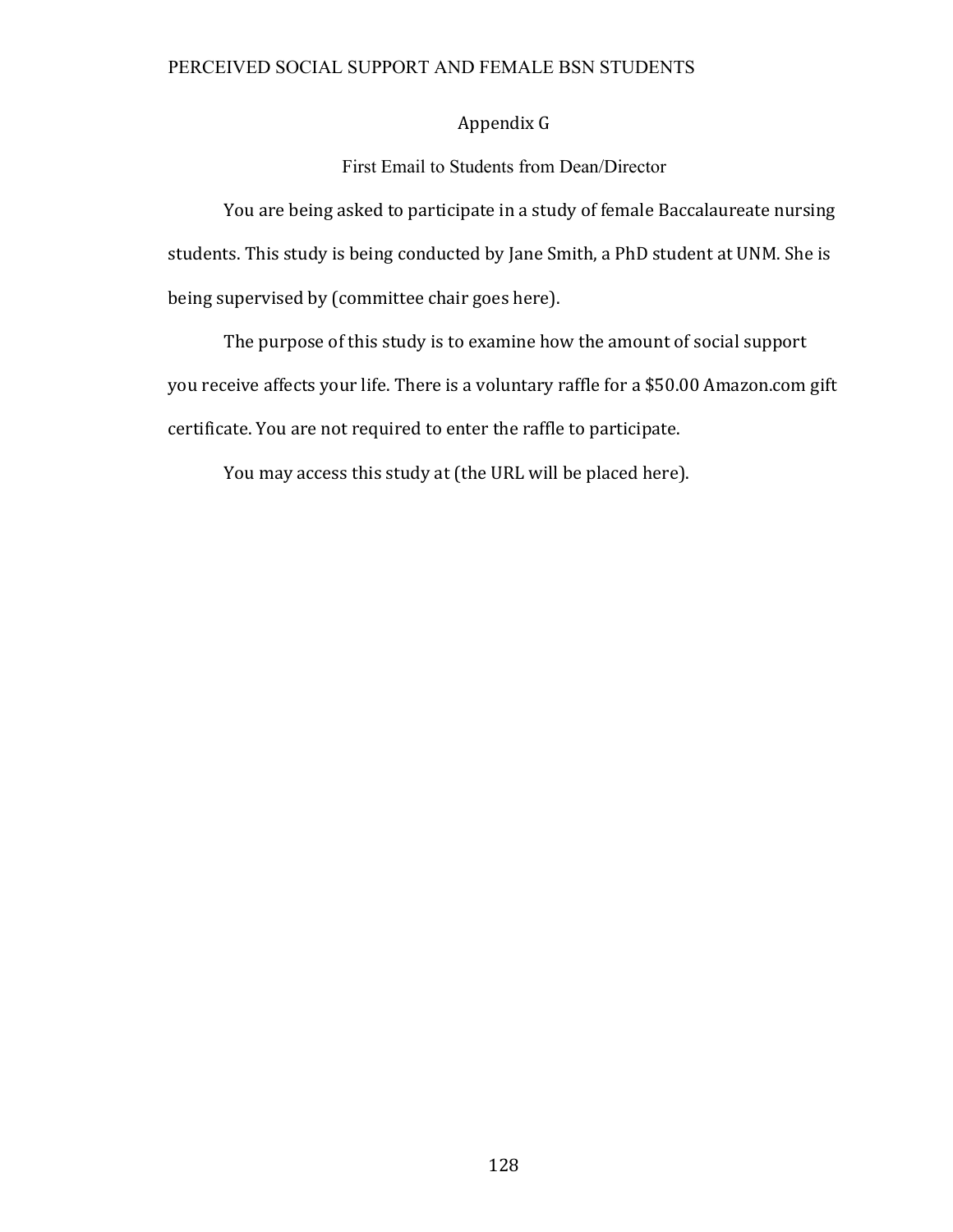#### Appendix H

Second Email to Students from Researcher

If you have already participated in the following research thank you very much. However, if you have been very busy, as nursing students are, you may have forgotten about this opportunity.

The study is being conducted by Jane Smith, a PhD student at UNM. She is being supervised by (committee chair goes here).

The purpose of this study is to examine how the amount of social support you receive affects your life. You will not receive class credit or a grade for your participation. The survey will take only 20-30 minutes of your time. There is a voluntary raffle for a \$50.00 Amazon.com gift certificate; however, you are not required to enter the raffle to participate.

You may access this study at (the URL will be placed here).

Thank you,

Jane Smith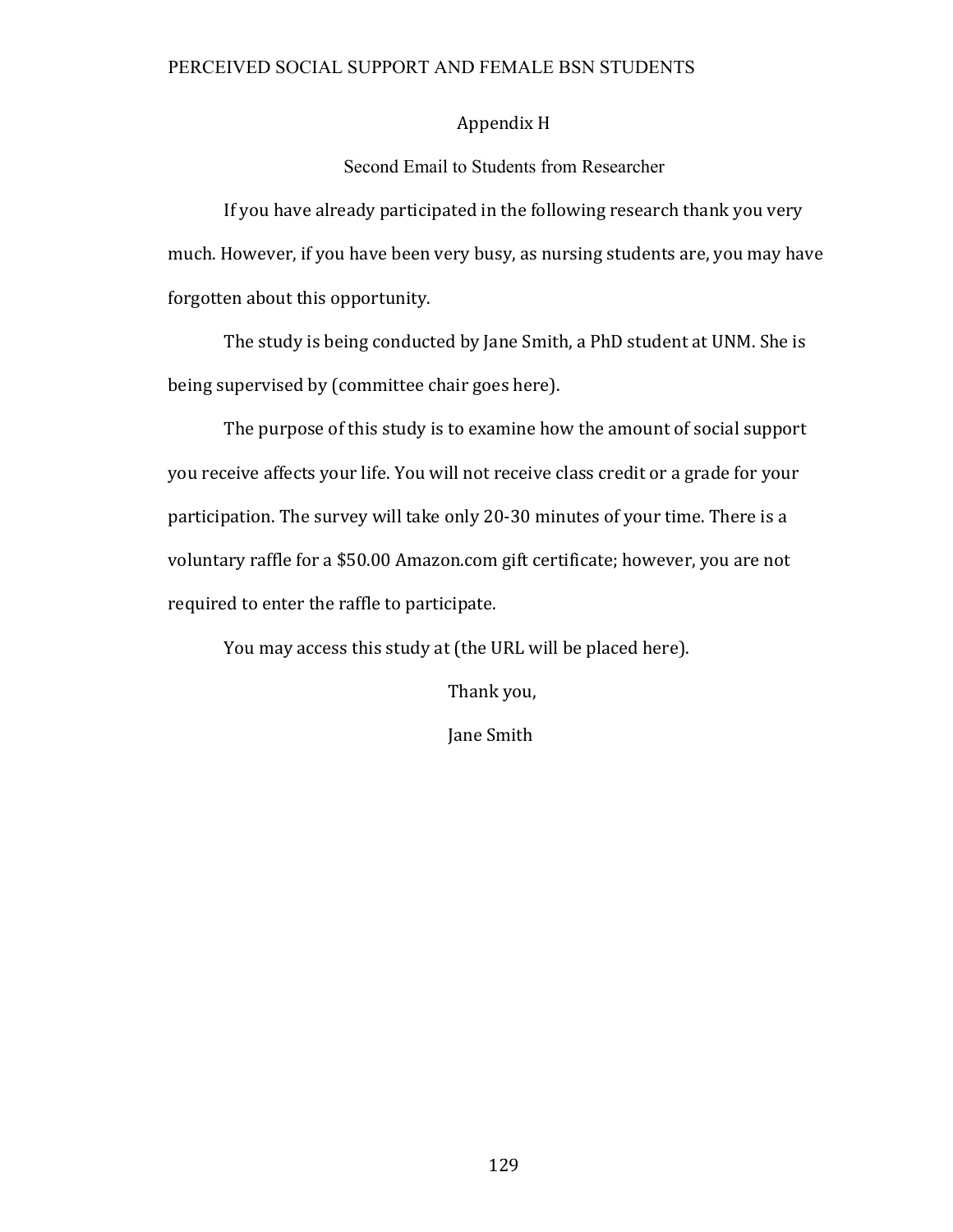#### Appendix I

#### Consent Form

### **STUDY TITLE: Perceived Social Support in Female Baccalaureate Nursing Students In A Southwestern State**

**RESEARCHERS: Marie Lobo PhD, RN, FAAN University of New Mexico mlobo@salud.unm.edu**

**Jane L. Smith, MSN, PhD(c), RN Graduate Student University of New Mexico JaSmith@salud.unm.edu**

#### **DESCRIPTION:**

Jane Smith, supervised by Marie Lobo, is conducting research as part of her dissertation requirements. The purpose of this study is to examine how the amount of social support you receive affects your life. This information will prove helpful in future research about how social support affects the success of female baccalaureate nursing students while in school. The participants will be asked to complete an online survey that will take approximately  $20 - 30$  minutes. Survey questions ask about the support received while attending school. An example of a question is, "People let me know that I do well at my work (job, homemaking)." At the end of the survey is a demographic questionnaire. A sample question is, "Age at last birthday."

Once the survey has been completed you will be offered the option of proceding to a separate Web Site at which you may enter a voluntary raffle for a \$50.00 Amazon gift card. You do not need to enter the raffle if you do not wish to. It is strictly voluntary. If you choose to participate the raffle drawing will be conducted after all data have been collected. The gift card will be delivered to you via your email address, which you must provide on the separate Web Site (no names will be asked for). After the gift certificates have been delivered all email addresses will be purged/destroyed. There is no way to link your email address to the survey questions. 

You may enter the raffle even if you choose not to participate in the study. Simply go to the this Web Site (insert URL here) and enter your school email address without your name.

You must be at least 18 years of age to participate. You are not required to answer any question you do not wish to answer. However, it will greatly help the results of the study if you can answer as many of the questions as possible.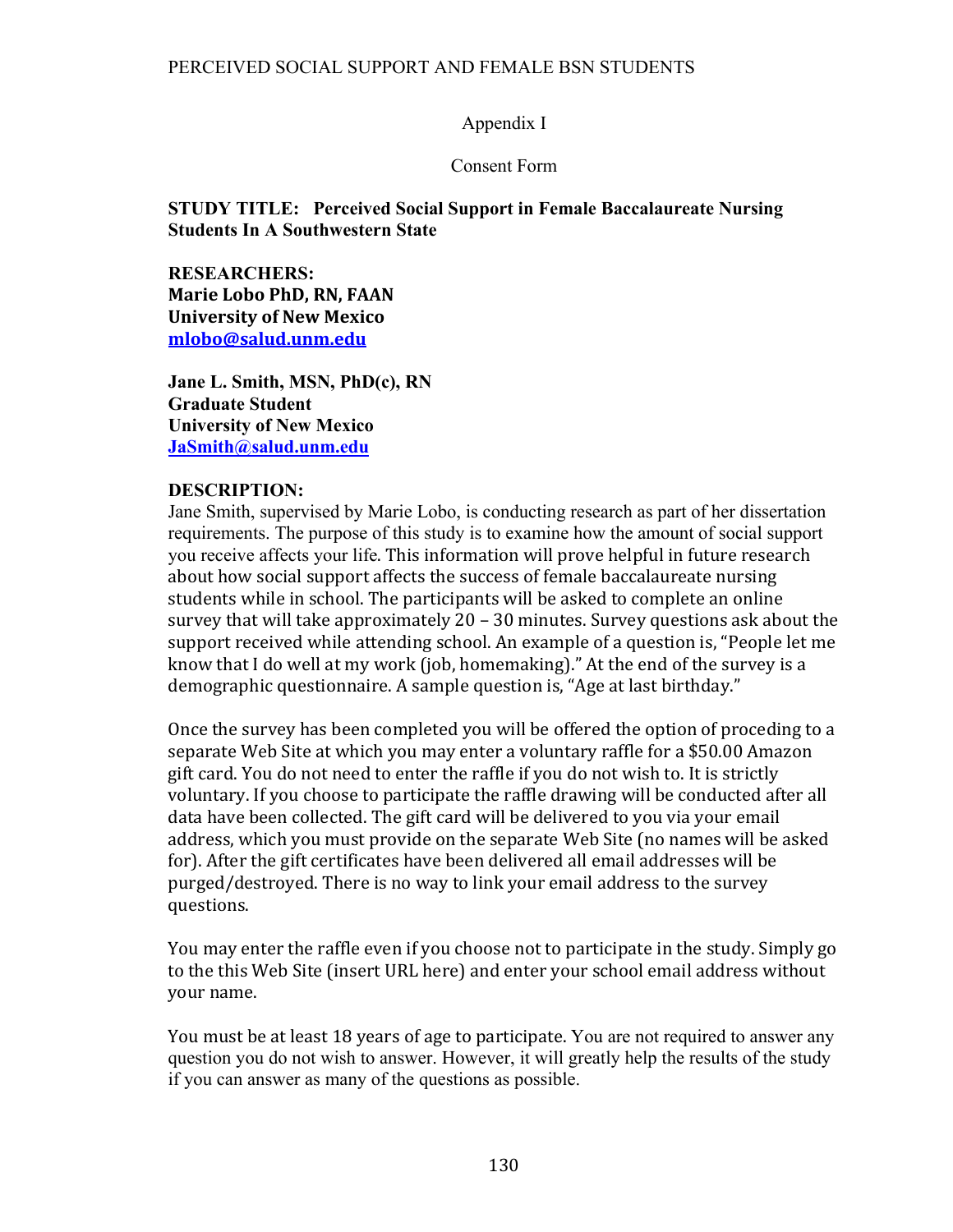### **EXCLUSION CRITERIA:**

- 1. Male nursing students
- 2. Students in an associate degree nursing program
- 3. Students younger than 18 years of age
- 4. Students not consenting to participate
- 5. Students with a registered nursing (RN) license
- 6. Students that have already participated in the study before (no duplication of surveys)

## **RISKS AND BENEFITS:**

The risks involved are the possible breach of security of collected data or emails provided for the voluntary raffle. However, you are not asked to provide names and there is no way to link your survey answers to your email should you choose to participate in the raffle. Additionally, no health information will be solicited. You will be asked to spend approximately 20 – 30 minutes of your time ONLINE completing the questions. The benefits may include identification of support strategies that can help future nursing students.

## **VOLUNTARY NATURE OF PARTICIPATION:**

You may withdraw from the study at anytime since your participation is entirely voluntary. You may leave any question blank that you do not wish to answer without penalty. If you decide not to participate you are still eligible to participate in the voluntary raffle. If you decide to participate you may discontinue at anytime throughout the process without penalty and remain eligible to participate in the voluntary raffle.

## **CONFIDENTIALITY:**

Any information obtained about you from the answers to the questions will be kept strictly anonymous. All information will be shared as group data. You will not be asked to give your name or any identifying information about yourself while on the website answering questions. If you choose to participate in the raffle you will be directed to a separate link where you will be asked to leave only your school email (no names or other information please). This is to assure the anonymity of your answers. The results of this study may be used in my dissertation, professional journal publications, professional conference presentations and released to potential research subjects, however, you will never be individually identified. All data will be reported as group data. The email addresses used for the voluntary raffle will be destroyed after the gift certificates have been awarded. The results of the study will be sent to all undergraduate students in each participating university through the use of a list serve. This is to blind the researchers to student names and identifying information. There will be no "email list" kept by the researchers.

If you have any questions about this research project please feel free to call Dr. Marie Lobo at (505) 272-2637 or Jane Smith at (5750 636-4760. If you have ny questions regarding your legal rights as a research subject you may call the UNMHSC Office of Human Research Protections at (505) 272-1129. If you feel any distress and /or are uncomfortable during or after completing the survey you may contact the Student Health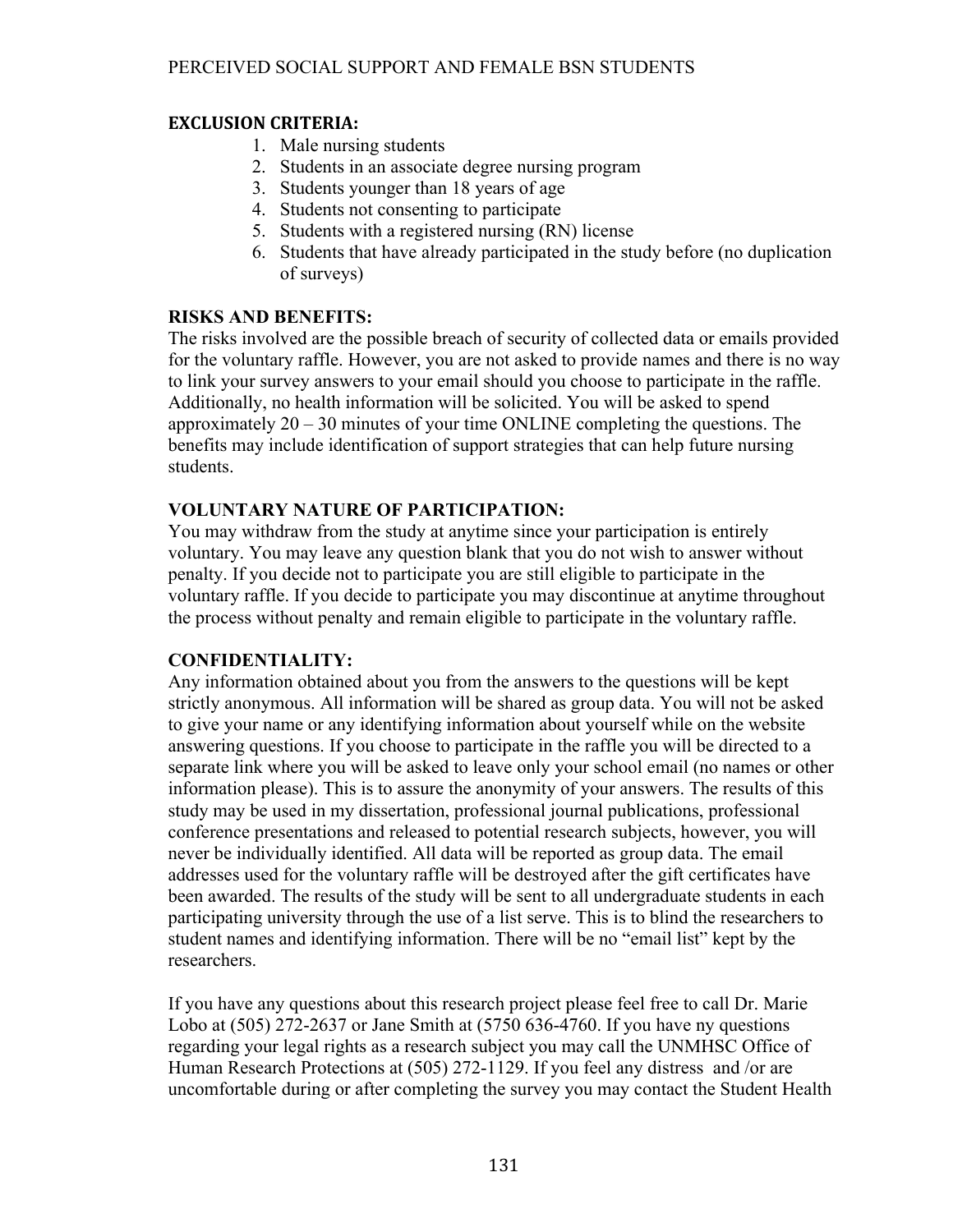& Counseling services at the University of New Mexico at 505-277-4537 or the Counseling services at New Mexico State University at 575-646-2731. Both have free counseling services for students.

## **INFORMED CONSENT:**

Your completion of the survey indicates consent.

**CONTINUE TO THE NEXT PAGE** (see Appendix J)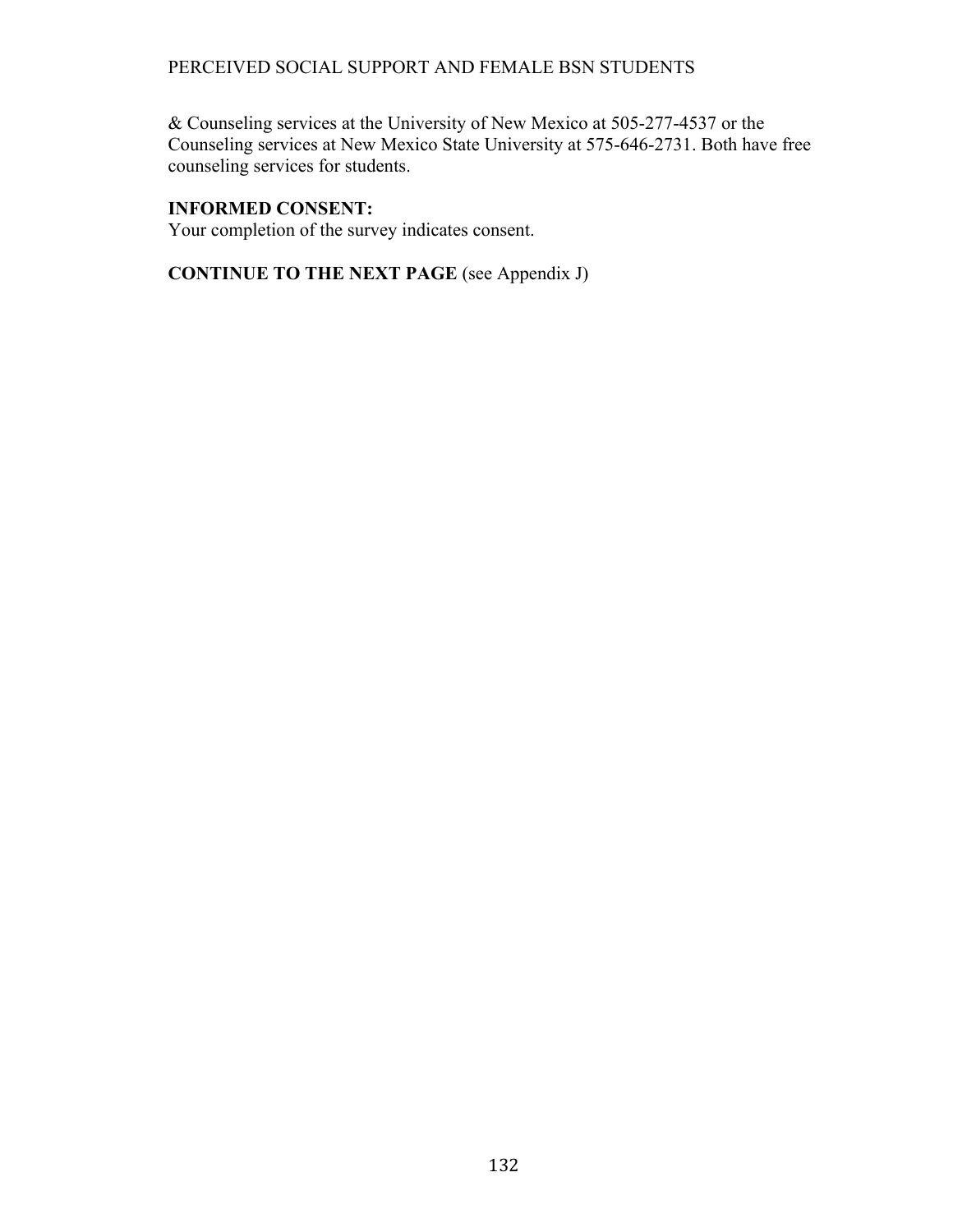## Appendix J

## (Screening Questions to Follow Informed Consent)

Thank you very much for your willingness to participate in this important study. We have a few questions about you before you start the survey:

Gender: Female Male (If male goes to a page that states; Thank you very much for your interest, however you do not meet the criteria for this study.)

Type of student: BSN ADN (If ADN goes to a page that states; Thank you very much for your interest, however you do not meet the criteria for this study.)

Are you older than 18 years of age? YES NO (If NO goes to a page that states; Thank you very much for your interest, however you do not meet the criteria for this study.)

Do you have a Registered Nurse License? NO YES (If YES goes to a page that states; Thank you very much for your interest, however you do not meet the criteria for this study.)

In the past several weeks have you participated in a survey about social support and nursing students? NO YES (If YES goes to a page that states; Thank you very much for your interest, however you do not meet the criteria for this study.)

Do you wish to participate in the study? YES (They will be taken to the first page of the survey)

NO (They will be taken to a page that states: Thank you very much for your interest, you may still participate in the raffle for the \$50.00 Amazon gift card. If you choose to participate please proceed to (URL is placed here). You are not required to participate in the raffle.)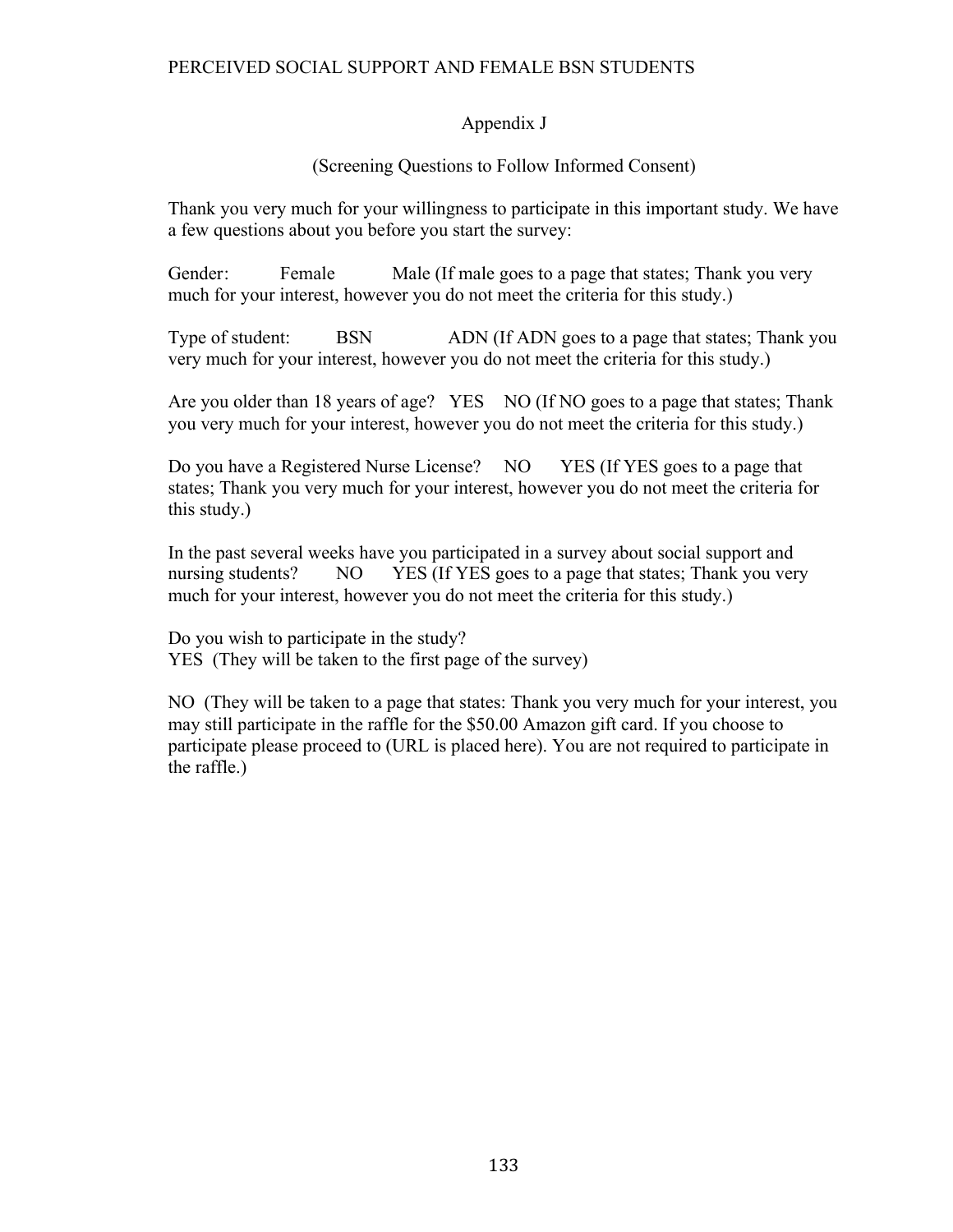# Appendix K

# Demographics

| 2. | Race/ethnicity (from 2011 census) Select only one |                                                                                                         |
|----|---------------------------------------------------|---------------------------------------------------------------------------------------------------------|
|    | a.                                                | Non-Hispanic White                                                                                      |
|    |                                                   | b. Hispanic/Latino $\frac{1}{\sqrt{1-\frac{1}{2}}}\left\vert \frac{1}{\sqrt{1-\frac{1}{2}}}\right\vert$ |
|    |                                                   | c. African American                                                                                     |
|    |                                                   | d. Native American _________                                                                            |
|    |                                                   | e. Asian $\qquad \qquad$                                                                                |
|    | f.                                                | Native Hawaiian __________                                                                              |
|    |                                                   | g. Native Alaskan ________________                                                                      |
|    |                                                   | h. Two or more races                                                                                    |
| 3. |                                                   | Semester/Term in nursing program                                                                        |
|    |                                                   | a. 5th semester/1st term _______                                                                        |
|    |                                                   | b. 6th semester/ $2nd$ term _______                                                                     |
|    |                                                   | c. $7th$ semester/3 <sup>rd</sup> term ________                                                         |
|    |                                                   | d. $8th$ semester/4 <sup>th</sup> term ________                                                         |
|    |                                                   | 4. Semester/Term at university                                                                          |
|    | a.                                                | 5th semester/1st term ______                                                                            |
|    | b.                                                |                                                                                                         |
|    | c.                                                | 7 <sup>th</sup> semester/3 <sup>rd</sup> term ______                                                    |
|    | d.                                                | 8 <sup>th</sup> semester/4 <sup>th</sup> term ______                                                    |
|    |                                                   |                                                                                                         |

5. Last year of education completed \_\_\_\_\_\_\_\_\_\_\_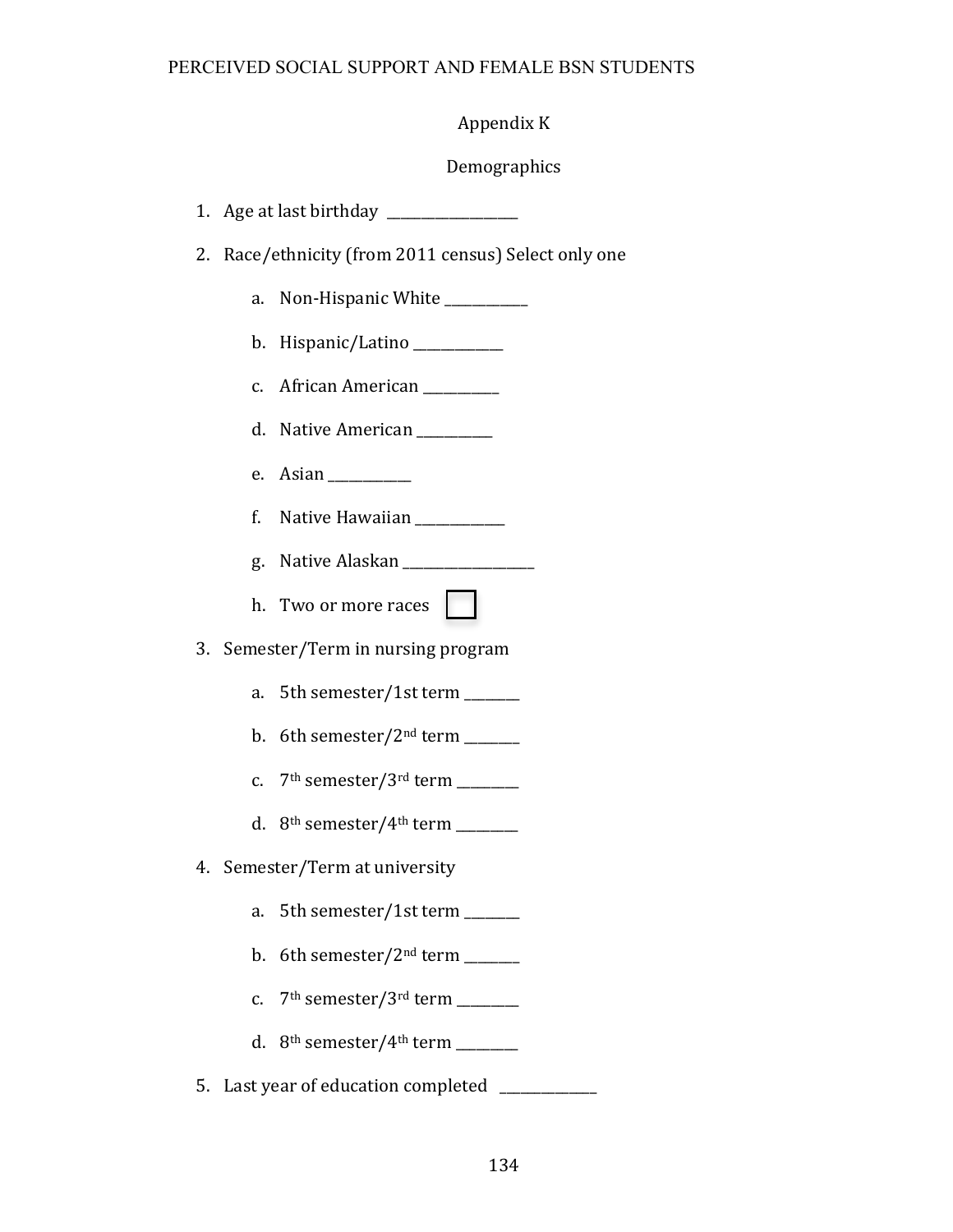|                                                                                | 6. Do you have a masters, bachelors, or associates degree No ______           |  |  |
|--------------------------------------------------------------------------------|-------------------------------------------------------------------------------|--|--|
|                                                                                | Yes _______ if Yes $\Rightarrow$ write in your degree and what field it is in |  |  |
|                                                                                |                                                                               |  |  |
| 7.                                                                             | Number of people living in the household ___________ Check all that apply     |  |  |
|                                                                                | Husband                                                                       |  |  |
|                                                                                | Significant other/Partner _____                                               |  |  |
|                                                                                | Parent                                                                        |  |  |
|                                                                                | $Child$ <sub>_______</sub>                                                    |  |  |
|                                                                                | Relative _____                                                                |  |  |
|                                                                                | Housemate _____                                                               |  |  |
|                                                                                | Roommate <u>manual</u>                                                        |  |  |
|                                                                                | Other (explain) _______                                                       |  |  |
|                                                                                | 8. Location of residence while attending the university                       |  |  |
|                                                                                | a. Urban _______                                                              |  |  |
|                                                                                | b. Rural $\_\_\_\_\_\_\_\$                                                    |  |  |
|                                                                                | c. Suburban $\frac{1}{2}$                                                     |  |  |
|                                                                                | 9. Miles from nearest relative while attending university                     |  |  |
|                                                                                | 10. Hours worked per week while attending the university ________             |  |  |
| 11. Marital status (only check one, choose the one that most closely fits your |                                                                               |  |  |
|                                                                                | situation)                                                                    |  |  |
|                                                                                | Currently married No Yes if Yes $\Rightarrow$ Years Married<br>a.             |  |  |
|                                                                                | Living in a significant relationship (but not married)<br>No<br>Yes if<br>b.  |  |  |

 $Yes \Rightarrow Years living together$